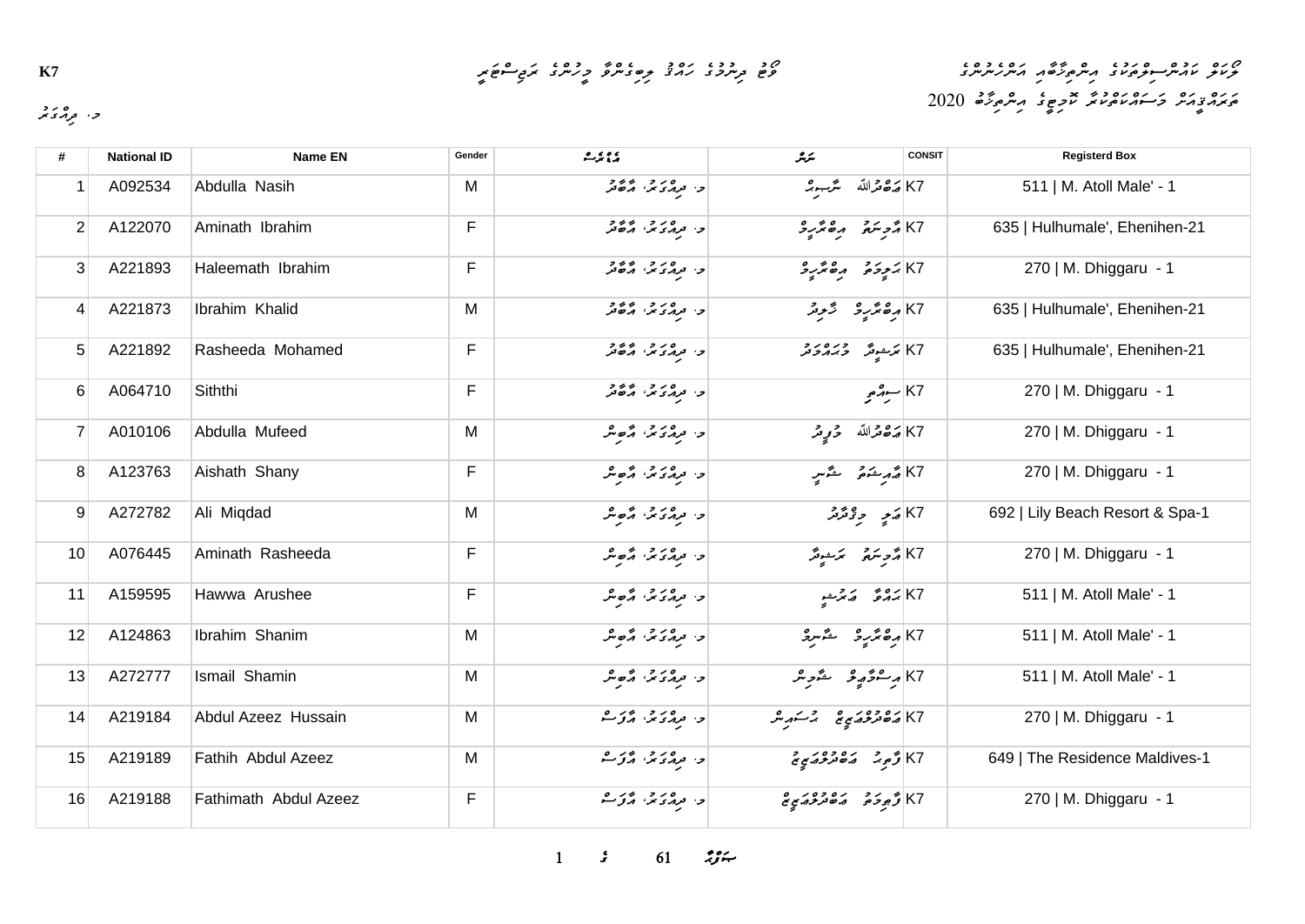*sCw7q7s5w7m< o<n9nOoAw7o< sCq;mAwBoEw7q<m; wBm;vB* م من المرة المرة المرة المرجع المرجع في المركبة 2020<br>مجم*د المريض المربوط المربع المرجع في المراجع المركبة* 

| 17 | A219578 | Zunaira Saeed        | $\mathsf F$  | د. مرد دند، د تو ک  | K7 ج <i>سَمدٍ بمَ</i> سَم <i>دٍ مِنْ</i>            | 270   M. Dhiggaru - 1         |
|----|---------|----------------------|--------------|---------------------|-----------------------------------------------------|-------------------------------|
| 18 | A061142 | Adam Ismail          | M            | د. مرح دیم، حصر     | K7 مُحَمَّدٌ مِـــْمُحَمِّدٌ                        | 270   M. Dhiggaru - 1         |
| 19 | A272830 | Ahmed Shujau         | M            | د. مرد د بر اگر ش   | K7 كەبروگر شوق <sub>ە</sub> كە                      | 270   M. Dhiggaru - 1         |
| 20 | A106332 | Aishath Adam         | $\mathsf F$  | و مرد وی گهرس       | K7 مُم شَمَّ مُمَّرَّد                              | 270   M. Dhiggaru - 1         |
| 21 | A138461 | Aminath Rubeena      | $\mathsf{F}$ | ه مهدی شهر          | K7 مُجْرِسَمُ مُتَّقِسَّ                            | 511   M. Atoll Male' - 1      |
| 22 | A326034 | Ibrahim Shamil Adam  | M            | د. مرد د تر. د آر س | K7 رەڭرىرى ھەرى ئەترى                               | 270   M. Dhiggaru - 1         |
| 23 | A067713 | Mariyam Rashfa       | F            | و مرد دی. د مر      | K7 كۆپرە كەشۇ                                       | 635   Hulhumale', Ehenihen-21 |
| 24 | A157979 | Mohamed Fayaz        | M            | د. مرد د بر اگر ش   | K7 <i>ۋېرە دۆ</i> ئەترىپ                            | 270   M. Dhiggaru - 1         |
| 25 | A157978 | Nasreena Ahmed       | $\mathsf{F}$ | د. مرد د بر اگر ش   | K7 ىزىشمىرىنز كەبردىز                               | 270   M. Dhiggaru - 1         |
| 26 | A156048 | Abdul Gafoor Ibrahim | M            | ه مرد دی. د مر      | K7 مەھەردە بەر مەھرىرى                              | 270   M. Dhiggaru - 1         |
| 27 | A326113 | Abdulla Arif         | M            | د. مهدی پی په کمین  | K7 كەچ قىراللە گەس <i>ەر ئ</i>                      | 270   M. Dhiggaru - 1         |
| 28 | A273138 | Aminath Mohamed      | F            | د. مرد دی. د سربر   | K7 مُجِسَمُ وَيَمُدُونَرُ                           | 270   M. Dhiggaru - 1         |
| 29 | A326112 | Ibrahim Adhil        | M            | د. مرد د تر گرسر    | K7 م <i>ەھترى</i> رى م <i>ەدى</i> رى                | 511   M. Atoll Male' - 1      |
| 30 | A219858 | Mohamed Alim         | M            | د. مرد د تر گرمرنگر | K7 <i>جەڭگەن ھ</i> ُوڭ                              | 270   M. Dhiggaru - 1         |
| 31 | A221442 | Ali Ushaid           | M            | د. ترمری می ورود و  | K7 <i>جَرِيدِ جُڪْهِ قُرُ</i>                       | 511   M. Atoll Male' - 1      |
| 32 | A221444 | Ismail Shuhoodh      | M            | و. مرور در ورود     | K7 <sub>م</sub> ېشتۇ <sub>م</sub> پى خىر <i>ەدە</i> | 270   M. Dhiggaru - 1         |
| 33 | A047244 | Mohamed Wajeeh       | M            | و٠ قراري د د د د د  | K7  <i>وبرو دو و وَيِ بُر</i>                       | 270   M. Dhiggaru - 1         |

 $2$  *s* 61  $2$  *s*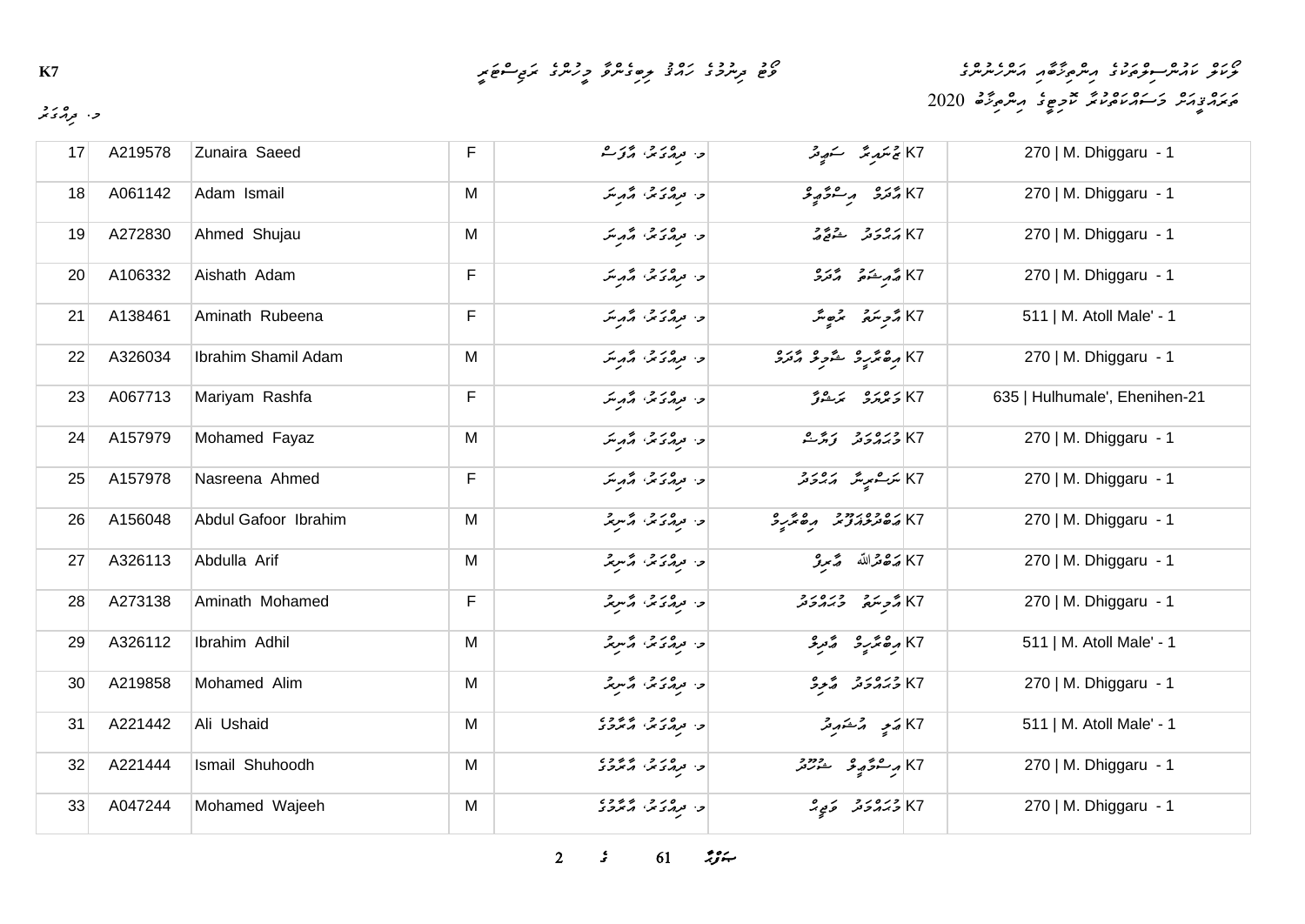*sCw7q7s5w7m< o<n9nOoAw7o< sCq;mAwBoEw7q<m; wBm;vB* م من المرة المرة المرة المرجع المرجع في المركبة 2020<br>مجم*د المريض المربوط المربع المرجع في المراجع المركبة* 

| 34 | A221439 | Nadiya Idrees      | F           | و· ترمرو به مجموعه<br>و· ترمرو بن مجموعه |                                              | 270   M. Dhiggaru - 1            |
|----|---------|--------------------|-------------|------------------------------------------|----------------------------------------------|----------------------------------|
| 35 | A221440 | Sheereen Wajeeh    | F           | و . فره د چې په کارون                    | K7 خي <sub>مپ</sub> ش ق <i>ي و</i>           | 270   M. Dhiggaru - 1            |
| 36 | A078668 | Abdulla Areef      | M           | و٠ قراريخ د په ۶۵ و د                    | K7 مَەھىراللە م <i>ەيدى</i>                  | 511   M. Atoll Male' - 1         |
| 37 | A001487 | Ahmed Siraj        | M           | ه مرور و عرضه و و و                      | K7 كەندى قىرىسىدىنى كىيەتتىكى ئى             | 511   M. Atoll Male' - 1         |
| 38 | A326038 | Aishath Sunitha    | $\mathsf F$ | ه مرد د د د و و د                        | K7 مُ مِسْدَمْ مُسْتَمَتِّرِ                 | 270   M. Dhiggaru - 1            |
| 39 | A326036 | Athifa Idrees      | F           | و٠ مهروس ومحر دود                        | K7 ۾ جو قريب صرح جن                          | 511   M. Atoll Male' - 1         |
| 40 | A159856 | Hussain Samin      | M           | و٠ مهری بر را پر دو د                    | K7 پرڪيريش ڪوپش                              | 635   Hulhumale', Ehenihen-21    |
| 41 | A326035 | Latheefa Ahmed     | F           |                                          | K7 خَيْرٍ مَدْ دَمَّرَ                       | 270   M. Dhiggaru - 1            |
| 42 | A326039 | Mariyam Rishtha    | F           | ه مرور و عرضه وه و                       | K7 كو يرومبر كو موسقوم كليمبر                | 463   Srilanka / Colombo - 4     |
| 43 | A141864 | Mohamed Aathif     | M           | و٠ فروري و محرك ٥٥                       | K7 دېرونه گم وگړ                             | 270   M. Dhiggaru - 1            |
| 44 | A114476 | Nasiha Idrees      | F           | ه مرد و محمد ده.<br>د مرد د مر           | K7 سَّرْسِدِيَّة مِقْرَمِي <sup>ت</sup> ِ    | 569   Kulhudhuffushi, Ehenihen-1 |
| 45 | A062567 | Sadhuna Idrees     | F           |                                          | K7 سَمَعْرَمْرَ مِعْرَمِي <sup>ت</sup> ْ     | 270   M. Dhiggaru - 1            |
| 46 | A125357 | Suwaida Idrees     | F           | ه . مرد د و . د و . د و د                | K7 ستۇرېقر برېژىيەشە                         | 270   M. Dhiggaru - 1            |
| 47 | A144468 | Abdul Ghanee Ahmed | M           | و٠ تورد در دوه و٠<br>د تورد د س          | K7 ב <i>פבנצית ה</i> בכנ                     | 270   M. Dhiggaru - 1            |
| 48 | A097626 | Ahmed Sharif       | M           | و٠ تورگري در ده و د                      | K7 كەبرى ئىر ئىگە ئىرىگە                     | 270   M. Dhiggaru - 1            |
| 49 | A156077 | Hawwa Rizana       | F           | و٠ تورد در دوه و٠<br>د تورد د س          | K7 ئەۋەم ئىسى ئىر                            | 511   M. Atoll Male' - 1         |
| 50 | A101838 | Hussain Fayaz      | M           | و٠ ترمری مربح و٠                         | K7  يُرْسَمَ بِي مَتَحَدِ مِنْتَ الْمَرْسَدُ | 397   Sirru Fen Fushi - 1        |

**3** *s* **61** *z***<sub>***s***</sub>**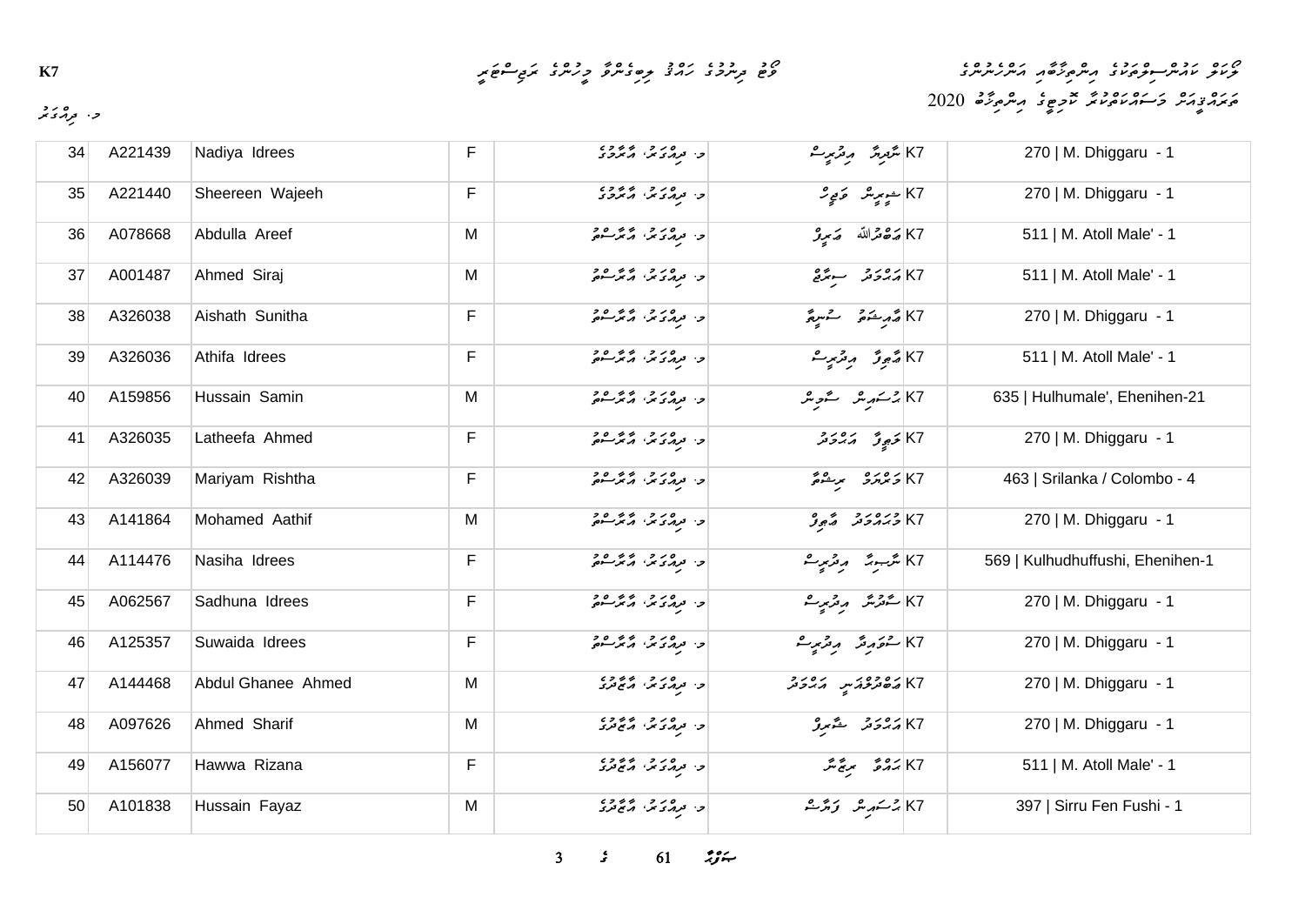*sCw7q7s5w7m< o<n9nOoAw7o< sCq;mAwBoEw7q<m; wBm;vB* م من المرة المرة المرة المرجع المرجع في المركبة 2020<br>مجم*د المريض المربوط المربع المرجع في المراجع المركبة* 

| 51 | A076464 | Mahmood Riyaz         | M            | و٠ قرهری شر ه ده و ه                     | K7 ىزدونى بىرتمەش                         | 511   M. Atoll Male' - 1 |
|----|---------|-----------------------|--------------|------------------------------------------|-------------------------------------------|--------------------------|
| 52 | A222007 | Maryam Rifasha        | $\mathsf{F}$ | و٠ تورد در در در                         | K7 <i>وَ بُرْمَرْ وَ بِهِ وَ</i> َّ شَدَّ | 511   M. Atoll Male' - 1 |
| 53 | A222010 | Mohamed Muzah         | M            | و٠ تورد ۶ و ۶ و ٤<br>د اتورد تورد د مخ   | K7 دېرونو وي.                             | 652   Fari Island-1      |
| 54 | A063729 | Yoosuf Saleem         | M            | و . تورد و . د . د . د .<br>و . تورد د س | K7 پرېشو سکوچ                             | 270   M. Dhiggaru - 1    |
| 55 | A144473 | Zahida Ismail         | $\mathsf F$  | و٠ تورد در دود.<br>د زمارد س             | K7 تج برقد مر مشتر مربو 2                 | 270   M. Dhiggaru - 1    |
| 56 | A127921 | Ismail Asif           | M            | و. مرد و تر کرد ش                        | K7 <sub>م</sub> رےد <i>و و</i> شبور       | 270   M. Dhiggaru - 1    |
| 57 | A148848 | Maryam Shifana        | F            | د. مرد د ته کار ک                        | K7 <i>جەيرى ھوڙىگ</i>                     | 270   M. Dhiggaru - 1    |
| 58 | A219394 | Ali Hussain           | M            | و مهدى تر توروى                          | K7 ڪچي پٽ <i>ڪوپينل</i>                   | 270   M. Dhiggaru - 1    |
| 59 | A105900 | Aminath Hussain       | F            | و مهدى تر توروى                          | K7 مُحِسَمُ مُحَسَّمِيْ                   | 511   M. Atoll Male' - 1 |
| 60 | A158674 | Aminath Zoona         | F            | و· مورد ديمر کرمونونو                    | K7 مُجِسَعِ حَمَّتُمْ                     | 270   M. Dhiggaru - 1    |
| 61 | A219427 | Fathimath Ismail      | F            | و مهروس کرده و د                         | K7 <i>وَّجِوحَةُ بِيَ حَوَّمٍ وَ</i>      | 511   M. Atoll Male' - 1 |
| 62 | A219402 | Hassan Fareed         | M            | و مهروس کرده و د                         | K7   پرسترينل کو توبی ل                   | 511   M. Atoll Male' - 1 |
| 63 | A219403 | Hawwa Zahira          | F            | و مهدی پر دون                            | K7 ئەم ھ مح ئىب ئىلگە                     | 511   M. Atoll Male' - 1 |
| 64 | A158673 | Hussain Fahumy        | M            | د· مهدى پر پر پروتون                     | K7 بڑے پہ تر تر تر چ                      | 267   M. Muli - 1        |
| 65 | A219399 | Khalida Hussain       | F            | و مرد دی. تر دو دی                       | K7 ڈونڈ کے کہ بھ                          | 270   M. Dhiggaru - 1    |
| 66 | A334182 | Mariyam Laisha Naseer | F            | د. مەدرى كەمبوگە                         | K7 وَيُرْتَرُوْ ۖ وَرِيشٌ ۖ سَرَسِوِيْرُ  | 511   M. Atoll Male' - 1 |
| 67 | A219396 | Rugiyya Hassan        | F            | و مرد د تر کرد و د د                     | K7 بر <sub>ۇ</sub> رۇ بەسەش               | 270   M. Dhiggaru - 1    |

*4 sC 61 nNw?mS*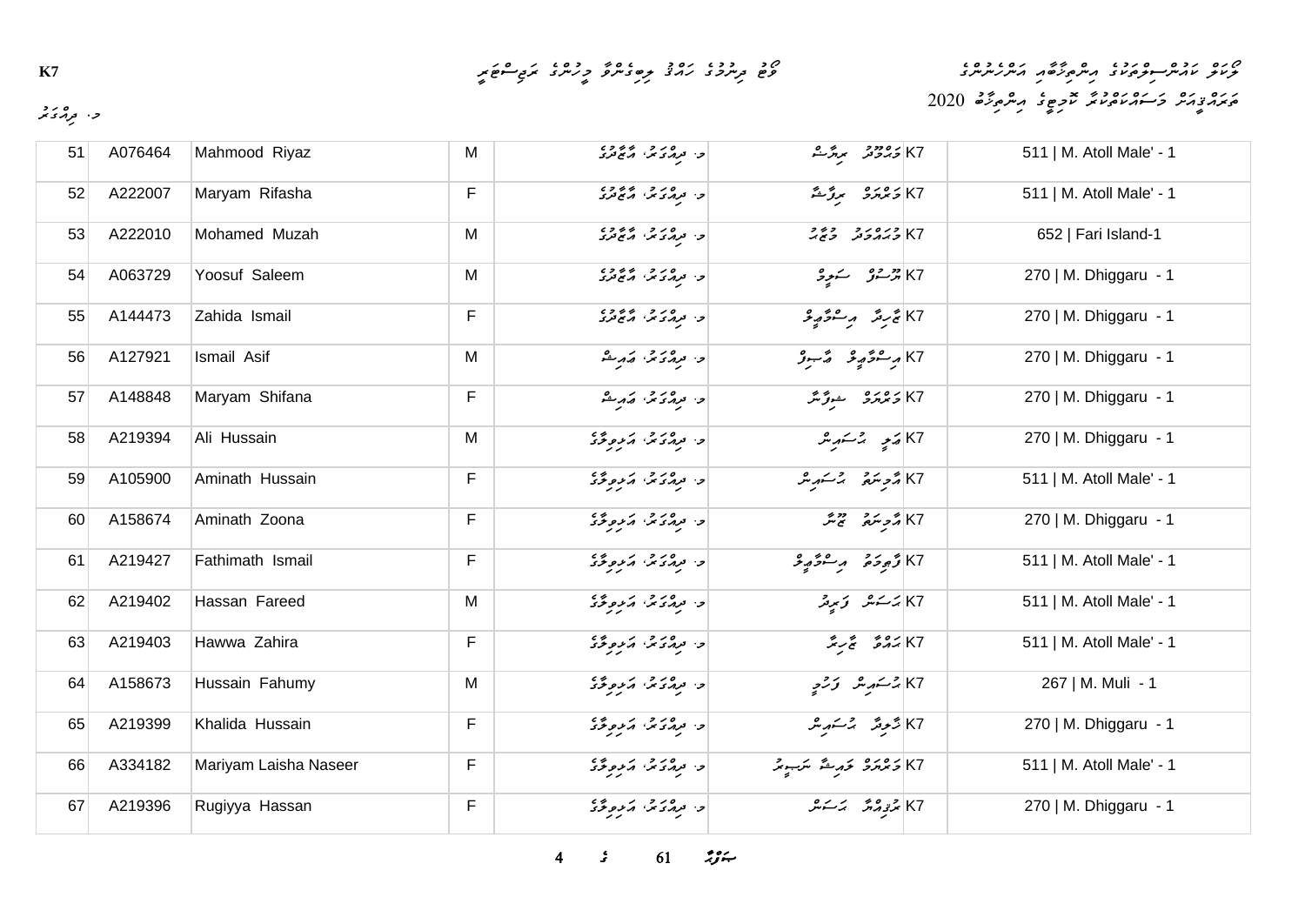*sCw7q7s5w7m< o<n9nOoAw7o< sCq;mAwBoEw7q<m; wBm;vB* م من المرة المرة المرة المرجع المرجع في المركبة 2020<br>مجم*د المريض المربوط المربع المرجع في المراجع المركبة* 

| 68 | A219404 | Sanfa Zuha      | F           | و مرد دی. تر د و د د   | K7 سەشق چ <sup>ى</sup>                                                                                    | 511   M. Atoll Male' - 1                  |
|----|---------|-----------------|-------------|------------------------|-----------------------------------------------------------------------------------------------------------|-------------------------------------------|
| 69 | A041936 | Abdulla Sadiq   | M           | د مرد دی. د دو         | K7 مَەھەراللە گەمەتى                                                                                      | 270   M. Dhiggaru - 1                     |
| 70 | A063082 | Aishath Sadig   | F           | وا فره د تر اگر در کار | K7 مەم ئەھمەت سەمبەتق                                                                                     | 511   M. Atoll Male' - 1                  |
| 71 | A119898 | Ali Wasiu       | M           | د په دوری کرده         | K7 كەمچە ھ <sup>ىس</sup> ور                                                                               | 511   M. Atoll Male' - 1                  |
| 72 | A063083 | Fathimath Sodiq | $\mathsf F$ | والمحمد وكالمحمورة     | K7 زَ <sub>ّجو</sub> حَ ۾ سُ <sup>و</sup> مِرِ حُ                                                         | 511   M. Atoll Male' - 1                  |
| 73 | A221976 | Hajara Ali      | $\mathsf F$ | و مرد و تر کرد و       | K7 جُهَ بَرَ م <i>َ</i> حٍ                                                                                | 511   M. Atoll Male' - 1                  |
| 74 | A147981 | Hamida Ali      | F           | و مرد دی. د وی         | K7 گەچەم كەمچ                                                                                             | 270   M. Dhiggaru - 1                     |
| 75 | A147980 | Ismail Saeed    | M           | و مرد دی. د ود         | K7 مەشگەر ئىستەر ئىكتىرى كىلەر ئىستان ئىستان ئىشتان ئىشتان ئىكتار ئىستان ئىستان ئىشتان ئىشتان ئىشتان ئىشت | 511   M. Atoll Male' - 1                  |
| 76 | A219465 | Afeefa Abdulla  | F           | و مهدوس پروژمو         | K7 <i>مَرْوِرٌ مَ</i> صَرَّاللَّه                                                                         | 270   M. Dhiggaru - 1                     |
| 77 | A153479 | Hashim Fuad     | M           | و مهدوس مور ده و       | K7 گەھىبى قەرقەتتە                                                                                        | 267   M. Muli - 1                         |
| 78 | A075169 | Ismail Azeem    | M           | د مهدرس مورد ده        | K7 م <i>ې شۇم</i> ېۋا كەنم <u>و</u> ۋا                                                                    | 427   Olhuveli Beach and Spa Maldives - 1 |
| 79 | A219511 | Lamha Fuad      | F           | و مهروس پروژبره        | K7 نَوْحَةً وَقَدَّ                                                                                       | 511   M. Atoll Male' - 1                  |
| 80 | A219510 | Moosa Fuad      | M           | و مردوس پروژمو         | K7 پیشہ دوگرمتر                                                                                           | 270   M. Dhiggaru - 1                     |
| 81 | A006593 | Muhammad Fuad   | M           | و مرد و د وی           | K7 <i>3232 وه</i> تر                                                                                      | 511   M. Atoll Male' - 1                  |
| 82 | A326116 | Abdulla Shafraz | M           | و مرد د د کردگر ده     | K7 يَرْصْعَرْاللَّهُ شَوْرٌ بَرْجْ                                                                        | 511   M. Atoll Male' - 1                  |
| 83 | A273262 | Aishath Shamma  | F           | و٠ مردر در در در دره   | K7 مُجمِّسْتَمْ شَمَ <i>دْدُ</i>                                                                          | 270   M. Dhiggaru - 1                     |
| 84 | A144164 | Ali Rasheed     | M           | و مرد در د کردگر ده    | K7 <i>ڇَٻِ - مَ</i> ٽَ پِٽُر                                                                              | 270   M. Dhiggaru - 1                     |

 $5$   $5$   $61$   $25$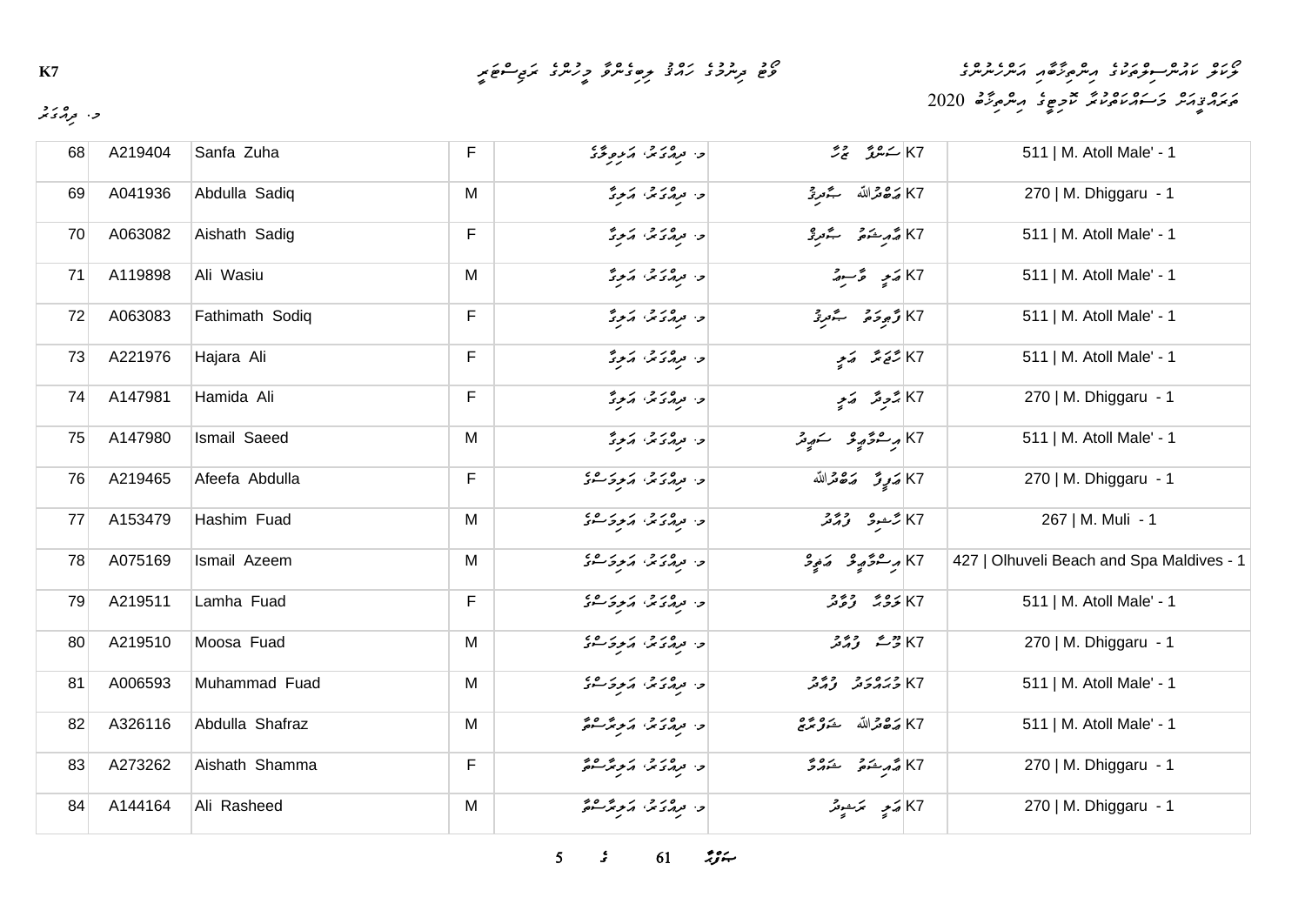*sCw7q7s5w7m< o<n9nOoAw7o< sCq;mAwBoEw7q<m; wBm;vB 2020<sup>, م</sup>وجدة المصرورة المجموعة المستورجة والم*جموعة والمجموعة والمجموعة والمجموعة والمجموعة والمجموعة والمجموعة

| 85  | A273259 | Hussain Shizleen       | M | و مرد د بر کردگرده       | K7  پرسکوپٹر ہے جو پٹر                  | 511   M. Atoll Male' - 1            |
|-----|---------|------------------------|---|--------------------------|-----------------------------------------|-------------------------------------|
| 86  | A273264 | Mohamed Haisham        | M | و· مرد د در مر بر شر صور | K7 دېم ده د کم شک                       | 270   M. Dhiggaru - 1               |
| 87  | A273229 | Shamsiyya Ibrahim      | F | و مردوس كروند مور        | K7 شۇسەر ھەمگەدۇ                        | 270   M. Dhiggaru - 1               |
| 88  | A077659 | Abdulla Rasheed        | M | و وه در د انگروه         | K7 مَەھمَّراللە مَرَسْوِمَر             | 408   Milaidhoo Island Maldives - 1 |
| 89  | A219284 | Ahmed Aiman            | M | و مرد دی. د ووی          | K7 <i>ב بحرق مقرونگ</i> ر               | 673   Ozen by Atmosphere at Maadhoo |
| 90  | A219283 | Fathmath Najla Mohamed | F | و مرد دی. د ووی          | K7 زَّجِ دَمَ مَنْ مَعْ دَبِرُ دَمَرَ   | 270   M. Dhiggaru - 1               |
| 91  | A219256 | Ibrahim Rasheed        | M | و مرد دی. د مورد د       | K7 مەھەرىپ كىمىسى ئىككى ئىستىد          | 270   M. Dhiggaru - 1               |
| 92  | A070650 | Mohamed Rasheed        | M | و مرد دی. د دود          | K7 <i>وُبَرُودُو تَرَ</i> حُومُ         | 270   M. Dhiggaru - 1               |
| 93  | A121119 | Yoonus Rasheed         | M | و مرد دی. د ووی          | K7 پرسرے پر <sub>ھوتی</sub>             | 511   M. Atoll Male' - 1            |
| 94  | A093836 | Ahmed Maaz             | M | و٠ فرور در و دو و        | K7 كەبرو ئەھەر                          | 270   M. Dhiggaru - 1               |
| 95  | A219162 | Ahmed Nahil            | M | و· فره د نما د و و و     | K7 <i>جەبى بىر ئىگى</i> ب               | 270   M. Dhiggaru - 1               |
| 96  | A219161 | Ali Salman             | M | و بره دی. پروژ           | K7   تەيىيە سەن <i>تى</i> ۋىتىلە        | 635   Hulhumale', Ehenihen-21       |
| 97  | A124374 | Aminath Suhaila        | F | و بروژنما اروم           | K7 مُحْرِسَمَةَ سُنَدَمِدَّ             | 270   M. Dhiggaru - 1               |
| 98  | A156325 | Fathimath Sultana      | F | و بره دی. پروژ           | K7 زَ <sub>ّجو</sub> حَۃ حَمْعَةَ مَّرْ | 267   M. Muli - 1                   |
| 99  | A057207 | Mohamed Nihadh         | M | و مرد دی. روژ            | K7 <i>32,25 سربر</i> گر                 | 274   F. Magoodhoo - 1              |
| 100 | A061465 | Akhtar Abdul Rahman    | M | د مرد دی. دوی            | K7 روبر و بره وه برونو ش                | 418   Bandos Maldives - 1           |
| 101 | A326072 | Asad Abdul Rahmaan     | M | و٠ ترمری دی د            | K7 كەسىمەتىر كەھ <i>قرە بويى</i> رى     | 511   M. Atoll Male' - 1            |

 $6$   $\sharp$   $61$   $\sharp$ <sup>2</sup>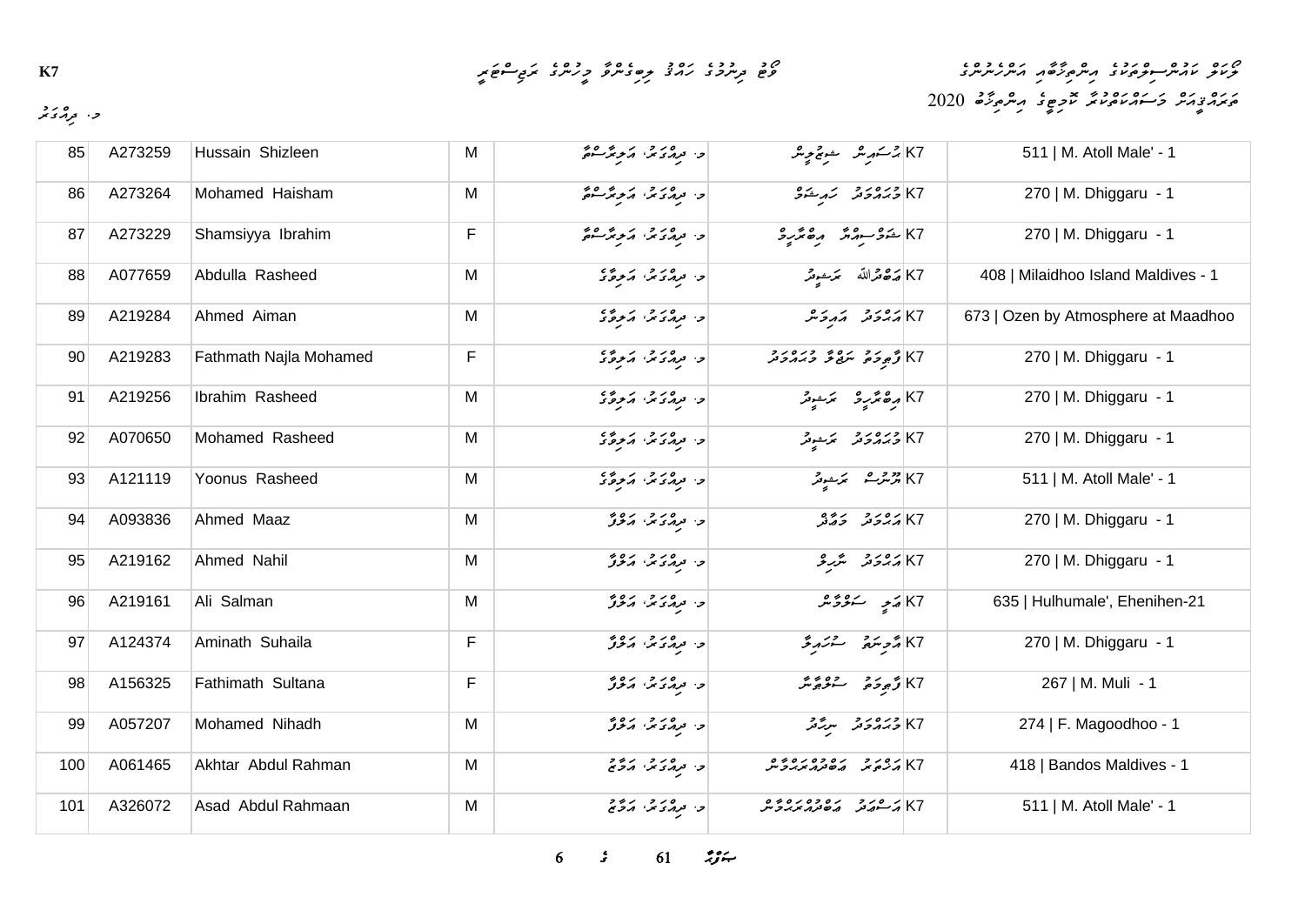*sCw7q7s5w7m< o<n9nOoAw7o< sCq;mAwBoEw7q<m; wBm;vB 2020<sup>, م</sup>وجدة المصرورة المجموعة المستورجة والم*جموعة والمجموعة والمجموعة والمجموعة والمجموعة والمجموعة والمجموعة

| 102 | A326073 | Fathmath Haifa Abdul Rahmaan | F           | د. مهدى مدافق               | K7 ژُوِدَة رَ رُوژ مەمەر دە دە         | 270   M. Dhiggaru - 1                                   |
|-----|---------|------------------------------|-------------|-----------------------------|----------------------------------------|---------------------------------------------------------|
| 103 | A273081 | Haleemath Abdul Rahman       | F           | د. درمان بروسی              | K7 ג׳ږد ده ده ده ده و                  | 270   M. Dhiggaru - 1                                   |
| 104 | A273082 | Ismail Abdul Rahman          | M           | د. مرد د تر د د د           | K7 مەشرۇم ئەھەرمەمەدە بىر              | 511   M. Atoll Male' - 1                                |
| 105 | A092577 | Mohamed Sameer               | M           | و٠ قراري در دي              | K7  <i>وېزونو خوبی</i>                 | 270   M. Dhiggaru - 1                                   |
| 106 | A157695 | Nazeera Abdul Rahman         | F           | و٠ قراري در دي              |                                        | 270   M. Dhiggaru - 1                                   |
| 107 | A151482 | Shuaib Abdul Rahman          | M           | כי נקרו ביל הכבי            | K7 شمه مره محصوم مره و د               | 511   M. Atoll Male' - 1                                |
| 108 | A056935 | <b>Ubaid Abdul Rahmaan</b>   | M           | و٠ قروري درور               | K7 הפתע הפנגיגיבית                     | 692   Lily Beach Resort & Spa-1                         |
| 109 | A273076 | Zaheera Idrees               | F           | כי "נגר בי" ג'ב"ב           | K7 ىج پەنگە بەي <i>تى پو</i> سىم       | 270   M. Dhiggaru - 1                                   |
| 110 | A124595 | Abdul Nasir Anwar            | M           | و مردوس كامور و             | K7 رەمەر ئەشرىيە ئەر ئەسھەتلىر         | 756   Centara grand island resort and spa<br>Maldives-1 |
| 111 | A281957 | Aishath Riyasha Mohamed      | F           | والمحرم والمركب والمحامدة   | K7 مُ مِسْدَمْ مِهْرَسْہُ وَبَرُودِ وَ | 511   M. Atoll Male' - 1                                |
| 112 | A219123 | Fathimath Rasheeda           | F           | والمحرور والمراكب والمحامرة | K7 وَّجِرحَةُ مَمَسِّرِتَّر            | 270   M. Dhiggaru - 1                                   |
| 113 | A219124 | Fathmath Reeha               | F           | والمحرور والمراكب والمحامرة | K7 وَج <i>وح</i> و مَحمدِ سِنَّہُ      | 270   M. Dhiggaru - 1                                   |
| 114 | A150366 | Mahamoodha Anwar             | $\mathsf F$ | و مردوس كرموس               | K7 <i>خ</i> مرونو كم شره بر            | 270   M. Dhiggaru - 1                                   |
| 115 | A027725 | Mohamed Naseer               | M           | ه دره در دره در د           | K7  <i>ويەم</i> ۇمۇ - شەيبەتمە         | 270   M. Dhiggaru - 1                                   |
| 116 | A079044 | Rafiath Anwar                | F           | والمحرومي الماسي المحدى     | K7 بُرُومَة مَ مَعْقَبَ                | 270   M. Dhiggaru - 1                                   |
| 117 | A126469 | Sanfa Anwar                  | F           | و مردوس كامور و             | K7 سەئىدۇ بەيد <i>ە ب</i> ە            | 30   HDh. Nolhivaranfaru - 2                            |
| 118 | A153477 | Zuhura Anwar                 | F           | و مردوس كرسي                | K7 يحر <sup>م</sup> حد كم يمكن بر      | 270   M. Dhiggaru - 1                                   |

*7 sC 61 nNw?mS*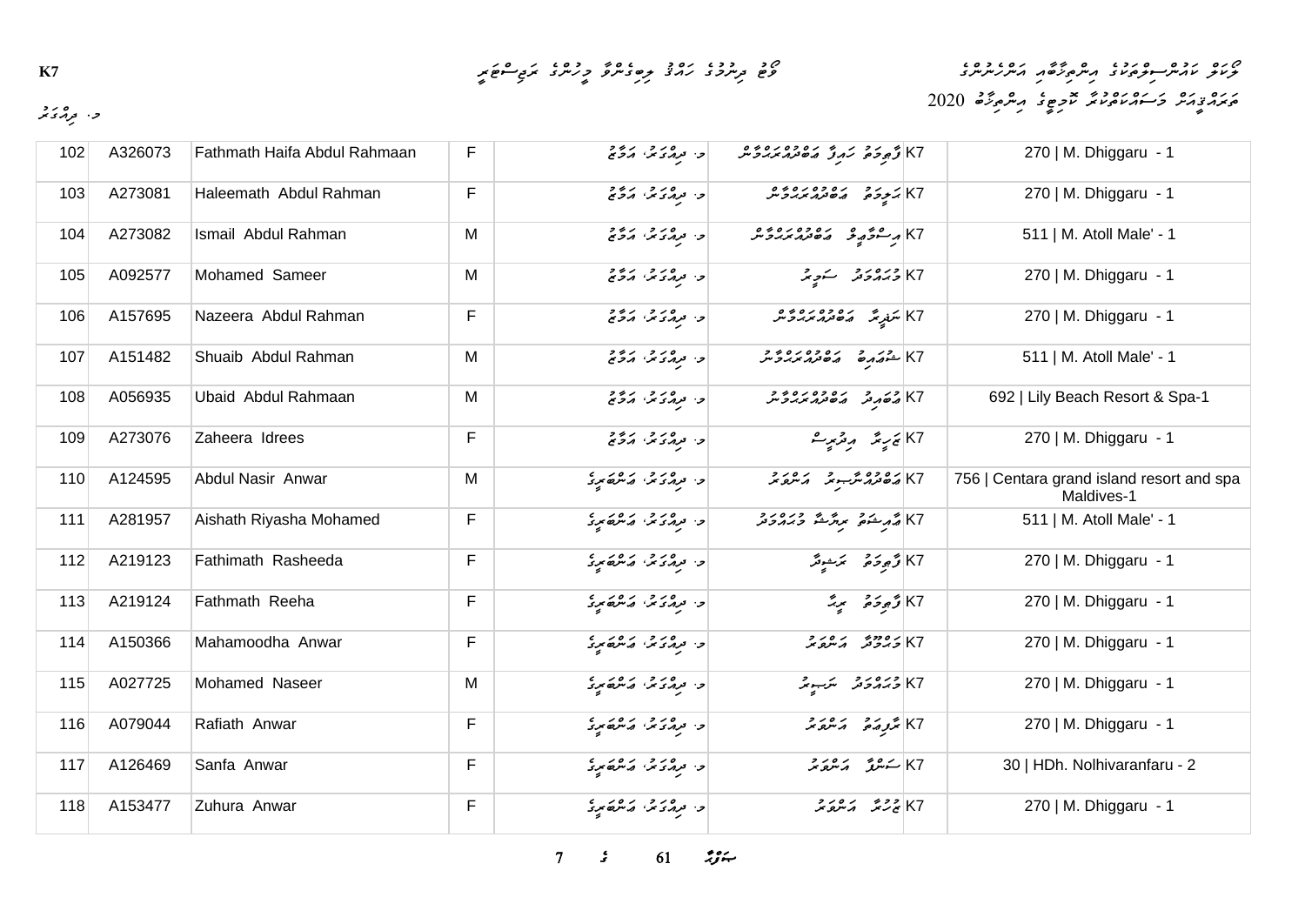*sCw7q7s5w7m< o<n9nOoAw7o< sCq;mAwBoEw7q<m; wBm;vB 2020<sup>, م</sup>وجدة المصرورة المجموعة المستورجة والم*جموعة والمجموعة والمجموعة والمجموعة والمجموعة والمجموعة والمجموعة

| 119 | A075514 | Aminath Ismail             | F | د. ىرەككە، كەسىگەگەنلىرى                    | K7 مُجرِسَمُ مِنْ مِنْ مُحَمَّدٍ مِنْ                   | 511   M. Atoll Male' - 1                 |
|-----|---------|----------------------------|---|---------------------------------------------|---------------------------------------------------------|------------------------------------------|
| 120 | A221746 | Aneesa Ismail              | F | د مرد د تر کمپرگر مهر                       | K7 كەيرىشە مەسىردە ئەردى                                | 270   M. Dhiggaru - 1                    |
| 121 | A221748 | Hajara Ismail              | F | د مرد د ته رس گوشهو                         | K7 جۇيمۇ ب <i>وسۇم</i> ۇ                                | 270   M. Dhiggaru - 1                    |
| 122 | A079211 | Idrees Ismail              | M | د مرد د د کرم به موسود شرح و                | K7 م <i>ېنگېرىشى مې</i> شۇم <i>پ</i> ۇ                  | 511   M. Atoll Male' - 1                 |
| 123 | A221743 | Ismail Adam                | M | د مرد د ته کمیرگر گرم و                     | K7 <sub>م</sub> رےد <sub>گیو</sub> و م <sup>ح</sup> مدہ | 270   M. Dhiggaru - 1                    |
| 124 | A221745 | Nafeesa Ibrahim            | F | د. تروكري، كاسر سكركان و                    | K7 ىنرىگ م <i>ەھترى</i> ۋ                               | 270   M. Dhiggaru - 1                    |
| 125 | A076865 | Rukhsana Rameez            | F | د مرد د د کرم به موستگر شرح و               | K7 بزر مشتر - بزرج                                      | 635   Hulhumale', Ehenihen-21            |
| 126 | A099477 | Saeed Ismail               | M | د مرد د د کرم به سر شکو شرح ل               | K7 سَمِيعْرَ بِرِسْوَّيْتِوْ _                          | 511   M. Atoll Male' - 1                 |
| 127 | A221409 | Abdul Rahman Moosa         | M | ه مرد د محمده ده د                          | K7 "ەدەرەبەر «ئ                                         | 270   M. Dhiggaru - 1                    |
| 128 | A221426 | Abdul Shakoor Moosa        | M | د. درمارد با دودونون<br>در درمارس مسرد مرحو | K7 دەرە مەددە تەر                                       | 270   M. Dhiggaru - 1                    |
| 129 | A221435 | Mariyam Sharuma            | F | כי נקח בית מכביבים בין                      | K7 كويورو شەيرۇ                                         | 269   M. Kolhufushi - 1                  |
| 130 | A221437 | Mohamed Shaihaan           | M | כי מחצים ממכירים                            | K7 <i>دېمم</i> ونر خ <i>م</i> رته                       | 419   Paradise Island Resort and Spa - 1 |
| 131 | A221434 | Moosa Samaau Abdul Shakoor | M | ه مرد د محمد ده د                           | K7 يُرْ سُرُورْ رُورُورْ بِرُورْ و                      | 270   M. Dhiggaru - 1                    |
| 132 | A026676 | Dawood Moosa               | M | و مردوس كاسكير مر                           | K7 تَرْدَثَرَ تَرْتَّبَ                                 | 270   M. Dhiggaru - 1                    |
| 133 | A218259 | Hawwa Abdul Rahman         | F | و مرد و د کر کرکرد                          | K7 برونو بروووبرونور                                    | 270   M. Dhiggaru - 1                    |
| 134 | A218894 | Maryam Azleena             | F | و مرد و د کر کرکرد                          | K7 كەبىرى كەم ئوبىر                                     | 270   M. Dhiggaru - 1                    |
| 135 | A051791 | Aneesa Abdul Rahman        | F | د مرد دي كم شور د                           | K7 كەس مەھمەر مەم بولىقىن كىلىن ئىش                     | 635   Hulhumale', Ehenihen-21            |

**8** *s* **61** *z***<sub>***s***</sub>**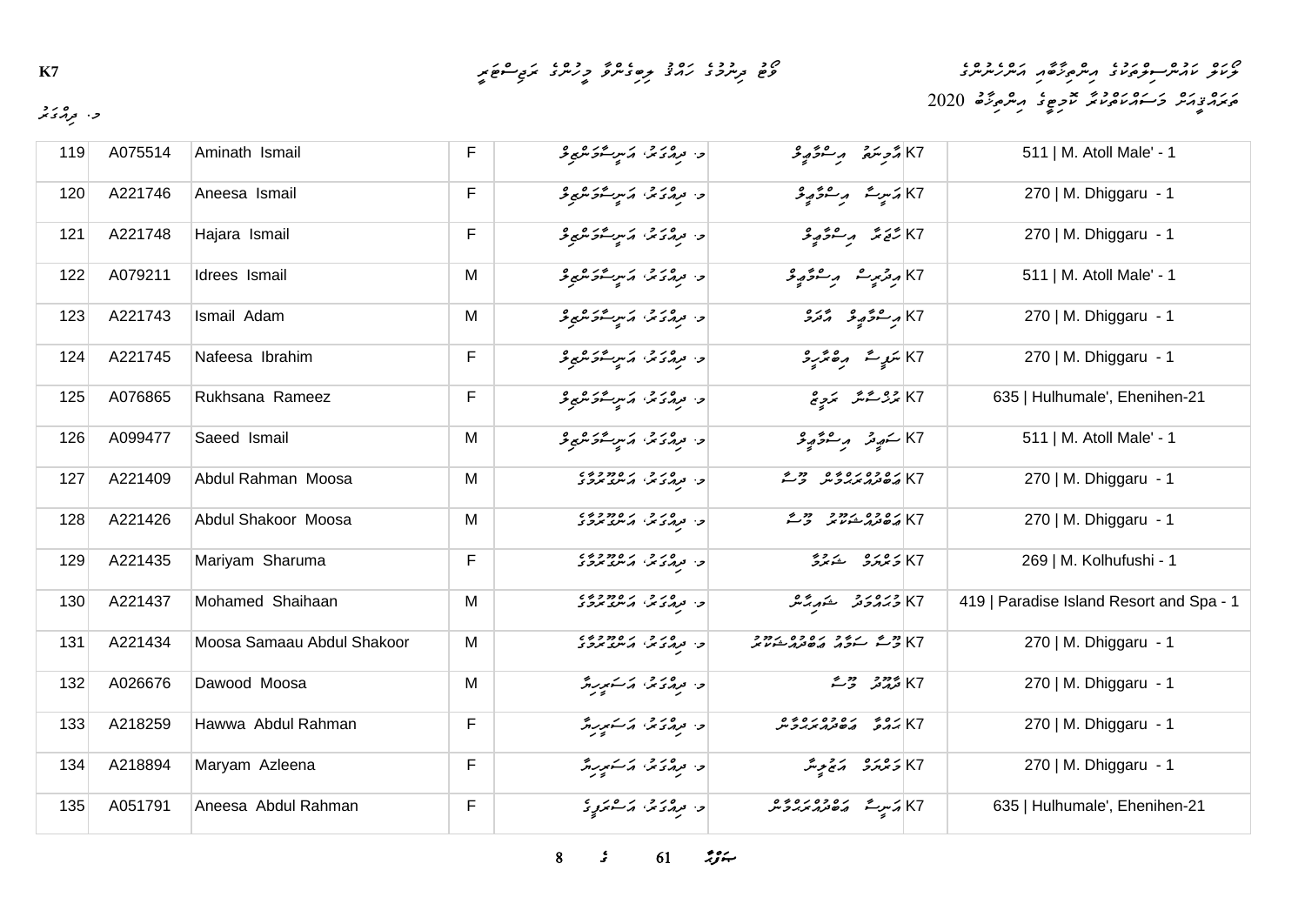*sCw7q7s5w7m< o<n9nOoAw7o< sCq;mAwBoEw7q<m; wBm;vB* م من المرة المرة المرة المرجع المرجع في المركبة 2020<br>مجم*د المريض المربوط المربع المرجع في المراجع المركبة* 

| 136 | A218261 | Haleema Abdul Rahman        | F           | د . دره د بر . بر شور د .                               | K7 גَجِرٌ مُصْرِمُ مُعَلِّدِ مُعَلِّدٍ           | 270   M. Dhiggaru - 1               |
|-----|---------|-----------------------------|-------------|---------------------------------------------------------|--------------------------------------------------|-------------------------------------|
| 137 | A080789 | Hussain Abdul Rahman        | M           | د مهردس كم شهر د                                        | K7 ير شهر شهر مص <i>حد مربر چين</i> و            | 270   M. Dhiggaru - 1               |
| 138 | A218265 | Sulaiman Abdul Rahman       | M           | د برمرد كار در در د                                     | K7 جۇمۇش مەمەمەمەر W7                            | 270   M. Dhiggaru - 1               |
| 139 | A218246 | Abdul Fathah Yoosuf         | M           | و مرمری در ده در در                                     | K7 גם כסגם כם כב כם<br>K7 גם <i>נקב נ</i> תקג ת- | 270   M. Dhiggaru - 1               |
| 140 | A096711 | Abdul Hannan                | M           | و مرد و ده ده ده و د                                    | K7 كەھ تۈمۈر بىرىترىتر                           | 511   M. Atoll Male' - 1            |
| 141 | A218249 | Aishath Fathiyya            | F           | و مرد و ده ده ده و                                      | K7 مەم شەقرى ئوم بەرگە                           | 270   M. Dhiggaru - 1               |
| 142 | A218253 | Aminath Shafeega            | F           | و مرد و ده ده ده و                                      | K7 مُرْحِ سَمَّ مِسَوَّتِرٌ                      | 270   M. Dhiggaru - 1               |
| 143 | A283256 | Fathimath Suma Abdul Fathah | $\mathsf F$ | د برم د ده ده ده و د                                    | K7 ژُب <i>ودَه حدَّة رە</i> مەدە دەرە            | 270   M. Dhiggaru - 1               |
| 144 | A284681 | Mamdhooh Mohamed            | M           | و مرد و ده ده ده و د                                    | K7 ۈۋۈپر ۋىرەر د                                 | 270   M. Dhiggaru - 1               |
| 145 | A209638 | Mariyam Muneera             | F           | و مرد و ده ده ده و                                      | K7 كەنگەر ئەرىگە                                 | 270   M. Dhiggaru - 1               |
| 146 | A218247 | Mohamed Shifau              | M           | و مرمر و ده ده ده و                                     | K7 <i>وُبَرُوُدَوْ</i> شِو <i>ُرُّهُ</i>         | 323   GA. Vilin'gili - 1            |
| 147 | A218254 | Saudh Abdul Fathah          | M           | و مرد و ده ده ده و                                      | K7 شەھ مەھ دەرە بور                              | 673   Ozen by Atmosphere at Maadhoo |
| 148 | A221246 | Abdul Qadir Mohamed         | M           | ه د ده د د د د ده د                                     | K7 كەھ ترىۋ توپىر بەر ئەر ئەر ئىر                | 270   M. Dhiggaru - 1               |
| 149 | A140865 | Aboobakuru Abdul Gadir      | M           | ه د مرد و در دوه و<br>د مرد و بر استورو                 | K7 رود د د ده ده پورو                            | 635   Hulhumale', Ehenihen-21       |
| 150 | A098274 | Aminath Abdul Gadir         | F           | ه مهروس که دوره و                                       | K7 مَّ <i>جِ سَيْءَ مِنْ قَوْمَةَ قِرِيرْ</i>    | 378   Hithadhoo Ehenihen - 1        |
| 151 | A221334 | Dawood Abdul Gadir          | M           | و٠ قراريخ در مركز و دو د.<br>در اوراد در مركز در مركز د | K7 تروپو دەپرىرتى تېرىتى                         | 511   M. Atoll Male' - 1            |
| 152 | A151167 | Easa Jaleel                 | M           | ه د مرد و در دوه و<br>د مرد و بر مرد در                 | K7 <sub>ج</sub> يڪ ڇَجِرَ گ                      | 511   M. Atoll Male' - 1            |

*9 s* 61 *i*<sub>S</sub> $\approx$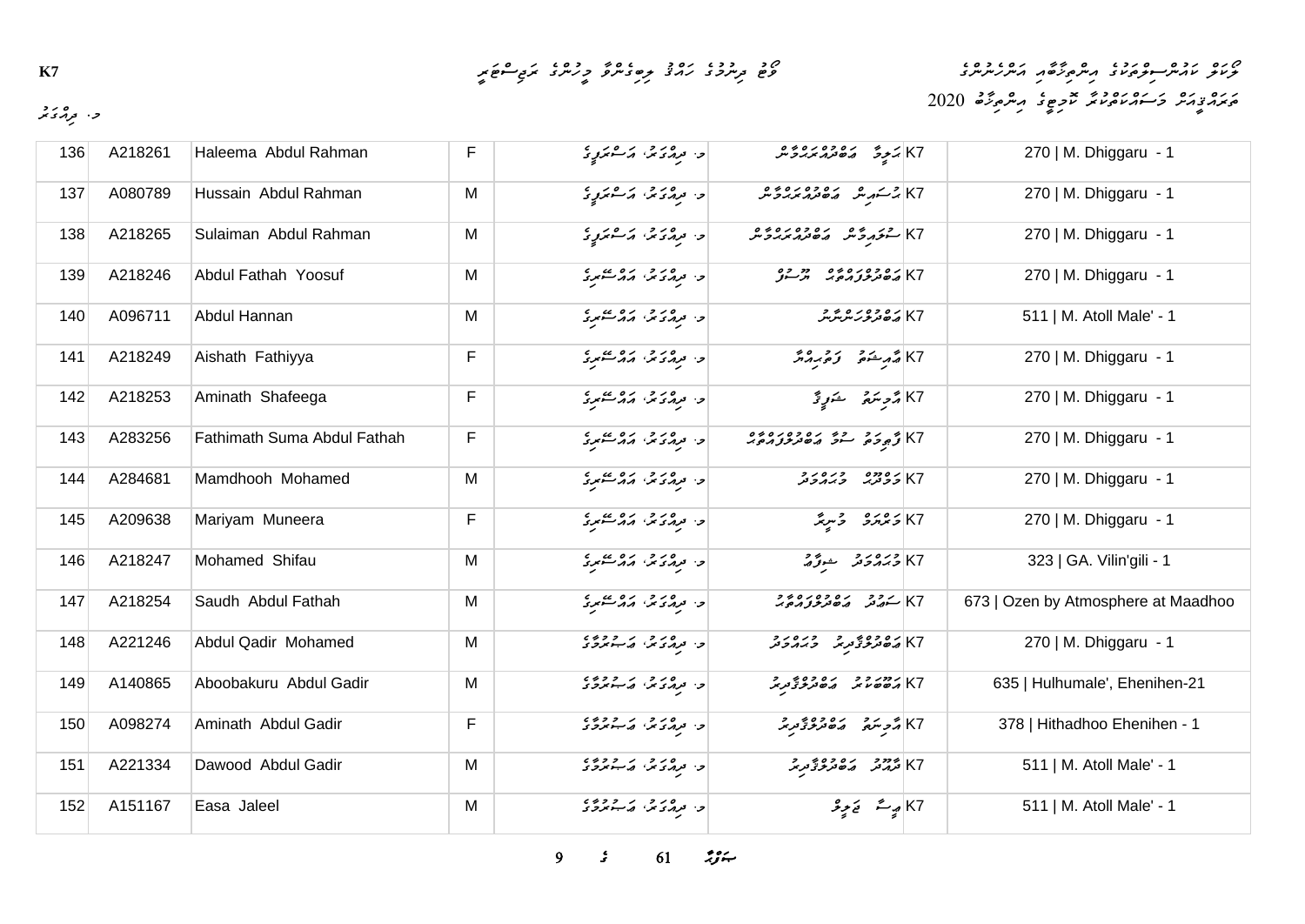*sCw7q7s5w7m< o<n9nOoAw7o< sCq;mAwBoEw7q<m; wBm;vB* م من المرة المرة المرة المرجع المرجع في المركبة 2020<br>مجم*د المريض المربوط المربع المرجع في المراجع المركبة* 

| 153 | A221326 | Hawwa Abdul Qadir            | F           | د . در د . د . د . د . د . د | K7 كەرگە ھەھىرى تۇمبىر<br>K7                                                                                                                                                                                                    | 270   M. Dhiggaru - 1          |
|-----|---------|------------------------------|-------------|------------------------------|---------------------------------------------------------------------------------------------------------------------------------------------------------------------------------------------------------------------------------|--------------------------------|
| 154 | A221336 | Mariyam Nishana              | F           | ه مرد د در دوره د            | K7 كەيمەك <sub>ە</sub> سرىشەنگر                                                                                                                                                                                                 | 284   Dh. Kudahuvadhoo - 1     |
| 155 | A221342 | Mohamed Munaawar Abdul Gadir | M           |                              | K7 درور د درور د رودوه برگ د بردن د سورد.                                                                                                                                                                                       | 270   M. Dhiggaru - 1          |
| 156 | A124506 | Yaugoob Abdul Gadir          | M           | و٠ در دو در دود د            | K7 תבלים בסתיקלתיק                                                                                                                                                                                                              | 270   M. Dhiggaru - 1          |
| 157 | A153024 | Ali Abdulla                  | M           | د. مرد د تر کرم برد          | K7 صَعِي <i>ٰ صَ®مَّد</i> اللَّه                                                                                                                                                                                                | 270   M. Dhiggaru - 1          |
| 158 | A160132 | Aminath Hussain              | F           | د. مرد د تر، د کم مرد        | K7 مُحِسَمُ مُسَمَّدٍ مُحَسَّدٍ                                                                                                                                                                                                 | 270   M. Dhiggaru - 1          |
| 159 | A060423 | Hassan Ali                   | M           | د. مرد د تر، رکم مرد         | K7  ټرسکش ک <sup>ې</sup> مو                                                                                                                                                                                                     | 511   M. Atoll Male' - 1       |
| 160 | A122127 | Mariyam Ali                  | F           | و مرد بر کرد د               | K7 <i>وَجُهْدُوْ مَ</i> حِ                                                                                                                                                                                                      | 270   M. Dhiggaru - 1          |
| 161 | A162755 | Nooh Ali                     | M           | و مرد د کرد به م             | K7 ٿيپش پر پير                                                                                                                                                                                                                  | 443   Niyama Maldives - 1      |
| 162 | A103895 | Yumna Ali                    | F           | و مرد د کر کم برد            | K7 پرویٹر ک <i>ے پ</i> ر                                                                                                                                                                                                        | 270   M. Dhiggaru - 1          |
| 163 | A147641 | Zulaikha Ali                 | F           | و مرد و د ک                  | K7 جُحَم <i>دِ تَ</i> حَمِيمِ مَ                                                                                                                                                                                                | 270   M. Dhiggaru - 1          |
| 164 | A061143 | Adam Dawood                  | M           | و مهدی پروت                  | K7 پڑو پی پر پر دیا کر کر کر کر ایک ایرانی کے ایرانی کے ایرانی کے ان کے ایرانی کے ایرانی کے ایرانی کے ان کے ا<br>مناسب کا ایرانی کے ایرانی کے ایرانی کے ایرانی کے ایرانی کے ایرانی کے باہر کے باہر کے باہر کے باہر کے باہر کے ب | 270   M. Dhiggaru - 1          |
| 165 | A219363 | Aishath Adam                 | F           | و . مرد د پره کرو کرد        | K7 مُمبِّسَمُ مُعَرِّدٍ                                                                                                                                                                                                         | 635   Hulhumale', Ehenihen-21  |
| 166 | A219362 | Aminath Adam                 | F           | و . مرد د پره کرو کرد        | K7 مُج <i>مِسَمُ مُ</i> مَعَر                                                                                                                                                                                                   | 270   M. Dhiggaru - 1          |
| 167 | A219365 | Ausam Adam                   | M           | و مهدی پروت                  | K7 كەرمىسكى مۇنى <i>رە</i>                                                                                                                                                                                                      | 424   Malahini Kuda Bandos - 1 |
| 168 | A219356 | Fathimath Mohamed            | F           | و بردوند روسکو               | K7 ژّەدە دېمەدىر                                                                                                                                                                                                                | 270   M. Dhiggaru - 1          |
| 169 | A219361 | Zulaikha Adam                | $\mathsf F$ | و بردوند روسکو               | K7 ىج <i>قەرشەھ</i> گە                                                                                                                                                                                                          | 511   M. Atoll Male' - 1       |

 $10$  *s* 61  $23$   $\div$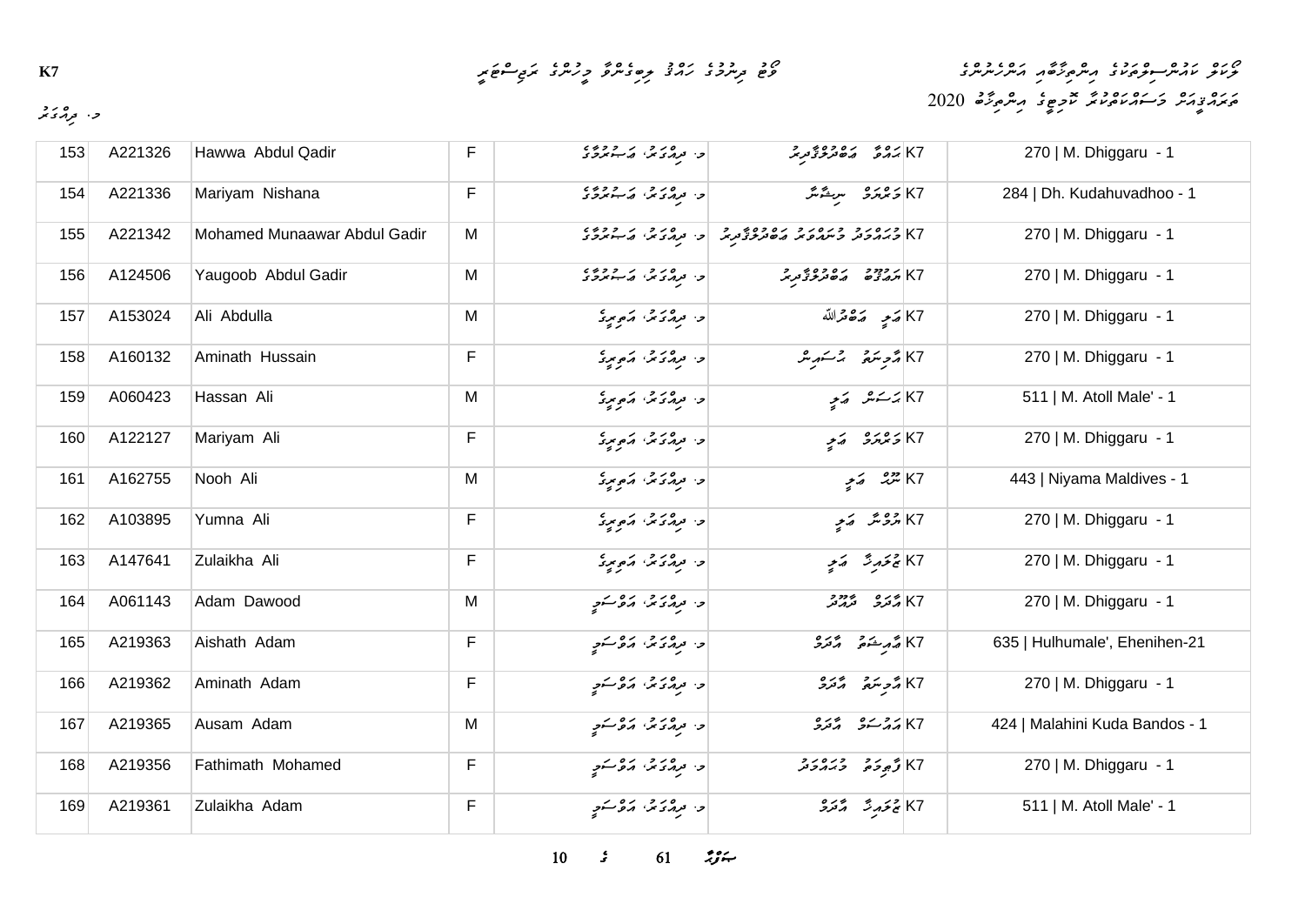*sCw7q7s5w7m< o<n9nOoAw7o< sCq;mAwBoEw7q<m; wBm;vB* م من المرة المرة المرة المرجع المرجع في المركبة 2020<br>مجم*د المريض المربوط المربع المرجع في المراجع المركبة* 

| 170 | A099396 | Abdul Raheem Mohamed | M           | د مرحو پر دو          | K7 كەھەر مەر قەدەر د                | 270   M. Dhiggaru - 1    |
|-----|---------|----------------------|-------------|-----------------------|-------------------------------------|--------------------------|
| 171 | A364700 | Abdulla Ajwad        | M           | و مرد و د و د         | K7 مَەھمَراللە مَەق قىر             | 270   M. Dhiggaru - 1    |
| 172 | A153527 | Afrah Abdul Raheem   | M           | د. مرد و در و د       | K7 <i>הؤنڈ م</i> ے <i>دو دہ کہ</i>  | 270   M. Dhiggaru - 1    |
| 173 | A273125 | Ahmed Asad           | M           | و. مرد و د د و د      | K7 كەبرو كەھمەتر                    | 270   M. Dhiggaru - 1    |
| 174 | A273122 | Aishath Aneela       | $\mathsf F$ |                       | K7 مەم شىم كەسرىگە                  | 511   M. Atoll Male' - 1 |
| 175 | A153526 | Ali Ansooh           | M           | و٠ تورد و در د و و    | K7 <i>جَرِي ج</i> يشر <i>جيم</i>    | 270   M. Dhiggaru - 1    |
| 176 | A129310 | Aminath Adila        | F           | و برور درود           | K7 مُّ <i>جِ سَمَّة مُ</i> مُرْمَّر | 270   M. Dhiggaru - 1    |
| 177 | A033114 | Amjad Abdul Raheem   | M           | و بروري دي            | K7 גوציג גەدە <i>ג</i> ەر           | 270   M. Dhiggaru - 1    |
| 178 | A326105 | Aneesa Ismail        | F           | و مرد و د و د         | K7 كەيرىشە مەھەر ئىمىتى ئى          | 270   M. Dhiggaru - 1    |
| 179 | A092578 | Ashraf Abdul Raheem  | M           | و مرد و د و د         | K7 كەشقىر ھەممەترىر 2               | 511   M. Atoll Male' - 1 |
| 180 | A385594 | Mariyam Aseela       | F           | د برور در             | K7 كا <i>برهنري - م</i> رسونژ       | 511   M. Atoll Male' - 1 |
| 181 | A082320 | Fazeena Abdulla      | F           | ه به در در در در در د | K7 ترىي ئىر   ئەھەقراللە            | 270   M. Dhiggaru - 1    |
| 182 | A218933 | Haseena Abdulla      | F           |                       | K7 كەسىمەتش كەھەتداللە              | 511   M. Atoll Male' - 1 |
| 183 | A218935 | Mariyam Abdulla      | F           |                       | K7 كر بروج م كامحد الله             | 511   M. Atoll Male' - 1 |
| 184 | A157696 | Aishath Ibrahim      | F           | د. ترور د ش کارب      | K7 مُمبِّسَمُ مِنْ مِرْدِدْ         | 270   M. Dhiggaru - 1    |
| 185 | A219805 | Aishath Rasheeda     | F           | د مرد د د ک           | K7 مَّ مِرْ شَمَّعْ مَ سَرْسُومَّدَ | 270   M. Dhiggaru - 1    |
| 186 | A153658 | Aminath Sanoora      | $\mathsf F$ | و مرد و تر کرد        | K7 مُحرِسَمُ مَسْتَمَرَّتُمْ        | 270   M. Dhiggaru - 1    |

 $11$  *s* 61 *i*<sub>3</sub> *i*<sub>4</sub>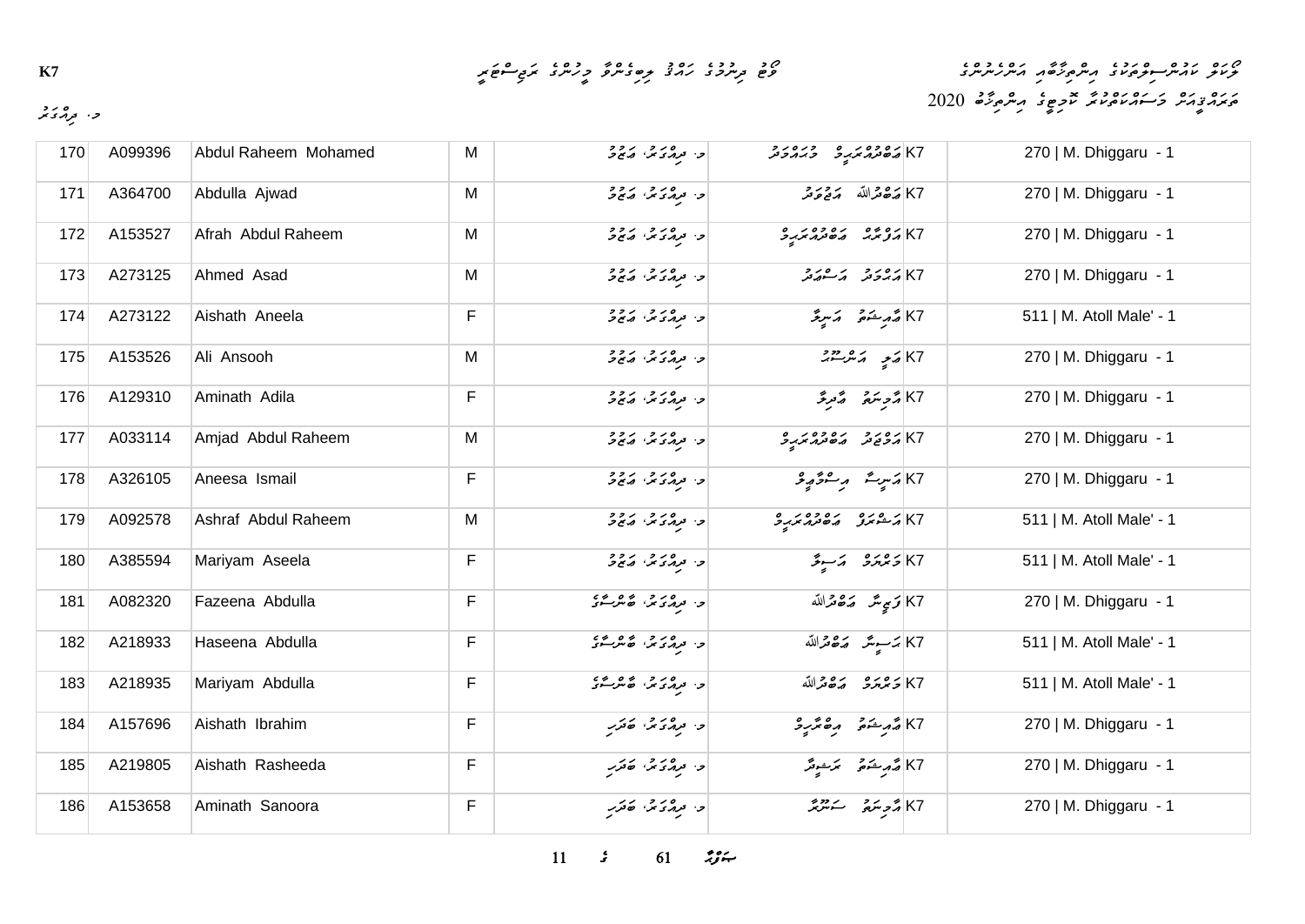*sCw7q7s5w7m< o<n9nOoAw7o< sCq;mAwBoEw7q<m; wBm;vB* م من المسجد المسجد المسجد المسجد المسجد العام 2020<br>مسجد المسجد المسجد المسجد المسجد المسجد المسجد المسجد المسجد ال

| 187 | A219426 | Ibrahim Ismail   | M           | د· مردد د پر کامرب   | K7 مەھمەر بۇ مەسىئى ئەربى             | 270   M. Dhiggaru - 1                    |
|-----|---------|------------------|-------------|----------------------|---------------------------------------|------------------------------------------|
| 188 | A326065 | Looth Ibrahim    | M           | و مرد و تر کور       | K7 فَرْمَ مِرْحَمَّرِ وَ              | 419   Paradise Island Resort and Spa - 1 |
| 189 | A326064 | Mariyam Ibrahim  | F           | د· مرد د کر که کرب   | K7 <i>وَبُرْمَرْ وَ مِ</i> هْتَرِيْرَ | 270   M. Dhiggaru - 1                    |
| 190 | A053790 | Abdulla Ahmed    | M           |                      | K7 مَەقراللە مەدقىر                   | 270   M. Dhiggaru - 1                    |
| 191 | A219311 | Hawwa Adam       | F           |                      | K7 يَرْدُوَّ مَرْمَرْد                | 270   M. Dhiggaru - 1                    |
| 192 | A026541 | Mohamed Ahmed    | M           |                      | K7 دره د د درو                        | 270   M. Dhiggaru - 1                    |
| 193 | A219763 | Ahmed Ibrahim    | M           | و مرد د ته ځېرو د    | K7 <i>ב ب</i> حق مصرَّرِ ح            | 270   M. Dhiggaru - 1                    |
| 194 | A283249 | Aishath Nasha    | F           | و مردوس کم دوه       |                                       | 270   M. Dhiggaru - 1                    |
| 195 | A219766 | Faheema Ahmed    | F           | و مردوس کم دوه       | K7 وَرِدَّ كَمَدْدَمْرُ               | 270   M. Dhiggaru - 1                    |
| 196 | A375624 | Ibrahim Humaid   | M           | و مرد و د کارون      | K7 رەڭرىرى بىر دىر                    | 511   M. Atoll Male' - 1                 |
| 197 | A219767 | Ismail Raoof     | M           | و مرد و د کارون      | K7 <sub>م</sub> رےدو چھوٹے ہوتھ ہوتھ  | 270   M. Dhiggaru - 1                    |
| 198 | A120873 | Mohamed Ibrahim  | M           | و مرد و د کاروی      | K7 دېم د ده مه شره                    | 270   M. Dhiggaru - 1                    |
| 199 | A057563 | Sakeena Moosa    | F           | و مرد و درو          | K7 سَرِیٹر حی ش                       | 270   M. Dhiggaru - 1                    |
| 200 | A113779 | Aminath Hassan   | F           | و مرموند ھکو گو      | K7 مٌحٍ سَمَعٌ مَ سَنَسْر             | 270   M. Dhiggaru - 1                    |
| 201 | A218300 | Arifa Hussain    | $\mathsf F$ | د مرد د کر مار و د د | K7 مەسىرى بەسىمبەش                    | 270   M. Dhiggaru - 1                    |
| 202 | A218303 | Fathimath Hassan | F           | د مرد د کر محوف      | K7 <i>وَّجوحَ</i> جَمَعَ سَمَعْر      | 270   M. Dhiggaru - 1                    |
| 203 | A070644 | Hassan Idrees    | M           | د مرد د کر محوف      | K7 بَرَسَسْ مِقْرِيبِ مِ              | 270   M. Dhiggaru - 1                    |

 $12$  *s* 61  $23$   $\div$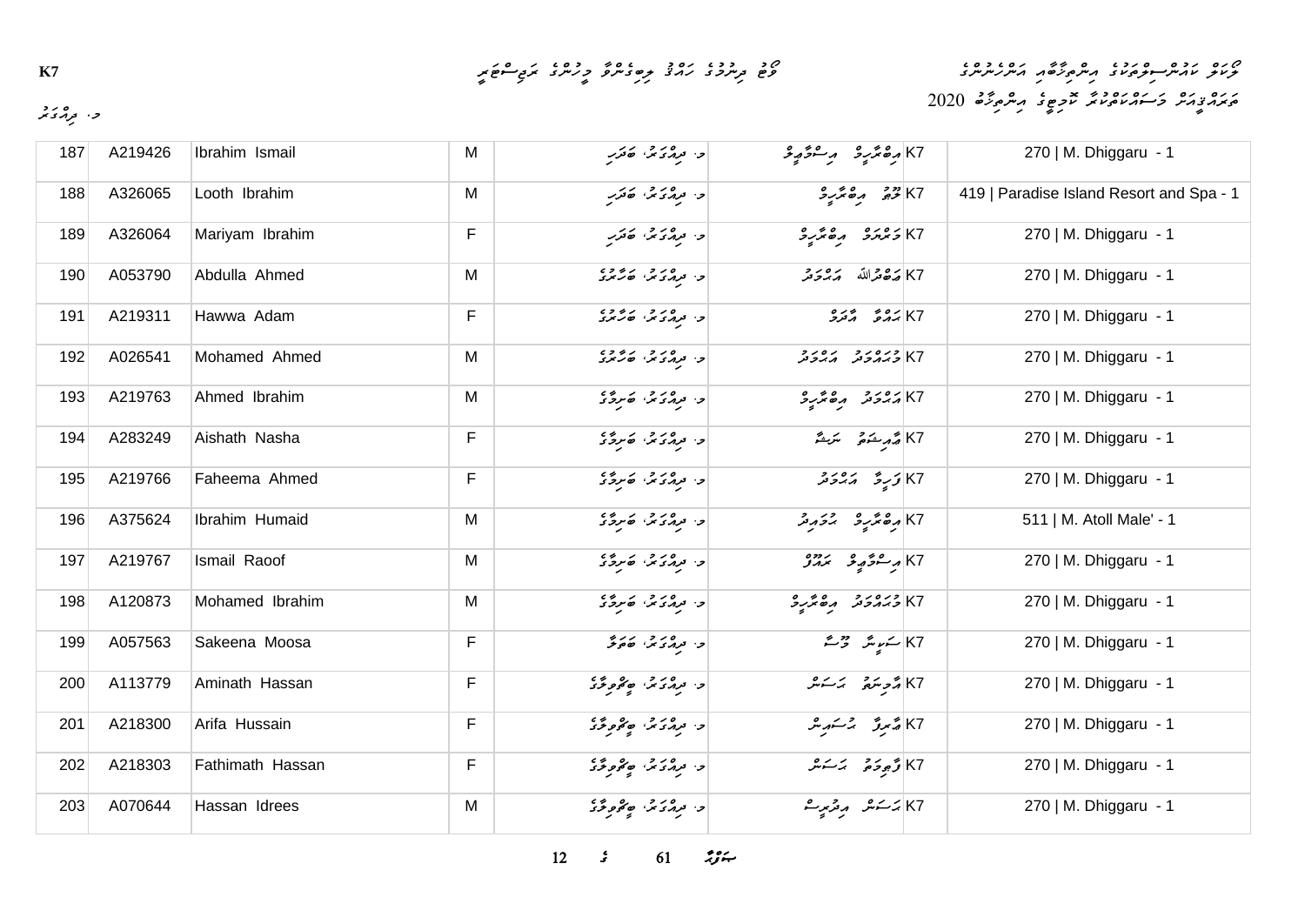*sCw7q7s5w7m< o<n9nOoAw7o< sCq;mAwBoEw7q<m; wBm;vB* م من المرة المرة المرة المرجع المرجع في المركبة 2020<br>مجم*د المريض المربوط المربع المرجع في المراجع المركبة* 

| 204 | A084760 | Khadeeja Hassan    | F           | د مرموند ھگورگو      | K7 زَمِرِجٌ ) بَرَسَہْر                                                                              | 270   M. Dhiggaru - 1         |
|-----|---------|--------------------|-------------|----------------------|------------------------------------------------------------------------------------------------------|-------------------------------|
| 205 | A218302 | Ruqiyya Hassan     | F           | و مرد د د کور د د    | K7 بر <sub>تو</sub> مگر کرکے شر                                                                      | 270   M. Dhiggaru - 1         |
| 206 | A113778 | Zulaikha Hassan    | F           | و مرد د د کور د د    | K7 ىج تخ <sub>م</sub> ر ش كەنگىر                                                                     | 511   M. Atoll Male' - 1      |
| 207 | A219007 | Ali Waheed         | M           |                      | K7 <i>ھَجِ</i> حَبِيقَر                                                                              | 270   M. Dhiggaru - 1         |
| 208 | A219015 | Hassan Aalif       | M           |                      | K7 ئەسەبىر م <i>ەين</i> ىۋ                                                                           | 270   M. Dhiggaru - 1         |
| 209 | A219008 | Hawwa Raihana      | F           | و. مرور و ۵ ده و د   | K7 بَرُوْحٌ بَرَ بِرَنَّتَر                                                                          | 270   M. Dhiggaru - 1         |
| 210 | A219010 | Ramla Ahmed        | F           |                      | K7 بَرْوْتُو بِرُدْرُورْ                                                                             | 270   M. Dhiggaru - 1         |
| 211 | A219012 | Rugiyya Ahmed      | $\mathsf F$ |                      | K7 ىزى <sub>ن</sub> چەر ئەرگە ئەر                                                                    | 511   M. Atoll Male' - 1      |
| 212 | A122979 | Abdulla Zaid       | M           | د. مرد ديگر، ھور ش   | K7 مَەھىراللە ىم <i>م</i> ەمگ                                                                        | 635   Hulhumale', Ehenihen-21 |
| 213 | A141878 | Aminath Zahira     | F           | د. مرد ديگر، ھور ش   | K7 مُجِ سَمَعُ تَجْ سِمَّرَ                                                                          | 270   M. Dhiggaru - 1         |
| 214 | A070783 | Hussain Nahid      | M           | د· مهدر در صر و دیگر | K7 پرستمبر مگربرنگر                                                                                  | 635   Hulhumale', Ehenihen-21 |
| 215 | A326040 | Ilyas Moosa        | M           | د. مردر د کار ده     | K7 مرعر محمد من حيث المحمد المستخدم المستخدم المستخدم المستخدم المستخدم المستخدم المستخدم المستخدم ا | 270   M. Dhiggaru - 1         |
| 216 | A218033 | Adam Abdul Razzaq  | M           | و. مرور و. صرور      | K7 גער הסיכס הסיפר                                                                                   | 270   M. Dhiggaru - 1         |
| 217 | A323493 | Fathimath Jumana   | F           | و. مردری می صرفر     | K7 زَّەپ <i>ەدَە</i> ق <sup>و</sup> مَد                                                              | 511   M. Atoll Male' - 1      |
| 218 | A218031 | Hafsa Abdul Razzaq | F           | و. مرد و د ح مرد و   | K7 ئۇبىگە مەھەمدە مەھ                                                                                | 270   M. Dhiggaru - 1         |
| 219 | A324761 | Hassan Jailam      | M           | و٠ قروري صرور        | K7   پرستر ق <sub>یم</sub> وی                                                                        | 635   Hulhumale', Ehenihen-21 |
| 220 | A153536 | Hushaam Shareef    | M           | כי נקח ביתי סייקביב  | K7  ژے گئے مقام پرو<br> -                                                                            | 511   M. Atoll Male' - 1      |

 $13$  *s* 61  $23$   $\div$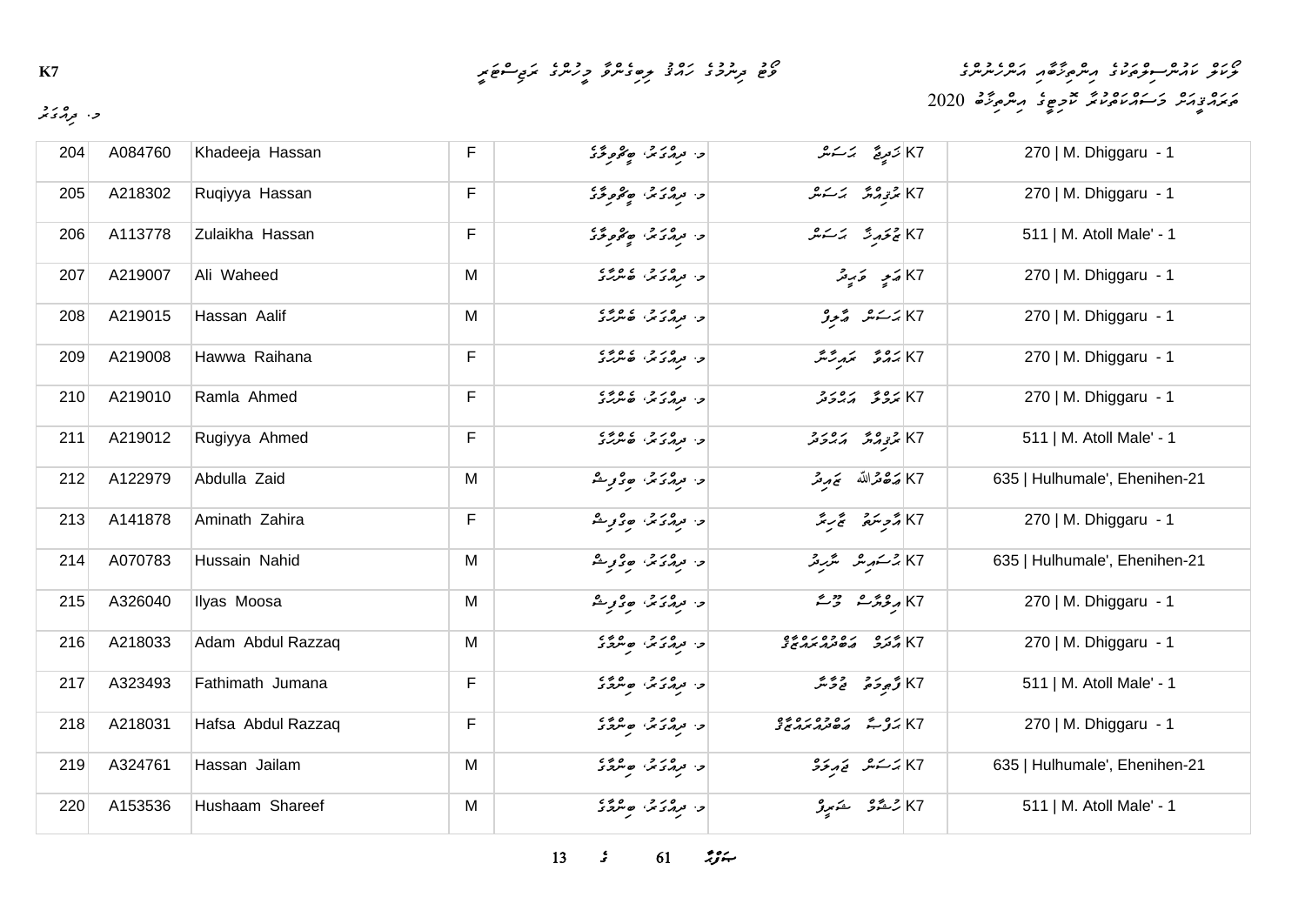*sCw7q7s5w7m< o<n9nOoAw7o< sCq;mAwBoEw7q<m; wBm;vB* م من المسجد المسجد المسجد المسجد المسجد العام 2020<br>مسجد المسجد المسجد المسجد المسجد المسجد المسجد المسجد المسجد ال

| 221 | A218032 | Hussain Nizam     | M | د مرد د تر مسرد د                     |                                                  | 270   M. Dhiggaru - 1    |
|-----|---------|-------------------|---|---------------------------------------|--------------------------------------------------|--------------------------|
| 222 | A218037 | Nishaam Shareef   | M | و مرمري صرحو                          | K7 سرشگر <sup>ی</sup> شہرو                       | 270   M. Dhiggaru - 1    |
| 223 | A218036 | Visham Shareef    | M | و مردوس صردی                          | K7 <sub>جو</sub> ڪرو ڪ <sub>مبرو</sub>           | 511   M. Atoll Male' - 1 |
| 224 | A218177 | Aanifa Hussain    | F | ه د ورو وده ده.<br>د ترمرۍ تر هڅرموس  | K7 مُسِتَدَّ بِرُسَمَ <i>رِ</i> سُّرَ            | 270   M. Dhiggaru - 1    |
| 225 | A218176 | Asim Hussain      | M | ه مرد و دوه ده<br>د مرد د بن هوروس    | K7 محب و بالمستهر مثلا                           | 270   M. Dhiggaru - 1    |
| 226 | A153473 | Faruzana Hussain  | F | و مرد و ودوره و در و                  | K7 ۇىرىج ئىر ب <sub>ى</sub> شەرىئە               | 145   K. Kaashidhoo - 2  |
| 227 | A146476 | Hussain Hassan    | M | و ترمرو و ودوره<br>د ترمروس صوروس     | K7 پرستہریش پرستیش                               | 270   M. Dhiggaru - 1    |
| 228 | A218181 | Ikram Hussain     | M | ه مرده ودوره<br>د مرد و موروس         | K7 مەمگى ئەسكىمبەش                               | 270   M. Dhiggaru - 1    |
| 229 | A218188 | Layanath Hussain  | F | ه مرد و دوه ده.<br>د مرد د بر هوروس   | K7 <i>خەشتى بى</i> شەرىئىر                       | 511   M. Atoll Male' - 1 |
| 230 | A218174 | Mohamed Hussain   | M | ه مرد و و ووه ده و ده ده کند و ش      | K7 دېم د د مختصر شر                              | 270   M. Dhiggaru - 1    |
| 231 | A218175 | Waleed Hussain    | M | ه د مرد و دوه ده<br>د مرد د بر ه وروس | K7   ق م م بحر محر م بر م بر م بر م بر مسر<br> - | 270   M. Dhiggaru - 1    |
| 232 | A111578 | Waseem Hussain    | M | ه مرد و دوه ده.<br>د مرد د بر هوروس   | K7  ق-یوبی - پرکتهرینگر                          | 511   M. Atoll Male' - 1 |
| 233 | A218952 | Zubaida Mohamed   | F | ه د ورو وده ده.<br>د ترمرۍ تر هڅرموس  | K7 څ <i>ۀږدگ ډېرو</i> نر                         | 270   M. Dhiggaru - 1    |
| 234 | A219810 | Ali Shareef       | M | و مرد و ودوه دي.<br>و مرد دي هو مون   | K7 <i>ھَ۔ جِسمبِ</i> رُ                          | 270   M. Dhiggaru - 1    |
| 235 | A220296 | Easa Mahir        | M | و مرد و و و و و و م                   | K7 <sub>جو</sub> ر گريز                          | 270   M. Dhiggaru - 1    |
| 236 | A153478 | Moosa Haleem      | M | و مرد و وو وه                         | K7 پڑے پر پرو                                    | 270   M. Dhiggaru - 1    |
| 237 | A049079 | Aboobakur Luthfee | M | و. مردر در ۲۵ دره و گر                | K7 كەھەم بىر مەدىر                               | 511   M. Atoll Male' - 1 |

 $14$  *s* 61  $23$   $\div$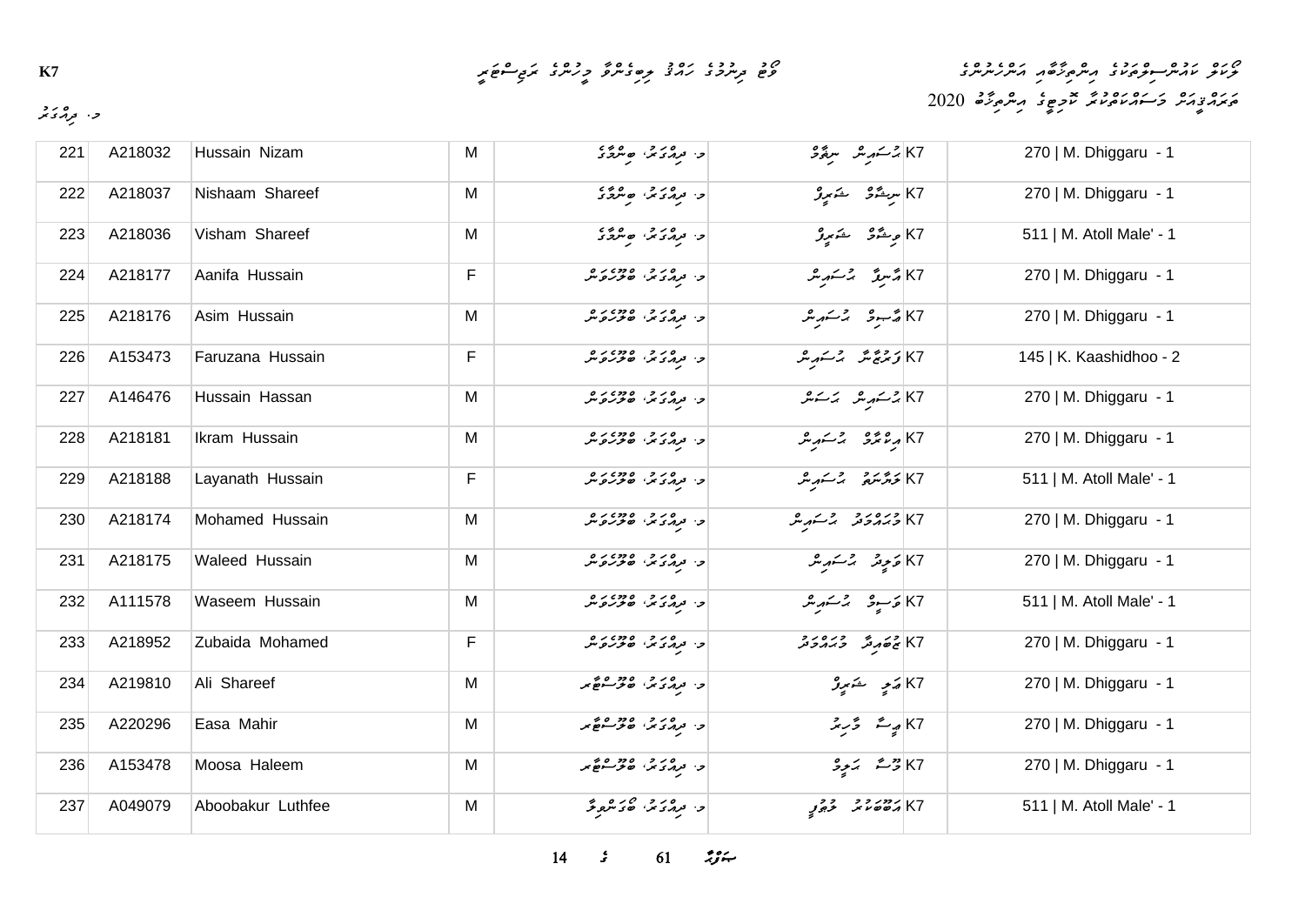*sCw7q7s5w7m< o<n9nOoAw7o< sCq;mAwBoEw7q<m; wBm;vB* م من المرة المرة المرة المرجع المرجع في المركبة 2020<br>مجم*د المريض المربوط المربع المرجع في المراجع المركبة* 

| 238 | A106756 | Aminath Shifana       | $\mathsf F$ | و مردوس کار هو گر   | K7 مَّ حِ سَعَةٍ مَسْتَرَسَّدَ                 | 270   M. Dhiggaru - 1                               |
|-----|---------|-----------------------|-------------|---------------------|------------------------------------------------|-----------------------------------------------------|
| 239 | A144312 | Fathimath Shifana     | F           | و. مهدرس ځی شونځ    | K7 <i>وَّەودَە</i> سو <i>ۋىد</i>               | 270   M. Dhiggaru - 1                               |
| 240 | A106758 | Hafeeza Ali           | $\mathsf F$ | و مردوح مروري       | K7 تربو <i>قرم</i>                             | 511   M. Atoll Male' - 1                            |
| 241 | A324768 | Hawwa Laila Luthufee  | $\mathsf F$ | و مرورو مروره       | K7 بَرْدُةً ۖ وَ <sub>م</sub> ُرِدَّ ۖ وَجُورٍ | 635   Hulhumale', Ehenihen-21                       |
| 242 | A144311 | Khadheeja Leeza       | F           | و مردوح مروري       | K7 دَمِيعٌ     مِيَّ                           | 270   M. Dhiggaru - 1                               |
| 243 | A035430 | Mariyam Nazima        | F           | و مردوح مروري       | K7 دَبَرْ <i>مَرْدْ مَّهْدِ</i> دُّ            | 511   M. Atoll Male' - 1                            |
| 244 | A272799 | Abdul Ghafoor Hussain | M           | و مرور ده ده و      | K7 مەھەردە جويدىش كى ئىكتەرلىك                 | 270   M. Dhiggaru - 1                               |
| 245 | A324157 | Adam Saleem           | M           | و مرد و ه ه و .     | K7 مُحَمَّدُ سَمَوِدُ                          | 270   M. Dhiggaru - 1                               |
| 246 | A285536 | Aishath Abdul Ghafoor | F           | و. مرد د ه ه ه و م  | K7 مەم شەھ مەھەردە د                           | 635   Hulhumale', Ehenihen-21                       |
| 247 | A163377 | Farooq Abdul Gafoor   | M           | و مرد و ه ه و .     | K7 ژنره پره دورو د                             | 445   The St. Regis Vommuli Resort,<br>Maldives - 1 |
| 248 | A272805 | Haseena Abdulla       | $\mathsf F$ | و مرد و ه ه و .     | K7 كەسوپى <i>گە كەھ</i> قراللە                 | 270   M. Dhiggaru - 1                               |
| 249 | A153741 | Hawwa Zahira          | F           | و. مرد و ده و ده و  | K7 ئەممۇس ئى ئىر                               | 270   M. Dhiggaru - 1                               |
| 250 | A213153 | Mohamed Ali           | M           | و مرور ده ده و      | K7  <i>وټرونو ټ</i> و                          | 445   The St. Regis Vommuli Resort,<br>Maldives - 1 |
| 251 | A272800 | Moosa Siraj           | M           | و مرد دي هوم        | K7 ترمشہ سے پڑھ                                | 426   Anantara Resort and Spa Maldives -            |
| 252 | A221801 | Adam Shafee           | M           | و مرد و د کرسترس    | K7 پر پور شگو په په پور                        | 511   M. Atoll Male' - 1                            |
| 253 | A221789 | Aminath Sama          | F           | و مرد د د کرمنگرمرد | K7 مُجْرِسَهُ سَدَّ                            | 511   M. Atoll Male' - 1                            |
| 254 | A221779 | Hafeeza Adam          | $\mathsf F$ | و مرد و د گرسترس    |                                                | 270   M. Dhiggaru - 1                               |

 $15$  *s* 61  $23$   $\div$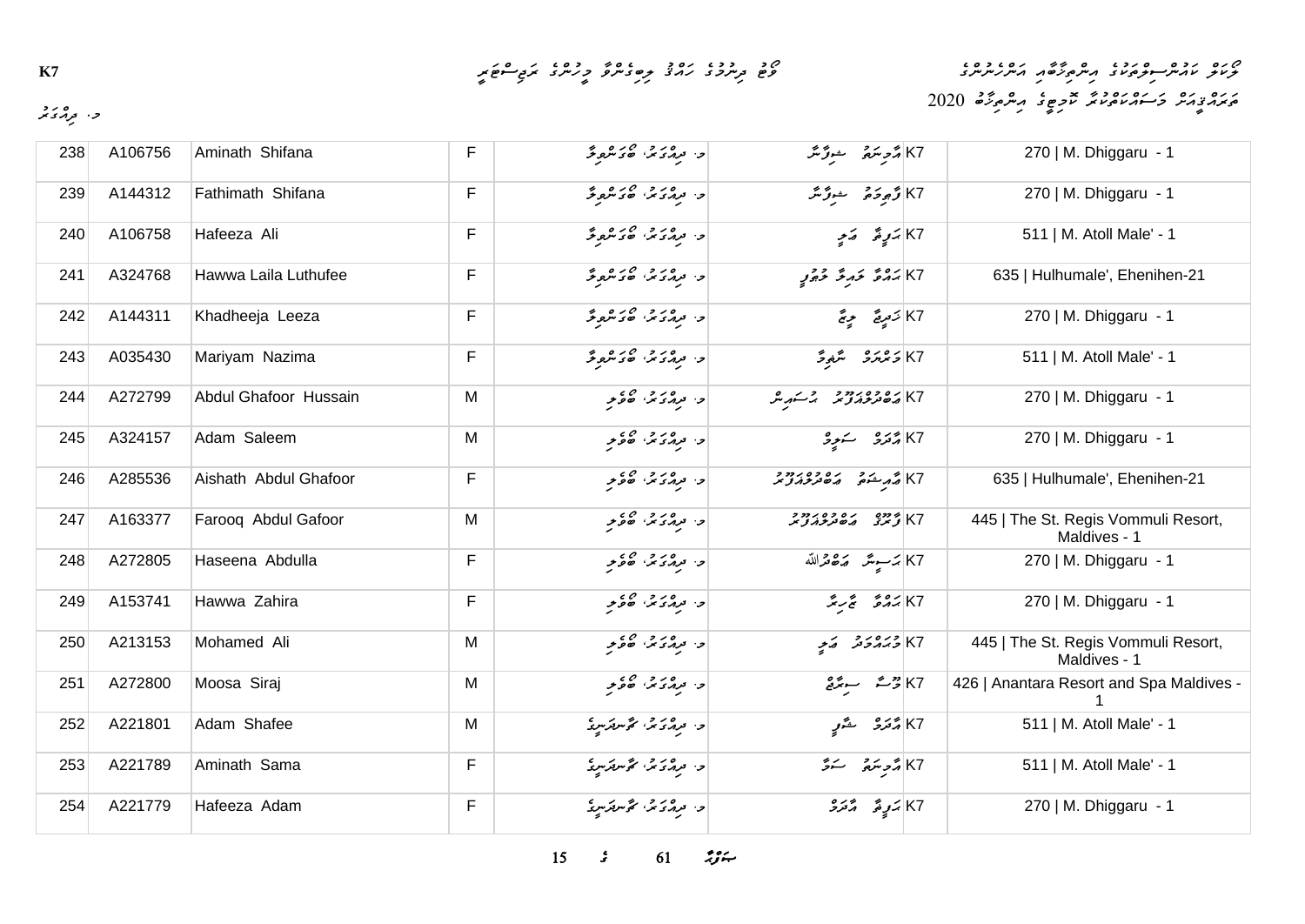*sCw7q7s5w7m< o<n9nOoAw7o< sCq;mAwBoEw7q<m; wBm;vB* م من المرة المرة المرة المرجع المرجع في المركبة 2020<br>مجم*د المريض المربوط المربع المرجع في المراجع المركبة* 

| 255 | A221785 | Niuma Adam             | F           | و مرد د د کرمند                               | K7 سرچرځ م <i>رگو</i> ځو                                  | 270   M. Dhiggaru - 1         |
|-----|---------|------------------------|-------------|-----------------------------------------------|-----------------------------------------------------------|-------------------------------|
| 256 | A121329 | Ahmed Usam             | M           | والمجمد والمحاملة والمحاملة والمحاملة         | K7 كەبروتىر كەشكى                                         | 511   M. Atoll Male' - 1      |
| 257 | A272789 | Ali Shameem            | M           | و مهدى من مورور                               | K7  ر <sub>َم</sub> ح شَر <sub>َ</sub> ح و                | 270   M. Dhiggaru - 1         |
| 258 | A068805 | Ameena Mohamed         | $\mathsf F$ | والمجمد والمعروموثي                           | K7 <i>مَوِسُ حُمَدُونَد</i>                               | 270   M. Dhiggaru - 1         |
| 259 | A272790 | Haroon Rasheed         | M           | والمجمد والمعروموثي                           | K7 رُمِيْسْ بَرَسْ <sub>وِ</sub> مْرُ                     | 238   AA. Ukulhas - 1         |
| 260 | A272791 | Hawwa Ibrahim          | $\mathsf F$ | و مردود بدروبرو                               | K7 <i>بَهُرةَ مِـ هُ</i> تُرِ حُ                          | 270   M. Dhiggaru - 1         |
| 261 | A324776 | Ibrahim Rashaadh       | M           | د· مهدى من موسوع مولى                         | K7 <sub>م</sub> ەنگەپ <sup>ى</sup> - ئەش <sup>ە</sup> نگە | 270   M. Dhiggaru - 1         |
| 262 | A046777 | Idrees Mohamed         | M           | و مهدى من مورور                               | K7 موترىيە ھەم 25 مۇتىر.<br>K7                            | 270   M. Dhiggaru - 1         |
| 263 | A326030 | Ismail Anas            | M           | و مردوح مورومو                                | K7 مەش <i>ۇم</i> ۇ كەترىش                                 | 456   India / Trivandrum - 1  |
| 264 | A272798 | Mohamed Ali            | M           | والمملاء والمعروفي                            | K7 <i>جەنگە 15 ھ</i> و                                    | 270   M. Dhiggaru - 1         |
| 265 | A219422 | Hussain Yazeedh Masood | M           | و مرد و په دوه                                | K7 پر کے مربع مربع تر اس معدور ا                          | 270   M. Dhiggaru - 1         |
| 266 | A044163 | Masood Mohamed         | M           | وسترمرى الملح ومصر والمحصر المحرم             | K7 كەھلىق ئەمدە بەر                                       | 270   M. Dhiggaru - 1         |
| 267 | A219418 | Mohamed Affan          | M           | والمجمد والمحمد والمحمد والمحمد والمحمد       | K7 <i>32023</i> K7 گروگر                                  | 270   M. Dhiggaru - 1         |
| 268 | A219416 | Moosa Wahid            | M           | والمحمد والمحمد المحمد والمحمد المحمد والمحمد | K7 رُجَّ قَ <sup>م</sup> ِينْدُ                           | 270   M. Dhiggaru - 1         |
| 269 | A219419 | Nooh Masood            | M           | والمجمد والمحمين المتحمدة                     | K7 تر <i>و خەمەت</i> ر                                    | 270   M. Dhiggaru - 1         |
| 270 | A157977 | Aminath Maimoona       | $\mathsf F$ | و مردوم تردوه                                 | K7 مُحْرِسَمُ فَرَمَّةٌ مُحَمَّدٌ                         | 270   M. Dhiggaru - 1         |
| 271 | A219552 | Hawwa Ibrahim          | F           | و تورد و تردوه                                | K7 بَهُرَةً مِنْ يُرْدِّ                                  | 635   Hulhumale', Ehenihen-21 |

 $16$  *s* 61  $29$   $\div$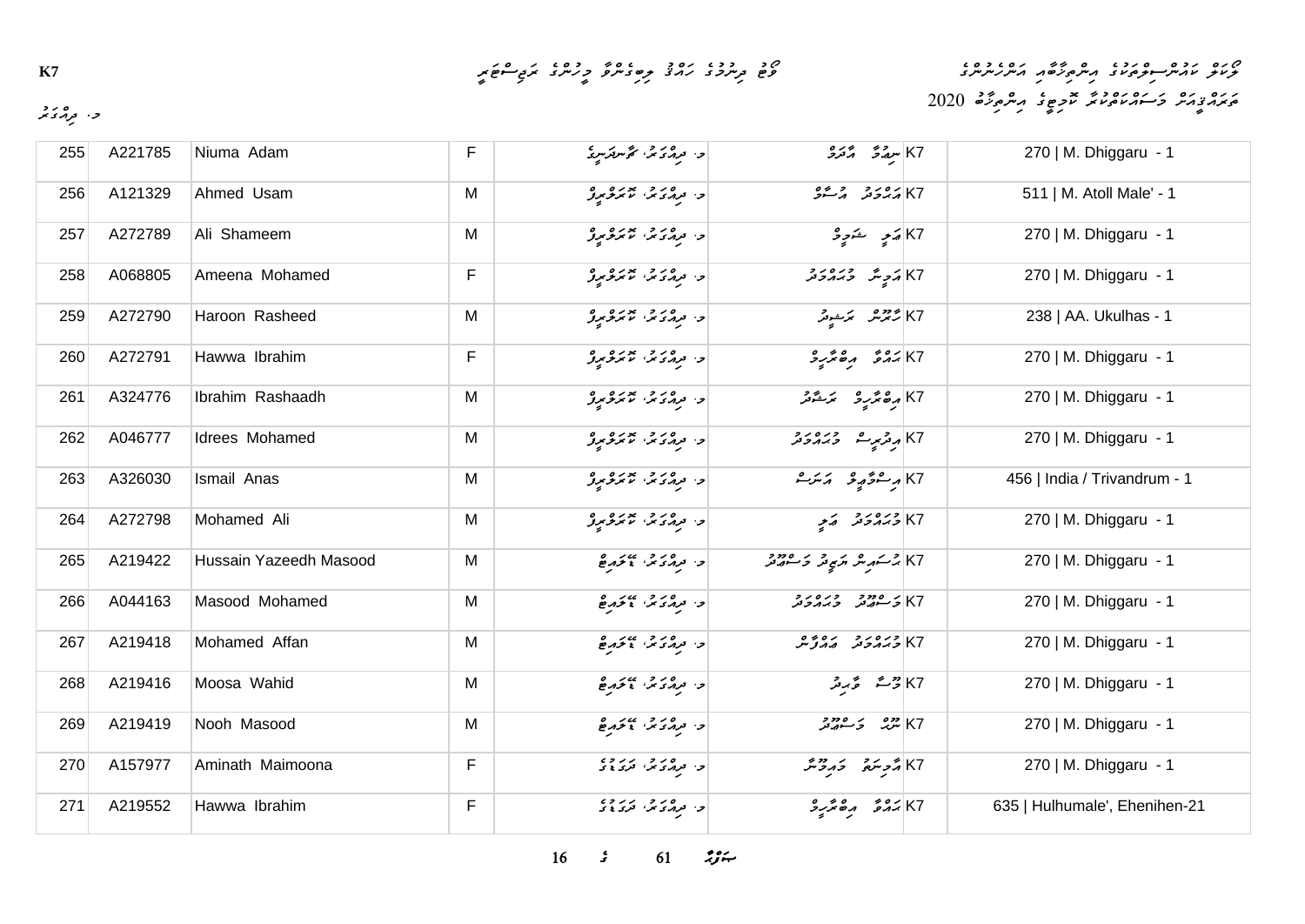*sCw7q7s5w7m< o<n9nOoAw7o< sCq;mAwBoEw7q<m; wBm;vB* م من المرة المرة المرة المرجع المرجع في المركبة 2020<br>مجم*د المريض المربوط المربع المرجع في المراجع المركبة* 

| 272 | A000398 | Ibrahim Zaki          | M            | و مرد و تر د و ،                                     | K7 <sub>م</sub> ەھمَّرٍ مَحَّ سَمَّ                                                                  | 270   M. Dhiggaru - 1           |
|-----|---------|-----------------------|--------------|------------------------------------------------------|------------------------------------------------------------------------------------------------------|---------------------------------|
| 273 | A219551 | Ramiza Moosa          | F            | و مردوس مردون                                        | K7 بَرَّدِجٌ وَ"ـَّةُ                                                                                | 270   M. Dhiggaru - 1           |
| 274 | A218316 | Aishath Nasha Mohamed | F            |                                                      | K7 مُهرِ شَهُ مِنْ مِشْرِ وَبَرْمُ وَبَرْ وَبَرْ وَبِرَ وَبِرَ وَبِرَ وَبِرَ وَبَرْ وَبَرْ وَبَرْ وَ | 270   M. Dhiggaru - 1           |
| 275 | A218315 | Hassan Mohamed        | M            | و برماد و زرد ده<br>د برماد س ترماترو د              | K7 ئەسەھرىم <i>دىنەدە</i> ر                                                                          | 699   Bolifushi Island Resort-1 |
| 276 | A122253 | Mohamed Ali           | M            | و٠ قرار و در در د د د<br>و٠ قرار د تر د تر لا تر و د | K7  ج. پروتر   مَرْمٍ                                                                                | 270   M. Dhiggaru - 1           |
| 277 | A219286 | Abdulla Sadhig        | M            | و مردو بر مرده و د                                   | K7 مَەھمَراللە ج <sup>ە</sup> مرتى                                                                   | 270   M. Dhiggaru - 1           |
| 278 | A219289 | Aishath Reema         | F            | و مرد و تر مرسومي                                    | K7 مەم ئىقىم ھېرىگە                                                                                  | 270   M. Dhiggaru - 1           |
| 279 | A219291 | Aminath Ali           | $\mathsf{F}$ | و مردو بر مرسوم                                      | K7 مُجِسَعَةً صَعِ                                                                                   | 270   M. Dhiggaru - 1           |
| 280 | A219290 | Fathimath Reema       | F            | و مردو بر مرده و د                                   | K7 <i>وَّجِودَة</i> مِر <i>دَّ</i>                                                                   | 270   M. Dhiggaru - 1           |
| 281 | A323490 | Khadeeja Reema Ali    | F            | و مردو بر ترسي                                       | K7 دَمِيعٌ     مِرةٌ    مَرمٍ                                                                        | 270   M. Dhiggaru - 1           |
| 282 | A219293 | Mariyam Reema Ali     | F            | و. مرد و بر ده و د                                   | K7 <i>وَجُهْرُوْ</i> بِرِدُّ <sub>مَ</sub> بِرِ                                                      | 270   M. Dhiggaru - 1           |
| 283 | A144389 | Sulaiman Hussain      | M            | و. مرد و ترسيف                                       | K7 جۇمۇمىر مىر مەسىر                                                                                 | 270   M. Dhiggaru - 1           |
| 284 | A219292 | Zulaikha Ali          | $\mathsf{F}$ | و مرد د ترسي                                         | K7 يح <i>قرب</i> ر تھ پر                                                                             | 270   M. Dhiggaru - 1           |
| 285 | A219287 | Zunaira Sulaiman      | $\mathsf{F}$ | و مرد و تر سره و                                     | K7 ئ <i>ىتتىدىنگە</i> سى <i>خور</i> ۇنى <i>گ</i>                                                     | 270   M. Dhiggaru - 1           |
| 286 | A121935 | Ahmed Ijaad Mohamed   | M            |                                                      | K7 גُرُدَدَ , دِقَّتْر دَبَرْ دَوَرْ                                                                 | 270   M. Dhiggaru - 1           |
| 287 | A331330 | Ahusam Mohamed        | M            | ه به در د دو ده د د                                  | K7 كەيمەدىيە ھەمدە بور                                                                               | 511   M. Atoll Male' - 1        |
| 288 | A219300 | Habeeba Sulaiman      | F            | و مرمرد و دوده.<br>د مرمرد مر، مرده مرمرد            | K7   يَسِيقُ صَحَم <i>ِ وَ</i> حَمَدِ                                                                | 270   M. Dhiggaru - 1           |

 $17$  *s* 61  $23$   $\div$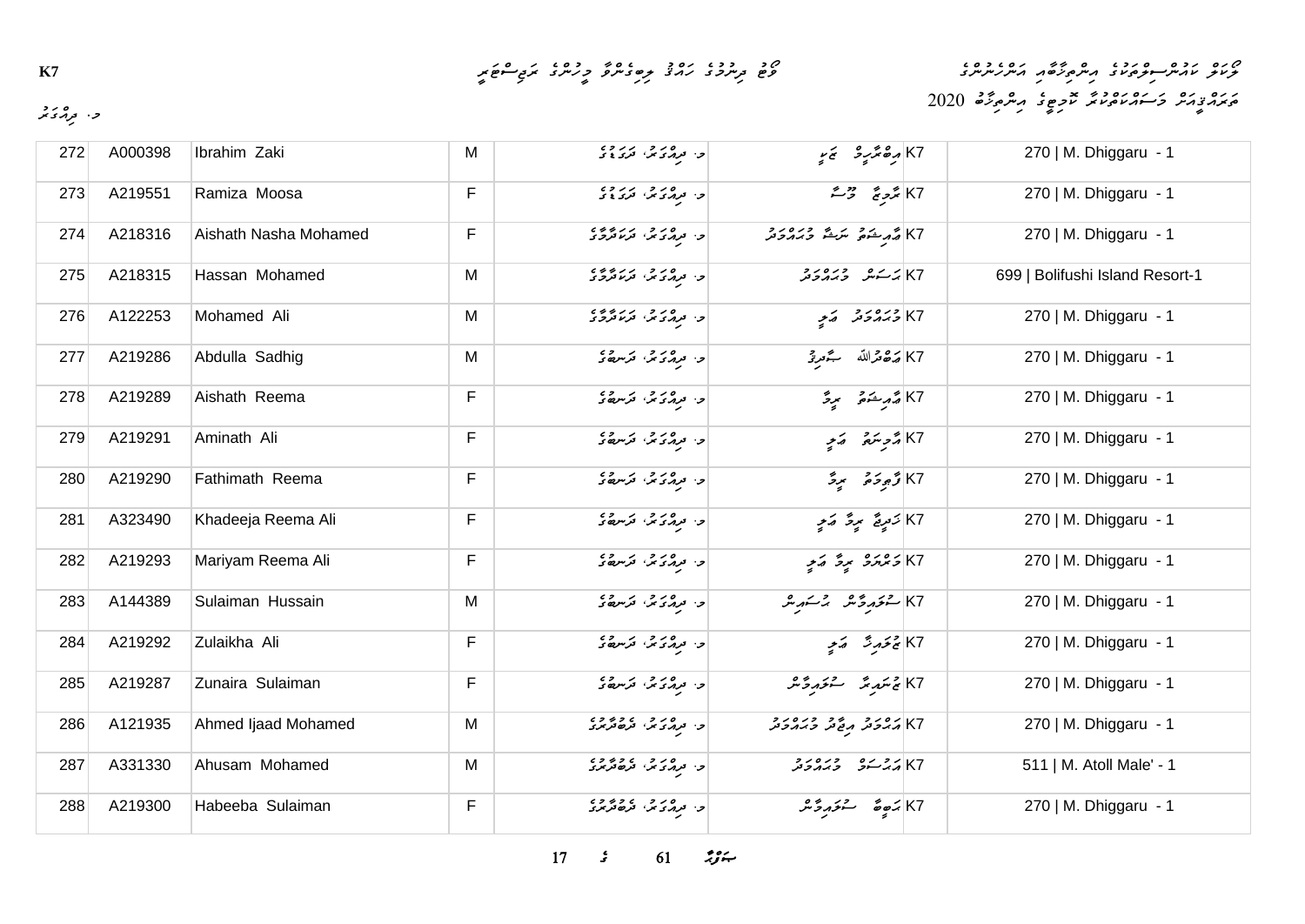*sCw7q7s5w7m< o<n9nOoAw7o< sCq;mAwBoEw7q<m; wBm;vB* م من المرة المرة المرة المرجع المرجع في المركبة 2020<br>مجم*د المريض المربوط المربع المرجع في المراجع المركبة* 

| 289 | A219301 | Hafsa Sulaiman           | F | د. ترمرو بر دوره د و<br>د. ترمرو بر، تره تربرو        | K7 ئەۋىبە سە <i>خ</i> ەر <i>ۇ</i> ند | 270   M. Dhiggaru - 1         |
|-----|---------|--------------------------|---|-------------------------------------------------------|--------------------------------------|-------------------------------|
| 290 | A009912 | Moosa Sulaiman           | M | و برمرد و و و و و و و و و و ح<br>د برمرد مر تره ترمرد | K7 چېنځه شوکړو شر                    | 270   M. Dhiggaru - 1         |
| 291 | A218903 | Aishath Adam             | F | د مرد د تره مرسو و د                                  | K7 مەم شىم مەمرى                     | 270   M. Dhiggaru - 1         |
| 292 | A080820 | Aminath Raihana          | F | والمملائ من المركة مس والمحالي                        | K7 مُجِيبَعْدُ عَمَدِيَّتَكَ         | 270   M. Dhiggaru - 1         |
| 293 | A218905 | Farooq Ali               | M | والمتهدى مركز المركوب المحالي                         | K7 وُحِمَّةٌ صَعِ                    | 270   M. Dhiggaru - 1         |
| 294 | A032884 | Fathimath Ali            | F | والممردون المركم الموافق                              | K7 وَّجِوحَةُ صَعِ                   | 511   M. Atoll Male' - 1      |
| 295 | A218906 | Muneeza Ali              | F | د مرد د تره مرسو و د                                  | K7 څېږیځ ټ <i>ړم</i> و               | 270   M. Dhiggaru - 1         |
| 296 | A218907 | Murushida Ali            | F | والمتهدى مركز المركوب المحالي                         | K7 دُبُرْجُوبَرٌ    رَبِّي           | 270   M. Dhiggaru - 1         |
| 297 | A095892 | Rasheeda Ali             | F | والمحمد والمحمد والمحمد والمحمد والمحمد               | K7 مَرْجومَّر - مَرْمٍ               | 635   Hulhumale', Ehenihen-21 |
| 298 | A080083 | Yaugoob Ali              | M | و مرد و د کار مورد                                    | K7 ا <i>نگەنچى ھ</i> ور              | 270   M. Dhiggaru - 1         |
| 299 | A049268 | Idrees Adam              | M | و· فره د تمر گرو څرو                                  | K7 <sub>م</sub> وترموے گھری          | 270   M. Dhiggaru - 1         |
| 300 | A154719 | Adam Saleem              | M | و· فره د تم قر پر و د                                 | K7 مَرْتَرْدْ سَجِرْدْ               | 270   M. Dhiggaru - 1         |
| 301 | A219048 | Ibrahim Ismail           | M | و٠ قراري کا ترج پر و                                  | K7 مەھمەر ھەر مەمۇم بى               | 270   M. Dhiggaru - 1         |
| 302 | A153474 | Mariyam Nisa             | F | و· فره د تم قر پر و د                                 | K7 كەبەد ھەر سىرىگە                  | 511   M. Atoll Male' - 1      |
| 303 | A219049 | Moosa Imad               | M | و٠ قراري کا ترج پر و                                  | K7 چرم پر محمد                       | 270   M. Dhiggaru - 1         |
| 304 | A219050 | Umar Najah               | M | و٠ فره د چې مخرچو کړي                                 | K7 مەكەبىر سى <i>نى</i> گە           | 511   M. Atoll Male' - 1      |
| 305 | A220311 | Ahmed Midhuhath Mahumood | M | د· دره د تر گرگر در                                   |                                      | 682   Crossroads Maldives-1   |

 $18$  *s* 61 *i*<sub>3</sub> *i*<sub>4</sub>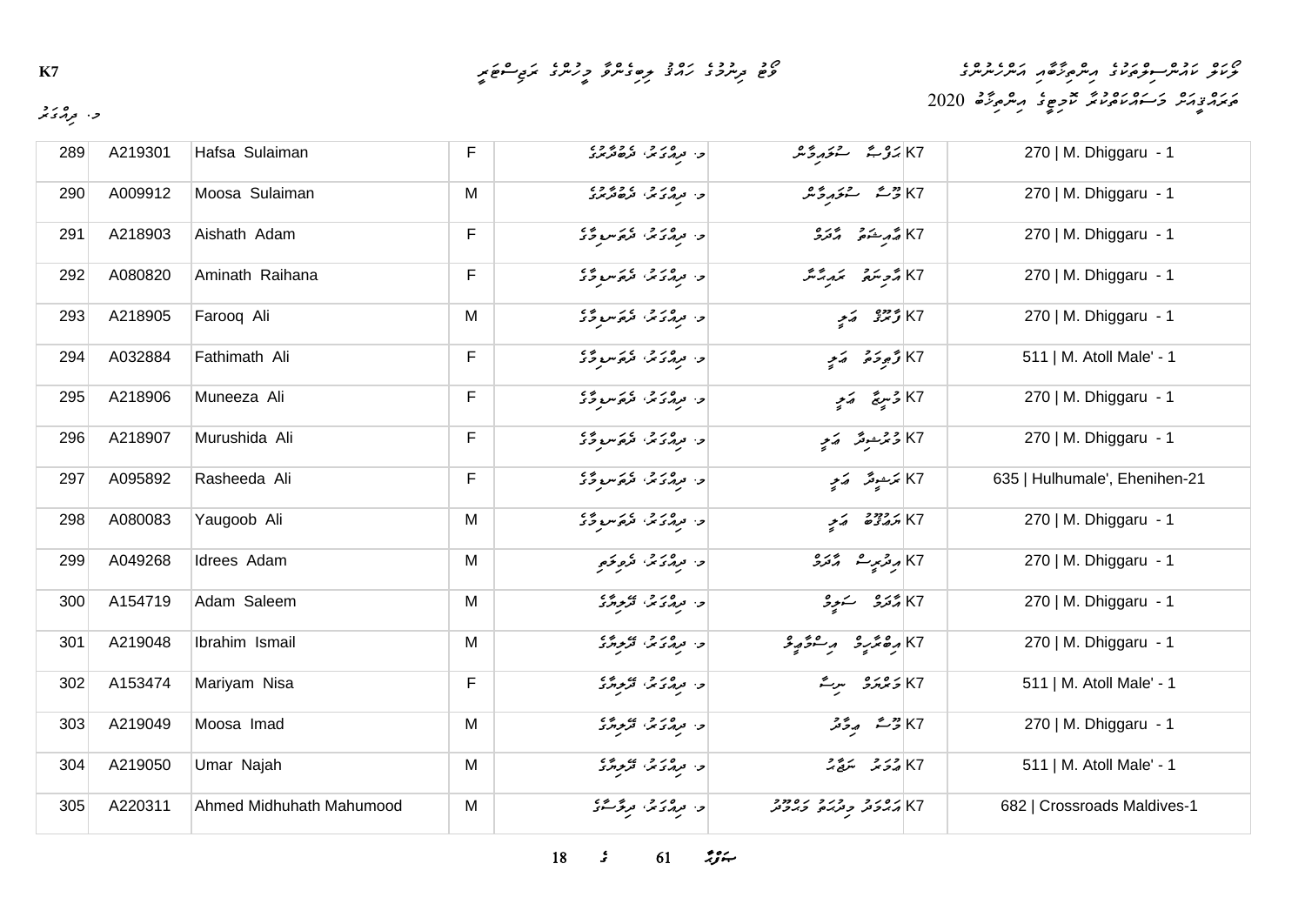*sCw7q7s5w7m< o<n9nOoAw7o< sCq;mAwBoEw7q<m; wBm;vB* م من المرة المرة المرة المرجع المرجع في المركبة 2020<br>مجم*د المريض المربوط المربع المرجع في المراجع المركبة* 

| 306 | A220325 | Ibrahim Rifath           | M | د· دره د تر گرگری                           | K7 مەھەرىپ مەدەم                            | 724   Joali Maldives-1           |
|-----|---------|--------------------------|---|---------------------------------------------|---------------------------------------------|----------------------------------|
| 307 | A140882 | Mahamood Moosa           | M | و٠ تروری، تروگری                            | K7 دەدە دېم ئ                               | 270   M. Dhiggaru - 1            |
| 308 | A273118 | Azeeza Ismail            | F | و مرد و مرد و عدد و ع                       | K7 مَي تَمَ مِ سُرْدَّمِ ثَرَ               | 270   M. Dhiggaru - 1            |
| 309 | A151536 | Ibrahim Khaleel          | M | و٠ قرار در در در دو د و د                   | K7 <sub>م</sub> ەنزىر ئىچى                  | 692   Lily Beach Resort & Spa-1  |
| 310 | A326078 | Shaffaf Yoosuf           | F | و مرد و مرد و عدد و ع                       | K7 شەر <i>ۇۋ بېر د</i> و                    | 463   Srilanka / Colombo - 4     |
| 311 | A111940 | Yoosuf Hussain           | M | و مرد و مرو و ع<br>د مرد و مرا مرود مرد و ع | K7 پر قسمبر بر شهر بر                       | 270   M. Dhiggaru - 1            |
| 312 | A219565 | Ali Shahid               | M | و٠ قرور در ورورو دو ٥                       | K7 <i>ھَ۔</i> شَرِمْرُ                      | 270   M. Dhiggaru - 1            |
| 313 | A219571 | Fathimath Shaiga Shaahid | F | و٠ قرور در ورورو دو ٥                       | K7 رَّجِودَةُ حُنَّمَرِ ثَمَّ حُدَّرِ مَّرْ | 270   M. Dhiggaru - 1            |
| 314 | A219564 | Jameela Ibrahim          | F | و برورو برورود                              | K7 <sub>ق</sub> وچۇ م <i>ەھترى</i> د        | 270   M. Dhiggaru - 1            |
| 315 | A219570 | Moosa Shahudhee          | M | و٠ ترور در ورورو و د                        | K7 چرمحہ خوبرمبر                            | 511   M. Atoll Male' - 1         |
| 316 | A221741 | Adam Rushdhan            | M | د· مهدى من مهتر عرف                         | K7 كەنىرى بەرشەنگەنلەر                      | 435   Summer Island Maldives - 1 |
| 317 | A080569 | Mohamed Sulaiman         | M | د. مهدى من مهتر مرت                         | K7 <i>دېمم</i> ونر شوروگر                   | 270   M. Dhiggaru - 1            |
| 318 | A221013 | Raziyya Ahmed            | F | و مرد ده کرد و بر                           | K7 بز <i>بیره بر مرد و د</i>                | 270   M. Dhiggaru - 1            |
| 319 | A219791 | Abdulla Moosa            | M | د برمړي پروه د                              | K7 مَەقراللە مىچە تە                        | 67   Sh. Funadhoo - 1            |
| 320 | A219789 | Hareera Mahmood          | F | و مردوس مودوس                               | K7 بَرَمِرِيمٌ     وَبُرْدُورٌ              | 270   M. Dhiggaru - 1            |
| 321 | A219795 | Hassan Faig Moosa        | M | و مردوس مودوم                               | K7 ئەسەبلا ۋە ئ <sup>ى ھ</sup> ەتتە         | 511   M. Atoll Male' - 1         |
| 322 | A219793 | Hawwa Jaleela            | F | د مرد د بروی د                              | K7  رَرُهٌ کَ <sub>مَ</sub> حِرَّدُ         | 270   M. Dhiggaru - 1            |

*19 s* 61 *i*<sub>S</sub> $\approx$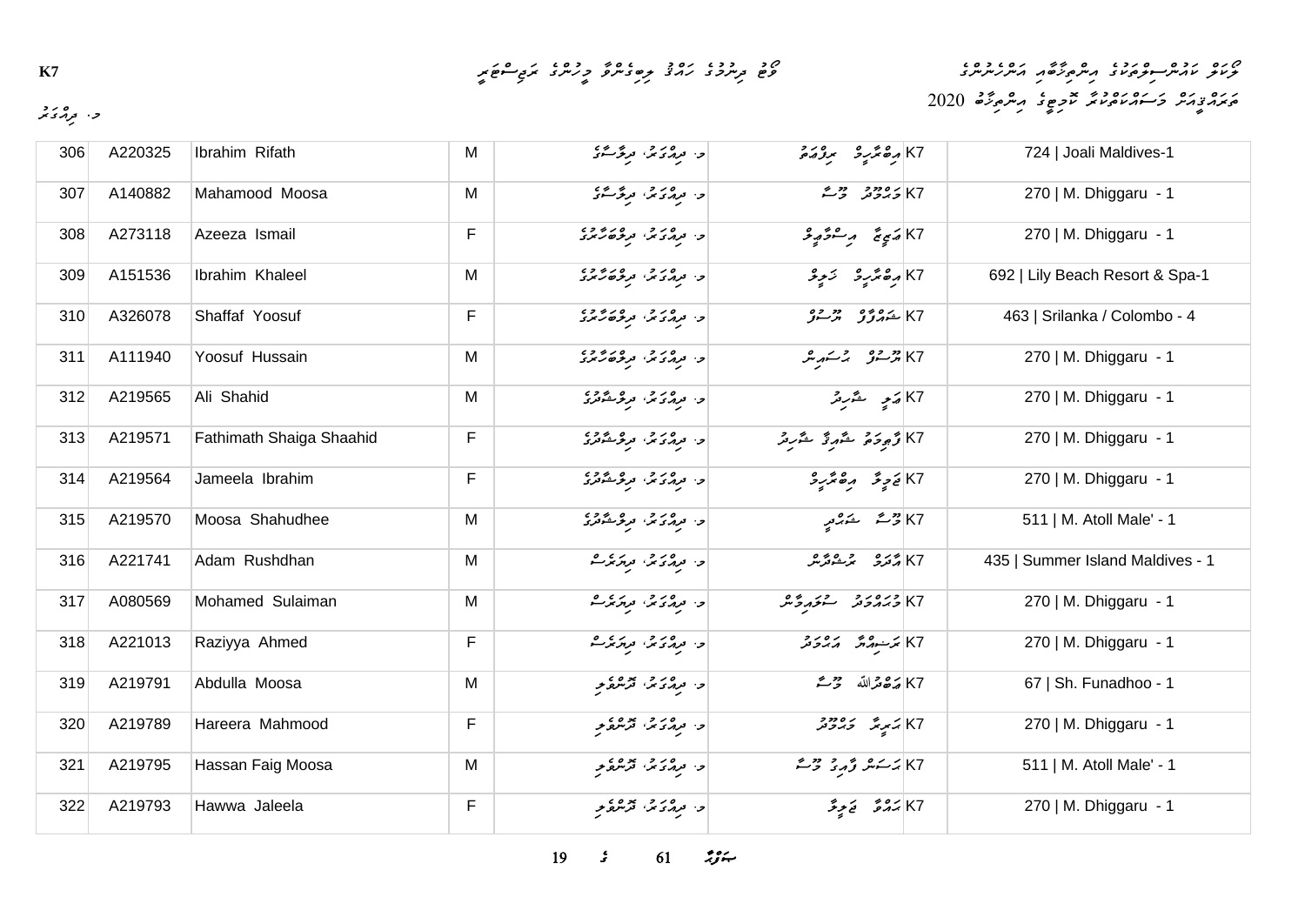*sCw7q7s5w7m< o<n9nOoAw7o< sCq;mAwBoEw7q<m; wBm;vB* م من المرة المرة المرة المرجع المرجع في المركبة 2020<br>مجم*د المريض المربوط المربع المرجع في المراجع المركبة* 

| 323 | A046809 | Moosa Naeem           | M            | د پروژنز ترشونو          | K7 چُرمَش سَمِيرڤ          | 270   M. Dhiggaru - 1                    |
|-----|---------|-----------------------|--------------|--------------------------|----------------------------|------------------------------------------|
| 324 | A158675 | Siraj Moosa           | M            | د· مرد دې موړه مو        | K7 سوبرٌ ۾ وَ"             | 511   M. Atoll Male' - 1                 |
| 325 | A273143 | Abdul Qayyoom Hussain | M            | و٠ مرد ۶ و وو وو ع       | K7 ره ده ده ده ده چرخه ش   | 270   M. Dhiggaru - 1                    |
| 326 | A273148 | Fathimath Jeeza       | $\mathsf F$  | و . مهروسی . مهرم        | K7 وَّجِرَة حَمَّ مِيَّ    | 270   M. Dhiggaru - 1                    |
| 327 | A273145 | Khadeeja Moosa        | F            | و . مهروسی افزیز ک       | K7 زَمِرِجٌ     تِرْ ثُرُ  | 270   M. Dhiggaru - 1                    |
| 328 | A273140 | Mohamed Zalif         | M            | و . فره و . و . و . و    | K7 دېم دې پخ د و           | 270   M. Dhiggaru - 1                    |
| 329 | A219580 | Ahmed Hassan          | M            | و. فرمری می فرمزمری      | K7 <i>مەدە</i> ر ئەسەھ     | 270   M. Dhiggaru - 1                    |
| 330 | A127992 | Hareera Saeed         | $\mathsf F$  | د. مرد د در در در        | K7 كەمچە مەھمەتىر          | 270   M. Dhiggaru - 1                    |
| 331 | A219576 | Mariyam Ali           | F            | و٠ قراري و دو دو د       | K7 <i>وَجُهْدُوْ مَ</i> حِ | 270   M. Dhiggaru - 1                    |
| 332 | A219577 | Shakeeba Moosa        | F            | و. مرد و دو دو ده        | K7 شەير <i>ەڭ ق-</i> شە    | 270   M. Dhiggaru - 1                    |
| 333 | A219312 | Fathimath Ahmed       | F            | و مورد و محمد المحموم من | K7 رُّجِوَة مَدَوَنَّرَ    | 270   M. Dhiggaru - 1                    |
| 334 | A080554 | Hassan Ahmed          | M            | و مرد دیگر تر برنامر     | K7 پرستر <i>ش پروژ</i> وتر | 270   M. Dhiggaru - 1                    |
| 335 | A219294 | Ahmed Shareef         | M            | و مرد د ده در ده         | K7 <i>جەنجەنى</i> خەمرى    | 270   M. Dhiggaru - 1                    |
| 336 | A157984 | Ali Shafiu            | M            | و مردوس وه ورو           | K7  رَمِ شَورتُ            | 698   Vilamendhoo Island Resort and Spa- |
| 337 | A151415 | Aminath Nazla         | $\mathsf{F}$ | و مرد ده وه ورو و        | K7 مُجِسَعَة سَيَّجَة      | 511   M. Atoll Male' - 1                 |
| 338 | A138852 | Fathimath Shazuna     | F            | د. مرد در ده در در       | K7 زَّەپرىق شىمى ش         | 269   M. Kolhufushi - 1                  |
| 339 | A087805 | Mohamed Aulam         | M            | و مرد ده وه ورځ          | $5522228$ K7               | 270   M. Dhiggaru - 1                    |

 $20$  *s* 61 *if*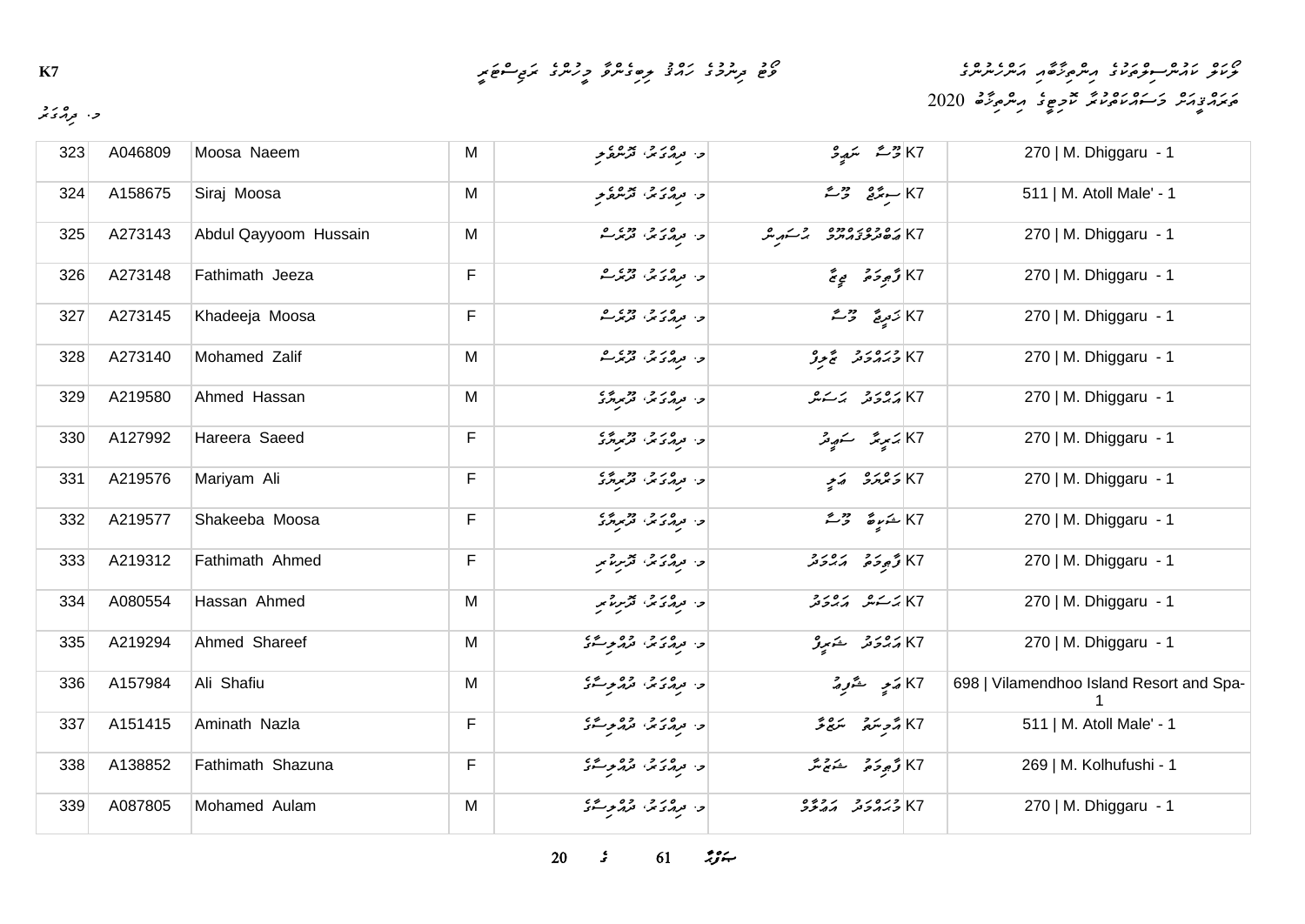*sCw7q7s5w7m< o<n9nOoAw7o< sCq;mAwBoEw7q<m; wBm;vB* م من المرة المرة المرة المرجع المرجع في المركبة 2020<br>مجم*د المريض المربوط المربع المرجع في المراجع المركبة* 

| ه ر د<br>تربر ی مر<br>ر . |  |
|---------------------------|--|
|---------------------------|--|

| 340 | A202838 | Shamila Mohamed    | $\mathsf{F}$ | د. مرد د ده ده د د                                     | K7 حَمَّوِتَر وَبَرْدُورْ                 | 270   M. Dhiggaru - 1                   |
|-----|---------|--------------------|--------------|--------------------------------------------------------|-------------------------------------------|-----------------------------------------|
| 341 | A219369 | Abdulla Faiz       | M            | د· مرد د تر مر مر مر د ک                               | K7 كەھەرللە ئ <i>ۇم</i> ى                 | 635   Hulhumale', Ehenihen-21           |
| 342 | A219371 | Mariyam Sheeza     | $\mathsf F$  | و مردوس فرهوسره                                        | K7 ك <i>و بروگر شوچ</i> گا                | 511   M. Atoll Male' - 1                |
| 343 | A120584 | Ahmed Abdulla      | M            | و - مرمر و - وه د و و<br>و - مرمر و بن - مرغ تو بن و ع | K7 كەبروتىر كەھەرللە                      | 270   M. Dhiggaru - 1                   |
| 344 | A152241 | Fathimath Abdulla  | F            | و٠ ترمرو و و و د و ،<br>و٠ ترمرو س٠ تروکو سرو          | K7 وَج <i>وِحَة مَ</i> هْقَراللّه         | 270   M. Dhiggaru - 1                   |
| 345 | A218445 | Jameela Abdulla    | $\mathsf F$  | و٠ ترمرو و و و د و ،<br>و٠ ترمرو س٠ تروکو سرو          | K7 قومٍ مَنْ قَدَّاللَّهُ –               | 270   M. Dhiggaru - 1                   |
| 346 | A218342 | Khadeeja Mohamed   | F            | و٠ ترمرو و و و د و ،<br>د او ترمروس تروکوس             | K7 كَتْمِيعٌ - 3ْكَتْمْدَوْمْرْ           | 270   M. Dhiggaru - 1                   |
| 347 | A218556 | Raghdha Mohamed    | $\mathsf F$  | و . ترمرو . و . و . و .<br>د . ترمرو بن . تروکو برو    | K7 <i>بَرْدُ بَنْ دِرُودِ</i> رْ          | 270   M. Dhiggaru - 1                   |
| 348 | A219115 | Abdulla Ajeeth     | M            | د. مرمزی و محمد م                                      | K7 مَەھەراللە مَەمچە                      | 661   OBLU By Atmosphere At Helengeli-1 |
| 349 | A060189 | Ahmed Ameeth       | M            | د. مرمزی بوم ه                                         | K7 كەندى قىر كەردە                        | 270   M. Dhiggaru - 1                   |
| 350 | A075070 | Ahmed Jinah        | M            | د. مرمزی و مرگ                                         | K7   پر بر ڈی سی مگر <sup>2</sup>         | 511   M. Atoll Male' - 1                |
| 351 | A219112 | Aishath Waheeda    | F            | د. مرد د د کار ش                                       | K7 مُەم شەقر ئۇ ئوتىر                     | 270   M. Dhiggaru - 1                   |
| 352 | A071306 | Aishath Yashfa     | $\mathsf F$  | د. مرمزی و محمد م                                      | K7 مُ مِسْدَمْ مَرْسْرُتْرَ               | 511   M. Atoll Male' - 1                |
| 353 | A091095 | Aminath Nadira     | $\mathsf{F}$ | و. مرمزی و محمد م                                      | K7 مُّحِ مَنَّعْهُ مُتَّقِيعٌ             | 270   M. Dhiggaru - 1                   |
| 354 | A144868 | Fathimath Nashidha | F            | د. مرمزی و مرگ                                         | K7 وَّجِرَدَةٌ مَّرْسُوشَّ                | 270   M. Dhiggaru - 1                   |
| 355 | A219118 | Hawwa Nahula       | $\mathsf F$  | د. مرمز کمر ، و مرگ                                    | K7 يَہُمَّ سَرَجَّ                        | 270   M. Dhiggaru - 1                   |
| 356 | A071305 | Hussain Simah      | M            | د. مرد د تر پارسه                                      | K7  برْسَمْ پِر مِسْتَ مِنْ مِسْتَدَبَّرِ | 150   K. Thulusdhoo - 1                 |

 $21$  *s* 61  $29$   $\div$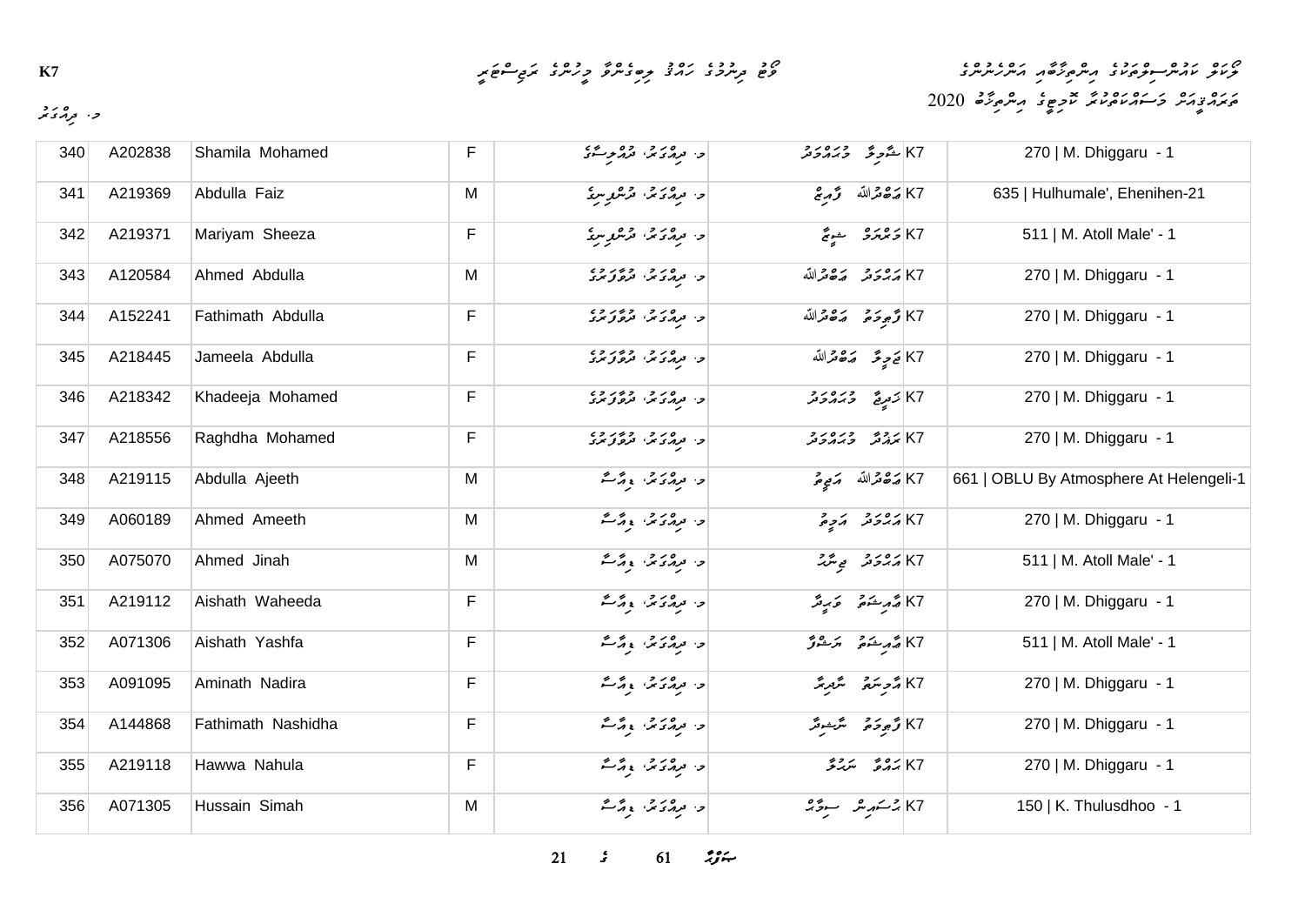*sCw7q7s5w7m< o<n9nOoAw7o< sCq;mAwBoEw7q<m; wBm;vB* م من المرة المرة المرة المرجع المرجع في المركبة 2020<br>مجم*د المريض المربوط المربع المرجع في المراجع المركبة* 

| 357 | A023110 | Ibrahim Latheef              | M           | د. مرمزی و مرگ                              | K7 <sub>م</sub> ەنگەپ <sup>ى</sup> خېرى                                                              | 511   M. Atoll Male' - 1             |
|-----|---------|------------------------------|-------------|---------------------------------------------|------------------------------------------------------------------------------------------------------|--------------------------------------|
| 358 | A069793 | Ibrahim Samih                | M           | د. م <i>ره د تنگ</i> ۽ هُڻگ                 | K7 رەئزى <sub>ر</sub> و ش <sub>ۈ</sub> ر                                                             | 270   M. Dhiggaru - 1                |
| 359 | A219116 | Ibrahim Sujeet               | M           | د. مرمزی و محمد م                           | K7 مەھەر بەر ئەلبى قىلىش كىلىماتى ئالىرى ئالىرى ئالىرى ئالىرى ئالىرى ئالىرى كىلەن ئالىرى ئالىرى ئالا | 404   You & Me By Cocoon - 1         |
| 360 | A219117 | Khadheeja Latheef            | $\mathsf F$ | د. مرمزی و محمد م                           | K7 كَ <sup>و</sup> ِيعٌ - كَ <sup>م</sup> ِيوثٌ                                                      | 463   Srilanka / Colombo - 4         |
| 361 | A219114 | Mariyam Nazila               | F           | د. مرمزی و مرگ                              | K7 ئ <i>ۇيۇدۇ بىگ</i> ې ئ <sup>ۇ</sup>                                                               | 270   M. Dhiggaru - 1                |
| 362 | A219111 | <b>Mohamed Latheef Ahmed</b> | M           | د. مرد د د کار ش                            | K7 دېممرد <sub>کبي</sub> و ټرونر                                                                     | 270   M. Dhiggaru - 1                |
| 363 | A292747 | Raufa Mohamed                | F           | د. مرد دند، و ژگ                            | K7 يَرْ <i>دُوْ جَدُودُو</i> ر                                                                       | 270   M. Dhiggaru - 1                |
| 364 | A222104 | Ahmed Naseer                 | M           | و مرد د د و و و د                           | K7 <i>مەدە</i> مەسىر                                                                                 | 270   M. Dhiggaru - 1                |
| 365 | A104578 | Ali Naseer                   | M           | و مردوس وو وره                              | K7 <i>ھَ۔ پہ مَہوم</i> ڈ                                                                             | 270   M. Dhiggaru - 1                |
| 366 | A106409 | Aminath Adam                 | F           | د مرد د د و و در ه                          | K7 مُحْرِسَمُ مُحَرِّدٌ                                                                              | 270   M. Dhiggaru - 1                |
| 367 | A095097 | Ismail Naseer                | M           | و مهدى ، وكرم                               | K7 <sub>م</sub> رىئى <i>م ئەرىپى</i> مىتى ئىستىمىتى كىل                                              | 270   M. Dhiggaru - 1                |
| 368 | A158957 | Mariyam Shoora Ali           | F           | و مرمى ، و و د مو                           | K7 كا <i>تروري سيمبر كمامي</i>                                                                       | 511   M. Atoll Male' - 1             |
| 369 | A220995 | Ahmed Faruhan                | M           | ه دره عدده<br>د ترمرد بر ممدوره             | K7 <i>ړې د وی</i> په                                                                                 | 738   Adaaran Select Hudhuranfushi-1 |
| 370 | A144384 | Ahmed Hassan                 | M           | ه به در ۲۵۷۵۶<br>د ترمرد بر ممروری          | K7 كەبروتى كەسكەش                                                                                    | 270   M. Dhiggaru - 1                |
| 371 | A220997 | Aishath Zaha Moosa           | F           | د. درمرد عمر ده در د                        | K7 مُەم شەھ نىرگ تۆگ                                                                                 | 270   M. Dhiggaru - 1                |
| 372 | A221000 | Aminath Rasha Hassan         | F           |                                             | K7 مَّ <i>جِ سَعْهِ بَرَ</i> ــَّةَ بَرَــَـدَّرَ                                                    | 511   M. Atoll Male' - 1             |
| 373 | A220951 | Hussain Mubarik              | M           | و· ترمرد عمر عمد د ع<br>ح· ترمرد عرا مصر حر | K7 يُرْسَمْ بِيرْ وَصَّعِرْ لَا                                                                      | 511   M. Atoll Male' - 1             |

 $22$  *s* 61  $23$   $\div$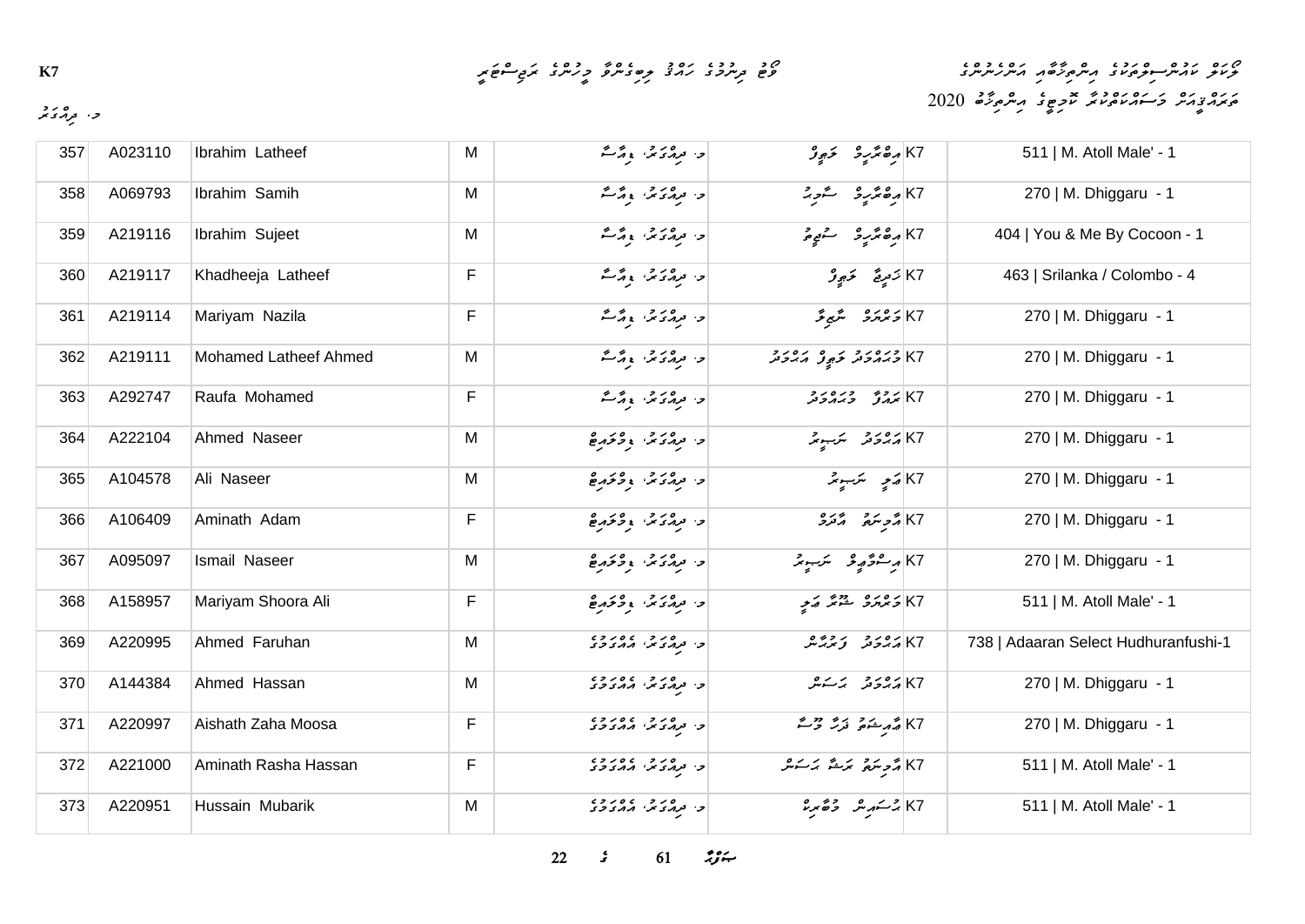*sCw7q7s5w7m< o<n9nOoAw7o< sCq;mAwBoEw7q<m; wBm;vB 2020<sup>, م</sup>وجدة المصرورة المجموعة المستورجة والم*جموعة والمجموعة والمجموعة والمجموعة والمجموعة والمجموعة والمجموعة

| 374 | A104835 | Khadeeja Ahmed Hassan | F | و· ترمرو عمر ده دوه<br>د ترمروس ممدورو | K7 دَىرِيَّ كەردە كەسكىل                 | 511   M. Atoll Male' - 1         |
|-----|---------|-----------------------|---|----------------------------------------|------------------------------------------|----------------------------------|
| 375 | A125781 | Khaulath Ahmed        | F | و· ترمرو عمرو و ع                      | K7 زورو بره رو                           | 511   M. Atoll Male' - 1         |
| 376 | A111577 | Lirar Ahmed           | M | ه مرد و وروه<br>د مرد د برا            | K7 ښ <i>ونگر پر دی</i> وته               | 511   M. Atoll Male' - 1         |
| 377 | A220932 | Mariyam Mohamed       | F | כי ממציתי החגבה<br>כי ממציתי ההגבה     | K7 كويرو وبرورو                          | 270   M. Dhiggaru - 1            |
| 378 | A067905 | Moosa Ahmed           | M | ه مردی بر ۱۵۷۰<br>مسجد برای برابردی    | K7 پیشه پرورو                            | 270   M. Dhiggaru - 1            |
| 379 | A220943 | Seema Ahmed           | F | ه مرد عمر ده ده.<br>د مهدي مه دوي      | K7 بے پر <i>م</i> کومر                   | 270   M. Dhiggaru - 1            |
| 380 | A054602 | Ahmed Ziyad           | M | و مرد د د د و ده                       | K7 كەشكەقىر ب <i>ې</i> رگەتمە            | 463   Srilanka / Colombo - 4     |
| 381 | A219121 | Aishath Leena         | F | والمجرد والمحادث والمحمد والمحافظ      | K7 مُەمشەم م <sub>و</sub> مگر            | 511   M. Atoll Male' - 1         |
| 382 | A082317 | Fathimath Zeenath     | F | و مرد و عرض وه                         | K7 زَّەھْ ئې ئىھ                         | 511   M. Atoll Male' - 1         |
| 383 | A140940 | Ibrahim Atheef        | M | و مرد و عرض وه                         | K7 مەھەر ئەھ كەم <u>و</u> ر              | 270   M. Dhiggaru - 1            |
| 384 | A112035 | Imran Ismail          | M | و برمری برابر مرکز کرده                | K7 مەمگىر مەش <i>ۇم</i> ۇ                | 270   M. Dhiggaru - 1            |
| 385 | A219857 | Ismail Dhaanish Ziyad | M | و برمری برابر مرکز کرده                | K7 مِــْدَّمِيْدْ مَرَّسِـْ بِمِتَرْمَرْ | 463   Srilanka / Colombo - 4     |
| 386 | A219122 | Ismail Razeen Imran   | M | و برد و عدد و ه                        | K7 مەشگەپ ئىككى مەھەر بىر                | 511   M. Atoll Male' - 1         |
| 387 | A044527 | Mohamed Amir          | M | و برمان مار و ده                       | K7 <i>جەنگە جۇ ھ</i> ۇمگ                 | 569   Kulhudhuffushi, Ehenihen-1 |
| 388 | A124864 | Moosa Thoriq          | M | و برماد و عام و وه                     | K7 تۇيىم قېمى <i>رىتى</i>                | 511   M. Atoll Male' - 1         |
| 389 | A219119 | Razeena Moosa         | F | و مرد و عرض وه                         | K7 بَرَبِي مَرَ 2°بَّ                    | 270   M. Dhiggaru - 1            |
| 390 | A068163 | Ali Waheed            | M | والمجمده وكالمراكض                     | K7  رَمِ وَرِيْرٌ                        | 270   M. Dhiggaru - 1            |

 $23$  *s* 61 *if***<sub>s</sub>**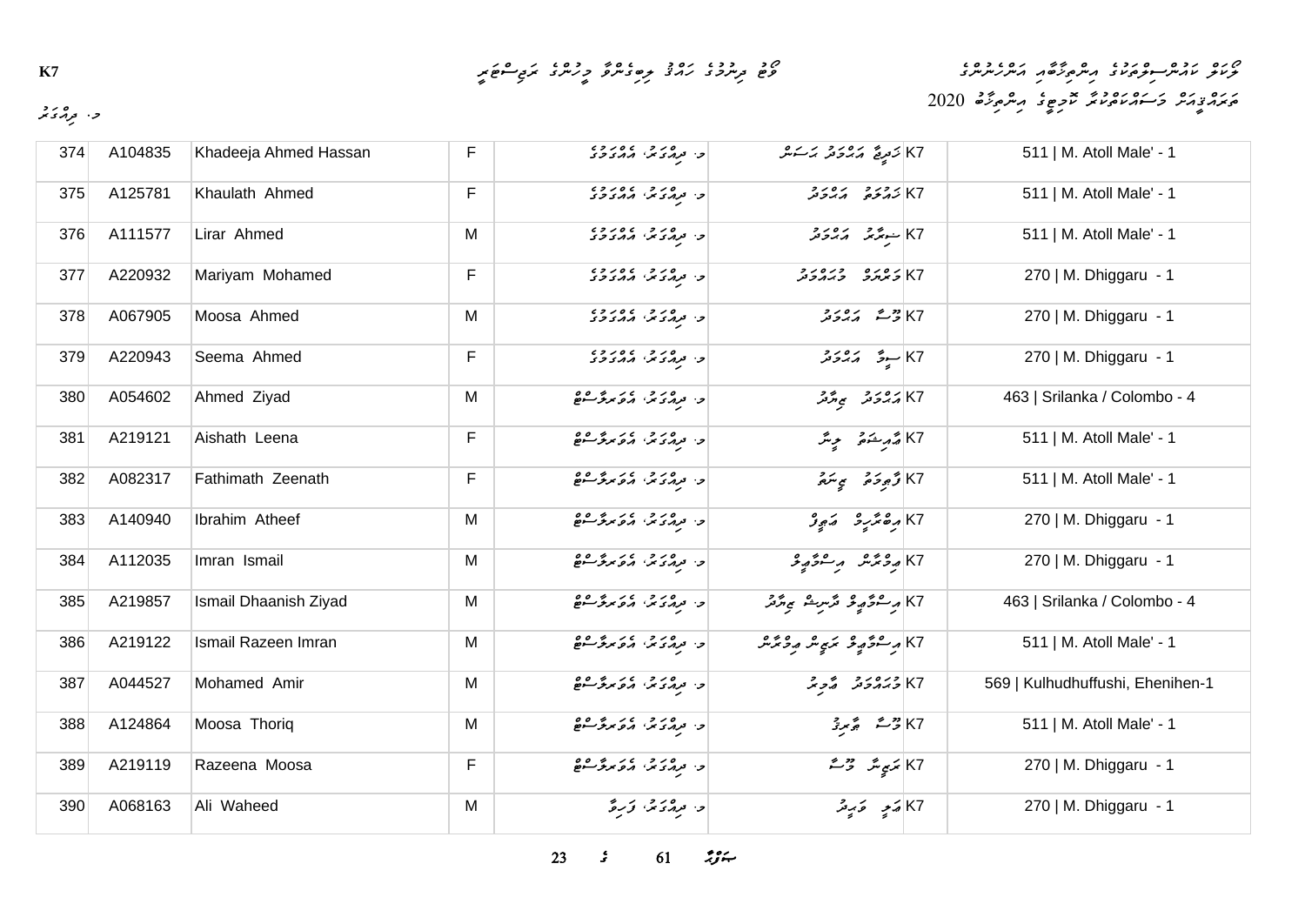*sCw7q7s5w7m< o<n9nOoAw7o< sCq;mAwBoEw7q<m; wBm;vB* م من المرة المرة المرة المرجع المرجع في المركبة 2020<br>مجم*د المريض المربوط المربع المرجع في المراجع المركبة* 

| 391 | A220985 | Fathimath Sameena Ali Waheedh | F | وا فره د تمر کورنگ                                  | K7 ژ <sub>جو</sub> دَمْ سَوِيٹر مَرْمٍ وَب <sub>رِ</sub> تْر | 270   M. Dhiggaru - 1           |
|-----|---------|-------------------------------|---|-----------------------------------------------------|--------------------------------------------------------------|---------------------------------|
| 392 | A218947 | Saeed Zakariyya               | M | و مرد دی. ترت                                       | K7 سَم <i>وِيْرْ تم تَأْمِيدْهُ</i> رَّ                      | 646   Amaya Kuda Rah Maldives-1 |
| 393 | A218949 | Sajid Zakariyya               | M | والمتهمات وكالمرد                                   | K7 سَمَّوِيْرٌ نَجْ مَعْ مَعْرَضَّةً                         | 511   M. Atoll Male' - 1        |
| 394 | A218912 | Shahida Yoonus                | F | و مرد وی کرد و                                      | K7 شوبەتر مەشرىب                                             | 270   M. Dhiggaru - 1           |
| 395 | A218944 | Zakariyya Sulaimaan           | M | و مرد دی. ژود                                       | K7 ئ <i>ے ئا بىرە ئۇ ئىسى ئىمرى ئى</i> ر                     | 270   M. Dhiggaru - 1           |
| 396 | A219530 | Hassan Suad                   | M | و به ورو بره بر ويو و ،<br>و به وي بن تونوي سيمبرس  | K7 پرسٹر سے پڑھر                                             | 308   L. Gan - 1                |
| 397 | A219531 | Hussain Ismail                | M | و برورو بره بر ويووه<br>و بروري بر ويور سيتربرد     | K7  پرستمبر شریح میڈر<br> -                                  | 511   M. Atoll Male' - 1        |
| 398 | A219528 | Mariyam Hussain               | F | و به ورو بره بر ويدو ۽<br>و بهري تر ونوي سنتر بري   | K7 كەبەر بىر ئەسەر بىر                                       | 270   M. Dhiggaru - 1           |
| 399 | A323491 | Mohamed Shuhaadh              | M | و برور و ده د ه پروه<br>و برورس ولاد سترس           | K7 <i>وبروبو هيمر شور ش</i>                                  | 270   M. Dhiggaru - 1           |
| 400 | A219532 | Nazeeh Ismail                 | M | و به ورو بره بر ويو و ،<br>و به وي بن تونو ي سيتمرس | K7 ىنب <i>ې</i> ر مەش <i>ۇم</i> ۇ                            | 97   R. Un'goofaaru - 1         |
| 401 | A219527 | Ratheeba Mohamed              | F | و به ورو بره بر ويو و ،<br>و به وي بن تونو ي سيتمرس | K7 <i>بَرْمِ ھُ - 3، دو د</i>                                | 270   M. Dhiggaru - 1           |
| 402 | A273317 | Mohamed Zareer                | M | و مرد در و دو                                       | K7 <i>\$2,22 بي بريز</i>                                     | 270   M. Dhiggaru - 1           |
| 403 | A273320 | Moosa Mohamed                 | M | و مرد و د و د                                       | K7 ژئے دی۔ در                                                | 511   M. Atoll Male' - 1        |
| 404 | A219035 | Rasheeda Moosa                | F | و مرد وی و دو                                       | K7 بَرَحْبِوَرُ 2°بُّ                                        | 270   M. Dhiggaru - 1           |
| 405 | A406418 | Rauhaa Mohamed                | F | والمجمدي ومروح                                      | K7 تره په دره د د                                            | 511   M. Atoll Male' - 1        |
| 406 | A217921 | Fathimath Abdulla             | F | و مرد ده کامخ                                       | K7 <i>وَّجِيحَة مَنْ هُدَ</i> اللّه                          | 511   M. Atoll Male' - 1        |
| 407 | A084846 | Hassan Zareer                 | M | و٠ قرەرى تونج                                       | K7   پرسترېنه کامپریټر                                       | 511   M. Atoll Male' - 1        |

 $24$  *s* 61 *if*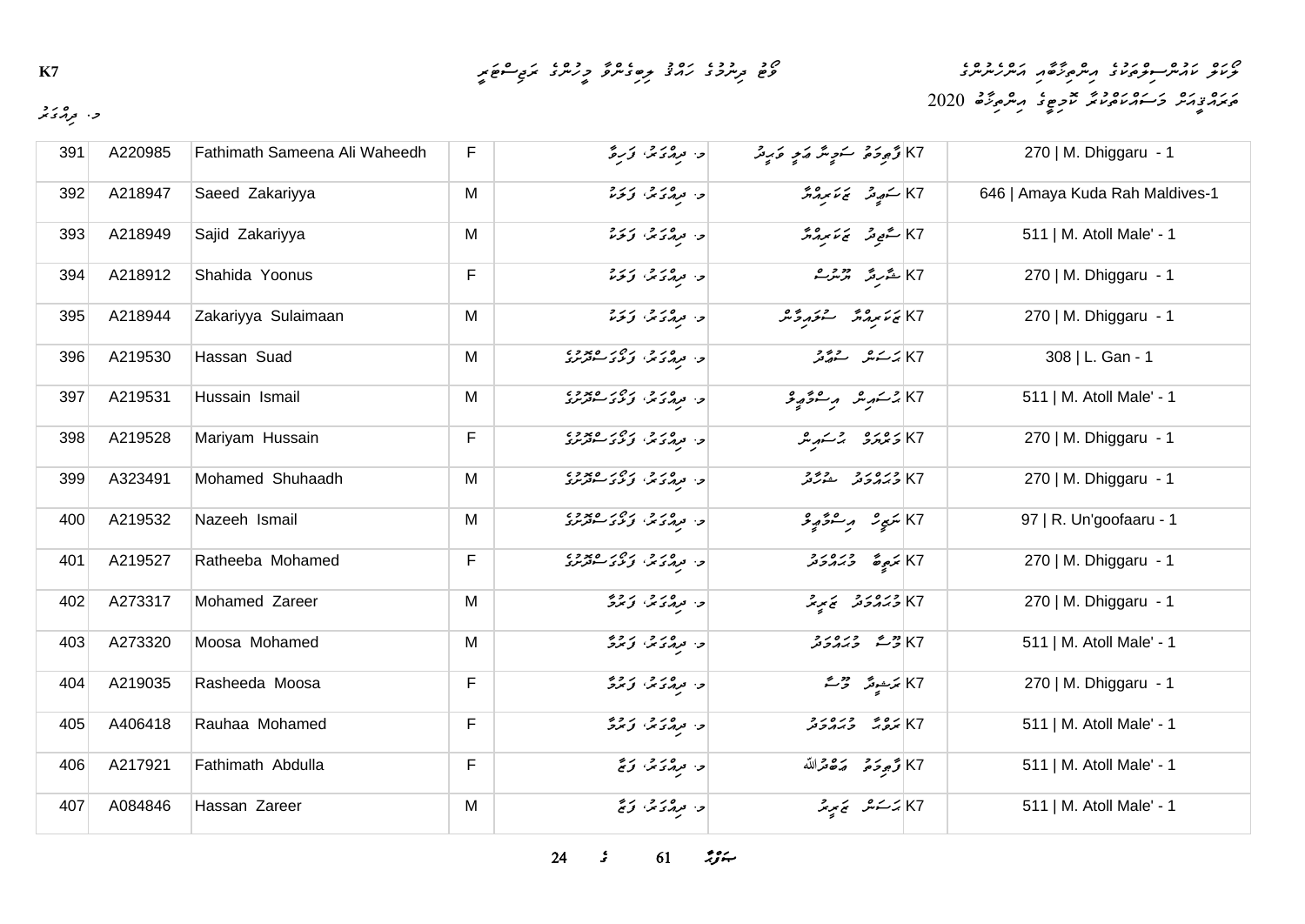*sCw7q7s5w7m< o<n9nOoAw7o< sCq;mAwBoEw7q<m; wBm;vB* م من المرة المرة المرة المرجع المرجع في المركبة 2020<br>مجم*د المريض المربوط المربع المرجع في المراجع المركبة* 

| 408 | A220326 | Hawwa Afaa                 | F | و بروری وَنَج       | $\begin{array}{cc} \mathcal{J}_{\mathcal{A}} & \mathcal{J}_{\mathcal{A}} \mathcal{L} \end{array} K7$ | 511   M. Atoll Male' - 1                             |
|-----|---------|----------------------------|---|---------------------|------------------------------------------------------------------------------------------------------|------------------------------------------------------|
| 409 | A220307 | Hussain Farooq             | M | و مرد دی. وَیَ      | K7 پرسے ہر میں محتمد تھا۔<br>K7                                                                      | 511   M. Atoll Male' - 1                             |
| 410 | A220308 | Saeed Hassan               | M | و مردوس ترج         | K7  سەرپىق   پرسىسى                                                                                  | 425   One & Only Reethi Rah, Maldives - 1            |
| 411 | A217919 | Abdul Rahman Abdulla       | M | و بروژنر، ژبر       | K7 رُەممەر ئەھمە بەھمەللە                                                                            | 270   M. Dhiggaru - 1                                |
| 412 | A217923 | Ali Afzal                  | M | و . مره د تمر کور د | K7 <i>جَرِي پَرُوْ شَرُّ</i>                                                                         | 406   Emerald Maldives Resort & Spa<br>Fasmendho - 1 |
| 413 | A323494 | Fathimath Nadha            | F | و . مره د تمر کور د | K7 <i>وَّج</i> وحَمْ سَمَّتَر                                                                        | 511   M. Atoll Male' - 1                             |
| 414 | A217926 | Mohamed Naufal             | M | و . مره د تمر کور د | K7 دېږدو شمه دي.                                                                                     | 511   M. Atoll Male' - 1                             |
| 415 | A220305 | Zunaira Moosa              | F | و مرد دی. کرد       | K7 نج سَمبر بمَثَ حَقَّ مُتَّ                                                                        | 270   M. Dhiggaru - 1                                |
| 416 | A153472 | Ahmed Saavee               | M | و مرد دی. ژبرویتر   | K7   پر بر بح گرمي سگرمي                                                                             | 511   M. Atoll Male' - 1                             |
| 417 | A326042 | Fathimath Riza             | F | و مهدی تر کورونتر   | K7 وَّجِوَدَةٌ مِنْ شَ                                                                               | 270   M. Dhiggaru - 1                                |
| 418 | A159828 | Ismail Shareef             | M | و مرد دی. ژبره ش    | K7 <sub>م</sub> رےدو پو شکر و                                                                        | 270   M. Dhiggaru - 1                                |
| 419 | A272839 | Khadeeja Liusha            | F | و مرد دی. ژبرویتر   | K7 كَعرِيحٌ مِيرُحَدٌ                                                                                | 511   M. Atoll Male' - 1                             |
| 420 | A272843 | Maryam Azeeza              | F | و مرد د د کارونک    | K7 <i>جَهْدَدْ مَيِّ</i>                                                                             | 270   M. Dhiggaru - 1                                |
| 421 | A272812 | <b>Abdul Samad Mohamed</b> | M | و بردوس وعدد        | K7 رە دە بەر د دېرەر د                                                                               | 270   M. Dhiggaru - 1                                |
| 422 | A153532 | Ahmed Abdul Samad          | M | ه مهروس و مرد       | K7 رور د موده برر د                                                                                  | 270   M. Dhiggaru - 1                                |
| 423 | A153533 | Aishath Shazleen           | F | و بردوس وعدد        | K7 مەم ئىكىم ئىكەنچە ئويىر                                                                           | 270   M. Dhiggaru - 1                                |
| 424 | A272808 | Ali Abdul Samad            | M | و مرد در و عرد و    | K7 كمبر كەھەركە بەرد                                                                                 | 270   M. Dhiggaru - 1                                |

 $25$  *s* 61 *if*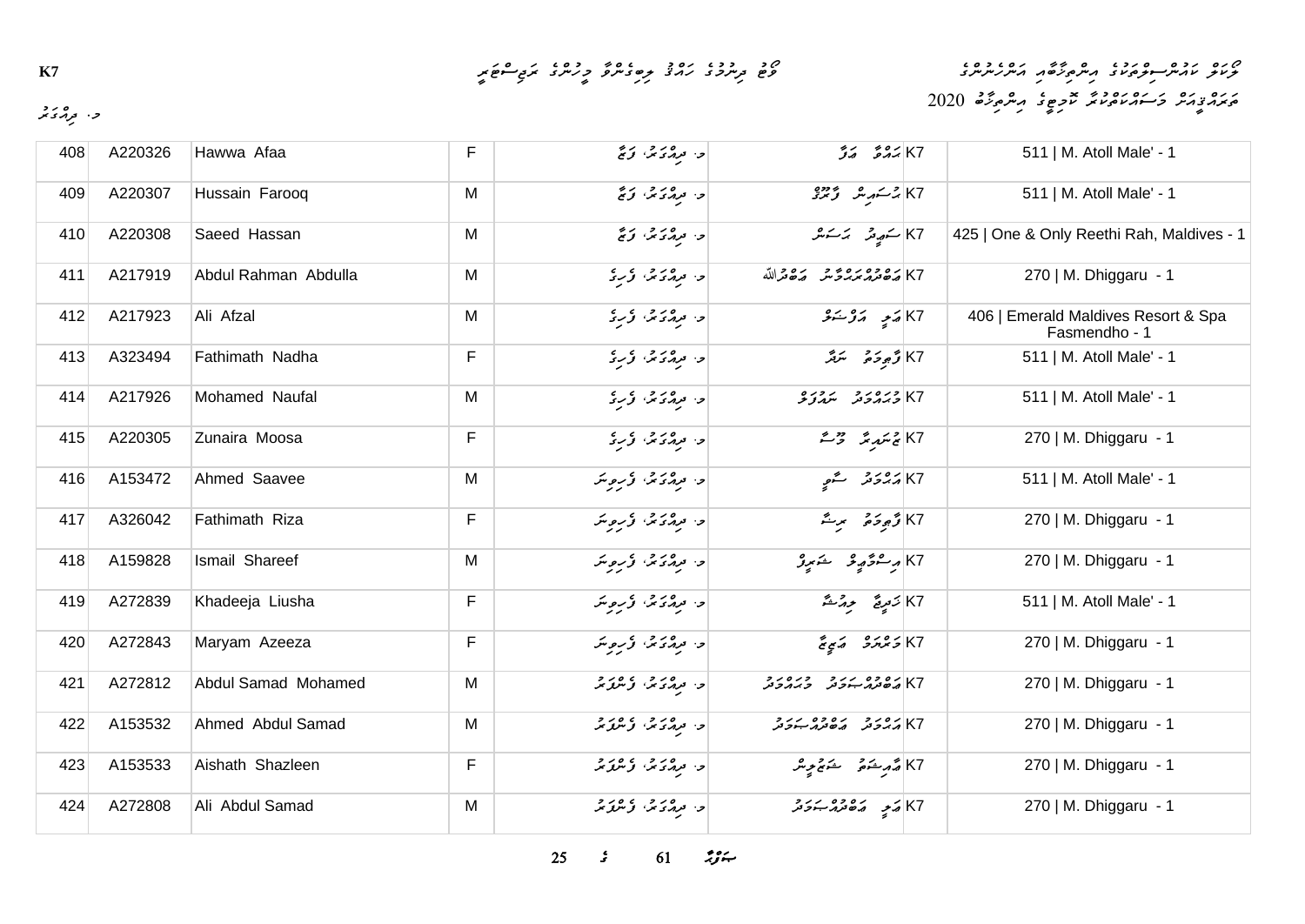*sCw7q7s5w7m< o<n9nOoAw7o< sCq;mAwBoEw7q<m; wBm;vB* م من المرة المرة المرة المرجع المرجع في المركبة 2020<br>مجم*د المريض المربوط المربع المرجع في المراجع المركبة* 

| 425 | A272810 | Fathimath Abdul Samad | F | أوا فرم وتمر وتحسن محمد        | K7 ژ <sub>نج ج</sub> ړه ده مرد د               | 270   M. Dhiggaru - 1    |
|-----|---------|-----------------------|---|--------------------------------|------------------------------------------------|--------------------------|
| 426 | A382604 | Hassan Wadeeu         | M | أوا فيهرئ مي والمعرفة          | K7 بَرْسَة مَّة وَمِيهُ                        | 270   M. Dhiggaru - 1    |
| 427 | A094474 | Mohamed Waseel        | M | أوا فيمكن فما والمحامد والمحمد | K7 <i>وُرَوْدُو وَجِ</i> وْ                    | 270   M. Dhiggaru - 1    |
| 428 | A272802 | Sobira Ibrahim        | F | و مهدى مى مەر د                | K7 بەھ ئەرھەئرى <sub>ي</sub><br>*              | 270   M. Dhiggaru - 1    |
| 429 | A153476 | Ahmed Nishan          | M | ه مرد در و مشر                 | K7 <i>ړې دی.</i> سرچی کل                       | 270   M. Dhiggaru - 1    |
| 430 | A218941 | Aishath Suha          | F | د. مرد در و و م                | K7 مۇم شوم ئىسىمىسىتىسى كىلىك                  | 270   M. Dhiggaru - 1    |
| 431 | A218938 | Aminath Nishana       | F | د. مرد د بر و م                | K7 مَّ حِ سَمَّة مِّ سِشَمَّدَ                 | 270   M. Dhiggaru - 1    |
| 432 | A218911 | Faidha Yoonus         | F | ه مرد در و ده                  | K7 تۇم <sub>ە</sub> ش مەمىرىشە                 | 270   M. Dhiggaru - 1    |
| 433 | A218940 | Fathimath Nuha        | F | و· مِرەرى كۆسىما               | K7 وَّج <i>وح</i> و مَرْرً                     | 511   M. Atoll Male' - 1 |
| 434 | A218939 | Ibrahim Mohamed       | M | ه مرد در و مره                 | K7 مەمگرى ئەممەدىر                             | 511   M. Atoll Male' - 1 |
| 435 | A061141 | Mohamed Abdulla       | M | ه مرد دي و مه                  | K7 ويروبو حك محمدالله                          | 270   M. Dhiggaru - 1    |
| 436 | A273062 | Ali Hussain           | M | و. مردرو عادوه                 | K7 <i>ڇَجِي پُٽمبريئر</i>                      | 270   M. Dhiggaru - 1    |
| 437 | A132557 | Ahmed Ismail          | M | و· مرمونه وسومعده              | K7 كەبرى قىر مەش <i>ۇر ب</i> ۇ                 | 270   M. Dhiggaru - 1    |
| 438 | A219425 | Aishath Hassan        | F | و· مردوبر؛ وسومبرده            | K7 <i>ھي ھڪو پرڪيش</i>                         | 270   M. Dhiggaru - 1    |
| 439 | A033255 | Ali Ismail            | M | د. درمری و سرگامده ک           | K7 <sub>ھ</sub> َ جِس مِسْءُ مَ <sub>ھ</sub> و | 270   M. Dhiggaru - 1    |
| 440 | A151526 | Haroon Ali            | M | و مرد د د مرکبرده              | K7 رَحَمَدْ مَ <sub>ح</sub> ِ                  | 270   M. Dhiggaru - 1    |
| 441 | A023655 | Ishag Ali             | M | د. مرمز نما به مرکز مرگزی      | K7 <sub>م</sub> رشر <i>نی م</i> َی             | 511   M. Atoll Male' - 1 |

 $26$  *s*  $61$  *z***<sub>3</sub>** $25$ **</sub>**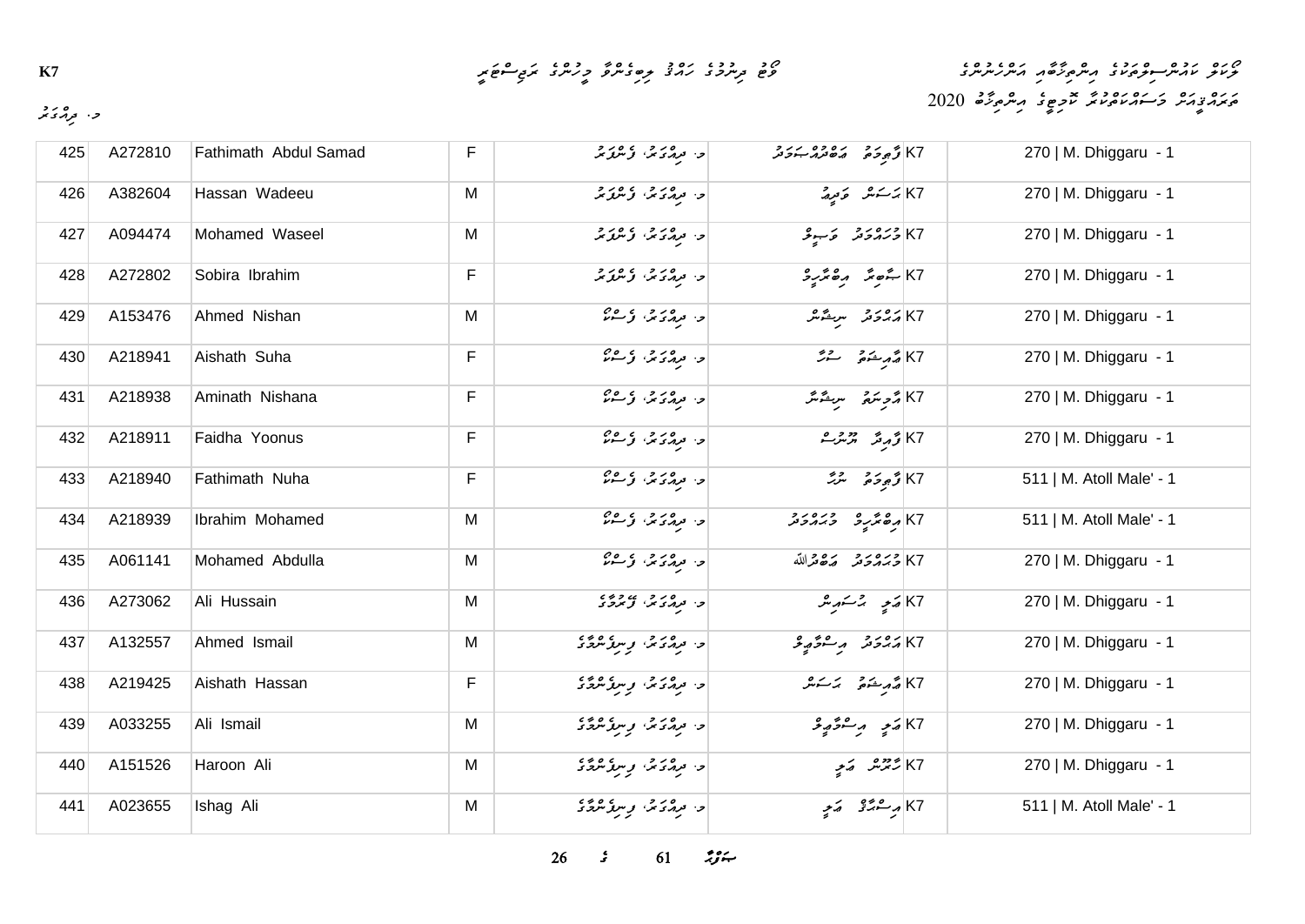*sCw7q7s5w7m< o<n9nOoAw7o< sCq;mAwBoEw7q<m; wBm;vB* م من المرة المرة المرة المرجع المرجع في المركبة 2020<br>مجم*د المريض المربوط المربع المرجع في المراجع المركبة* 

| 442 | A151525 | Mahmoodh Ali         | M | د· مرړۍ تر، وسرگرڅونه       | K7  <i>525 مگ</i> و                         | 661   OBLU By Atmosphere At Helengeli-1   |
|-----|---------|----------------------|---|-----------------------------|---------------------------------------------|-------------------------------------------|
| 443 | A219460 | Mariyath Ali         | F | د. مهدرس: وسرو مرد د        | K7 <i>وُمبرمَرْهُ مَ</i> حِرِ               | 245   ADh. Omadhoo - 1                    |
| 444 | A010299 | Mohamed Ibrahim      | M | و مهدی پر سرو و ده          | K7 <i>جُهُدُو دَ" مِرْهُ بَرْدِ</i>         | 270   M. Dhiggaru - 1                     |
| 445 | A219424 | Sanfa Adam           | F | و مردومي وسره وده           | K7 سەندىۋ م <sup>ە</sup> ترى                | 270   M. Dhiggaru - 1                     |
| 446 | A138067 | Yoonus Ali           | M | و مرد دي وسر ۱۶۵۰           | K7 ټرين ځې په                               | 428   Baros Maldives - 1                  |
| 447 | A323492 | Ahmed Yaseen Hassan  | M | د· مرد د تر، و سربار گ      | K7 كەندى قرىسوسى ئەس <i>ت</i> ىش            | 427   Olhuveli Beach and Spa Maldives - 1 |
| 448 | A218948 | Aminath Eeman Hassan | F | و- فره د محمد و سربره گ     | K7 مٌحِ سَمَعٌ بِرِحٌسٌ بَرَ سَسَرٌ         | 270   M. Dhiggaru - 1                     |
| 449 | A023988 | Hassan Zareer        | M | د. مەدكەت مەسرىد            | K7   پرسترېن ئ <sub>م تم</sub> ريز          | 270   M. Dhiggaru - 1                     |
| 450 | A218950 | Mohamed Jihad Hassan | M | د مهدی چی و سربه گ          | K7 دُيَرُودَ <sub>فِر</sub> ِدَّرَ بَرَسَسْ | 511   M. Atoll Male' - 1                  |
| 451 | A219515 | Zainab Zakariyya     | F | و- فره کامل، و سرباه        | K7 <i>تجم<sup>م متر</sup>قع تأسيم م</i> تر  | 270   M. Dhiggaru - 1                     |
| 452 | A219004 | Ahmed Jameel         | M | د مردد و بورشون             | K7 كەنزى كى يەر ئى                          | 304   L. Isdhoo - 1                       |
| 453 | A219006 | Aishath Inaya Ismail | F | د مردد د تورشون             | K7 مۇم شەھ مەسىر مەسىر ئەربىر ئى            | 270   M. Dhiggaru - 1                     |
| 454 | A218998 | Fathimath Ahmed      | F | د مرد ديم تر مر شرو څ       | K7 <i>وُّهِ وَمَعْ مَدُونَدْ</i>            | 270   M. Dhiggaru - 1                     |
| 455 | A218997 | <b>Ismail Ahmed</b>  | M | د مرد ديم تر مر شرو ځ       | K7 <sub>م</sub> رےد <i>ۇ يەھەدە</i>         | 270   M. Dhiggaru - 1                     |
| 456 | A219003 | Jaleel Ismail        | M | د مرد ديم تر مر شره گر      | K7 ئ <sub>ے تو</sub> ثر پر شو <i>گہ</i> و   | 150   K. Thulusdhoo - 1                   |
| 457 | A219005 | Mariyam Jaleela      | F | د مرد ديد تر مر شرورتگر     | K7 وَيُرْبَرُوْ ۖ يَ <sub>جُ</sub> وِدُّ    | 270   M. Dhiggaru - 1                     |
| 458 | A218995 | Sanfa Adam           | F | و مرد دي محمد شهر محمد الله | K7 سەمبىر ئەمرىئە                           | 270   M. Dhiggaru - 1                     |

 $27$  *s* 61  $29$   $\leftarrow$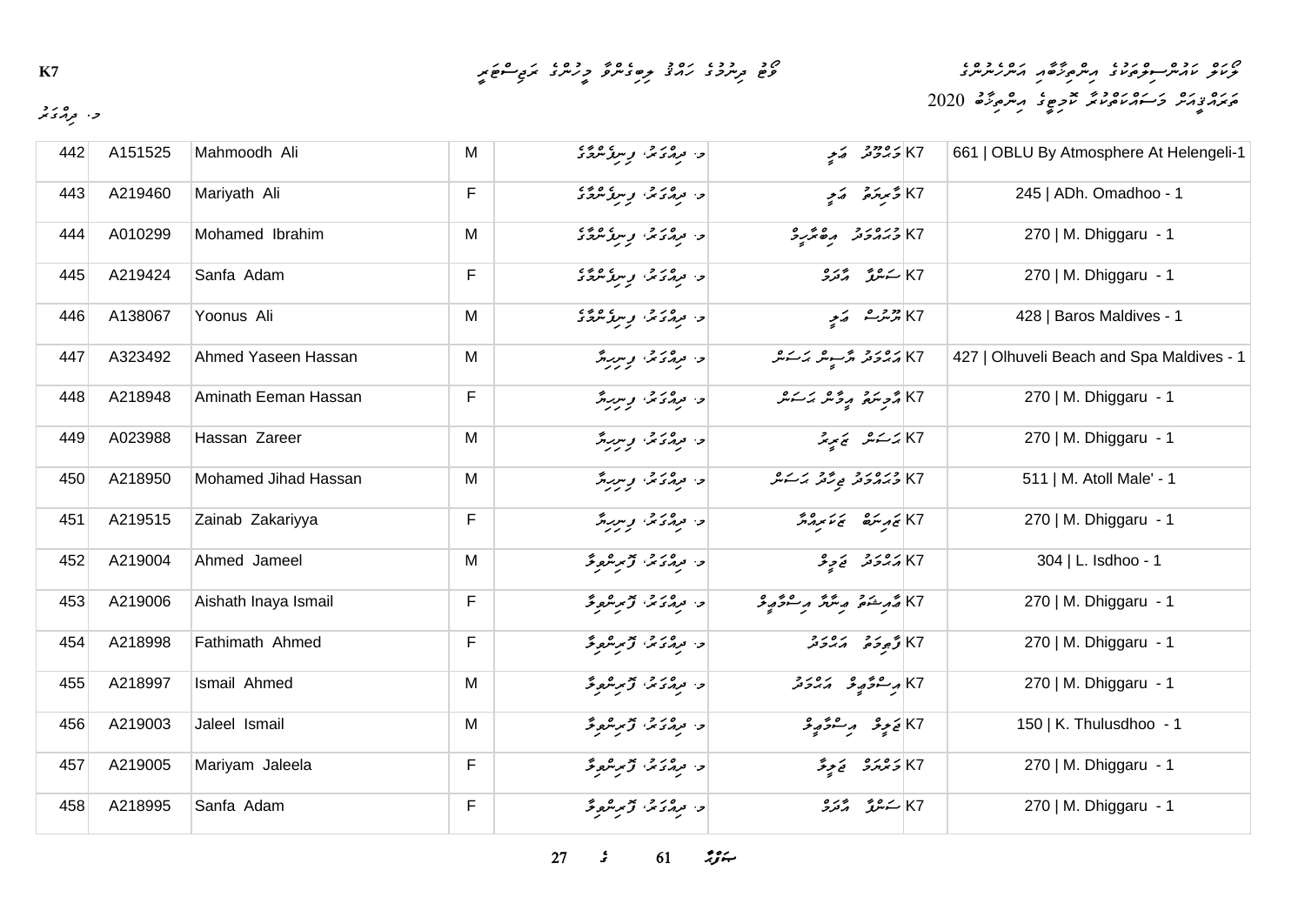*sCw7q7s5w7m< o<n9nOoAw7o< sCq;mAwBoEw7q<m; wBm;vB* م من المرة المرة المرة المرجع المرجع في المركبة 2020<br>مجم*د المريض المربوط المربع المرجع في المراجع المركبة* 

| 459 | A221436 | Ahmed Mohamed           | M | و مهدرس کو شهر شور                        | K7 ג׳כנק כג'קכנק                                                                                              | 511   M. Atoll Male' - 1      |
|-----|---------|-------------------------|---|-------------------------------------------|---------------------------------------------------------------------------------------------------------------|-------------------------------|
| 460 | A156230 | Aishath Moosa           | F | د برمړي کې شرکت ک                         | K7 گەرىش <i>ەۋ</i> قر <sup>م</sup> گە                                                                         | 270   M. Dhiggaru - 1         |
| 461 | A125014 | Haroon Mohamed          | M | د· مهدر در هم کرده می                     | K7 رُيمر به دره د د                                                                                           | 143   Lh. Olhuvelifushi - 1   |
| 462 | A221431 | Idhrees Mohamed         | M | د پروری کی کنگرے                          | K7 موٹر موٹر میں مقدم تھا<br>K7                                                                               | 270   M. Dhiggaru - 1         |
| 463 | A151562 | <b>Ismail Mohamed</b>   | M | د. مەدىر ئەسكەن قى                        | K7 <sub>م</sub> ِ سْرَ <sub>ّدَ م</sub> ِ وَيَرْمُ وَيْدَ                                                     | 270   M. Dhiggaru - 1         |
| 464 | A156226 | Mohamed Naeem           | M | و مهدر در هم کر کرده ک                    | K7  <i>3223 سَمِي</i> و                                                                                       | 270   M. Dhiggaru - 1         |
| 465 | A094119 | Aboobakuru Shaheen      | M | و مرد و و وه وه                           | K7 رود و حسن شرید                                                                                             | 270   M. Dhiggaru - 1         |
| 466 | A218926 | Fathimath Rasda         | F | و مرد د و و و ه و ه                       | K7 <i>وَّجِوَدَهُ</i> تَرَسُّعَتَرُ                                                                           | 270   M. Dhiggaru - 1         |
| 467 | A122231 | Majida Yoonus           | F | و مردوس وبرس                              | K7 دُّجِيرٌ مُرْسْرٌ —                                                                                        | 270   M. Dhiggaru - 1         |
| 468 | A053340 | Nimal Yoonus            | M | و مردوس وبرگ                              | K7 سرگە ئۇ تەشرىسە                                                                                            | 635   Hulhumale', Ehenihen-21 |
| 469 | A218910 | Saadha Yoonus           | F | ه مرد در و ده م                           | K7 سَرَوْتَرَ بِرَتْتَرَبَّتْهِ                                                                               | 511   M. Atoll Male' - 1      |
| 470 | A218909 | Zuhriyya Moosa          | F | و . مرد و و و و و ه<br>و . مرد و بر بر سر | 23 32 11                                                                                                      | 270   M. Dhiggaru - 1         |
| 471 | A154996 | Ahmed Abdul Rahmaan     | M | و مرد در و وگر                            | K7 ג <i>و د و د وو د و و و</i>                                                                                | 270   M. Dhiggaru - 1         |
| 472 | A099434 | Nahida Abdul Aleem      | F | و مرد دی. د و تر                          | K7 تَ <i>مْرِيمُ - مُقْعَرْ مُدَّوِدُ</i>                                                                     | 270   M. Dhiggaru - 1         |
| 473 | A044852 | Abdul Kareem Ibrahim    | M | و مرد دی. د ژ                             | K7 בֿ <i>י 1929 בֿ مەھىرد</i> ۇ                                                                               | 270   M. Dhiggaru - 1         |
| 474 | A101802 | Ahmed Shiyah            | M | د مرد دی. در                              | K7 كەبرى ئىر ئىشلىر ئىشلار بىر ئىستىلار ئىستىلار ئىستىلار ئىستىلار ئىستىلار ئىستىلار ئىستىلار ئىستىلار ئىستىل | 270   M. Dhiggaru - 1         |
| 475 | A221822 | Fathimath Shaira Hassan | F | د مرد دی. در                              | K7 <i>وَّەودَە خۇم</i> بۇ ئەس <i>ە</i> ش                                                                      | 270   M. Dhiggaru - 1         |

 $28$  *s* 61 *if*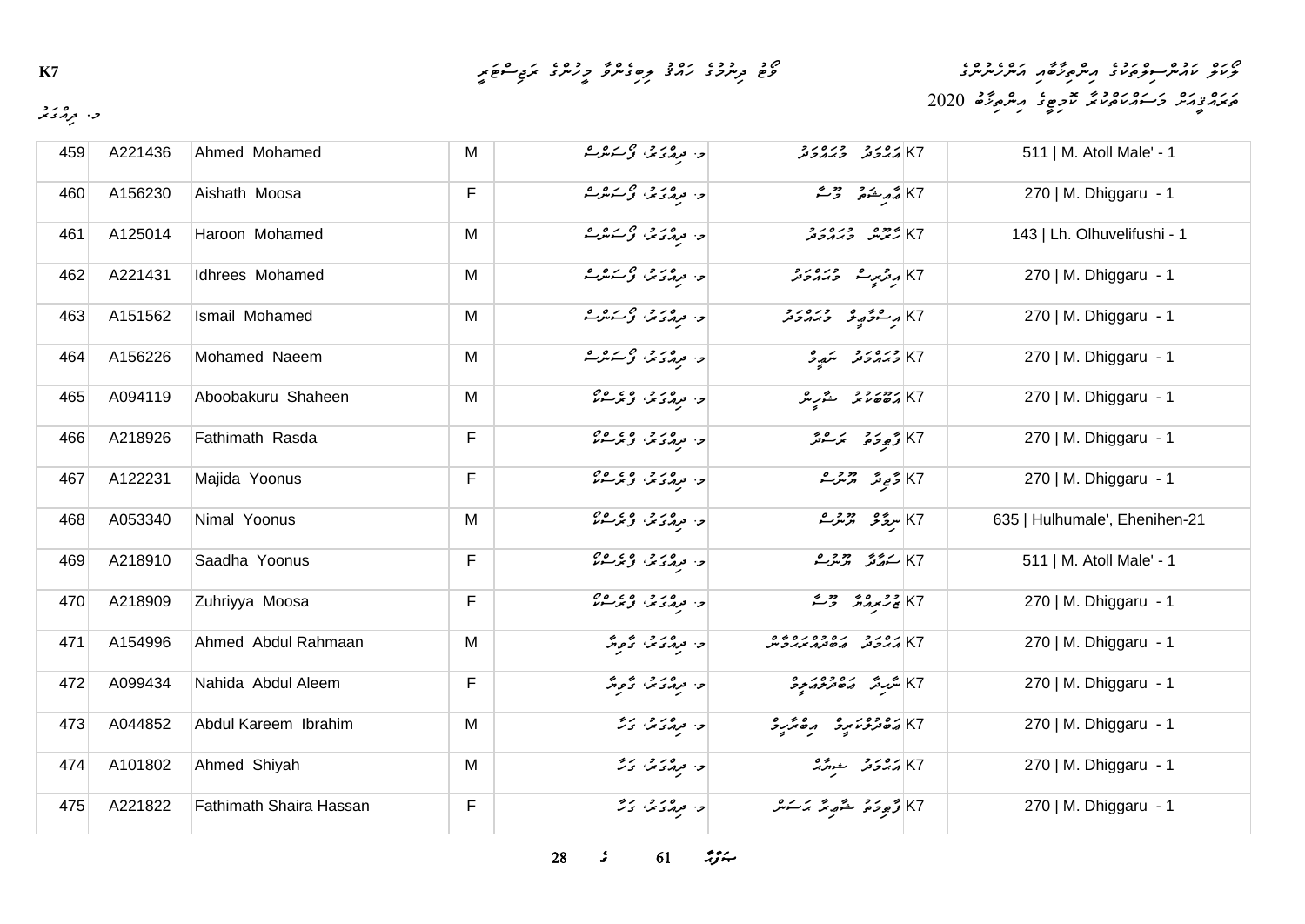*sCw7q7s5w7m< o<n9nOoAw7o< sCq;mAwBoEw7q<m; wBm;vB* م من المرة المرة المرة المرجع المرجع في المركبة 2020<br>مجم*د المريض المربوط المربع المرجع في المراجع المركبة* 

| 476 | A203692 | Jameela Ahmed          | $\mathsf F$ | و بروری دی             | K7 كۆرگە كەش <sup>ى</sup> كەنتىر                                                                     | 270   M. Dhiggaru - 1           |
|-----|---------|------------------------|-------------|------------------------|------------------------------------------------------------------------------------------------------|---------------------------------|
| 477 | A027949 | Abdul Ghanee Hussain   | M           | د مرد دی. و مرج د      | K7 كەھىر <i>گەنزىيە جىسكىر</i> ىگر                                                                   | 270   M. Dhiggaru - 1           |
| 478 | A022838 | Abdul Hameed Hussain   | M           | و. مرد د تر او مرج د   | K7 <i>مەھەر 3- بولىرىش</i>                                                                           | 635   Hulhumale', Ehenihen-21   |
| 479 | A323489 | Hamda Abdul Hameed     | F           | و مرد و د و مرج د      | K7 גُوْتَرُ مَەمْر <i>وْبَ</i> رِمْ                                                                  | 635   Hulhumale', Ehenihen-21   |
| 480 | A157236 | Hussain Ali            | M           | د. ترمرد تمر، تر مرج د | K7  پرستمبر بھ بچہ ج                                                                                 | 270   M. Dhiggaru - 1           |
| 481 | A219182 | Mariyam Ahmed          | F           | د مرد د کرد و مرج ک    | K7 <i>څغه ده</i> په مخت                                                                              | 270   M. Dhiggaru - 1           |
| 482 | A219018 | Abdul Saththar Mohamed | M           | د. مهدی شي محمد شر     | K7 كەھەرمەم دەم دەرد                                                                                 | 270   M. Dhiggaru - 1           |
| 483 | A219025 | Ahmed Abdul Saththar   | M           | و مهرو و و ده و        | K7 زورو رووه رودو                                                                                    | 270   M. Dhiggaru - 1           |
| 484 | A151438 | Azeeza Abdul Sattar    | E           | و. مهروسي، ومرسى       | K7 كۈي كەھەركە مەمەردىن كىيەتقىرى كىيەتقىر كىيەتقىر كىيەتقىر كىيەتقىر كىيەتقىر كىيەتقىر كىيەتقىر كىي | 270   M. Dhiggaru - 1           |
| 485 | A219020 | Azra Hussain           | F           | د. مهدى مى كەمپىر      | K7 كەنترىتى بەيرىتىر                                                                                 | 270   M. Dhiggaru - 1           |
| 486 | A219027 | Eenas Abdul Sattar     | F           | د. مهدی شي محمد شر     | K7 <sub>م</sub> ېشت مەھ <i>ىمەتىمى</i> دە                                                            | 511   M. Atoll Male' - 1        |
| 487 | A219024 | Fathmath Azmeena       | F           | و٠ مردو و مرهو         | K7 <i>وَّجِودَة مَعْ جِسَّ</i> ر                                                                     | 270   M. Dhiggaru - 1           |
| 488 | A151437 | Gasim Abdul Sattar     | M           | و. مهری نمی می میرس    | K7 تخ سو مى ھەرم مەدە بو                                                                             | 399   Cheval Blanc Randheli - 1 |
| 489 | A219026 | Mariyam Azuhaaru       | F           | و مردوس ومرد           | K7 كەيمەر 2 مەم بىرىم                                                                                | 270   M. Dhiggaru - 1           |
| 490 | A151417 | Ahmed Wisham           | M           | و مردوس ومرهوم         | K7   كەبۇ <i>جى قى</i> مىگەنى                                                                        | 437   W Maldives - 1            |
| 491 | A273066 | Aishath Visama         | F           | و مرد د د کام مرمود    | K7 مەم شەقىم بورگىۋ                                                                                  | 270   M. Dhiggaru - 1           |
| 492 | A273074 | Aminath Visama         | F           | د مرد د د کمپرس        | K7 مُرْحِسَمُ وِسُمَرَّ                                                                              | 270   M. Dhiggaru - 1           |

 $29$  *s* 61  $29$   $\div$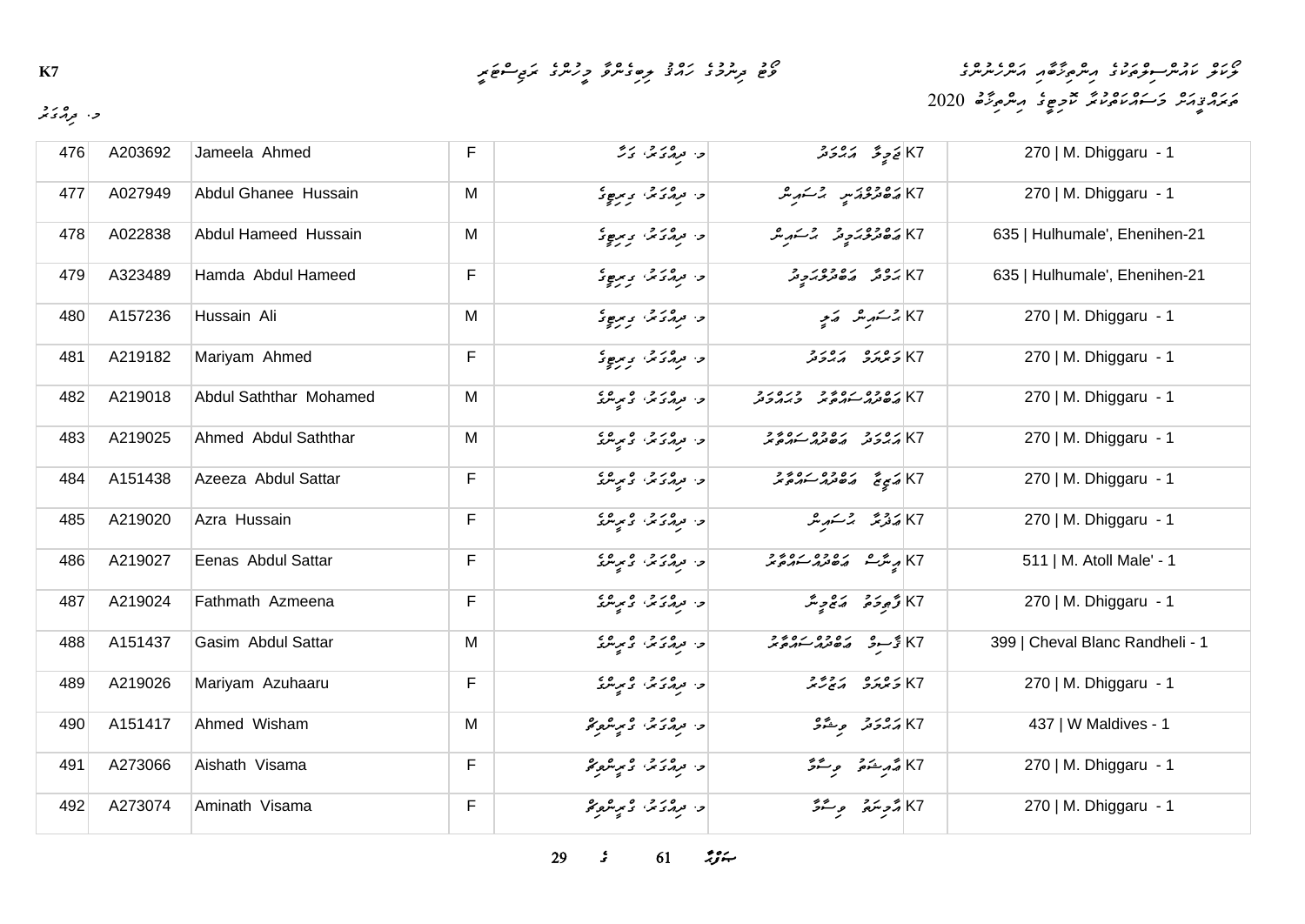*sCw7q7s5w7m< o<n9nOoAw7o< sCq;mAwBoEw7q<m; wBm;vB* م من المرة المرة المرة المرجع المرجع في المركبة 2020<br>مجم*د المريض المربوط المربع المرجع في المراجع المركبة* 

| 493 | A326069 | Hassan Visam      | M | د مرد د د کمپرس                             | K7 بَرَسَة مِنْ مِنْ قَرْ                          | 445   The St. Regis Vommuli Resort,<br>Maldives - 1 |
|-----|---------|-------------------|---|---------------------------------------------|----------------------------------------------------|-----------------------------------------------------|
| 494 | A151416 | Hussain Visham    | M | د. مرد دير، ومرشور                          |                                                    | 143   Lh. Olhuvelifushi - 1                         |
| 495 | A273059 | Siyama Ali        | F | و مردوس ومرهوم                              | K7 سەندى كەمبە                                     | 270   M. Dhiggaru - 1                               |
| 496 | A219804 | Hassan Ismail     | M | ه در در ده وه ده<br>د ترمرد بر د نرم برد    | K7  كەسكەر بەس <sup>ى</sup> دۇرپى                  | 270   M. Dhiggaru - 1                               |
| 497 | A027649 | Ismail Naeem      | M |                                             | K7 م <i>وس<sup>و</sup>د موقت</i> متمد <sup>و</sup> | 270   M. Dhiggaru - 1                               |
| 498 | A219034 | Ahmed Aduham      | M | ه د مرد د د وه وه و<br>د مرد د بر د بروس    | K7 <i>ביביב הבניב</i>                              | 511   M. Atoll Male' - 1                            |
| 499 | A027644 | Ali Zareer        | M | ه د مرد د دوه ده<br>د مرد د بر د بروس       | K7 <i>ھَ۔</i> پچ پر چ                              | 270   M. Dhiggaru - 1                               |
| 500 | A151839 | Hassan Afrah      | M | ه د ورو و و وه و<br>د ورون و نروس           | K7 ئەسەمىر مەرىجە                                  | 270   M. Dhiggaru - 1                               |
| 501 | A219033 | Ibrahim Rifath    | M | ه د مرد د د ده ده ده د<br>د مرد د بر د بروس | K7 مەھ ئۇر ئەر مەد مەد                             | 511   M. Atoll Male' - 1                            |
| 502 | A157982 | Saeed Ali         | M | ه د و د و د وه وه<br>د درمري کاموس          | K7 سک <i>ھی قدم</i> ح                              | 511   M. Atoll Male' - 1                            |
| 503 | A219032 | Zuhara Ibrahim    | F | ه د ورد و دوه و ده<br>د درار د س            | K7 ىن ئەش مەھەرد                                   | 270   M. Dhiggaru - 1                               |
| 504 | A219031 | Zunaira Ibrahim   | F | ه د ورو و و وه و<br>د ورون و نروس           | K7 ىنىدى <i>گە مۇھۇر</i> ۋ                         | 270   M. Dhiggaru - 1                               |
| 505 | A221009 | Ibrahim Zahir     | M | و مردوس کرده                                | K7 مەھ <i>ئۇر</i> ئىچ بىر                          | 270   M. Dhiggaru - 1                               |
| 506 | A219392 | Abdul Raoof Ahmed | M | و مهدى پر رکزوم                             | K7 בסינמים נסנים<br>K7 בשנג בגול גבינ              | 270   M. Dhiggaru - 1                               |
| 507 | A219375 | Ahmed Ali         | M | و مرد د کرو گرو                             | K7 كەندى قىمى كەر                                  | 270   M. Dhiggaru - 1                               |
| 508 | A113940 | Ali Shameem       | M | و مهدى پر رکزوم                             | K7  ر <sub>َمْ</sub> مِ شَرِوْ                     | 270   M. Dhiggaru - 1                               |
| 509 | A158672 | Hassan Shameem    | M | د پروژگر، ژوکوپو                            | K7 بَرَسَسٌ شَر <i>وِ</i> وْ                       | 270   M. Dhiggaru - 1                               |

*30 sC 61 nNw?mS*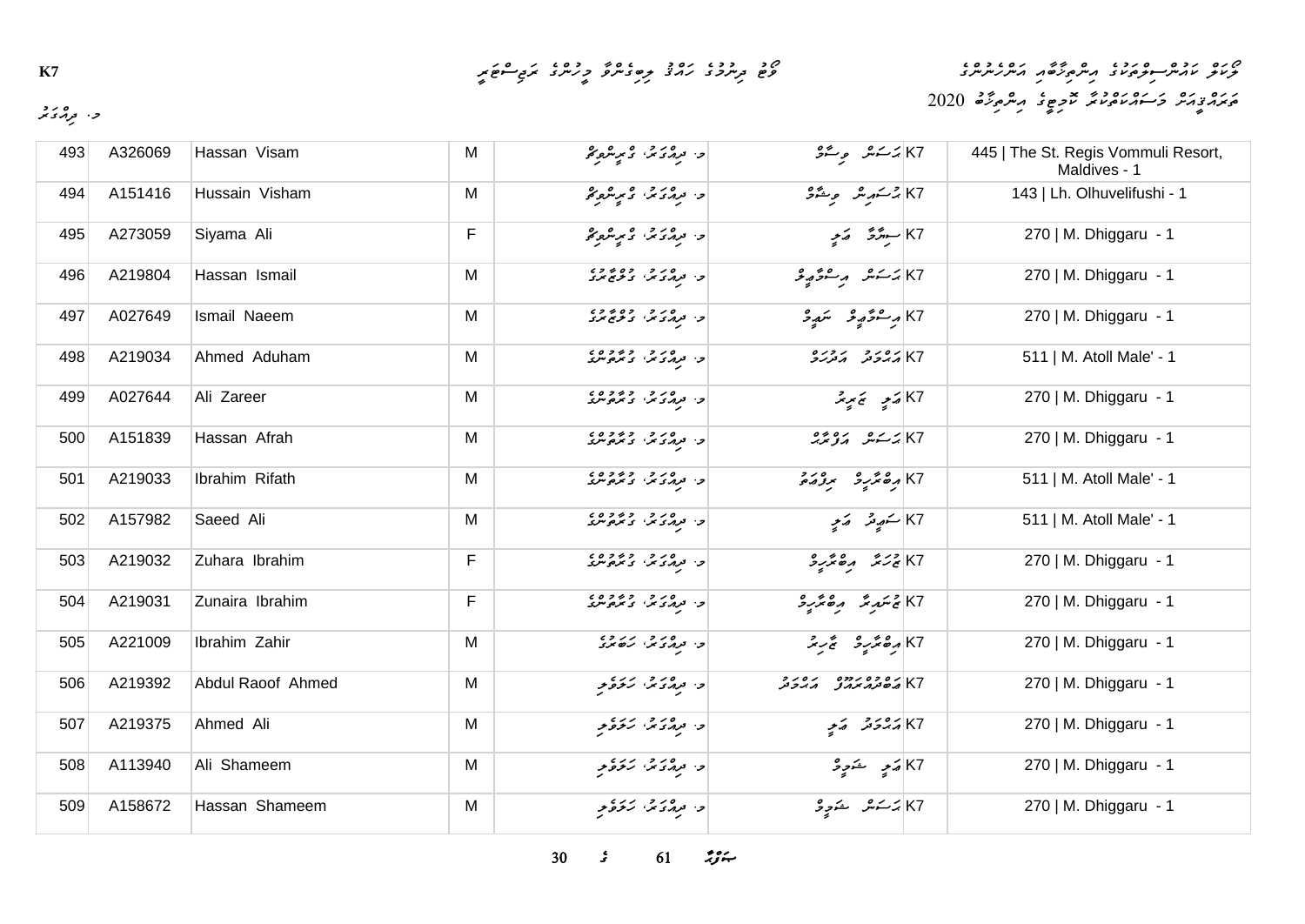*sCw7q7s5w7m< o<n9nOoAw7o< sCq;mAwBoEw7q<m; wBm;vB* م من المرة المرة المرة المرجع المرجع في المركبة 2020<br>مجم*د المريض المربوط المربع المرجع في المراجع المركبة* 

| 510 | A219380 | Shameema Mohamed                 | F            | د· مرد د تر کرد و                                  | K7 خورځ و <i>ډو</i> ونو                                                                              | 270   M. Dhiggaru - 1         |
|-----|---------|----------------------------------|--------------|----------------------------------------------------|------------------------------------------------------------------------------------------------------|-------------------------------|
| 511 | A150694 | Abdul Rahman Adam                | M            | و مردومه که دور د                                  | K7 رە دەرە دە بەرە                                                                                   | 270   M. Dhiggaru - 1         |
| 512 | A149883 | Haleemath Abdul Rahman           | $\mathsf F$  | د. مرد دي. رسيزه مره                               | K7 كرودو بره وه بره وه<br>K7 كرودو مەھەر بربروش                                                      | 270   M. Dhiggaru - 1         |
| 513 | A045890 | Ishaq Abdul Rahman               | M            | و. مهدى من كالمعرض من                              | K7 مەشقىق مەھ مەم مەھ مەدەب                                                                          | 511   M. Atoll Male' - 1      |
| 514 | A149723 | Mariyam Moosa                    | $\mathsf F$  | د. مرد د د. د. مرد در د.                           | K7 دېرو وگ                                                                                           | 270   M. Dhiggaru - 1         |
| 515 | A081020 | Mohamed Haleem                   | M            | و مرد و کردو د                                     | K7 <i>\$22.25 برو</i> و                                                                              | 270   M. Dhiggaru - 1         |
| 516 | A012863 | Mohamed Rasheed                  | M            | و مردو بر کسرگرویزه                                | K7 <i>وُبَرُودَوْ بَرَ</i> حُوثَرُ                                                                   | 267   M. Muli - 1             |
| 517 | A079941 | Yahya Abdul Rahman               | M            | و مردو بر کسرگرویزه                                | K7 بروی برووه بروی و<br>K7 بربربر پرکاربربرگرمر                                                      | 270   M. Dhiggaru - 1         |
| 518 | A326074 | Aishath Shifaza                  | F            | و . مرد و . ر و و و .<br>و . مرد و بر . ر مخ برو و | K7 مُرمِشَعْ سِوَّجَ                                                                                 | 568   Villimale' Ehenihen - 3 |
| 519 | A273089 | Aminath Moosa                    | $\mathsf{F}$ | و. مردوس کرومی                                     | K7 گەجەتتىھ ق <sup>ىم</sup> ش                                                                        | 270   M. Dhiggaru - 1         |
| 520 | A326075 | Ibrahim Ziya                     | M            | د. درمرد رودون                                     | K7 مەھمىر ئىسىسىسى كىلىن ئىسىسى كىلىكى بىرىگە كىلىن ئىسى كىلىن ئىسى كىلەت كىلىن كىلەت كىلەت كىلەت كى | 270   M. Dhiggaru - 1         |
| 521 | A273090 | Maryam Ahmed                     | $\mathsf F$  | و. مردوس کرووی                                     | K7 <i>څې پره ده د</i>                                                                                | 270   M. Dhiggaru - 1         |
| 522 | A273085 | Moosa Haleem                     | M            | والمتردوج المروج بودان                             | K7 پر پر برو                                                                                         | 270   M. Dhiggaru - 1         |
| 523 | A218197 | Ali Ahmed                        | M            | د· مِرەرى پەشكە                                    | K7 <i>جَرِي ج</i> ڏڪ                                                                                 | 270   M. Dhiggaru - 1         |
| 524 | A218196 | Azeeza Ahmed                     | F            | د· مرد د پر گر                                     | K7 كەيپى كەبر <i>ە د</i> ىر                                                                          | 270   M. Dhiggaru - 1         |
| 525 | A218200 | <b>Fathimath Mohamed Latheef</b> | F            | د مرد دی. رنگی                                     | K7 زَّەپ ئەرەر ئەر ئۇيۇ                                                                              | 270   M. Dhiggaru - 1         |
| 526 | A218193 | Hawwa Ahmed                      | F            | د مروکاتر، رنگوی                                   | K7 يَهُمُّ مَدْوَمْر                                                                                 | 270   M. Dhiggaru - 1         |

 $31$  *s* 61  $23$   $\div$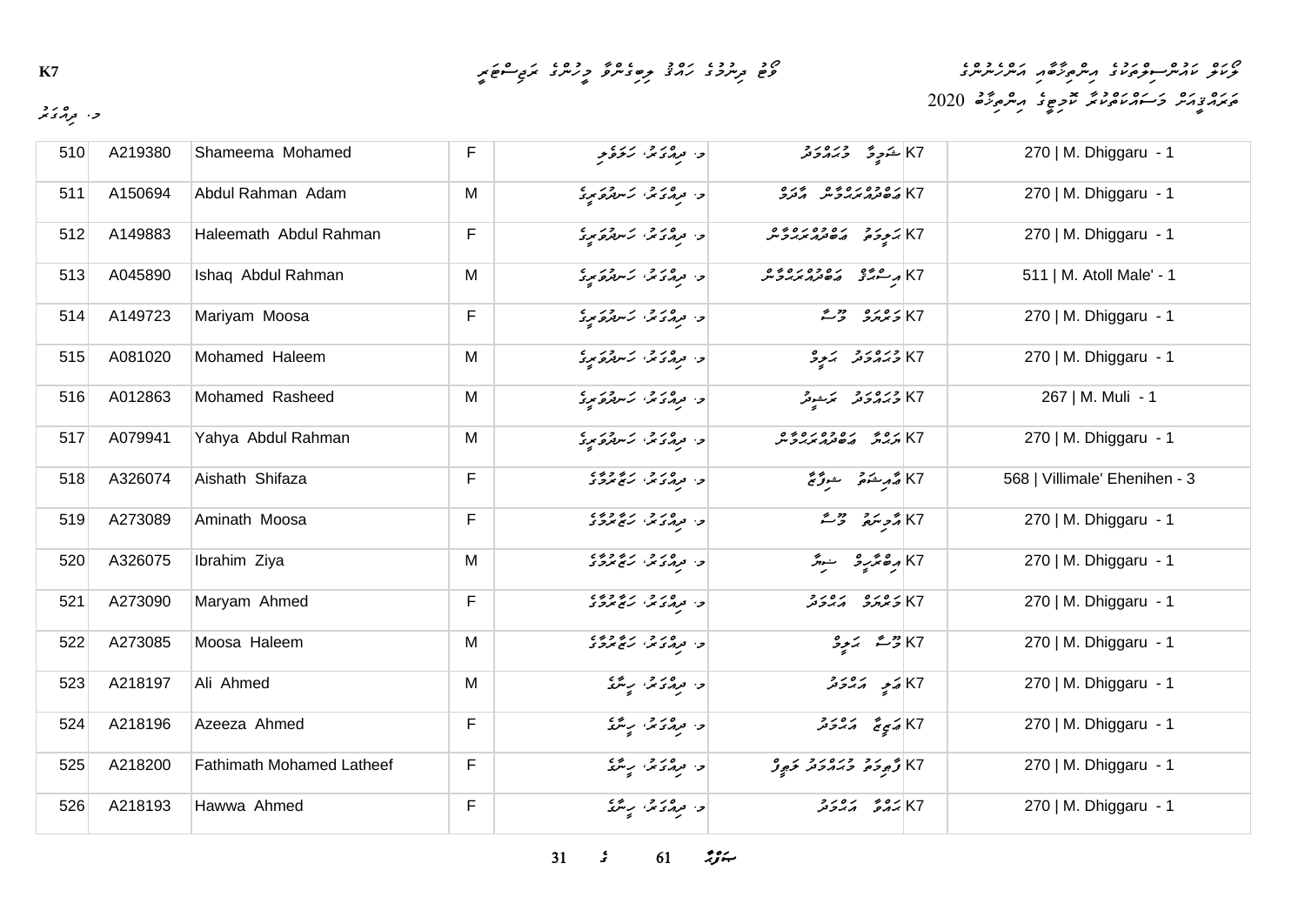*sCw7q7s5w7m< o<n9nOoAw7o< sCq;mAwBoEw7q<m; wBm;vB* م من المرة المرة المرة المرجع المرجع في المركبة 2020<br>مجم*د المريض المربوط المربع المرجع في المراجع المركبة* 

| 527 | A218201 | <b>Hussain Mohamed Latheef</b> | M           | د مروئ پر شمکی         | K7 يُرْسَمُ مِنْ دَيْرَ دُورٍ وَجَوِرْ    | 270   M. Dhiggaru - 1           |
|-----|---------|--------------------------------|-------------|------------------------|-------------------------------------------|---------------------------------|
| 528 | A156049 | Mohamed Ahmed                  | M           | د مهرد تر، رسمه        | K7 <i>وبرە دە بەر دەر</i>                 | 270   M. Dhiggaru - 1           |
| 529 | A218206 | Shamila Mohamed Latheef        | F           | و٠ فروړي رسمه          | K7 څونځ و <i>ټرونو</i> نو <sub>ن</sub> وو | 270   M. Dhiggaru - 1           |
| 530 | A218205 | <b>Shiyam Mohamed Latheef</b>  | M           | د· مرور د پر سر کرد    | K7 خېرگو دره د د وگړو                     | 692   Lily Beach Resort & Spa-1 |
| 531 | A218203 | Solah Mohamed Latheef          | M           | د· مِرەرى پەشكە        | K7 جۇڭ دىرەرد <sub>كەب</sub> ۇ            | 270   M. Dhiggaru - 1           |
| 532 | A219790 | Aishath Mahumood               | F           | و به ده د چې کم مرد ده | K7 مەم ھەم ئەمەدە<br>K7 مەم ھەم ئ         | 270   M. Dhiggaru - 1           |
| 533 | A219769 | Fathimath Ali                  | F           | و برورنی رپرتری        | K7 <i>وُّجوحَ</i> هُمَ سَمَ               | 270   M. Dhiggaru - 1           |
| 534 | A067113 | Idrees Mahmood                 | M           | و . فره د چې . مرفرو . | K7 <sub>مو</sub> ترموے محصوص              | 270   M. Dhiggaru - 1           |
| 535 | A103124 | Yoonus Mahmood                 | M           | و مورد تور دود.        | K7 ټريژے ئ <i>و دو</i> فر                 | 270   M. Dhiggaru - 1           |
| 536 | A299271 | Abdul Basit Abdul Raheem       | M           | و مرور تر بار          | K7 رە دە بەر دە دەر بەر                   | 270   M. Dhiggaru - 1           |
| 537 | A080151 | Abdul Raheem Ismail            | M           | د مرور تر به گ         | K7 مەھەممىي مەشر <i>ۇم</i> ۇ              | 511   M. Atoll Male' - 1        |
| 538 | A326066 | Ahmed Jalaal Abdul Raheem      | M           | و مرد دی. باز          | K7   ربرو در دره ده در کرد و در کرد و     | 511   M. Atoll Male' - 1        |
| 539 | A326067 | Hawwa Raufa Abdul Raheem       | $\mathsf F$ | و مرد دی. باز          | K7 גמל גמל גסכסגם                         | 511   M. Atoll Male' - 1        |
| 540 | A080152 | Moosa Naseer                   | M           | و مرد دی. رنگ          | K7 رُمْتُہ مَرْسِومُرُ                    | 690   Mirihi Island Resort-1    |
| 541 | A153531 | Raheema Abdul Raheem           | F           | و مرد دی. رنگ          | K7 <i>تربي</i> و مص <i>مره تربي</i> و     | 270   M. Dhiggaru - 1           |
| 542 | A273055 | Samiyya Ahmed                  | F           | د مرور تر به گ         | K7 جوړه په دره ک                          | 511   M. Atoll Male' - 1        |
| 543 | A350784 | Abdulla Hamdhoon               | M           | و مرد دی. رنگور        | K7 مَەھْرَاللە بەدەرە                     | 635   Hulhumale', Ehenihen-21   |

**32** *s* **61** *z***<sub>***f***</sub>**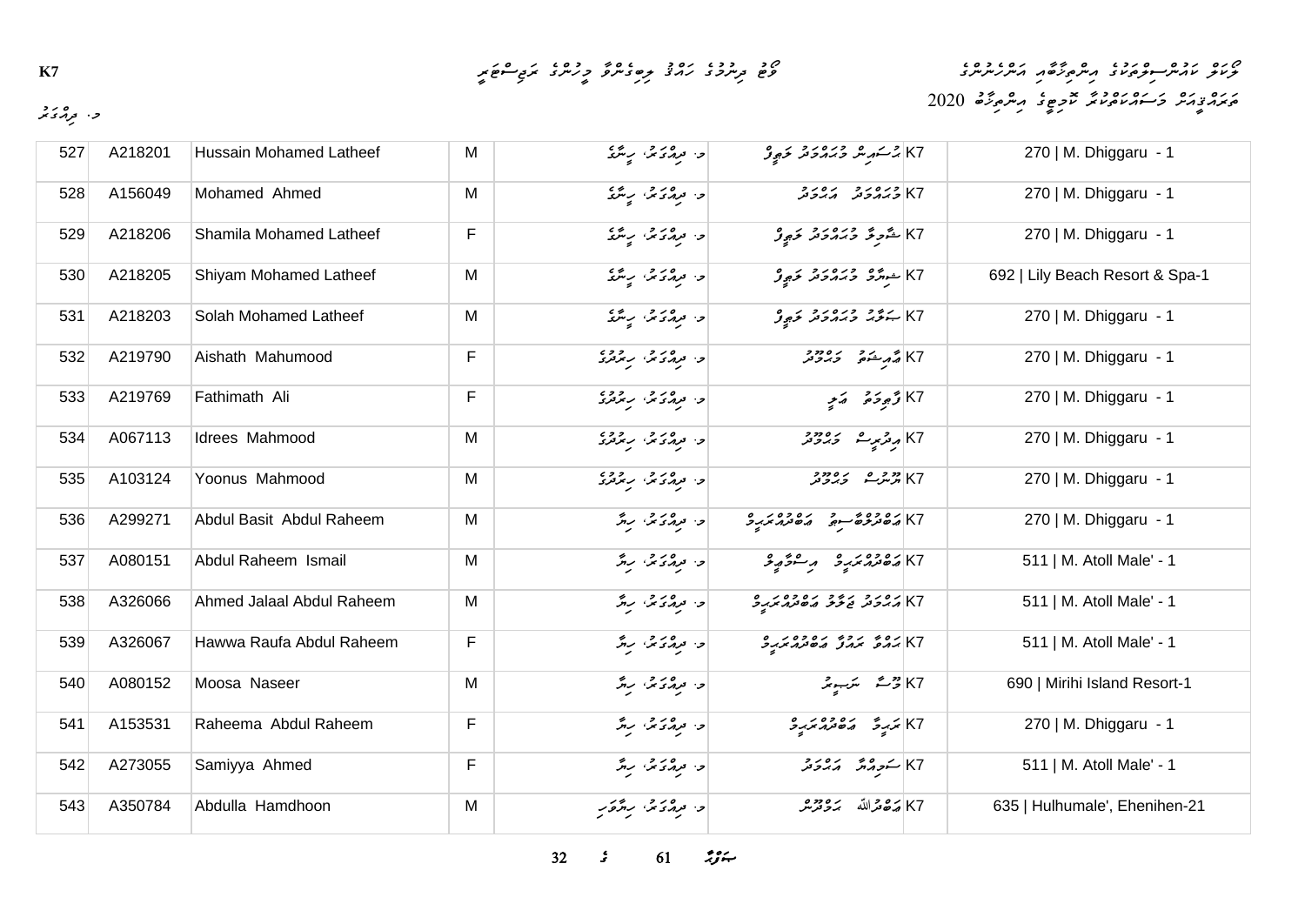*sCw7q7s5w7m< o<n9nOoAw7o< sCq;mAwBoEw7q<m; wBm;vB* م من المرة المرة المرة المرجع المرجع في المركبة 2020<br>مجم*د المريض المربوط المربع المرجع في المراجع المركبة* 

| 544 | A326063 | Adam Sameer           | M           | و مرد دی. روژن    | K7  پر تنزی مسکو پر                       | 670   Constance Halaveli-1                      |
|-----|---------|-----------------------|-------------|-------------------|-------------------------------------------|-------------------------------------------------|
| 545 | A153734 | Aishath Rasheedha     | F           | و مهدى چې رېژو په | K7 م <i>ەم ھەم مەھبىرى</i> گە             | 270   M. Dhiggaru - 1                           |
| 546 | A273041 | Aminath Jamal         | F           | و مهدى چې رېژو په | K7 مُجِسَع <sup>ة</sup> يَحَوُّرُ         | 270   M. Dhiggaru - 1                           |
| 547 | A264360 | Ismail Hammadh        | M           | و مرد دی. روژن    | K7 <sub>م</sub> رےد <sub>گ</sub> ری پروور | 270   M. Dhiggaru - 1                           |
| 548 | A065946 | Mariyath Nashida      | $\mathsf F$ | و مرد دی. روژن    | K7 دُبرِ مَرْمَ مُحْرَشِيْرَ              | 270   M. Dhiggaru - 1                           |
| 549 | A150576 | Mohamed Anees         | M           | و مرد دی. روژن    | K7 <i>ۋېزو دۆ</i> كەيرىش                  | 695   Holiday Inn Resort Kandooma<br>Maldives-1 |
| 550 | A125571 | Zuhaira Abdul Rahman  | F           | و مرد دی. به دوبر | K7 يې <i>زېږ په</i> موسوده ده په و        | 270   M. Dhiggaru - 1                           |
| 551 | A132402 | Hassan Moosa          | M           | د. مهدی چی به کوی | K7 پر کشی وی ش                            | 270   M. Dhiggaru - 1                           |
| 552 | A158012 | Hawwa Hassan          | F           | و مرد و د ک       | K7 ئەيمۇ ئەسكىر                           | 270   M. Dhiggaru - 1                           |
| 553 | A219036 | Khadeeja Moosa        | F           | د مرد دی. ریزوی   | K7 زَمِرِجٌ     تِرْ ثُمَّ                | 270   M. Dhiggaru - 1                           |
| 554 | A065994 | Mohamed Moosa         | M           | و مرد دی. رنگوی   | K7 دېزونه وخت                             | 635   Hulhumale', Ehenihen-21                   |
| 555 | A326612 | Mohamed Rafhan Hassan | M           | د مرور تر سر در   | K7 دېرورو پروژنگر ټرېگر                   | 511   M. Atoll Male' - 1                        |
| 556 | A157130 | Moosa Mohamed         | M           | و مرد دی. روود    | K7 ژئے دی۔<br>دی ا                        | 270   M. Dhiggaru - 1                           |
| 557 | A149247 | Yahuya Moosa          | M           | د. مرد دی. ریزوی  | K7 پرير وحيد                              | 270   M. Dhiggaru - 1                           |
| 558 | A045158 | Abdulla Saeed         | M           | و مردوس رودبر     | K7 مَەھمَراللە س <i>ەم</i> ەتر            | 270   M. Dhiggaru - 1                           |
| 559 | A221183 | Adam Shufiyan         | M           | و مردوس رودبا بر  | K7 گەنىزى ھەر ئەگەر                       | 511   M. Atoll Male' - 1                        |
| 560 | A148293 | Ahmed Shifan          | M           | و مردوس رود ر     | K7 <i>ړېږ ته څوگنگ</i>                    | 511   M. Atoll Male' - 1                        |

**33** *s* **61** *n***<sub>y</sub> <b>***s*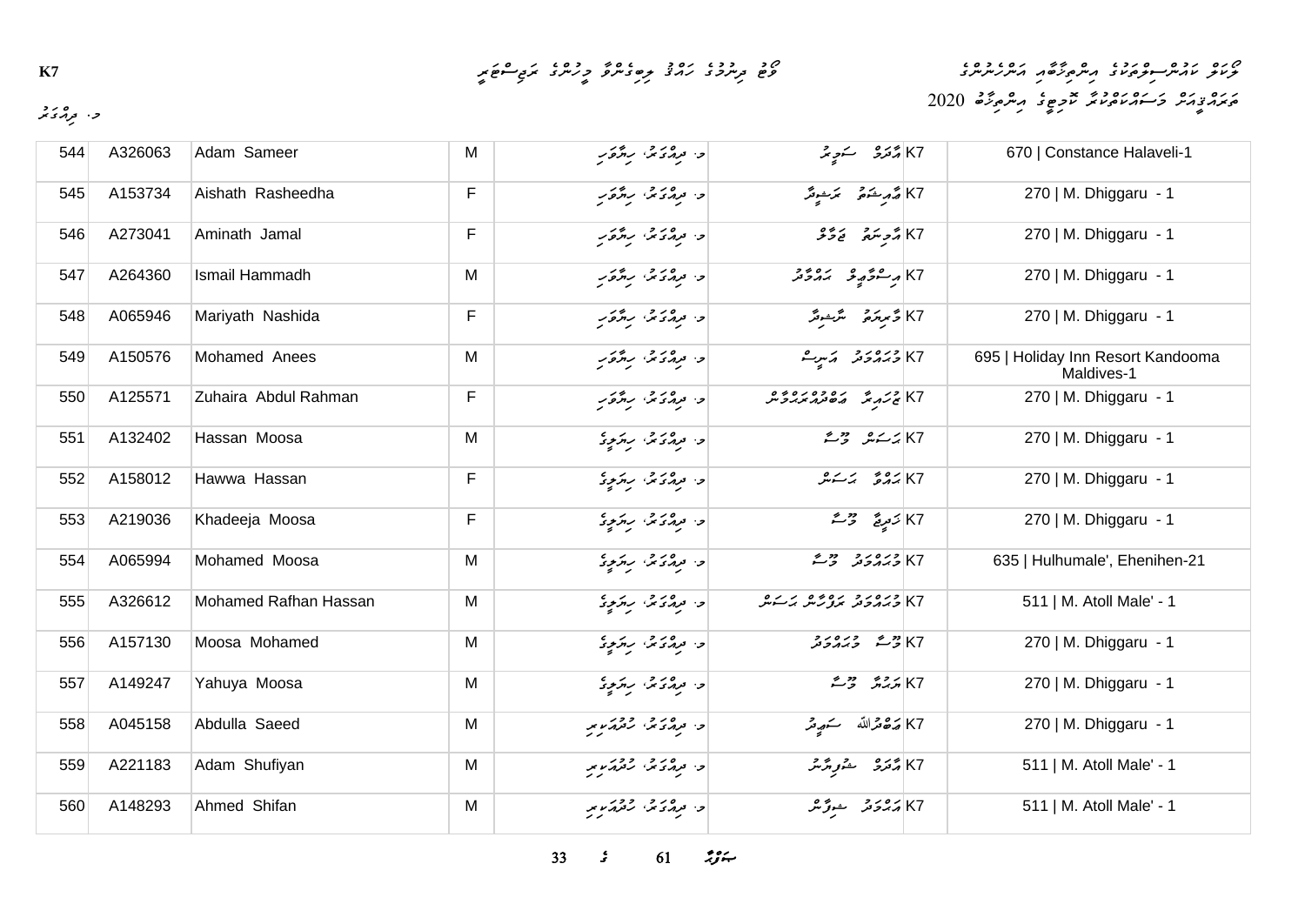*sCw7q7s5w7m< o<n9nOoAw7o< sCq;mAwBoEw7q<m; wBm;vB* م من المرة المرة المرة المرجع المرجع في المركبة 2020<br>مجم*د المريض المربوط المربع المرجع في المراجع المركبة* 

| 561 | A054271 | Aishath Suhana             | F           | د مرد د دور پ                             | K7 مەم ئىسكەم ئىسى ئىشكە                           | 270   M. Dhiggaru - 1         |
|-----|---------|----------------------------|-------------|-------------------------------------------|----------------------------------------------------|-------------------------------|
| 562 | A103032 | Aminath Muneera            | F           | د. مهدى من رقيم مور                       | K7 مَّ <i>جِسَمَّة - جَ</i> سِمَّ                  | 270   M. Dhiggaru - 1         |
| 563 | A221189 | Haleemath Shimana          | F           | و مردوس رودبر                             | K7 بَر <i>ْدٍ دَهْ</i> شَرْدَ شَرْدَ بَرْ          | 270   M. Dhiggaru - 1         |
| 564 | A221187 | Mariyam Sharoona Saeed     | $\mathsf F$ | و مردوس رودربا                            | K7 <i>وَ بُرْمَرْ وَ مُنْ بِرُمْزِ سَهُ بِ</i> رَ  | 270   M. Dhiggaru - 1         |
| 565 | A104467 | Mohamed Suhan              | M           | و مرد و وور در                            | K7 <i>ۋېرو دو مەش</i> ر                            | 511   M. Atoll Male' - 1      |
| 566 | A154985 | <b>Abdul Rasheed Ahmed</b> | M           | و مهدى چې د وي                            | K7 كەھەركە <i>كەن كەندە تەر</i>                    | 270   M. Dhiggaru - 1         |
| 567 | A326115 | Aishath Rifa               | F           | د· دره د نه رود و                         | K7 مەم شىم ئىس بىر ئىس بىر ئى                      | 511   M. Atoll Male' - 1      |
| 568 | A306406 | Fathimath Rishmee          | $\mathsf F$ | و . مورد و . وو . و .                     | K7 وَجوحَة مِ سِشْعٍ                               | 270   M. Dhiggaru - 1         |
| 569 | A326114 | Ismail Rasheed             | M           | و . مهدى من روى و .                       | K7 م <sup>ر</sup> مەگەر بىر سىر مىزدىر كىرىدىن كىل | 511   M. Atoll Male' - 1      |
| 570 | A073070 | Mohamed Nasheed            | M           | د· مرد د پر رود د                         | K7 <i>وُبَرُوونُ سَ سَبِحِينُ</i>                  | 635   Hulhumale', Ehenihen-21 |
| 571 | A084773 | Zaahidha Ahmed             | F           | و مرور و و و و ده                         | K7 يَحْرِيمٌ     مَدْوَمْرُ     (K7                | 270   M. Dhiggaru - 1         |
| 572 | A219401 | Hoodhu Hussain             | M           | و مردوس روم                               | K7 انژفر بر شهر مثر                                | 270   M. Dhiggaru - 1         |
| 573 | A150348 | Sanfa Zahira               | $\mathsf F$ | و مردوس روم                               | K7 سەنىدىگە ئىچ س <sup>ى</sup> گە                  | 270   M. Dhiggaru - 1         |
| 574 | A072204 | Haaris Mohamed             | M           | و مرمر و وي دوره<br>د مرمرۍ مراجعي مرمرون | K7 جُمِيمُ وَبَرَوْدَوْرَ                          | 635   Hulhumale', Ehenihen-21 |
| 575 | A219350 | Mariyam Mohamed            | F           | و برورو ورسوده                            | K7 كويرو وبرورو                                    | 270   M. Dhiggaru - 1         |
| 576 | A133056 | Mohamed Hassan             | M           | و٠ قرار در ۶ در ۲۵۶                       | K7 <i>جەيدە بىر يىشى</i>                           | 270   M. Dhiggaru - 1         |
| 577 | A219346 | Rasheedha Sulaiman         | F           | و٠ قرار در در دوره و د                    | K7 <i>بَرَحِيوَدَّ سُنْجَ مِ</i> رَدَّسْ           | 270   M. Dhiggaru - 1         |

**34** *s* **61** *if***<sub>i</sub>**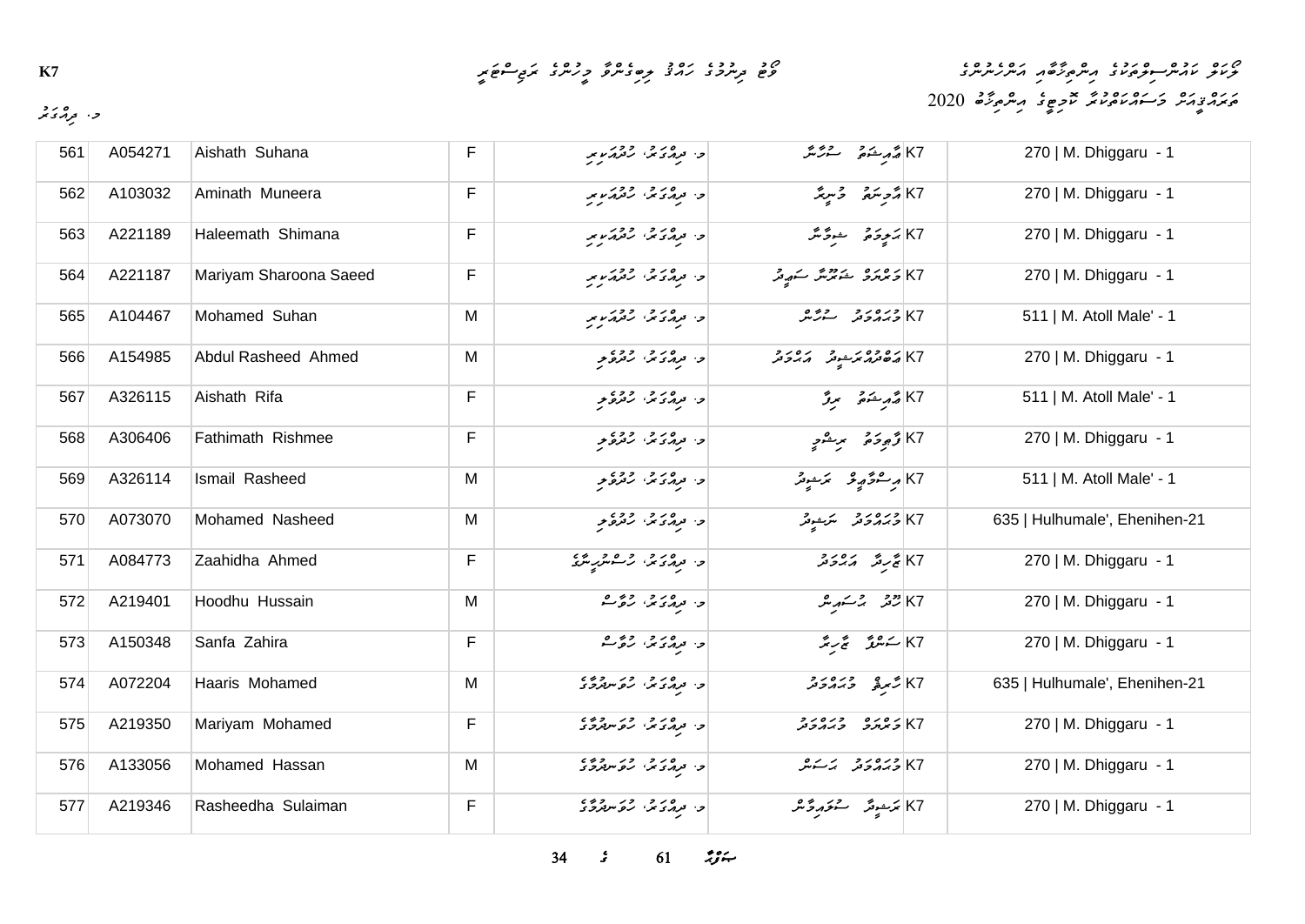*sCw7q7s5w7m< o<n9nOoAw7o< sCq;mAwBoEw7q<m; wBm;vB* م من المرة المرة المرة المرجع المرجع في المركبة 2020<br>مجم*د المريض المربوط المربع المرجع في المراجع المركبة* 

| 578 | A219351 | Salma Mohamed        | F            | و برورو ورسوده                          | K7 ينوڤ وبەدە د                                      | 270   M. Dhiggaru - 1                       |
|-----|---------|----------------------|--------------|-----------------------------------------|------------------------------------------------------|---------------------------------------------|
| 579 | A071127 | Abdul Aleem Hussain  | M            | د· مرد د د به مرمور د د                 | K7 <i>مَـُ هُدُوْ مَ</i> جِرْ مَـُــَمَ <i>رِ</i> سْ | 270   M. Dhiggaru - 1                       |
| 580 | A121411 | Gasim Abdul Aleem    | M            | و. مردوس برمورون                        | K7 تَوْسِعْ مُقْتَعْرَ مُعْرَفَةً مِرْحَ             | 270   M. Dhiggaru - 1                       |
| 581 | A254123 | Khadeeja Abdul Aleem | $\mathsf F$  | و برمرو بر ون د و<br>د برمروس مرمربروی  | K7 زَمِرِيَّ صَ <i>حْرُوْجُووْ</i>                   | 270   M. Dhiggaru - 1                       |
| 582 | A141722 | Zahab Abdul Aleem    | $\mathsf{F}$ | و مردوبر و ودرود.<br>د مردروس د مرمروز  | K7 نَرَرَى صَرْحَ <i>مَرْحَمَ جِ</i> حْ              | 635   Hulhumale', Ehenihen-21               |
| 583 | A272775 | Zuhura Moosa         | F            | و مردوس بر بروروس<br>د مردوس بر برمردوس | $23$ $22$ K7                                         | 270   M. Dhiggaru - 1                       |
| 584 | A273031 | Ali Hussain          | M            | و مرموس مرکوش باش                       | K7   تەمچە    جاسىمبرىشى                             | 698   Vilamendhoo Island Resort and Spa-    |
| 585 | A326044 | Aminath Aroosha      | $\mathsf F$  | و مرد در که در در محمد بر               | K7 مُجَمِّسَمَّةَ مَحْمَشَّةً                        | 270   M. Dhiggaru - 1                       |
| 586 | A121445 | Ibrahim Fazeel       | M            | و مرمونها مهر و هو برگ                  | K7  بر <i>&amp;بۇرى ق-بۇ</i>                         | 270   M. Dhiggaru - 1                       |
| 587 | A393434 | Idhurees Hussain     | M            | و مرمونها مهر و هو مر                   | K7 <sub>م</sub> یٹرمی <sup>2</sup> برگسریٹر          | 651   RIU Maldives-1                        |
| 588 | A326045 | Mariyam Hussain      | F            | و مرد دي زر ده ديگر                     | K7 <i>جەنگە جىسىم</i> ەش                             | 511   M. Atoll Male' - 1                    |
| 589 | A273029 | Moosa Hussain        | M            | و مرد دير کرد ورو برگر                  | K7 رُمْشَہ پُرِسَہر مِرْ                             | 432   Waldorf Astoria Maldives Ithaafushi - |
| 590 | A273036 | Razeena Ali          | $\mathsf F$  | د مرد د تر که ویرانگر                   | K7 بَرَ <sub>مٍ</sub> بَرَّ کَہ مِ                   | 270   M. Dhiggaru - 1                       |
| 591 | A383475 | Shakira Hussain      | $\mathsf F$  | د مرد د بر کار و مرد بر                 | K7 شۇرىگە كەسىمبەش                                   | 270   M. Dhiggaru - 1                       |
| 592 | A125720 | Sharmeela Hussain    | $\mathsf{F}$ | و مرد دي زر ده ديگر                     | K7 خەترى <sub>چ</sub> ى ئەسكەپ                       | 270   M. Dhiggaru - 1                       |
| 593 | A104403 | Asiyath Hassan       | F            | والمجرار والمحاسب والمحامرة             | K7 گەسىل <i>ەر بەسكەنل</i> ە                         | 270   M. Dhiggaru - 1                       |
| 594 | A084772 | Mariyam Hassan       | F            | و مردوس في سكومره                       | K7 كەممەر بەسەھ                                      | 511   M. Atoll Male' - 1                    |

**35** *s* **61** *n***<sub>s</sub>**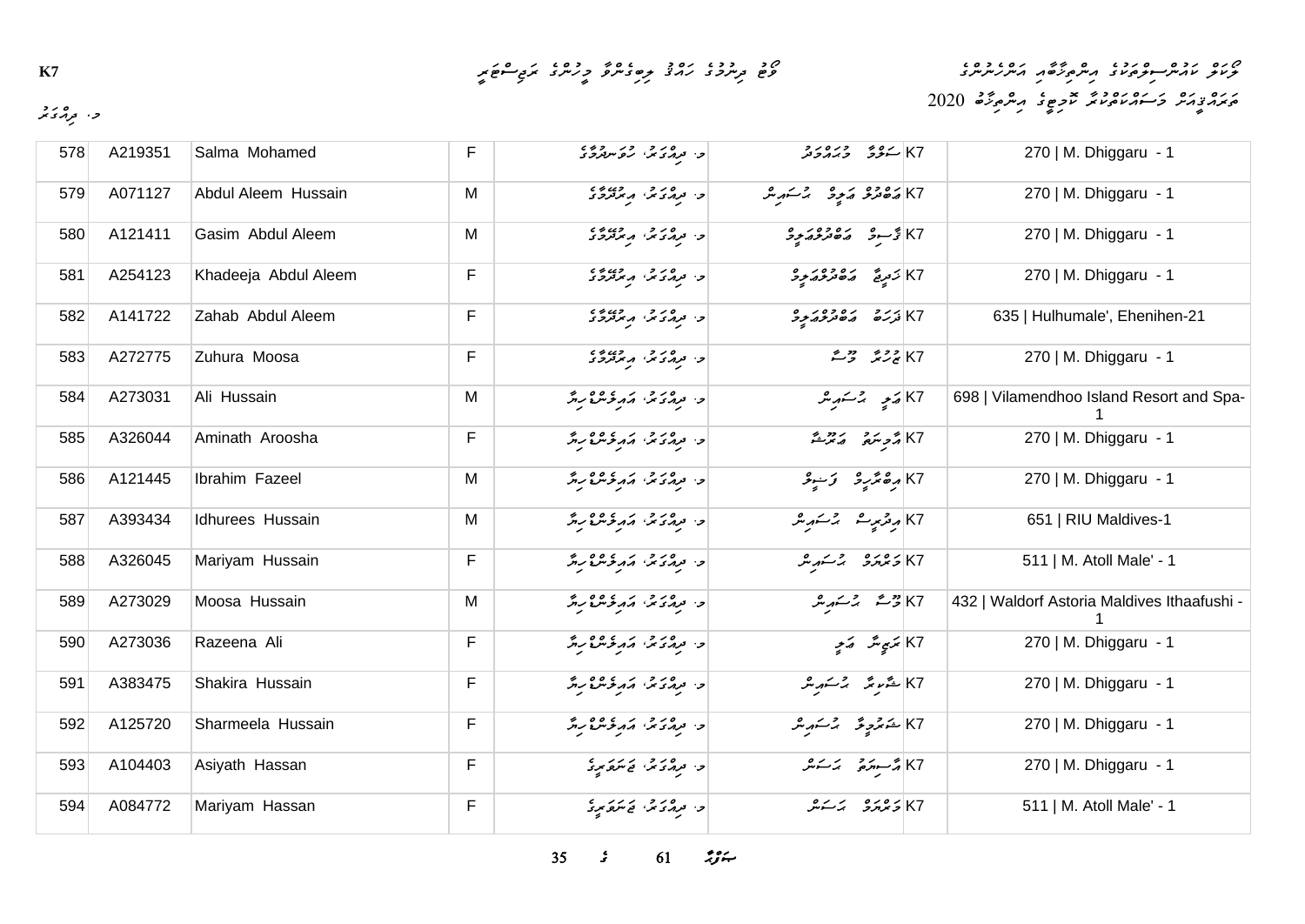*sCw7q7s5w7m< o<n9nOoAw7o< sCq;mAwBoEw7q<m; wBm;vB* م من المرة المرة المرة المرجع المرجع في المركبة 2020<br>مجم*د المريض المربوط المربع المرجع في المراجع المركبة* 

| 595 | A088870 | Mohamed Muizzu   | M | و مرد د د کارو مرد                                                                                              | K7 <i>בגמכת במ</i> ת                                                                                | 511   M. Atoll Male' - 1      |
|-----|---------|------------------|---|-----------------------------------------------------------------------------------------------------------------|-----------------------------------------------------------------------------------------------------|-------------------------------|
| 596 | A220965 | Aida Sulaiman    | F | د مرد د کار تاریخ با می                                                                                         | K7 مَيْ مِيعَر مِيْ مِيْ مِيْ مِيْتَ مِيْتَ مِيْتَ مِيْتَ مِيْتِ مِيْتِ مِيْتِ مِيْتِ مِيْتِ مِيْتِ | 511   M. Atoll Male' - 1      |
| 597 | A220981 | Ibrahim Zameer   | M | د مرد دی گاهدار می                                                                                              | K7 مەھەرىپى تەمەتر                                                                                  | 270   M. Dhiggaru - 1         |
| 598 | A153480 | Ismail Nafiu     | M | والمجمدى مركز مكاسية والبر                                                                                      | K7 م <i>وس<sup>و</sup>د موقتر مگرم</i> ة                                                            | 635   Hulhumale', Ehenihen-21 |
| 599 | A220975 | Mariyam Mohamed  | F | والمرمروم الأسماريس                                                                                             | K7 <i>בُمُ</i> رُوَ دِيَرُدُدَ                                                                      | 511   M. Atoll Male' - 1      |
| 600 | A220939 | Mohamed Ahmed    | M | والمجمدى من المستقرض                                                                                            | K7 <i>בגמבית המבית</i>                                                                              | 511   M. Atoll Male' - 1      |
| 601 | A220971 | Solih Mohamed    | M | ح مرد د د کار توس                                                                                               | K7 جۇمۇ مىمبەد قىر                                                                                  | 511   M. Atoll Male' - 1      |
| 602 | A219038 | Adnan Ali        | M | و مردوس متر مده                                                                                                 | K7 كەنترىترىترى كەي <u>ج</u>                                                                        | 270   M. Dhiggaru - 1         |
| 603 | A219042 | Ahmed Sobree     | M | و مردوم نومون                                                                                                   | K7 كەبرى ئەھىر                                                                                      | 268   M. Naalaafushi - 1      |
| 604 | A219043 | Aminath Fareedha | F | و مردوس متر مده                                                                                                 | K7 مَّ حِ سَمَّةٌ وَ مَرِ مَّذَ                                                                     | 270   M. Dhiggaru - 1         |
| 605 | A219040 | Haleemath Jaufar | F | والمتراد والمتحد المتحدد والمحدد والمحدد والمحدد والمحدد والمحدد والمحدد والمحدد والمحدد والمحدد والمحدد والمحد | K7 يَر <i>وِدَهُ فَهُوَ بَرْ</i>                                                                    | 270   M. Dhiggaru - 1         |
| 606 | A219041 | Mohamed Fareed   | M | و مردوس کامر مده                                                                                                | K7  32,25 كوميتر                                                                                    | 270   M. Dhiggaru - 1         |
| 607 | A219039 | Saadha Ali       | F | و مردوس متر ده ده                                                                                               | K7 سَتَمَدَّقَہ مَ <i>زَمو</i>                                                                      | 270   M. Dhiggaru - 1         |
| 608 | A219535 | Aishath Moosa    | F | و مرد و تر کامرد و                                                                                              | K7 مەم شەھ ق <sup>ىم</sup> ئى                                                                       | 270   M. Dhiggaru - 1         |
| 609 | A219405 | Hassan Ali       | M | و مرد دی. نامرد د                                                                                               | K7 ټرسکر ک <i>ړې</i>                                                                                | 270   M. Dhiggaru - 1         |
| 610 | A219407 | Khadeeja Hassan  | F | و مرد دی. نامرد د                                                                                               | K7 زَمِرِيحٌ ) بَرَسَرْشَ                                                                           | 270   M. Dhiggaru - 1         |
| 611 | A219408 | Samiya Hassan    | F | و وړونه نموده                                                                                                   | K7 ڪوپڙ پرڪي <i>ر</i>                                                                               | 270   M. Dhiggaru - 1         |

 $36$   $5$   $61$   $25$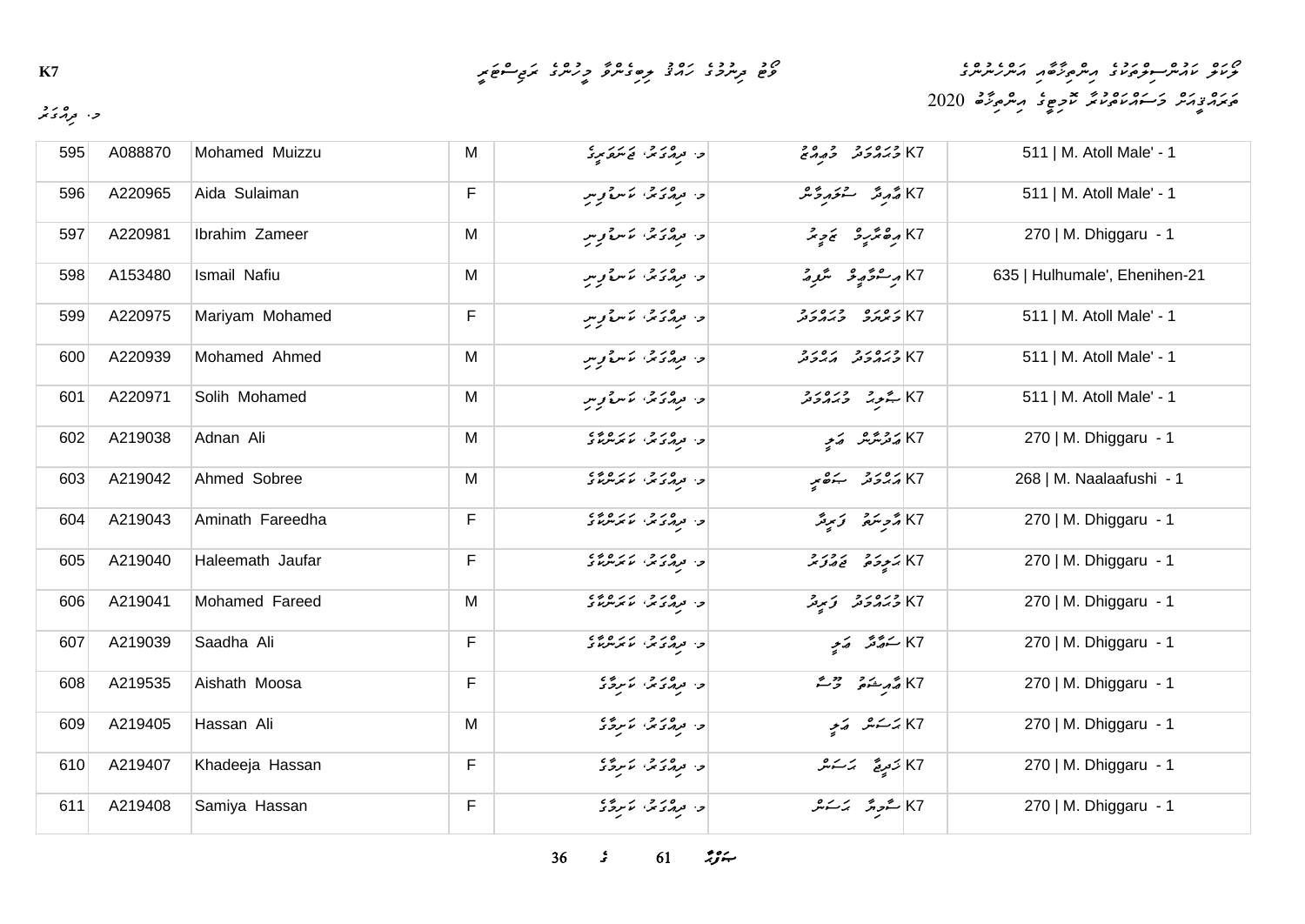*sCw7q7s5w7m< o<n9nOoAw7o< sCq;mAwBoEw7q<m; wBm;vB* م من المرة المرة المرة المرجع المرجع في المركبة 2020<br>مجم*د المريض المربوط المربع المرجع في المراجع المركبة* 

| 612 | A219409 | Soalih Hassan    | M | د مرد د تر کامرد د                        | K7  بەم بەر ئەسەمىر                         | 270   M. Dhiggaru - 1           |
|-----|---------|------------------|---|-------------------------------------------|---------------------------------------------|---------------------------------|
| 613 | A153475 | Aminath Ahmed    | F | د· مردر در کار شور دی                     | K7 مُجِسَعَةِ مَدَخَّدَ                     | 270   M. Dhiggaru - 1           |
| 614 | A218274 | Hussain Ahmed    | M | د مرد د تر و د و                          | K7 يُرْسَمْ مِيْتَ مَدَوَمْرَ               | 270   M. Dhiggaru - 1           |
| 615 | A218268 | Safiyya Adam     | F | و مردوس کا شور ده                         | K7 جَوِړ <i>ه د م</i> حمد                   | 270   M. Dhiggaru - 1           |
| 616 | A218270 | Sobiyya Ahmed    | F | و مردوس کا شور ده                         | $5.201$ $5.901$ $K7$                        | 270   M. Dhiggaru - 1           |
| 617 | A218271 | Wafiyya Ahmed    | F | د· مرد د تر کا کاموند                     | K7 <i>قۇمىگە مەمەدى</i> ر                   | 270   M. Dhiggaru - 1           |
| 618 | A220330 | Abbas Hassan     | M | د مرد د رو دود د                          | K7 مَهْرَهُ شَهْرَ سَنَدْسُ                 | 270   M. Dhiggaru - 1           |
| 619 | A220874 | Fahudhu Abbaas   | M | و مرد و رود و و و د                       | K7 ۇرقر مەمۇب                               | 692   Lily Beach Resort & Spa-1 |
| 620 | A220906 | Farahu Abbas     | F | ه به مرد در دود د.<br>د تورد د بر استور   | K7 دَيَرَ پَه پِه شَمَّ                     | 69   Sh. Milandhoo - 1          |
| 621 | A220331 | Mohamed Hassan   | M | ه به مرد بر دود بر<br>د ترمرد بر بر موبرد | K7 <i>جەممى بىر يى</i> كىش                  | 270   M. Dhiggaru - 1           |
| 622 | A087803 | Ahmed Hameed     | M | و بورو در در دو د                         | K7 كەندى كەر قر                             | 511   M. Atoll Male' - 1        |
| 623 | A221727 | Aishath Hameedh  | F | و مردوس عربود                             | K7 مُەم شەھ بەھ بىر                         | 635   Hulhumale', Ehenihen-21   |
| 624 | A221716 | Aminath Dawood   | F | و- ترمروجي عربيو و<br>و- ترمري عربي مر    | K7 مُجِ سَمَعُ مَسْ <i>مَدة</i>             | 270   M. Dhiggaru - 1           |
| 625 | A221721 | Fathimath Zidhna | F | و مردوس عربود                             | K7 رَّج <i>وحَة</i> ب <sub>ِ</sub> فَرْمَّد | 511   M. Atoll Male' - 1        |
| 626 | A218288 | Adam Hussain     | M | د. مهری سی، اما شرمزی                     | K7 گەنىزى بەسەمبەنلە                        | 270   M. Dhiggaru - 1           |
| 627 | A138020 | Ahmed Adam       | M | د. مهدى مى ، مكرم دى                      | K7 كەبرى بەر ئەر                            | 511   M. Atoll Male' - 1        |
| 628 | A218290 | Aminath Adam     | F | د. دره د ته ۱۰ شرمرگ                      | K7 مُجِ سَمَعٌ مُحَمَّدٌ                    | 270   M. Dhiggaru - 1           |

*37 sC 61 nNw?mS*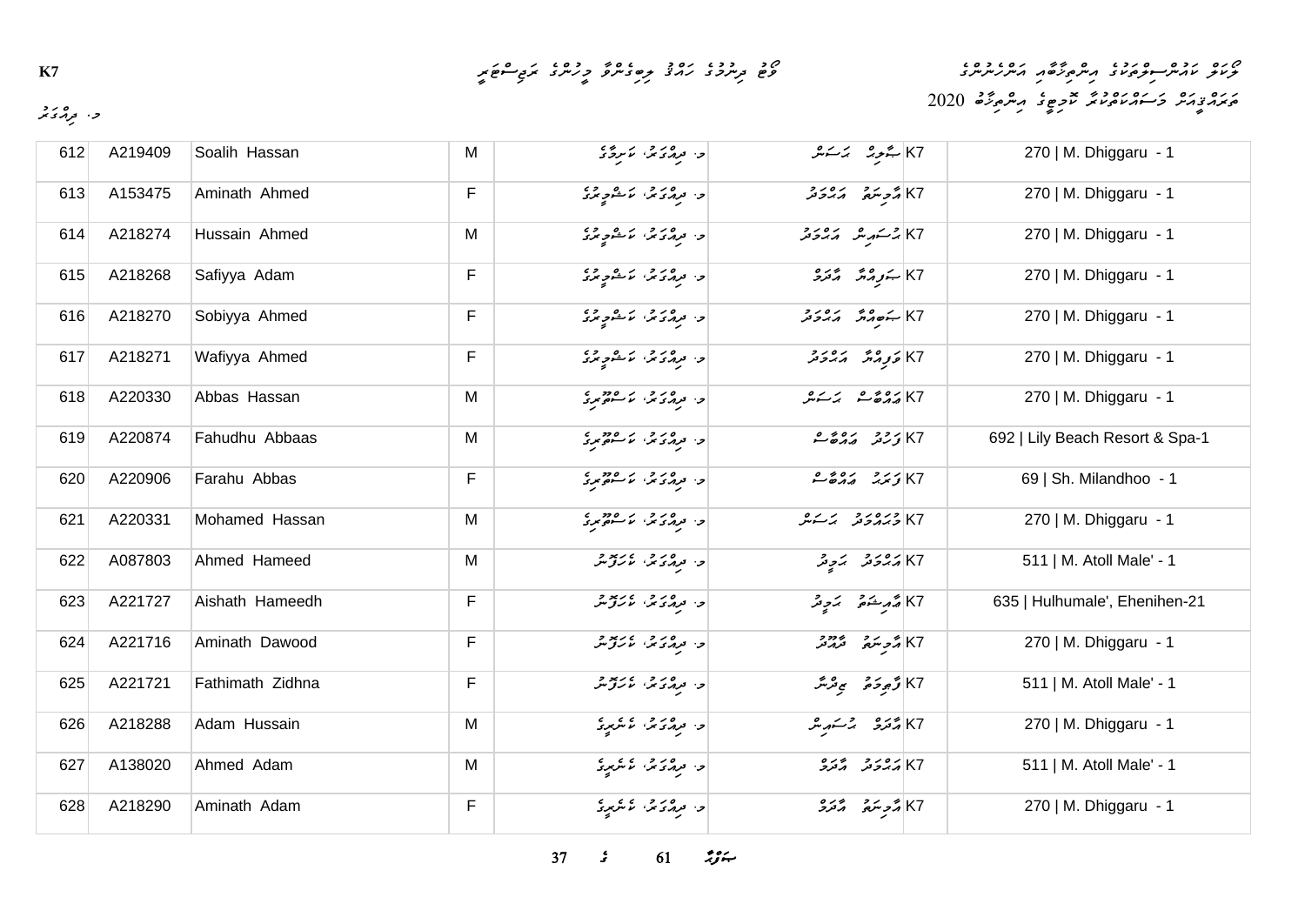*sCw7q7s5w7m< o<n9nOoAw7o< sCq;mAwBoEw7q<m; wBm;vB* م من المرة المرة المرة المرجع المرجع في المركبة 2020<br>مجم*د المريض المربوط المربع المرجع في المراجع المركبة* 

| 629 | A218292 | Fathimath Adam          | $\mathsf F$ | د. دره د تر، ۱۰ شرمرد                | K7 <i>وَّجِ حَمْ</i> مُحَمَّد                                                                             | 270   M. Dhiggaru - 1            |
|-----|---------|-------------------------|-------------|--------------------------------------|-----------------------------------------------------------------------------------------------------------|----------------------------------|
| 630 | A087283 | Hussain Faiz            | M           | د· مرد د چر ع عربر و                 | K7 بڑے پہ ق <sub>ری</sub> ج                                                                               | 270   M. Dhiggaru - 1            |
| 631 | A219539 | Ahmed Shafeeg           | M           | و برمرو عدد و د                      |                                                                                                           | 435   Summer Island Maldives - 1 |
| 632 | A219541 | Ahmed Shahdaan Saeed    | M           | כי נקחביתי ממשבים<br>כי נקחביתי ממשב | K7 كەندى ئەر ئەر ئەر ئىكەن كىرى كىرى كىرى ئىكەن ئىكەن ئىكەن ئىكەن ئىكەن ئىكەن ئىكەن ئىكەن ئىكەن ئىكەن ئىك | 511   M. Atoll Male' - 1         |
| 633 | A307911 | Ali Shafiu Hussain      | M           | ه د ور د د د ده<br>د درمرد س مامرود  | K7 كەيچ ئىشرو2 كەسكەپ ئىر                                                                                 | 511   M. Atoll Male' - 1         |
| 634 | A402669 | Fathimath Saaidha Saeed | F           | ه د ور د د د ده<br>د درمرد س مامرود  | K7 ۇ <sub>جو</sub> رۇ شەرىر سەرىر                                                                         | 511   M. Atoll Male' - 1         |
| 635 | A219534 | Husna Moosa             | F           | ه د ور د د د ده<br>د درمرد س ماهرود  | K7 پڑھ تھ س                                                                                               | 270   M. Dhiggaru - 1            |
| 636 | A307912 | Ibrahim Sahil Hussain   | M           |                                      | K7 رەڭرىرى سەربى جاسەربىر                                                                                 | 270   M. Dhiggaru - 1            |
| 637 | A219540 | Mariyam Shafeega        | F           | כי נקח ב שיות בשיר ב                 | K7 كەنگەنىڭ ھەرىجى                                                                                        | 511   M. Atoll Male' - 1         |
| 638 | A219536 | Naseema Abdul Sattar    | F           | ه د ور د د د ده<br>د درمرد س ماهرود  | K7 سُرَ بِهِ صَمَّ صَمَّدَ مِنْ مَصْرِ مِنْ مَنْ حَمْدِ مِنْ                                              | 270   M. Dhiggaru - 1            |
| 639 | A219537 | Nuzuhath Mohamed        | F           | ه د ور د د د ده<br>د درمرد س ماهرود  | K7 شيخ شهر وره د و                                                                                        | 270   M. Dhiggaru - 1            |
| 640 | A219538 | Sahama Mohamed          | F           | ه د ور د د د ده<br>د درمرد س مامرود  | K7 شرَرَّة وبرورو                                                                                         | 511   M. Atoll Male' - 1         |
| 641 | A146890 | Shaheem Mohamed         | M           | כי נקח ב שיות בשיר ב                 | K7 خرىرى ئى <i>ئەرەبى</i>                                                                                 | 270   M. Dhiggaru - 1            |
| 642 | A048261 | Shirmeena Mohamed       | F           | ه د ور د د د ده<br>د درمرد س مامرود  | K7 خومرتو متر و 1952 كر                                                                                   | 511   M. Atoll Male' - 1         |
| 643 | A223750 | Abdulla Rasheed         | M           | و مرد دی باشگ                        | K7 كَرْهُ قْرْاللَّه تْمَرْشِيْتْرْ                                                                       | 270   M. Dhiggaru - 1            |
| 644 | A045172 | Hassan Rasheed          | M           | د. مرد د تر، برنگر                   | K7   پرستربر   پر <sub>شو</sub> بر                                                                        | 511   M. Atoll Male' - 1         |
| 645 | A223749 | Hussain Rasheed         | M           | د مرود کر مسرگر                      | K7 پرڪيريش ڪرشونگر                                                                                        | 119   B. Dharavandhoo - 1        |

**38** *s* **61** *n***<sub>s</sub>**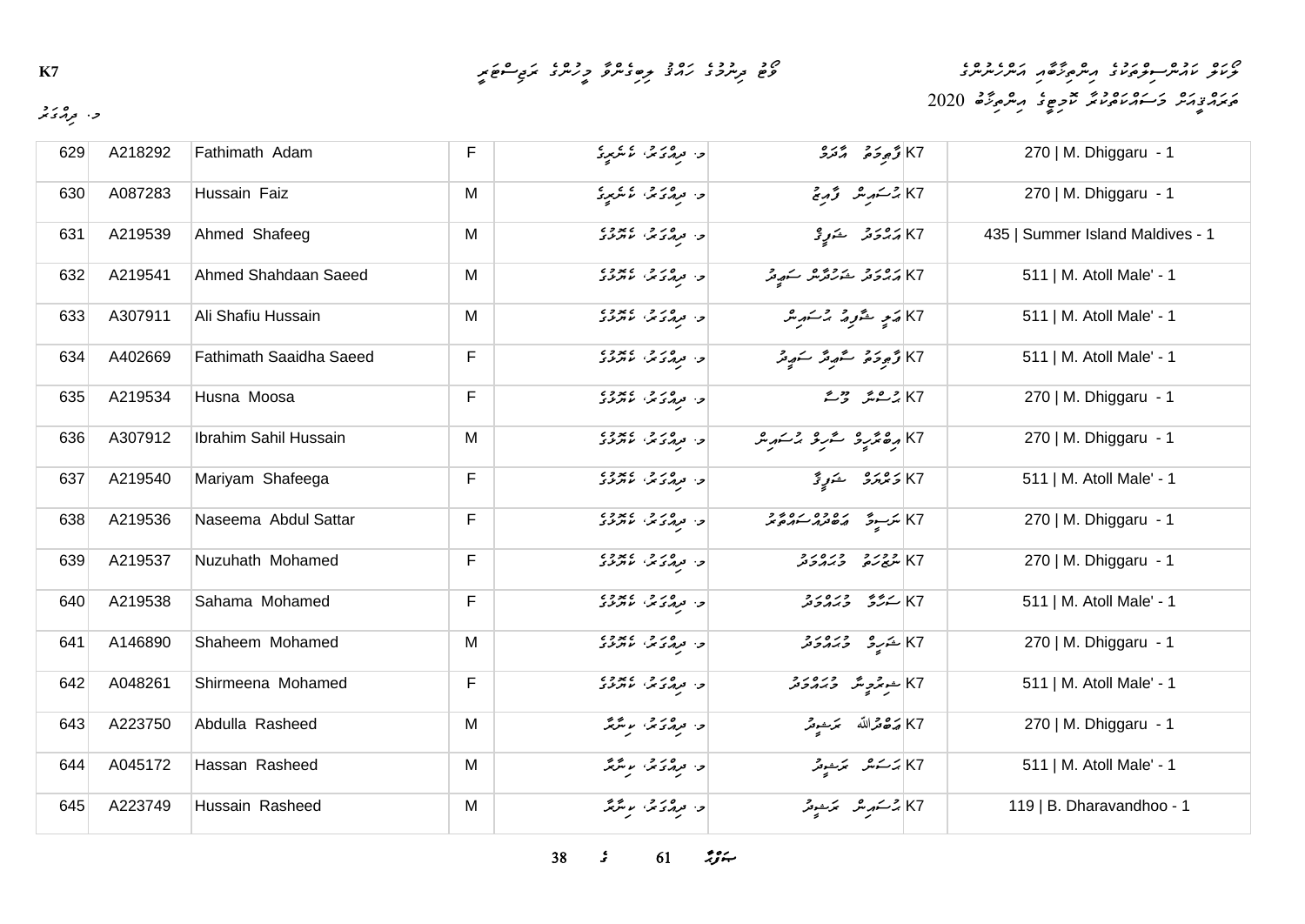*sCw7q7s5w7m< o<n9nOoAw7o< sCq;mAwBoEw7q<m; wBm;vB* م من المسجد المسجد المسجد المسجد المسجد العام 2020<br>مسجد المسجد المسجد المسجد المسجد المسجد المسجد المسجد المسجد ال

| 646 | A151512 | Ismail Rasheed      | M           | د· مره د تر سر سر تر                               | K7  مِرْ سُمُوَّ مِرْ = مَرْسُوِمْر        | 511   M. Atoll Male' - 1 |
|-----|---------|---------------------|-------------|----------------------------------------------------|--------------------------------------------|--------------------------|
| 647 | A116110 | Moomina Hassan      | F           | د. مرد د تر، باشگر                                 | K7 تۇم بىر ئەسەملە                         | 270   M. Dhiggaru - 1    |
| 648 | A223746 | Shakeeba Idhrees    | F           | د. مهدر نمر، با مگرنگر                             | K7 خَمَرِيُّ مِثْرَمَرِيْتُ                | 270   M. Dhiggaru - 1    |
| 649 | A219306 | Adam Ahmed          | M           | و مرد و وووه و و<br>د مرد و مر ملامرو و و          | K7 پرو بره برو                             | 270   M. Dhiggaru - 1    |
| 650 | A219308 | Ali Adam            | M           | و مرد و وووه و و<br>و مرد و مر ملامرو ترو          | K7  رَمٍ گ <sup>5</sup> مرَ مُ             | 270   M. Dhiggaru - 1    |
| 651 | A219305 | Haleema Adam        | $\mathsf F$ | و به مرو وووه و د<br>د به مرد د سربر د برد         | K7 بَرْمٍ وَ مُرْمَرُو                     | 270   M. Dhiggaru - 1    |
| 652 | A219309 | Mariyam Adam        | F           | د. مرد در دوده و د و<br>د مرد د بر، ما د مرد و مرد | K7 كەبھەرە مەمر <i>ە</i>                   | 32   HDh. Nolhivaran - 1 |
| 653 | A219310 | Sofa Adam           | F           | و بره د د دوه و د د<br>د بره د س                   | K7 بەز ئەترى                               | 270   M. Dhiggaru - 1    |
| 654 | A105209 | Abdul Majeed Idrees | M           | و مردوس الممراكزة                                  | K7 مَەھەر ئۇ ئوقرا مەرترىپ <sup>ى</sup> .  | 270   M. Dhiggaru - 1    |
| 655 | A053812 | Haleema Aboobakuru  | $\mathsf F$ | د مرد دی. نامریوی                                  | K7 بَرْمٍ \$ 187 م                         | 270   M. Dhiggaru - 1    |
| 656 | A104457 | Aminath Zaeema      | $\mathsf F$ | و٠ تېره دي په ووه                                  | K7 مُحِسَمَ بِمَ مِنْ                      | 270   M. Dhiggaru - 1    |
| 657 | A105404 | Amira Ali           | F           | و فره د پوه د ده                                   | K7 م <i>مُّوبمَّہ</i> م <i>َہ</i> مِ       | 511   M. Atoll Male' - 1 |
| 658 | A114110 | Fathimath Ahmed     | F           | و په دوس نومون                                     | K7 ۇ <sub>ج</sub> وڭ مەردىر                | 270   M. Dhiggaru - 1    |
| 659 | A220925 | Haneefa Ibrahim     | F           | و٠ تورد در و و و و و                               | K7 بَسِرَةٌ مِنْ صَحَّرِ فِي               | 511   M. Atoll Male' - 1 |
| 660 | A220921 | Haseeba Ibrahim     | $\mathsf F$ | و٠ تورد د دو و د                                   | K7 برَــوَةُ مِـــوْمَرْرِدْ               | 511   M. Atoll Male' - 1 |
| 661 | A114109 | Ibrahim Ali         | M           | و په دره پوه                                       | K7 <sub>مو</sub> ھ مگر <sub>م</sub> و ھي ج | 270   M. Dhiggaru - 1    |
| 662 | A121441 | Moosa Ibrahim       | M           | و٠ ترړۍ تر ووه                                     | K7 ترشم برھ ترب <sub>ی</sub> ت             | 270   M. Dhiggaru - 1    |

**39** *s* **61** *z s*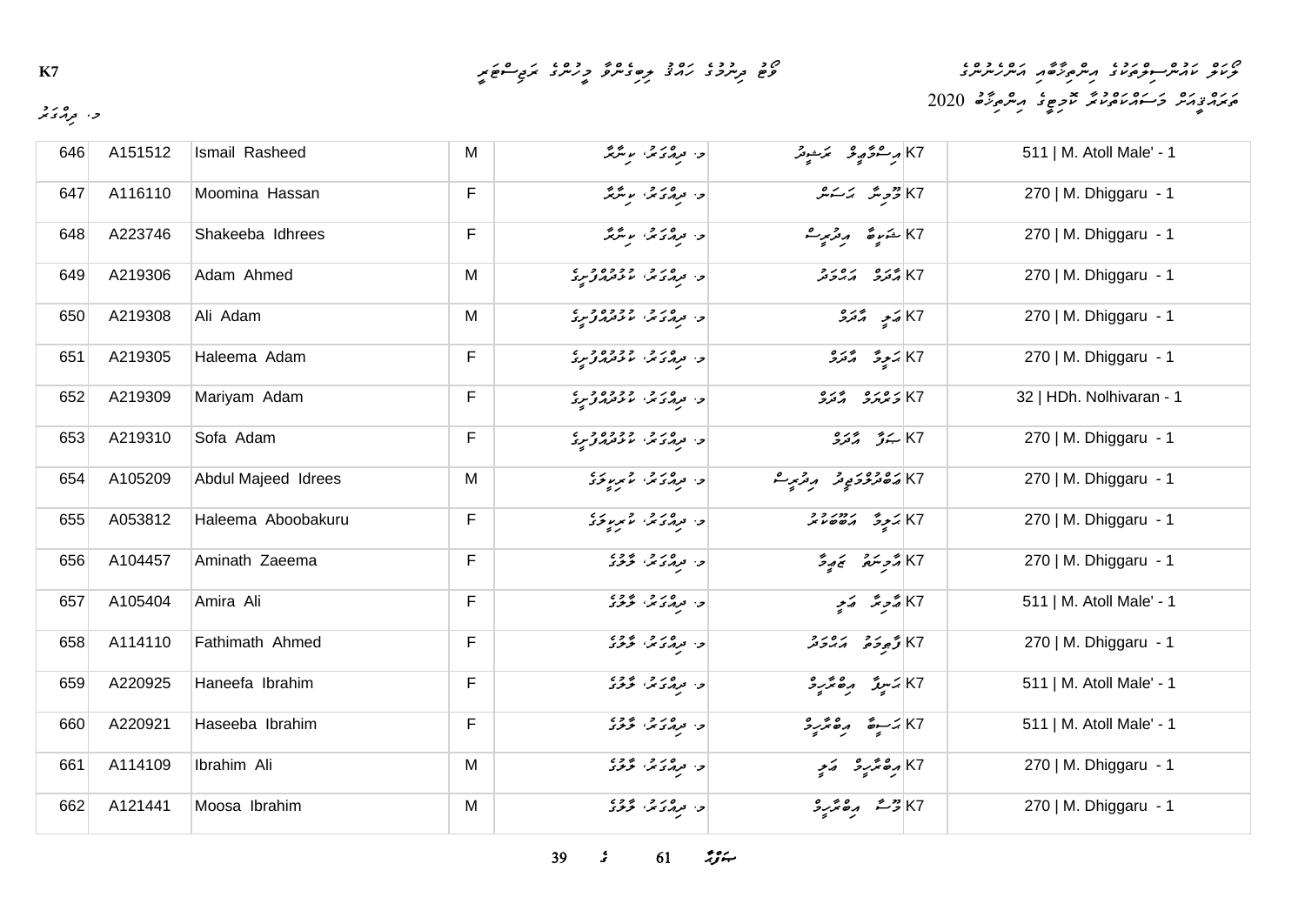*sCw7q7s5w7m< o<n9nOoAw7o< sCq;mAwBoEw7q<m; wBm;vB* م من المرة المرة المرة المرجع المرجع في المركبة 2020<br>مجم*د المريض المربوط المربع المرجع في المراجع المركبة* 

| 663 | A065934 | Abdul Rahman Ali      | M            | و مردوس كرسي مرد           | K7 <i>ړې ده د دې</i> هر کرم                                           | 270   M. Dhiggaru - 1         |
|-----|---------|-----------------------|--------------|----------------------------|-----------------------------------------------------------------------|-------------------------------|
| 664 | A283257 | Ali Shamil            | M            | و مهدى من كوسوم مرد        | K7 ړَم شَرَو و                                                        | 635   Hulhumale', Ehenihen-21 |
| 665 | A219512 | Aminath Abdul Rahman  | F            | والمتهادو والمستح المحاسبة | K7 جُ جِسَمَ صَحْرَ اللّهُ عَبْرَ مِسْرٍ حَمْدَ اللّهِ عَبَّرَ اللّهِ | 270   M. Dhiggaru - 1         |
| 666 | A063085 | Fathimath Saeedha     | F            | والمتردوسي كمحاس والمحاري  | K7 وَجِوَدَةُ سَمَيْتَرَ                                              | 270   M. Dhiggaru - 1         |
| 667 | A063176 | Hassan Abdul Rahman   | M            | والمجمدي كالمتعاطي         | K7 ئەسەش مەھ <i>ەممەدۋى</i> ر                                         | 418   Bandos Maldives - 1     |
| 668 | A105465 | Maziyya Ahmed         | F            | والمجمدي كالمتعاطي         | K7 دَىج مەممە مەردىمە                                                 | 394   Addu Meedhoo - 3        |
| 669 | A065935 | Shareefa Adam         | $\mathsf F$  | والمتهادو والمتحسن مرد     | K7 ش <i>ەمبەر مەم</i> رى                                              | 270   M. Dhiggaru - 1         |
| 670 | A221471 | Ahmed Fawaz           | M            | و مروری وور                | K7 كەندى ئەمەم ق                                                      | 270   M. Dhiggaru - 1         |
| 671 | A154727 | Aishath Safeena       | F            | د مرد دی. وود              | K7 <i>ھُ مِي ھُوَ سُ</i> وَ مِيْرَ                                    | 270   M. Dhiggaru - 1         |
| 672 | A148583 | Aminath Thasneem      | $\mathsf{F}$ | د مرد دی. وود              | K7 أَمُّ <i>جِسَعْهِ فَمُ</i> حَسِرِ جُهِ                             | 270   M. Dhiggaru - 1         |
| 673 | A221472 | Faisal Mohamed        | M            | د مرد دی. وود              | K7 زَرِسَوْ دَيَرُودَرْ                                               | 511   M. Atoll Male' - 1      |
| 674 | A148582 | Fathimath Shaheen     | F            | د مرد دی. وود              | K7 <i>وَّەودَة</i> شَرِسْر                                            | 511   M. Atoll Male' - 1      |
| 675 | A221468 | Hawwa Shiyana         | F            | د. مهدی شه و دی            | K7 <i>بَدْهُ وَ</i> شِبْرَسَّ                                         | 511   M. Atoll Male' - 1      |
| 676 | A156237 | Ibrahim Rashid        | M            | د مرور تر، وور             | K7 رەڭرىر ئىشىقر                                                      | 270   M. Dhiggaru - 1         |
| 677 | A221460 | Mohamed Rashad        | M            | د مرد دی. وود              | K7 <i>وبرە دو</i> برخۇنز                                              | 270   M. Dhiggaru - 1         |
| 678 | A221470 | Mohamed Mueen Ibrahim | M            | د مرد د تر وود             | K7 دبرورو و په ره ټر د                                                | 511   M. Atoll Male' - 1      |
| 679 | A221466 | Ramiza Ibrahim        | $\mathsf F$  | د مرد دی. وود              | K7 بَرُدِيَّ مِنْ بِرْدْ                                              | 270   M. Dhiggaru - 1         |

*40 sC 61 nNw?mS*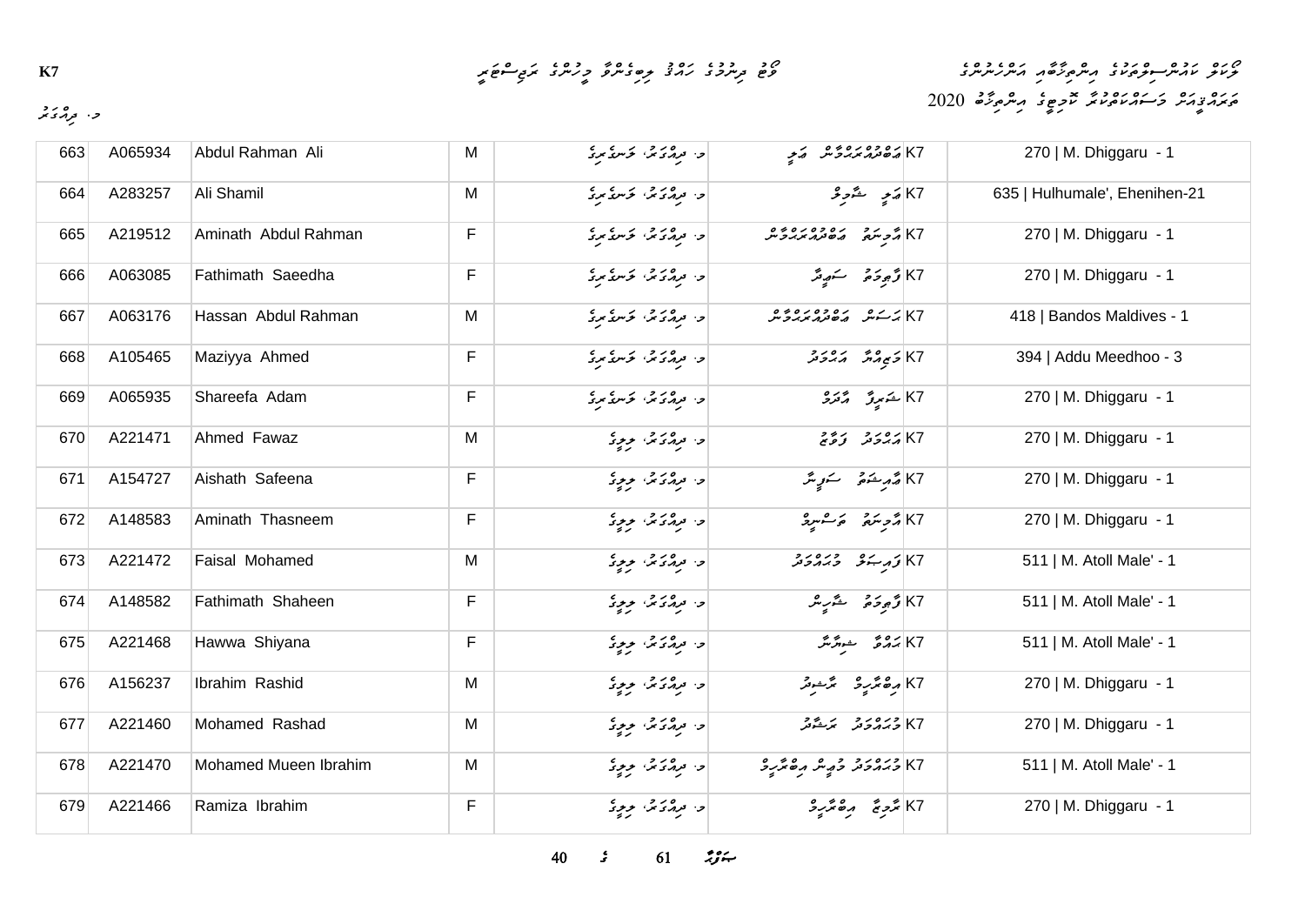*sCw7q7s5w7m< o<n9nOoAw7o< sCq;mAwBoEw7q<m; wBm;vB* م من المرة المرة المرة المرجع المرجع في المركبة 2020<br>مجم*د المريض المربوط المربع المرجع في المراجع المركبة* 

| 680 | A221469 | Rugiyya Shaheen        | F            | د مرور تر، وور      | K7 بر <sub>ُقِي</sub> مِ بَرَّ مُشَرِيمَر      | 270   M. Dhiggaru - 1                      |
|-----|---------|------------------------|--------------|---------------------|------------------------------------------------|--------------------------------------------|
| 681 | A402609 | Aishath Ramsha Mohamed | F            | د· مرورۍ تر گرگر مر | K7 مەم شەھ بىرى شەك دىرە دىر                   | 635   Hulhumale', Ehenihen-21              |
| 682 | A082901 | Fathimath Mohamed      | $\mathsf{F}$ | و مرد دی. دُوَسِ    | K7 ژُجِ دَمَ دَبَرُ دَبَر                      | 635   Hulhumale', Ehenihen-21              |
| 683 | A027209 | Mohamed Waheed         | M            | و مرد دی. د در بر   | K7 <i>\$ پروڅو وَب</i> وتر                     | 708   Taj Exotica Resort & Spa, Maldives-1 |
| 684 | A219579 | Aishath Saeed          | $\mathsf{F}$ | د مەددىر كەس        | K7 مُرمِّسَمُو سَمَ <i>وِيْدُ</i>              | 270   M. Dhiggaru - 1                      |
| 685 | A106877 | Ali Jamsheed           | M            | د بروری، ڈیمبر      | K7   رَمِي كَوَشِيمَرُ                         | 270   M. Dhiggaru - 1                      |
| 686 | A221186 | Naushad Ali            | M            | د· مرد دند، و پی س  | K7 سَمَ <i>دُ</i> شَمَّتْرَ – مَ <i>ج</i>      | 270   M. Dhiggaru - 1                      |
| 687 | A151686 | Aishath Sulaiman       | $\mathsf F$  | د. مهدى پى ئەنگە    | K7 مەم شەھرە سىغى مەمۇرىگە                     | 270   M. Dhiggaru - 1                      |
| 688 | A299591 | Ali Hamzath Hameedh    | M            | و مهروند و دو       | K7 كەبچە بەۋىج كەب <sub>چ</sub> ىتر            | 692   Lily Beach Resort & Spa-1            |
| 689 | A218943 | Aminath Mohamed        | F            | د ، وړوند وندو      | K7 مُوسَمَعُ وَيَمُدُونَرُ                     | 270   M. Dhiggaru - 1                      |
| 690 | A151475 | Idrees Sulaiman        | M            | و مهروس ومو         | K7 <sub>م</sub> ىرىم <sub>ى</sub> ت مەنزىرۇش   | 635   Hulhumale', Ehenihen-21              |
| 691 | A218945 | Ruqiyya Sulaiman       | $\mathsf{F}$ | و مردوس وترو        | K7 ىز <sub>تو</sub> رگە ئىكرىرۇ تىر            | 270   M. Dhiggaru - 1                      |
| 692 | A218942 | Sulaiman Mohamed       | M            | و بروی و وه         | K7 جۇمۇھە ئە <i>مەدە</i> ر                     | 270   M. Dhiggaru - 1                      |
| 693 | A218946 | Zulaikha Sulaiman      | F            | و مرد و د و ده و    | K7 ىخ <i>قرىر ئى مەخ مە</i> گە                 | 270   M. Dhiggaru - 1                      |
| 694 | A120314 | Agisa Hussain          | $\mathsf F$  | و مرد دی. و گوتر    | K7 مۇت <sub>و</sub> بىگە ب <sub>ە</sub> شكىرىش | 270   M. Dhiggaru - 1                      |
| 695 | A041093 | Seema Hussain          | F            | و مرد دی. و گوتر    | K7 سوءً برجستمبر مثر                           | 270   M. Dhiggaru - 1                      |
| 696 | A326111 | Assad Mohamed          | M            | ه وړه ده دوی ک      | K7 كەشھەتر <i>مەدەب</i> ر                      | 511   M. Atoll Male' - 1                   |

*41 s* 61 *i*<sub>S</sub> $\approx$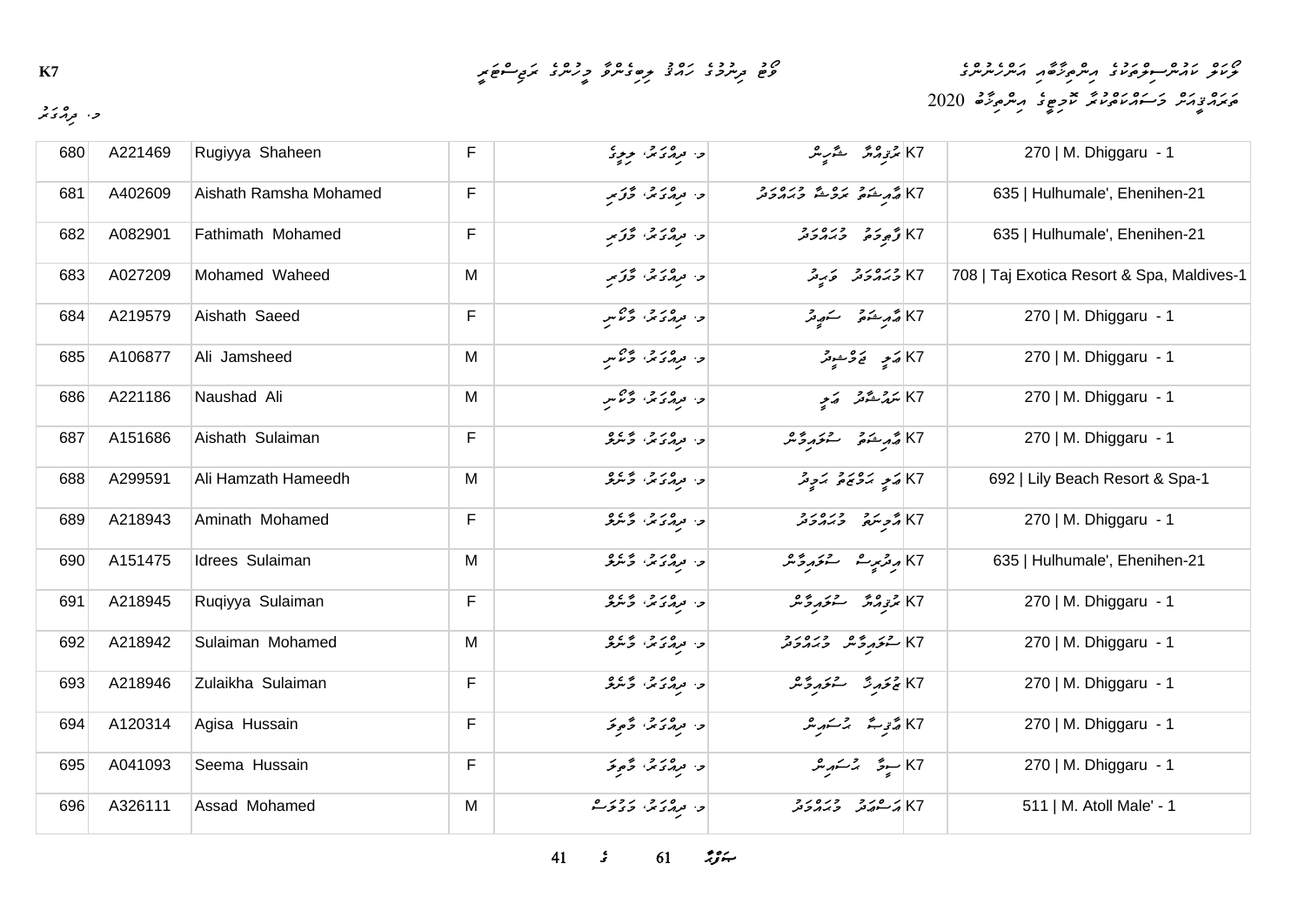*sCw7q7s5w7m< o<n9nOoAw7o< sCq;mAwBoEw7q<m; wBm;vB* م من المرة المرة المرة المرجع المرجع في المركبة 2020<br>مجم*د المريض المربوط المربع المرجع في المراجع المركبة* 

| 697 | A326110 | Hawwa Mohamed      | F           | و مردوس ووتوگ                                         | K7 پەرە دىرەرد                                     | 270   M. Dhiggaru - 1         |
|-----|---------|--------------------|-------------|-------------------------------------------------------|----------------------------------------------------|-------------------------------|
| 698 | A151513 | Hussain Nabeel     | M           | و مهدی پر وی ک                                        | K7 پر کمبر شریع ک                                  | 395   JA Manafaru - 1         |
| 699 | A027643 | Mohamed Ismail     | M           | و مهروس وووت                                          | K7 <i>وبروبرو به شوَّمٍ و</i>                      | 270   M. Dhiggaru - 1         |
| 700 | A273135 | Shaheeda Adam      | F           | والمتهدى مرور والمحارث                                | K7 شَرِيزٌ مُرْتَزَدٌ                              | 270   M. Dhiggaru - 1         |
| 701 | A158713 | Solih Mohamed      | M           | و مهدی دوره                                           | K7 جۇمۇ ئەيرە ئەر                                  | 511   M. Atoll Male' - 1      |
| 702 | A221828 | Adam Ali           | M           | و په ده د دروو                                        | K7  پژنربی کمی پر                                  | 270   M. Dhiggaru - 1         |
| 703 | A221832 | Faiza Moosa        | F           | و په ده د دروو                                        | K7 وَمِعَ حَمْتُ                                   | 270   M. Dhiggaru - 1         |
| 704 | A221842 | Fathimath Thasneem | F           | والمجمدي والمرواة                                     | K7 زُ <sub>ھِ ج</sub> َ مَ مُ سُرِ چُ              | 270   M. Dhiggaru - 1         |
| 705 | A221839 | Gamariyya Adam     | F           | و په ده د دروو                                        | K7 تۆك <i>ىمەمگە مەترى</i>                         | 270   M. Dhiggaru - 1         |
| 706 | A062267 | Ismail Adam        | M           | والمجمدي والمرواة                                     | K7 <sub>م</sub> رےد <i>ڈ <sub>م</sub>وٹر</i> قریرو | 270   M. Dhiggaru - 1         |
| 707 | A221841 | Mariyath Adam      | F           | و په ده د دروو                                        | K7 <i>وَّ بِرِ مَرَّة مُحَمَّ</i> دَ               | 635   Hulhumale', Ehenihen-21 |
| 708 | A101701 | Yoonus Adam        | M           | و مهروس کردو                                          | K7 ټريز شه پر پرو                                  | 243   AA. Himendhoo - 1       |
| 709 | A054565 | Abdul Rahman Wafir | M           | و ، مرد و تر و تر ش                                   | K7 مەھەممەر ئەربەت قۇي تىر                         | 270   M. Dhiggaru - 1         |
| 710 | A220299 | Aminath Saaraa     | F           | و ، مرد د پر و توگ                                    | K7 مُجْرِسَمُ مُسَمَّد                             | 511   M. Atoll Male' - 1      |
| 711 | A220302 | Fathmath Rayya     | F           | و مهروس وتوگ                                          | K7 زَّجِرْحَمْ سَ <i>مَهْ</i> شَ                   | 511   M. Atoll Male' - 1      |
| 712 | A219428 | Khadeeja Ismail    | F           | د. مهدى تركز ك                                        | K7 زَمِرِيَّ مِ سُوَّمٍ وُ                         | 270   M. Dhiggaru - 1         |
| 713 | A156270 | Aminath Ismail     | $\mathsf F$ | و . مرد و . د و . د . د .<br>د . مرد د بر . د سرج برد |                                                    | 270   M. Dhiggaru - 1         |

*42 s* 61 *i*<sub>S</sub> $\approx$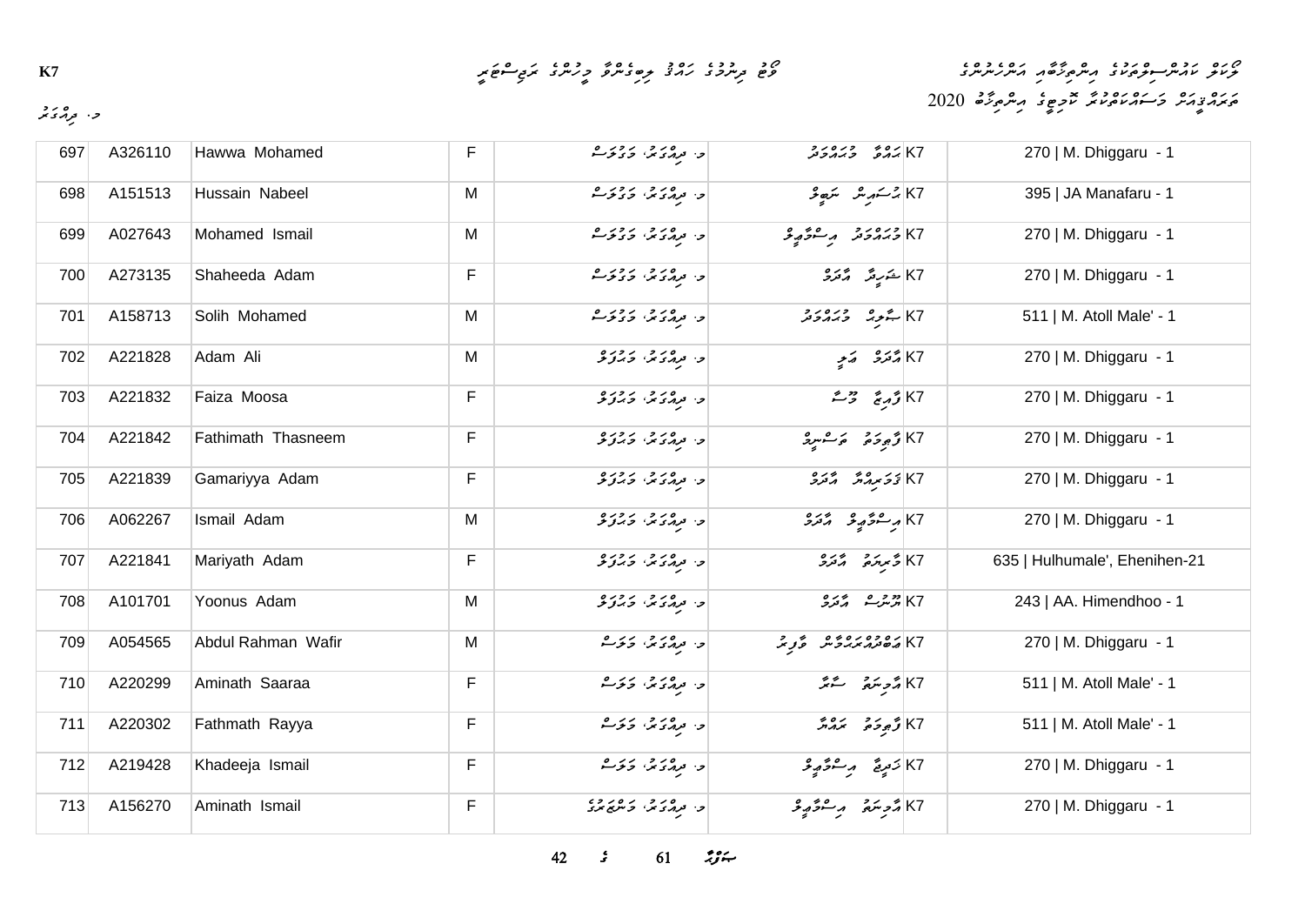*sCw7q7s5w7m< o<n9nOoAw7o< sCq;mAwBoEw7q<m; wBm;vB* م من المسجد المسجد المسجد المسجد المسجد العام 2020<br>مسجد المسجد المسجد المسجد المسجد المسجد المسجد المسجد المسجد ال

| 714 | A221450 | Fathimath Aboobakuru | $\mathsf F$ | و٠ ترور و د د د د د        | $22222$ $2927$ $87$ $87$            | 270   M. Dhiggaru - 1         |
|-----|---------|----------------------|-------------|----------------------------|-------------------------------------|-------------------------------|
| 715 | A221454 | Fathmath Nabeela     | $\mathsf F$ | و مردو کرده ده             | K7 زَّەپرْدَەْ سَھِرَّ              | 511   M. Atoll Male' - 1      |
| 716 | A092486 | Mahmood Ismail       | M           | و. مردوس وسروه             | K7 در دور در موگر و                 | 270   M. Dhiggaru - 1         |
| 717 | A050653 | Hawwa Aboobakuru     | $\mathsf F$ | و مرمومي ومرمرم و          | $22222$ $2027$ $82$ $87$            | 260   V. Felidhoo - 1         |
| 718 | A218170 | Nasheeda Adam        | $\mathsf F$ | و مردوس ومردو              | K7 سَرَسُومَّر   مُرَّمَرَوُ        | 270   M. Dhiggaru - 1         |
| 719 | A047890 | Rahma Adam           | $\mathsf F$ | و مرد و و و دره و          | K7 تزرُرٌ گ <sup>و</sup> تروُ       | 270   M. Dhiggaru - 1         |
| 720 | A097687 | Adam Waheed          | M           | و مردوس کريگر              | K7 مُرْمَرْد - مَ رِمْرِ            | 270   M. Dhiggaru - 1         |
| 721 | A154848 | Aishath Waheed       | F           | د. دره د تر کریزگر         | K7 مُمْ مِسْتَمْ وَمِيْتْر          | 270   M. Dhiggaru - 1         |
| 722 | A154849 | Ameen Waheed         | M           | د. دره د تر کره د          | K7 كەچ شەھ كەيدىگە                  | 270   M. Dhiggaru - 1         |
| 723 | A362917 | Aminath Waheed       | $\mathsf F$ | د. دره دنگ کامرهگر         | K7 مَّ <i>جِسَعَة وَ بِ</i> قَر     | 270   M. Dhiggaru - 1         |
| 724 | A153793 | Anwar Waheed         | M           | د. دره د تر کهره کر        | K7 كەشھەتمە ھ <sup>ى</sup> يەقر     | 511   M. Atoll Male' - 1      |
| 725 | A072093 | Mohamed Nasheed      | M           | د. ترمری تر، چنگو          | K7 <i>وُبَہُ وَمَدْ</i> سَرَشِيْتَر | 270   M. Dhiggaru - 1         |
| 726 | A324774 | Abdulla Naseem       | M           | و مردوس وومر مقد           | K7 رَحْمَرْاللَّهُ سَرَسِوْدُ       | 511   M. Atoll Male' - 1      |
| 727 | A076954 | Ahmed Ismail         | M           | والمرور والمحاكم والمستقصر | K7   ئەركەتىر بەيدىگە ئەرك          | 511   M. Atoll Male' - 1      |
| 728 | A285533 | Fathmath Lubna       | $\mathsf F$ | والمرور والمحاكم والمستقصر | K7 زَّەپرىق بۇھەش                   | 270   M. Dhiggaru - 1         |
| 729 | A285505 | Hassan Fayaz         | M           | و مردو د و و در مؤمر       | K7 پرسترش توپژشہ                    | 270   M. Dhiggaru - 1         |
| 730 | A324775 | Hawwa Muzna          | F           | و مردوس ووير مؤيد          | K7 بَرْدُوْ دَيْ شَ                 | 635   Hulhumale', Ehenihen-21 |

*43 sC 61 nNw?mS*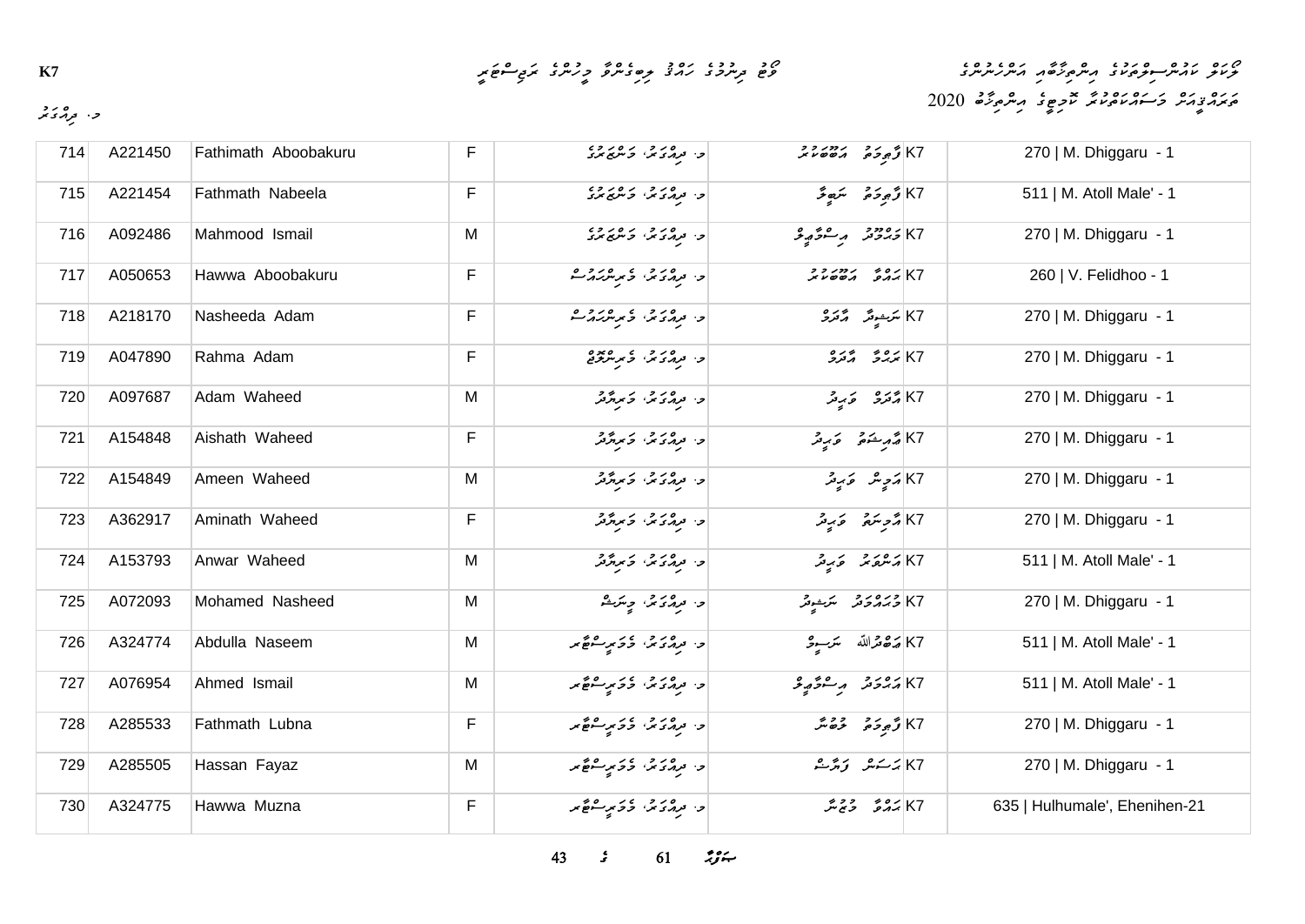*sCw7q7s5w7m< o<n9nOoAw7o< sCq;mAwBoEw7q<m; wBm;vB* م من المرة المرة المرة المرجع المرجع في المركبة 2020<br>مجم*د المريض المربوط المربع المرجع في المراجع المركبة* 

| 731 | A285509 | Hussain Ayaz        | M | و مردوس وومر شیخه          | K7 بر سَمبر شرح م <i>ح</i> قیم            | 270   M. Dhiggaru - 1         |
|-----|---------|---------------------|---|----------------------------|-------------------------------------------|-------------------------------|
| 732 | A075610 | Ismail Hussain      | M | د. مرد د د د د برسوځ مر    | K7 <sub>م</sub> رےد <i>ۇر</i> و جەسەر     | 270   M. Dhiggaru - 1         |
| 733 | A132817 | Mohamed Yamin       | M | و مردوس ووسع م             | K7 <i>\$ 22.25 مرَّح مر</i>               | 635   Hulhumale', Ehenihen-21 |
| 734 | A151560 | Moomin Ismail       | M | و مردوس وومر مقد           | K7  <i>وْډُوِ</i> سْ مِـــْوُّمِيْوْ      | 511   M. Atoll Male' - 1      |
| 735 | A285534 | Yoona Ismail        | F | والمردور والمراكب والمحامر | K7 ترىتر بەستۇربى ئى                      | 635   Hulhumale', Ehenihen-21 |
| 736 | A285507 | Yumna Ismail        | F | و مردوس وومر مقد           | K7 ىردىگە بەس <i>تۇم</i> بۇ               | 635   Hulhumale', Ehenihen-21 |
| 737 | A062566 | Adam Idrees         | M | و مردوس ومردون             | K7 مُرْتَدَدُ مِنْدَمِيْتُ                | 270   M. Dhiggaru - 1         |
| 738 | A122230 | Ahmed Idrees        | M | و مردوس ومرروی             | K7 كەبرى قىر مەمەر بىر بىر                | 270   M. Dhiggaru - 1         |
| 739 | A218213 | Mohamed Ziyan Ahmed | M | و مردوس ومرروى             | K7 دېرورو   پروگر ډېرونر                  | 270   M. Dhiggaru - 1         |
| 740 | A218208 | Muneera Idrees      | F | و مرد دی و مرزود           | K7 دُ سِرْ مَه مِرْمَرِ مُشَرِ مِنْ       | 270   M. Dhiggaru - 1         |
| 741 | A098275 | Saleema Idrees      | F | و مردوس ومررومی            | K7 سَمِرِیَّ م <i>رتزم</i> ی <sup>ہ</sup> | 270   M. Dhiggaru - 1         |
| 742 | A091734 | Sameera Idrees      | F | و مردوس ومررومی            | K7 سَوِيمٌ مِقْرَمِي <sup>م</sup> ُ       | 511   M. Atoll Male' - 1      |
| 743 | A219213 | Adam Waheed         | M | و مرد د و موده د           | K7 مُرْمَرْدْ - مَ بِرِمْر                | 270   M. Dhiggaru - 1         |
| 744 | A219253 | Ahmed Hussain       | M | و مردوند، و مشخصی          | K7 كەبروتىر بىر شەربىر                    | 635   Hulhumale', Ehenihen-21 |
| 745 | A219212 | Hussain Habeeb      | M | و مردوند، وت مرده          | K7 پر <i>شریر پر چ</i>                    | 270   M. Dhiggaru - 1         |
| 746 | A374427 | Khadheeja Hussain   | F | و مردوند، وت مرده          | K7 كەيرقى كەسكەپ مى                       | 635   Hulhumale', Ehenihen-21 |
| 747 | A219216 | Maryam Usama        | F | و مردوند، و مشخصی          | K7 كا <i>ترمز بالمرتباني</i>              | 635   Hulhumale', Ehenihen-21 |

*44 sC 61 nNw?mS*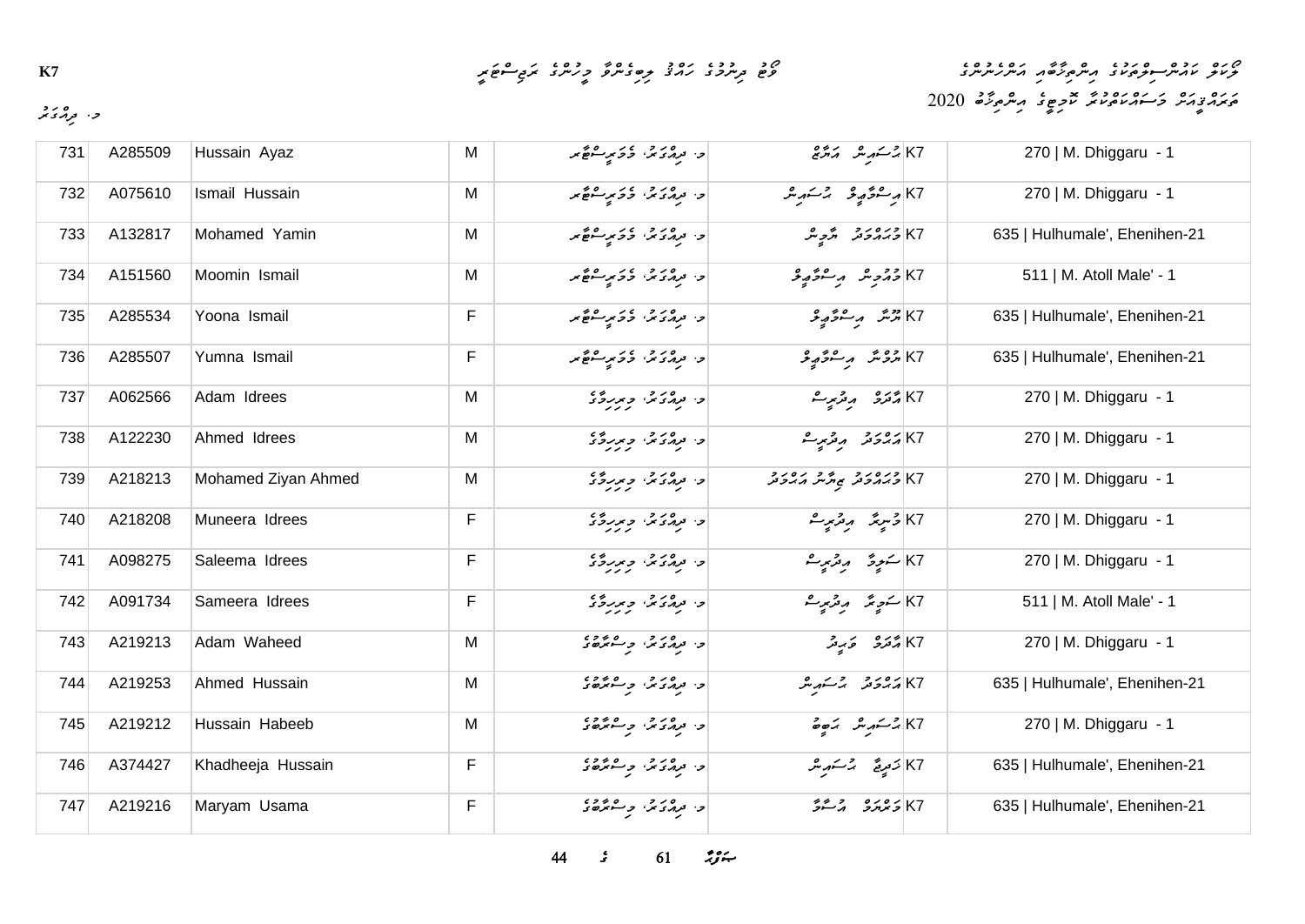*sCw7q7s5w7m< o<n9nOoAw7o< sCq;mAwBoEw7q<m; wBm;vB 2020*<br>*په پوهر وسوډيرونو لومو د موجو د مرمونه* 2020

| 748 | A219252 | Sanfa Hussain                | F            | و مردوند و مشخصی    | K7 سەئىر ئ <i>ۇ يىش</i> ەير                            | 635   Hulhumale', Ehenihen-21               |
|-----|---------|------------------------------|--------------|---------------------|--------------------------------------------------------|---------------------------------------------|
| 749 | A010629 | Agisa Mohamed                | F            | د. مهدري و ده       | K7 <sub>م</sub> ُت <sub>وِّ</sub> بُہٗ وَيَہُوفَتَر    | 270   M. Dhiggaru - 1                       |
| 750 | A219572 | Moosa Shan                   | M            | د. مرد دي. و ک      | K7 _ چرشہ مشرک                                         | 270   M. Dhiggaru - 1                       |
| 751 | A273281 | Aishath Badhoora             | F            | و. مردو بر دوه ده و | K7 مەم شەم ھەرىمە                                      | 270   M. Dhiggaru - 1                       |
| 752 | A326117 | Ali Majid                    | M            | ح مرد د دوه در ه    | K7  رَ <sub>ّحٍ</sub> وَّ <sub>مِ</sub> مِّر           | 270   M. Dhiggaru - 1                       |
| 753 | A273278 | Azeeza Abdul Rahman          | F            | و. مردوبر، ومرتوره  | K7 <i>בُبِي * مُ</i> ھ <sup>و</sup> م <i>م</i> ُديد مُ | 270   M. Dhiggaru - 1                       |
| 754 | A273282 | Ibrahim Zahid                | M            | و مردوس ومردم       | K7 مەھەرىپە تەرىتر                                     | 432   Waldorf Astoria Maldives Ithaafushi - |
| 755 | A151538 | Khadeeja Sofoora             | $\mathsf{F}$ | و مردوس ومروم       | K7 كَتْعِيقٌ سِكَوْتِمُدُ                              | 246   ADh. Kunburudhoo - 1                  |
| 756 | A273269 | Mohamed Zahir                | M            | و. مردو بر دوه ده و | K7  <i>وټرونو ځې</i> تر                                | 270   M. Dhiggaru - 1                       |
| 757 | A219557 | Abdulla Zubair               | M            | و مرد و در و در و   | K7 مَەھىراللە ج <i>ھەم</i> ىر                          | 270   M. Dhiggaru - 1                       |
| 758 | A158699 | Ahmed Zubair                 | M            | و. مهدى مى ومېږى    | K7 <i>محمد حقديم</i>                                   | 270   M. Dhiggaru - 1                       |
| 759 | A219562 | Hafeeza Zubair               | $\mathsf{F}$ | و مرد و در در       | K7 بَرَوٍ مَحْ مَصْهَدِ بِرْ                           | 511   M. Atoll Male' - 1                    |
| 760 | A219560 | <b>Mohamed Haatim Zubair</b> | M            | و مردوس ومردوع      | K7 در در در بر در در در در د                           | 421   Velassaru Maldives - 1                |
| 761 | A219288 | Moonisa Sulaiman             | F            | و مردوم ومروء       | K7  تۇس <sup>ىق</sup> سىمخ <sub>ى</sub> رى <i>جى</i> گ | 270   M. Dhiggaru - 1                       |
| 762 | A084691 | Sheereena Ali                | F            | و٠ مرد د د ومرد و   | K7 خومپرنگر <b>ک</b> ے پر                              | 270   M. Dhiggaru - 1                       |
| 763 | A323318 | Hassan Mukhuthaar Mohamed    | M            | د مرد در در در      | K7 پرېده وه وه وره د و                                 | 427   Olhuveli Beach and Spa Maldives - 1   |
| 764 | A080578 | Mohamed Ahmed                | M            | د. ترور د د و مره   | K7 <i>ב پرورو پرور</i> و                               | 270   M. Dhiggaru - 1                       |

*45 sC 61 nNw?mS*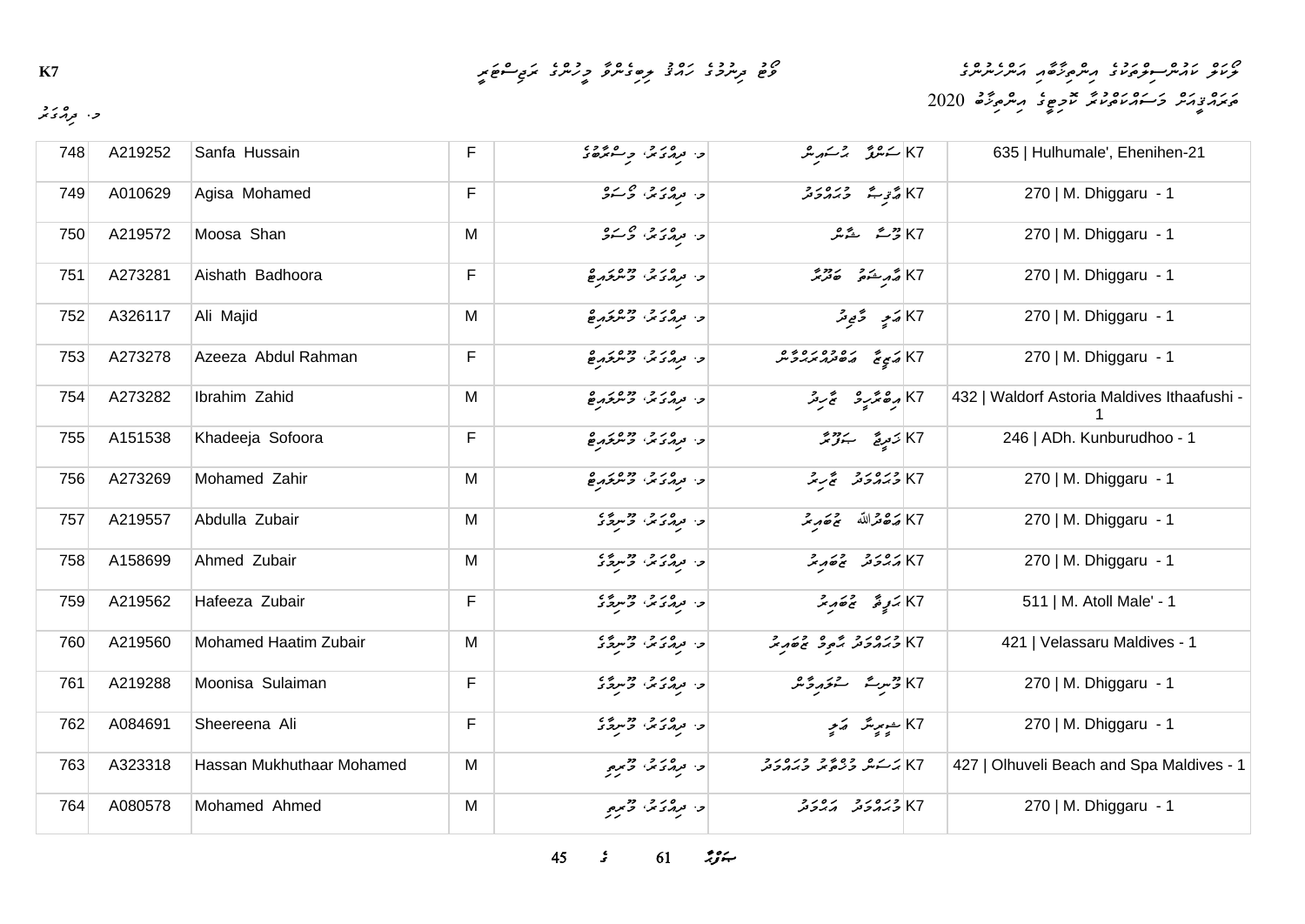*sCw7q7s5w7m< o<n9nOoAw7o< sCq;mAwBoEw7q<m; wBm;vB 2020*<br>*په پوهر وسوډيرونو لومو د موجو د مرمونه* 2020

| 765 | A159572 | Abida Ali         | F | و مرد د و و شو مړي                     |                                              | 270   M. Dhiggaru - 1             |
|-----|---------|-------------------|---|----------------------------------------|----------------------------------------------|-----------------------------------|
| 766 | A104580 | Fathimath Moosa   | F | د. مرد د د مشهور د                     | K7 رَّجِ دَمَّةَ مَنْ شَدَّ                  | 270   M. Dhiggaru - 1             |
| 767 | A221478 | Ismail Rauoof     | M | و مردوس وشوره                          | K7 <sub>م</sub> رشۇ <sub>م</sub> و مەدد      | 511   M. Atoll Male' - 1          |
| 768 | A221476 | Khadeeja Moosa    | F | و مردو و ورور و                        | K7 زَمرِيحٌ     وَ"سُرٌ                      | 511   M. Atoll Male' - 1          |
| 769 | A221474 | Moosa Hussain     | M | و مردوبر و دور د<br>و مردوبر، و شوتوبر | K7 چرىئە ب <sub>ە</sub> شكەپەنتىر            | 270   M. Dhiggaru - 1             |
| 770 | A143983 | Zulaikha Moosa    | F | و مردوبر و دور د<br>و مردوبر، و شوتوبر | K7 نج تحرم <sup>3</sup> تخ مستر              | 265   M. Mulah - 1                |
| 771 | A222108 | Abdulla Zaneem    | M | و٠ قرور و پر شيخ                       | K7 مَەھراللە ئ <sub>ە س</sub> ور             | 270   M. Dhiggaru - 1             |
| 772 | A222110 | Aminath Amana     | F | و٠ قرار در پر پر کا                    | K7 مَّ حِسَمَة مَدَّسَّر                     | 511   M. Atoll Male' - 1          |
| 773 | A260276 | Aminath Sifana    | F | و٠ فرور د عربي                         | K7 مَّ حِ سَمَّةٌ مَسِنَّةٌ مَّ              | 270   M. Dhiggaru - 1             |
| 774 | A144805 | Fathimath Mohamed | F | و مردوس شي                             | K7 ژ <sub>نج ح</sub> ده اور در در            | 270   M. Dhiggaru - 1             |
| 775 | A222111 | Hussain Raid      | M | و مردوس شي                             | K7 پر <i>کے مربی مرکب</i> وتر                | 666   Kagi Maldives Spa Island -1 |
| 776 | A222106 | Khadeeja Moosa    | F | و٠ قرار در پر پر کا                    |                                              | 270   M. Dhiggaru - 1             |
| 777 | A222105 | Mohamed Hussain   | M | و٠ فرور در عرضي                        | K7 دېم د د کار مرکز                          | 270   M. Dhiggaru - 1             |
| 778 | A222107 | Zeena Mohamed     | F | و٠ قرار در پر پر کا                    | K7 <sub>مې</sub> ش د <i>جن</i> مړوند         | 289   Th. Vilufushi - 2           |
| 779 | A219566 | Aminath Nashfa    | F | و . فره د ته سرگی کن                   | K7 مَّ حِ سَرَ سَنَ سَرْ سَرْ سَرْ سَرْ مَرْ | 24   HDh. Hanimaadhoo - 1         |
| 780 | A219569 | Ismail Shah       | M | و مرد ده سرگ                           | K7 <sub>م</sub> رےد <i>و پ</i> و شرو         | 511   M. Atoll Male' - 1          |
| 781 | A219568 | Maryam Nashfa     | F | و • فره د تمر سرگی سرگی                | K7 كەندىرى سىنىشۇ ئى                         | 599   Fuvammulah Ehenihen-1       |

*46 s* 61 *i*<sub>S</sub> $\approx$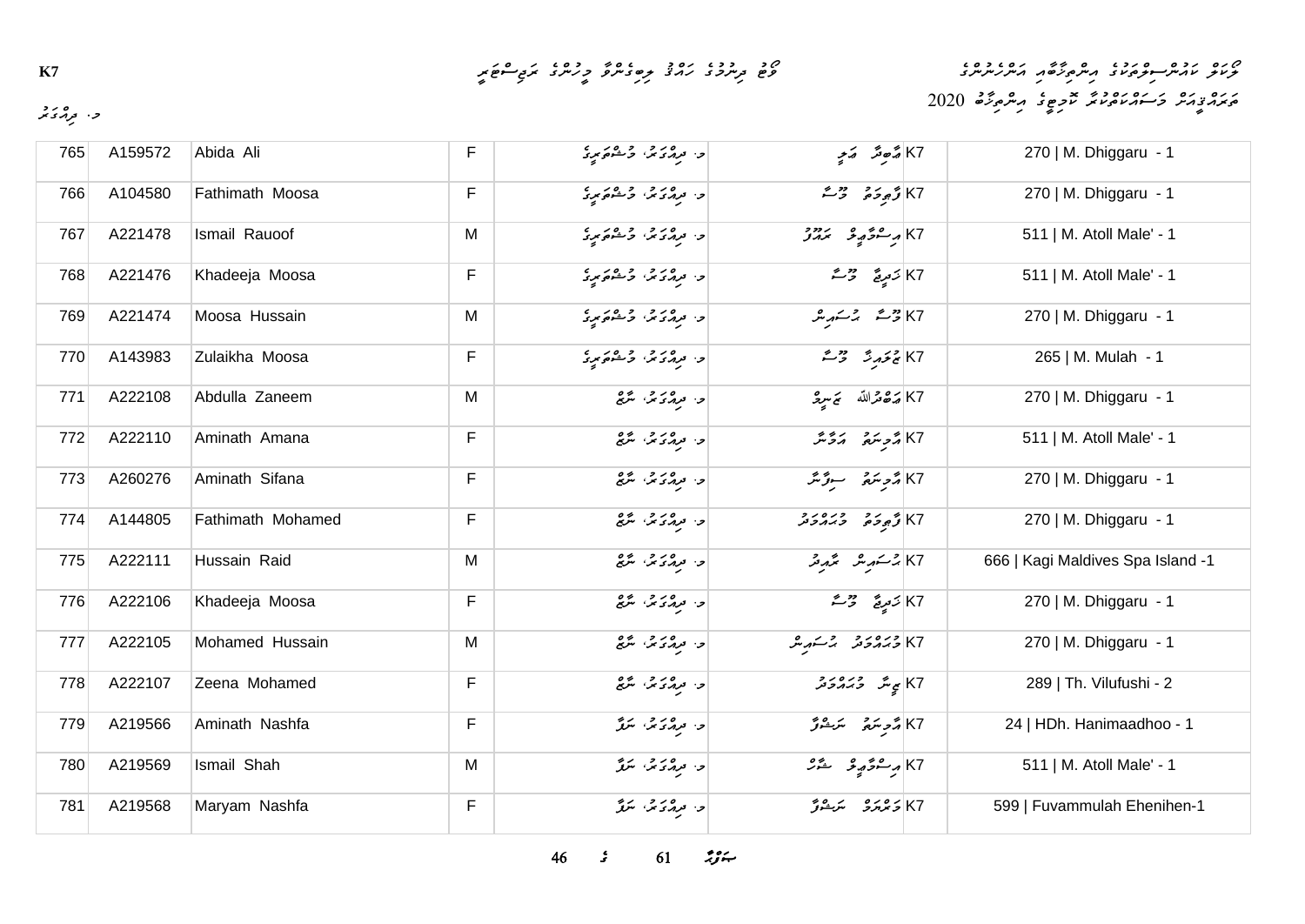*sCw7q7s5w7m< o<n9nOoAw7o< sCq;mAwBoEw7q<m; wBm;vB* م من المرة المرة المرة المرجع المرجع في المركبة 2020<br>مجم*د المريض المربوط المربع المرجع في المراجع المركبة* 

| 782 | A219567 | Mohamed Sham         | M            | و مرد دی. سَرَّ           | K7  <i>وبروبرة</i> شرو          | 270   M. Dhiggaru - 1         |
|-----|---------|----------------------|--------------|---------------------------|---------------------------------|-------------------------------|
| 783 | A065424 | Adam Ibrahim         | M            | د. دره د تر سرکر سر       | K7 مُحَرَّدُ مِـ صَحَّرِ وَ     | 270   M. Dhiggaru - 1         |
| 784 | A272768 | Ali Firaq            | M            | و مورد تر، سکر کر         | K7 <i>ڇپ وينگ</i> و             | 511   M. Atoll Male' - 1      |
| 785 | A285535 | Aminath Hussain      | $\mathsf F$  | و مهدى چى سركر بر         | K7 مُجِسَعَةِ مُحْسَبِسْ        | 270   M. Dhiggaru - 1         |
| 786 | A157220 | Fareesha Adam        | $\mathsf{F}$ | و مهدى چې سرگرېد          | K7 كۆمچەشقە ئەگەنگەنى           | 511   M. Atoll Male' - 1      |
| 787 | A157219 | Hamid Adam           | M            | و مرد دی. سرکر سر         | K7 جُّجِعْرُ مُحْمَدُّ          | 270   M. Dhiggaru - 1         |
| 788 | A324770 | Hareera Adam         | F            | و مرد دی. سرکر بر         | K7 كەمچەنتىر ئەقەرى             | 511   M. Atoll Male' - 1      |
| 789 | A149269 | Mariyam Labeena      | $\mathsf F$  | و مرد دی. سرکر برگ        | K7 <i>جەنگە ئۇھ</i> ىگە         | 270   M. Dhiggaru - 1         |
| 790 | A081084 | Yasir Adam           | M            | و وړه دی. سرکریز          | K7 پڑے پڑ گھری                  | 635   Hulhumale', Ehenihen-21 |
| 791 | A218953 | Abbas Mohamed        | M            | و مرد د تر شرقر شور محمد  | K7 دَرُهُ شَهِ دِيرِ دِرِ       | 270   M. Dhiggaru - 1         |
| 792 | A218954 | Ali Zahunee          | M            | و مرد د تر شرقر شور محمد  | K7 <i>ڇُجِه چَي</i> ٽسِ         | 270   M. Dhiggaru - 1         |
| 793 | A218993 | Amaal Abbas          | F            | و مرد د تر شرقر و هو نخ   | $2222$ $227$ K7                 | 270   M. Dhiggaru - 1         |
| 794 | A218990 | Khadheeja Abbas      | $\mathsf{F}$ | و مرد د کار شرکرد کشور مح | K7 زَمَرِيحَ     رَهُ صَلَّ – C | 270   M. Dhiggaru - 1         |
| 795 | A323488 | Ahmed Unais          | M            | د: تروکری، سرگر           | K7 <i>جەج</i> قى مەسىم ب        | 270   M. Dhiggaru - 1         |
| 796 | A219053 | Aminath Saniyya      | $\mathsf{F}$ | د پروژنما سرگی            | K7 مُجْرِسَهُ سَسِ <i>م</i> َهُ | 270   M. Dhiggaru - 1         |
| 797 | A219013 | Hussain Ahmed        | M            | د: تروکری، سرگر           | K7 يُرْسَمْ بِهِ بِرَوْرَ قَرْ  | 270   M. Dhiggaru - 1         |
| 798 | A219052 | Moonisa Abdul Rahman | $\mathsf F$  | د: تروکری، سرگی           | K7 ژمېرگ د ه وه د ه وه و        | 270   M. Dhiggaru - 1         |

*47 sC 61 nNw?mS*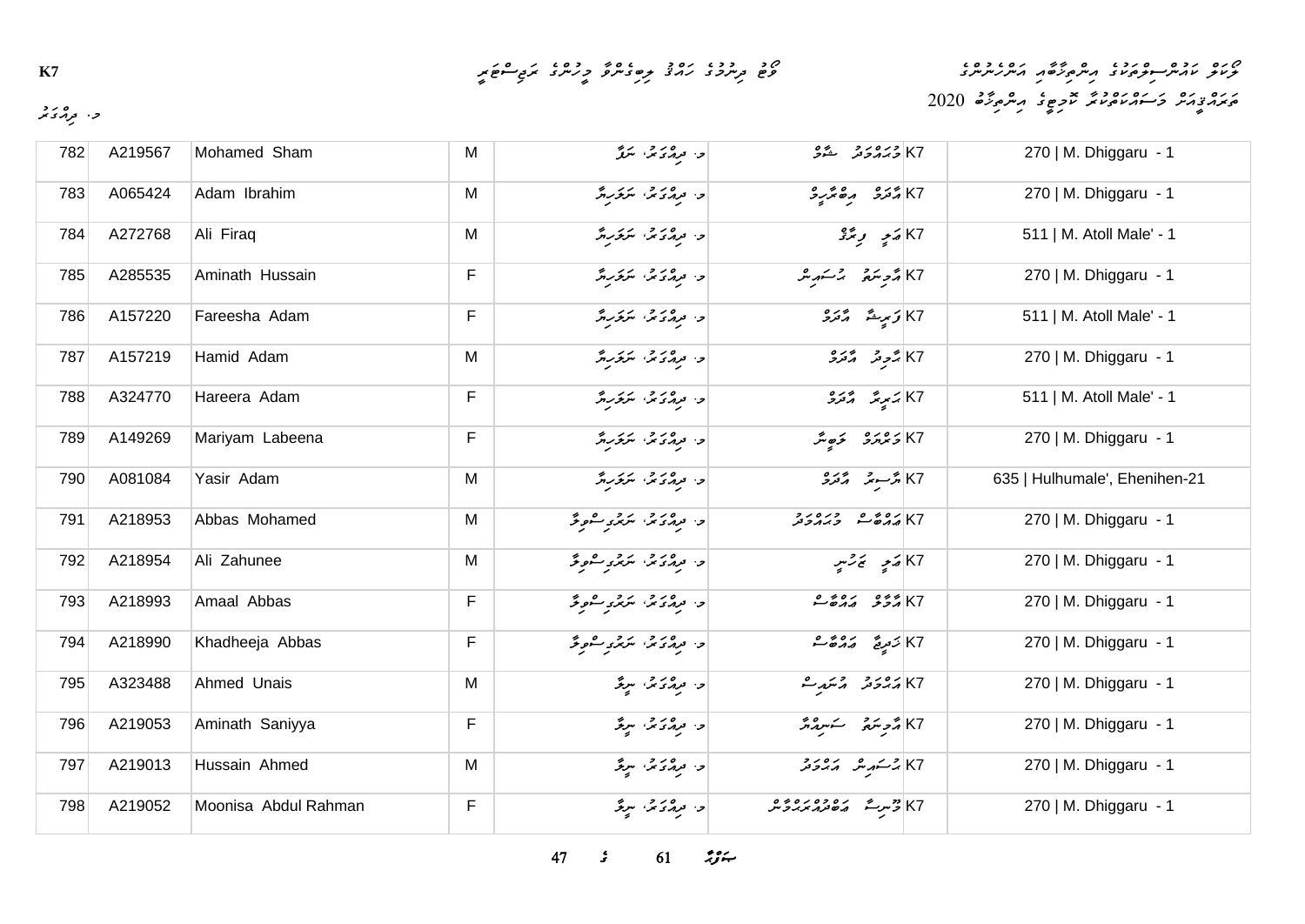*sCw7q7s5w7m< o<n9nOoAw7o< sCq;mAwBoEw7q<m; wBm;vB* م من المرة المرة المرة المرجع المرجع في المركبة 2020<br>مجم*د المريض المربوط المربع المرجع في المراجع المركبة* 

| 799 | A219516 | Hassan Afeef               | M            | د مرد دی. سرد در      | K7   پرستر کر کری کل                                | 434   Coco Bodu Hithi - 1 |
|-----|---------|----------------------------|--------------|-----------------------|-----------------------------------------------------|---------------------------|
| 800 | A219514 | Saudiyya Hussain           | F            | و مرد دی. سرگر کر     | K7 س <i>ەھەمەھەر جىسىمبە</i> ھر                     | 270   M. Dhiggaru - 1     |
| 801 | A151117 | Sulaiman Zakariyya         | M            | و- فرەرىمى سرىزىر بە  | K7 جۇمۇمىرى ئەرەمەر                                 | 270   M. Dhiggaru - 1     |
| 802 | A221209 | <b>Abdul Samad Mohamed</b> | $\mathsf{M}$ | و. فره د چې سرچرن د   | 71 - مەمرىر 2010 - 2010 كىل                         | 270   M. Dhiggaru - 1     |
| 803 | A221218 | Aishath Idrees             | F            | و. فره د چې سرچرن د   | K7 مەرشەمۇ بەرترىيەت<br>سىر                         | 270   M. Dhiggaru - 1     |
| 804 | A158676 | Ali Faiz                   | M            | و مرد و د به سربر د و | K7 <i>جَ جِ</i> وَ <i>مِ</i> ي                      | 511   M. Atoll Male' - 1  |
| 805 | A130912 | Hawwa Zahira               | F            | و مرد و د و .         | K7 ئەۋر <i>ۇ</i> ت <sub>ى بى</sub> ر                | 270   M. Dhiggaru - 1     |
| 806 | A221238 | Ibrahim Luthfee            | M            | و. فره د چې سرچرن د   | K7 <sub>م</sub> ەنگەپ <sup>ى ب</sup> ەقبۇر          | 511   M. Atoll Male' - 1  |
| 807 | A221213 | Jaufar Mohamed             | M            | و. فره د چې سرچرن     | K7 نے <i>مرکز پر جہاد ج</i> ر                       | 270   M. Dhiggaru - 1     |
| 808 | A027761 | Mohamed Faiz               | M            | و. فره د چې سرچرن د   | K7 <i>جەنگە خۇرى</i> ئ                              | 270   M. Dhiggaru - 1     |
| 809 | A221227 | Zulaikha Abdul Samad       | F            | و مرد و د و .         | K7 يحرك مەھىركە جەرجە                               | 303   Th. Omadhoo - 1     |
| 810 | A272769 | Fathimath Rashma           | F            | د. مرد د تر. سرگرد    | K7 <i>وَّجِ دَمَّةَ</i> سَشَرَقَّةَ                 | 270   M. Dhiggaru - 1     |
| 811 | A324773 | Ismail Arsham              | M            | د مرد د کر سرگرد      | K7 <sub>م</sub> رےد <i>ۇ<sub>م</sub>ى</i> كەرگىنىدۇ | 511   M. Atoll Male' - 1  |
| 812 | A153535 | Mariyam Rishmee            | F            | و مرد دي سرگر         | K7 كا <i>نگەنگ</i> ۇ بېشمۇ                          | 270   M. Dhiggaru - 1     |
| 813 | A272771 | Raheema Ismail             | F            | و مرد دی. سرگرد       | K7 بَرَرٍ حَرَّ مِرْ - مُحَرَّمٍ مِنْ الْمَرْدِ     | 270   M. Dhiggaru - 1     |
| 814 | A219168 | Quraisha Moosa             | $\mathsf F$  | د. مرد دی شرعی س      | K7 توتترم شد حق <sup>م</sup> شد                     | 270   M. Dhiggaru - 1     |
| 815 | A007483 | Ahmed Abdulla              | M            |                       | K7 كەبرو كەھەراللە                                  | 511   M. Atoll Male' - 1  |

*48 sC 61 nNw?mS*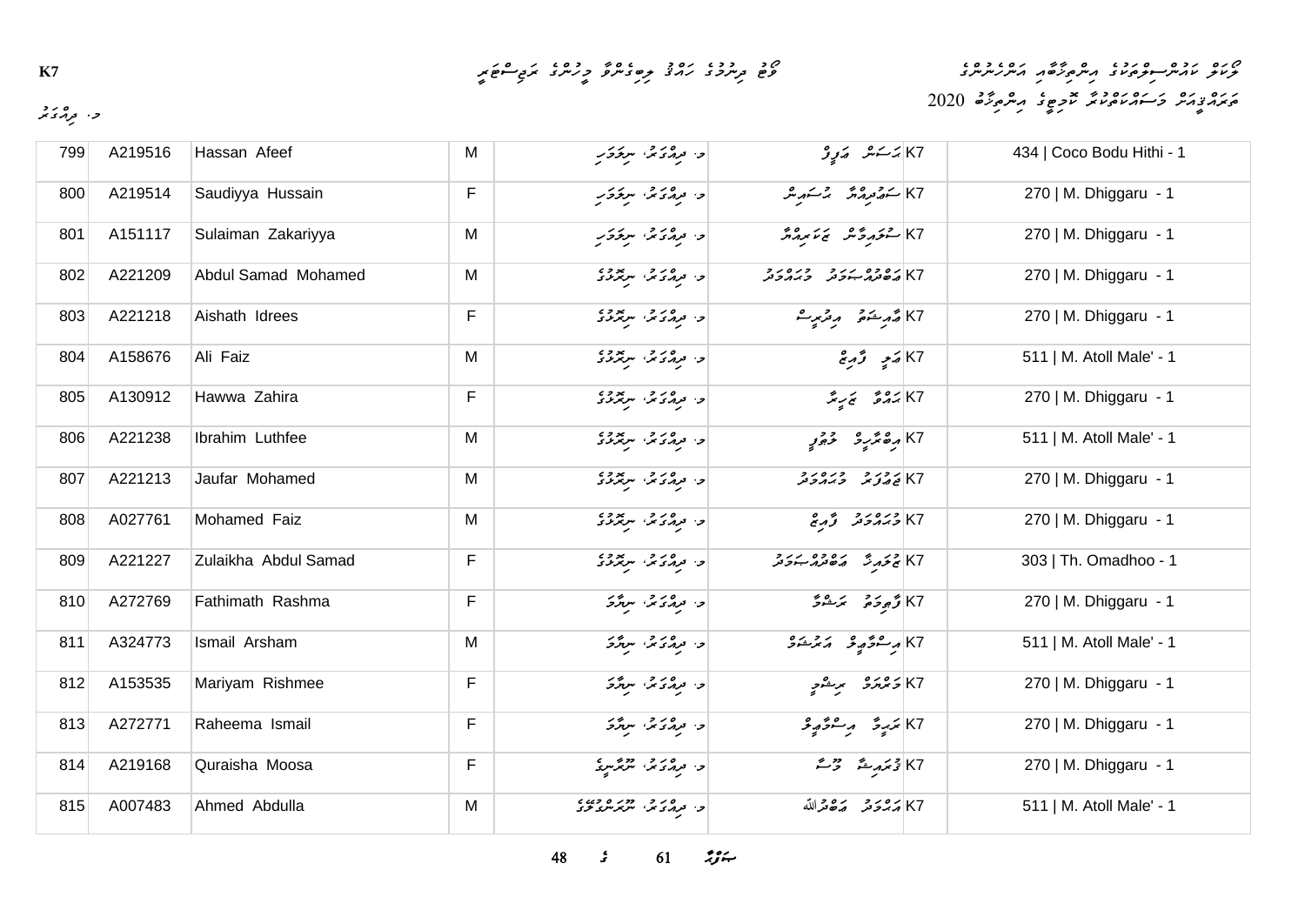*sCw7q7s5w7m< o<n9nOoAw7o< sCq;mAwBoEw7q<m; wBm;vB* م من المرة المرة المرة المرجع المرجع في المركبة 2020<br>مجم*د المريض المربوط المربع المرجع في المراجع المركبة* 

| 816 | A022657 | Ali Siyam            | M | ه مرد د دوره ددن<br>د مرد د بر سربر سرد         | K7 كەبىي سە <i>مەڭ</i>                                                                                         | 160   K. Guraidhoo - 1                   |
|-----|---------|----------------------|---|-------------------------------------------------|----------------------------------------------------------------------------------------------------------------|------------------------------------------|
| 817 | A076895 | Hassan Jaaveedhu     | M | ه د ده د د ده ده وره د د<br>د دروند سرپرسرونوی  | K7  برسكىش ق <sub>ى</sub> موقىر                                                                                | 267   M. Muli - 1                        |
| 818 | A095162 | Ismail Abdulla       | M | ه د ده د د ده ده وره د د<br>د دروند سرپرسرونوی  | K7 م <i>وستوقي قى</i> مەھمىراللە                                                                               | 270   M. Dhiggaru - 1                    |
| 819 | A219467 | Mohamed Amaan Ahmed  | M | כי נקור ביותר בעיט.<br>כי נקורוביתי ייתית מתוכל | K7 درورو ړو ه. ده ده د                                                                                         | 511   M. Atoll Male' - 1                 |
| 820 | A219466 | Zulaikha Abdulla     | F | ه د ده د د دده وره وره<br>د درورد س             | K7 كج <i>خرم تَنَ مَنْ هُ</i> قْرَاللَّه                                                                       | 270   M. Dhiggaru - 1                    |
| 821 | A219374 | Abdul Sattar Hussain | M | د. مرد د د امريز                                | K7 رەدە رەپرە دىر م                                                                                            | 270   M. Dhiggaru - 1                    |
| 822 | A090753 | Ali Rasheed          | M | د. مرد د د مرس                                  | K7 <i>ڇپ - مڌ</i> ڻيون <i>ٽر</i>                                                                               | 270   M. Dhiggaru - 1                    |
| 823 | A219378 | Hussain Ali          | M | د. ترور در انگریزی                              | K7  پرڪوپش ڪچي                                                                                                 | 270   M. Dhiggaru - 1                    |
| 824 | A158671 | Ibrahim Rifau        | M | د. ترور در انگریزی                              | K7 مەھەمگەر ئەسىردە ئە                                                                                         | 511   M. Atoll Male' - 1                 |
| 825 | A122138 | Mariyam Hussain      | F | د. مرد د د بر                                   | K7 كەبەر بەر يەسەر بىر                                                                                         | 270   M. Dhiggaru - 1                    |
| 826 | A219376 | Mohamed Ali          | M | د. مرد د د بر                                   | K7 دېم دې ه.                                                                                                   | 270   M. Dhiggaru - 1                    |
| 827 | A219382 | Wafiyya Hussain      | F | د. مرد د د بر                                   | K7 <i>قۇمىگە</i> جىسكىرىش                                                                                      | 270   M. Dhiggaru - 1                    |
| 828 | A273225 | Ahmed Nishad         | M | و برور دور<br>د برورس سرس                       | K7 كەبرى كەر سەيدى كەنتىكى بىر كەنتىكى بىر كەنتىكە بىر كەنتىكە بىر كەنتىكە كەنتىكە بىر كەنتىكە بىر كەنتىكە بىر | 511   M. Atoll Male' - 1                 |
| 829 | A273226 | Ali Razzan           | M | و مرد دو دود                                    | K7  رَمِي بَرَدْبَجْسْ                                                                                         | 267   M. Muli - 1                        |
| 830 | A273150 | Nasheeda Yoonus      | F | و مرد و دود.<br>د مرد د س                       | K7 سَرَڪونَ <i>رُ پُرُمَّرُڪُ</i>                                                                              | 635   Hulhumale', Ehenihen-21            |
| 831 | A219799 | Abdulla Saeed        | M | و مهروس تروی                                    | K7 كەھەراللە كىھەتر                                                                                            | 698   Vilamendhoo Island Resort and Spa- |
| 832 | A219798 | Ali Riza             | M | د. درمری شروعی                                  | K7 ړو برگ                                                                                                      | 270   M. Dhiggaru - 1                    |

*49 sC 61 nNw?mS*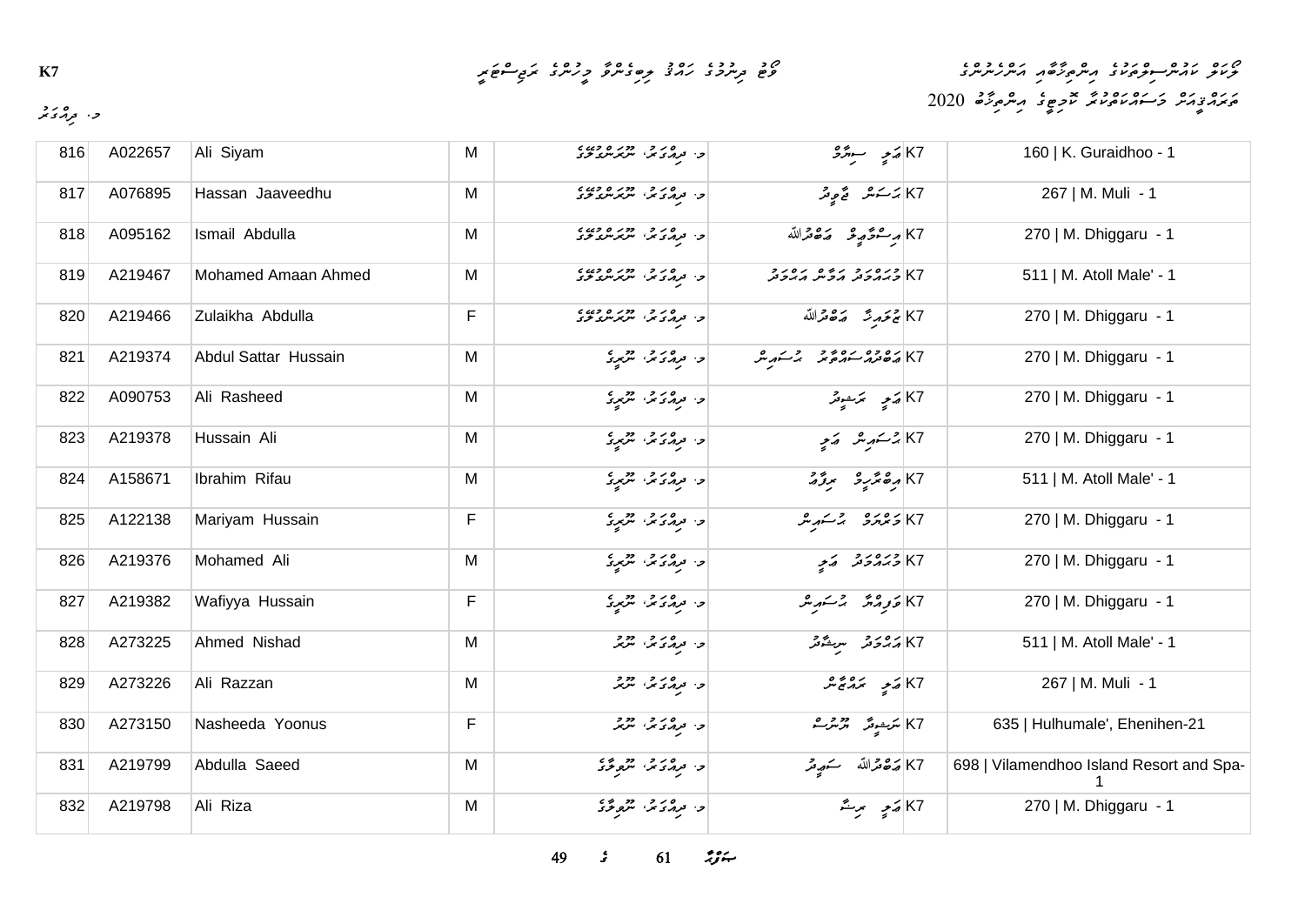*sCw7q7s5w7m< o<n9nOoAw7o< sCq;mAwBoEw7q<m; wBm;vB* م من المرة المرة المرة المرجع المرجع في المركبة 2020<br>مجم*د المريض المربوط المربع المرجع في المراجع المركبة* 

| 833 | A219800 | Mariyam Rizana    | F           | د مرد د پر شرقر                                                                                                                                                                                                                  | K7 كەبىر بىر ئىگەنگە                        | 268   M. Naalaafushi - 1      |
|-----|---------|-------------------|-------------|----------------------------------------------------------------------------------------------------------------------------------------------------------------------------------------------------------------------------------|---------------------------------------------|-------------------------------|
| 834 | A221205 | Moosa Sameeh Ali  | M           | و٠ قرەرى ھەتى                                                                                                                                                                                                                    | K7  جُٹ سَوِیْ <sub>مَ</sub> وِ             | 733   Hurawalhi Maldives-1    |
| 835 | A219801 | Naziya Ali        | F           | و٠ قرەرى ئەشھەتچى                                                                                                                                                                                                                | K7 سٌمبر کَھ کو                             | 270   M. Dhiggaru - 1         |
| 836 | A151542 | Abdul Wahid Moosa | M           | د مرد د بر معروف                                                                                                                                                                                                                 | K7 كەھەر <i>جى جە</i> ئەسىم                 | 270   M. Dhiggaru - 1         |
| 837 | A363532 | Ahmed Reehan      | M           | د· مرمرۍ علي سره د کلي                                                                                                                                                                                                           | K7 <i>ړې دي.</i> پريگر                      | 270   M. Dhiggaru - 1         |
| 838 | A221016 | Zulaikha Ahmed    | $\mathsf F$ | و مرد و ده در د                                                                                                                                                                                                                  | K7 يحكم بحر بمركز تر                        | 270   M. Dhiggaru - 1         |
| 839 | A155146 | Ahmed Jamal       | M           | و. مردو پر مشروع                                                                                                                                                                                                                 | K7 كەبرى قىر قىم ئىچە ئىچە ئىچە ئىچە ئىچە ئ | 270   M. Dhiggaru - 1         |
| 840 | A218565 | Aishath Hussain   | F           | و. مهم د حر مه د ۵ مه                                                                                                                                                                                                            | K7 مەم شىم ئەسىمبە ھ                        | 270   M. Dhiggaru - 1         |
| 841 | A106843 | Aishath Jamal     | F           | ه . ورو مي د ده<br>د . وروند کر شوسرو                                                                                                                                                                                            | K7 مُمبِّسَمُ مَحَرَّدُ                     | 511   M. Atoll Male' - 1      |
| 842 | A141360 | Ali Shafiu Ahmed  | M           | و. مهم د حر مه د ۵ مه                                                                                                                                                                                                            | K7 كەي ش <i>ۇر</i> كەردىر                   | 272   F. Feeali - 1           |
| 843 | A097899 | Aminath Zubaida   | F           | و. مهم د حر مه د ۵ مه                                                                                                                                                                                                            | K7 مُجِسَمَة ج&مق                           | 635   Hulhumale', Ehenihen-21 |
| 844 | A218567 | Hussain Numaan    | M           | ه مرد مهرده وره.<br>د مرد د بر استوسره                                                                                                                                                                                           | K7 يُرَ سَمِيرُ مُسْتَمَدَّةٌ مَرْ          | 511   M. Atoll Male' - 1      |
| 845 | A218568 | Khadeeja Ahmed    | $\mathsf F$ | و مرور و هر دون<br>و مروری و شوسرو                                                                                                                                                                                               | K7 زَمَرِيحٌ     دَرُدَ دَرْ                | 270   M. Dhiggaru - 1         |
| 846 | A218569 | Mohamed Majid     | M           | ه مرد و همنده.<br>د مرد د بر استوسرو                                                                                                                                                                                             | K7  32,25 د گھ باتر                         | 635   Hulhumale', Ehenihen-21 |
| 847 | A102749 | Moosa Ahmed       | M           | ه د و ه ده بره ده<br>د درمرۍ مر مشورو                                                                                                                                                                                            | K7 پیشہ پر پروٹر                            | 270   M. Dhiggaru - 1         |
| 848 | A158779 | Adam Afsan        | M           | و به ورو و ده در و .<br>د به درد د بر بروس                                                                                                                                                                                       | K7 گەنىرى كەنى شەھر                         | 132   Lh. Hinnavaru - 2       |
| 849 | A111506 | Ahmed Ishan       | M           | ح- مرحك من المرحب المرحب المرحب المرحب المرحب المرحب المرحب المرحب المرحب المرحب المرحب المرحب المرحب المرحب ا<br>المرحب المرحب المرحب المرحب المرحب المرحب المرحب المرحب المرحب المرحب المرحب المرحب المرحب المرحب المرحب المرح | K7 <i>م.دونر م</i> یشر                      | 511   M. Atoll Male' - 1      |

 $50$  *s*  $61$  *n***<sub>y</sub>** $\leq$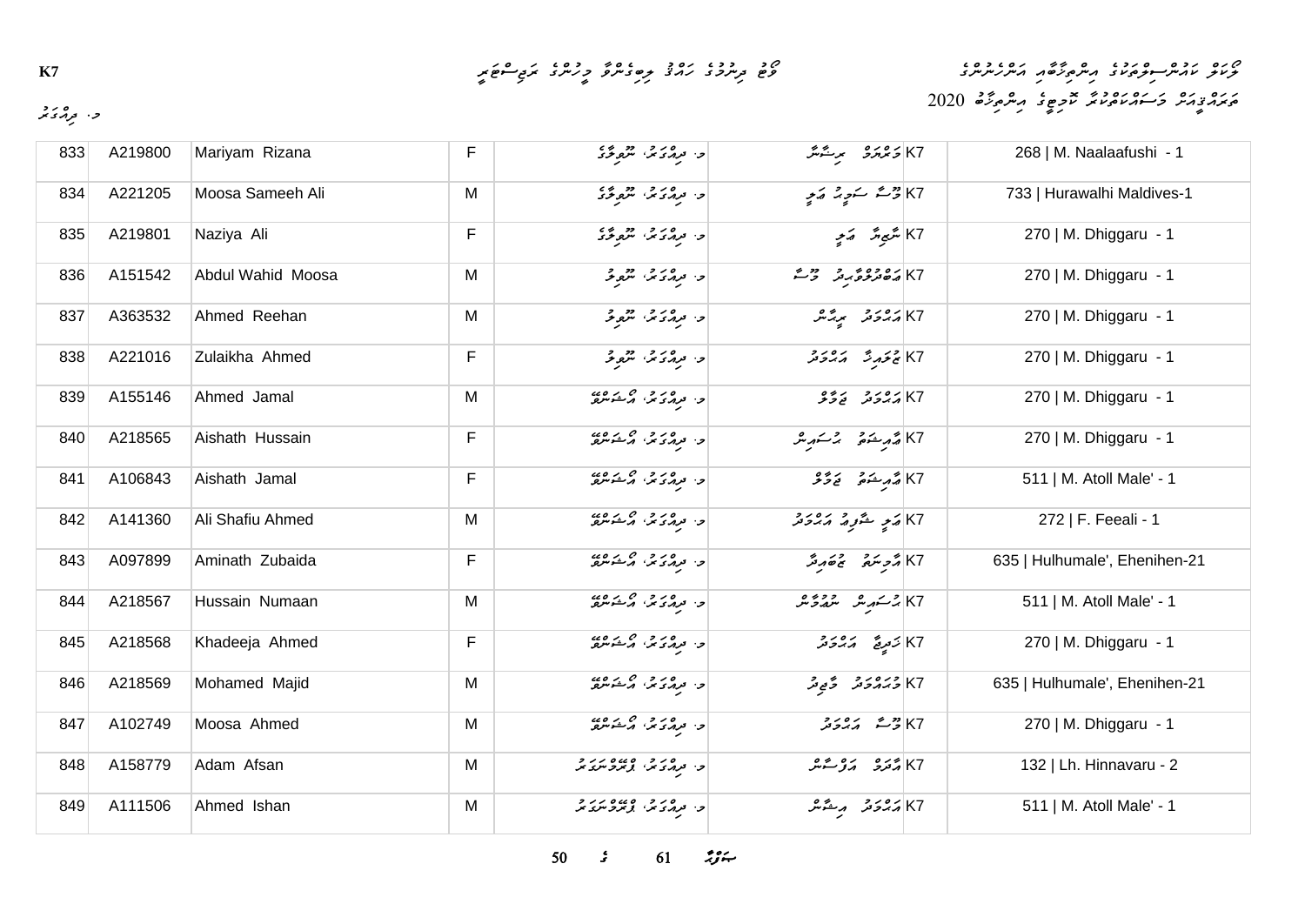*sCw7q7s5w7m< o<n9nOoAw7o< sCq;mAwBoEw7q<m; wBm;vB* م من المرة المرة المرة المرجع المرجع في المركبة 2020<br>مجم*د المريض المربوط المربع المرجع في المراجع المركبة* 

| 850 | A221995 | Ali Afan              | M           | و مرد و من در د<br>د مرد د بر بربرد س         | K7  <i>ھَ جِي ھَوُھُ</i> مُّر              | 284   Dh. Kudahuvadhoo - 1                          |  |
|-----|---------|-----------------------|-------------|-----------------------------------------------|--------------------------------------------|-----------------------------------------------------|--|
| 851 | A221989 | Aminath Ali           | F           | ه مره و من در در د<br>د مرد د د کرمروس        | K7 مرَّحِ سَمَعُ مَسَمِّدٍ                 | 511   M. Atoll Male' - 1                            |  |
| 852 | A221996 | Hassan Shafiu         | M           | و مرد و من در د<br>د مرد د بر بربرد س         | K7 بَرَسَۃ شَ <i>وَوڤ</i>                  | 270   M. Dhiggaru - 1                               |  |
| 853 | A221999 | Ismail Fakhir Hussain | M           | و مرد و من ورد و<br>و مرد و من بومروس         | K7 بەشگەر ئۇ ئۇنىڭ ب <sup>ە</sup> سەبەش    | 445   The St. Regis Vommuli Resort,<br>Maldives - 1 |  |
| 854 | A111512 | Mohamed Ihsaan        | M           | و مرد و مده و رو و<br>و مرد و من بومرو سرو مر | K7 درورو مروشه                             | 511   M. Atoll Male' - 1                            |  |
| 855 | A151514 | Sanfa Yaashan         | $\mathsf F$ | و مرد و من ورد و<br>و مرد و من بومرو س        | K7 كەشرى ئ <sup>ۇ</sup> شەھر               | 270   M. Dhiggaru - 1                               |  |
| 856 | A219354 | Ibrahim Mohamed       | M           | و فره د پوده                                  | K7 مەھمەر 250.00 د                         | 270   M. Dhiggaru - 1                               |  |
| 857 | A219358 | Mohamed Ibrahim       | M           |                                               | K7 دبروبر و م <i>و</i> پرو                 | 744   Six Senses Laamu-1                            |  |
| 858 | A219357 | Yaugoob Ibrahim       | M           | و . تورد و . د و .<br>و . تورد و س            | K7 أ <i>مروجود وه</i> م محرج               | 270   M. Dhiggaru - 1                               |  |
| 859 | A076102 | Ahmed Yoosuf          | M           | و. مرور و مر شهره و                           | K7 كەبروتر بېرىيەتى                        | 635   Hulhumale', Ehenihen-21                       |  |
| 860 | A219544 | Aishath Yoosuf        | $\mathsf F$ | ه مرد و د گرسی                                | K7 مەم ھەم بىر مىسىرتى<br>K7               | 635   Hulhumale', Ehenihen-21                       |  |
| 861 | A219549 | Hamna Yoosuf          | F           | و. مرور و مر شهره و                           | K7 كەبۇر بۇرتىۋ                            | 635   Hulhumale', Ehenihen-21                       |  |
| 862 | A219548 | Hawwa Yoosuf          | F           | و مردو می مگر در دی                           | K7 جەمۇر بېزىستۇ                           | 635   Hulhumale', Ehenihen-21                       |  |
| 863 | A219547 | Ibrahim Yoosuf        | M           | و. مرور و مر شهره و                           | K7 <sub>مر</sub> ھ پڑے میں موجودہ          | 635   Hulhumale', Ehenihen-21                       |  |
| 864 | A219546 | Ishaq Yoosuf          | M           | و. مرور و مر شهره و                           | K7 <sub>م</sub> رش <sub>م</sub> پی میر میو | 635   Hulhumale', Ehenihen-21                       |  |
| 865 | A141808 | Nahida Yoosuf         | $\mathsf F$ | و. مرور و مر شهره و                           | K7 بَدَبِ مِنْ مِنْ قَبْلِ مِنْ تَوْرِ     | 635   Hulhumale', Ehenihen-21                       |  |
| 866 | A219543 | Rageeba Ahmed         | F           | و مرد د کرده او د                             | K7 <i>بَدَّةٍ هُ بِهُ دُو</i> تَر          | 635   Hulhumale', Ehenihen-21                       |  |

 $51$  *s*  $61$  *z***<sub>3</sub>**  $\frac{2}{3}$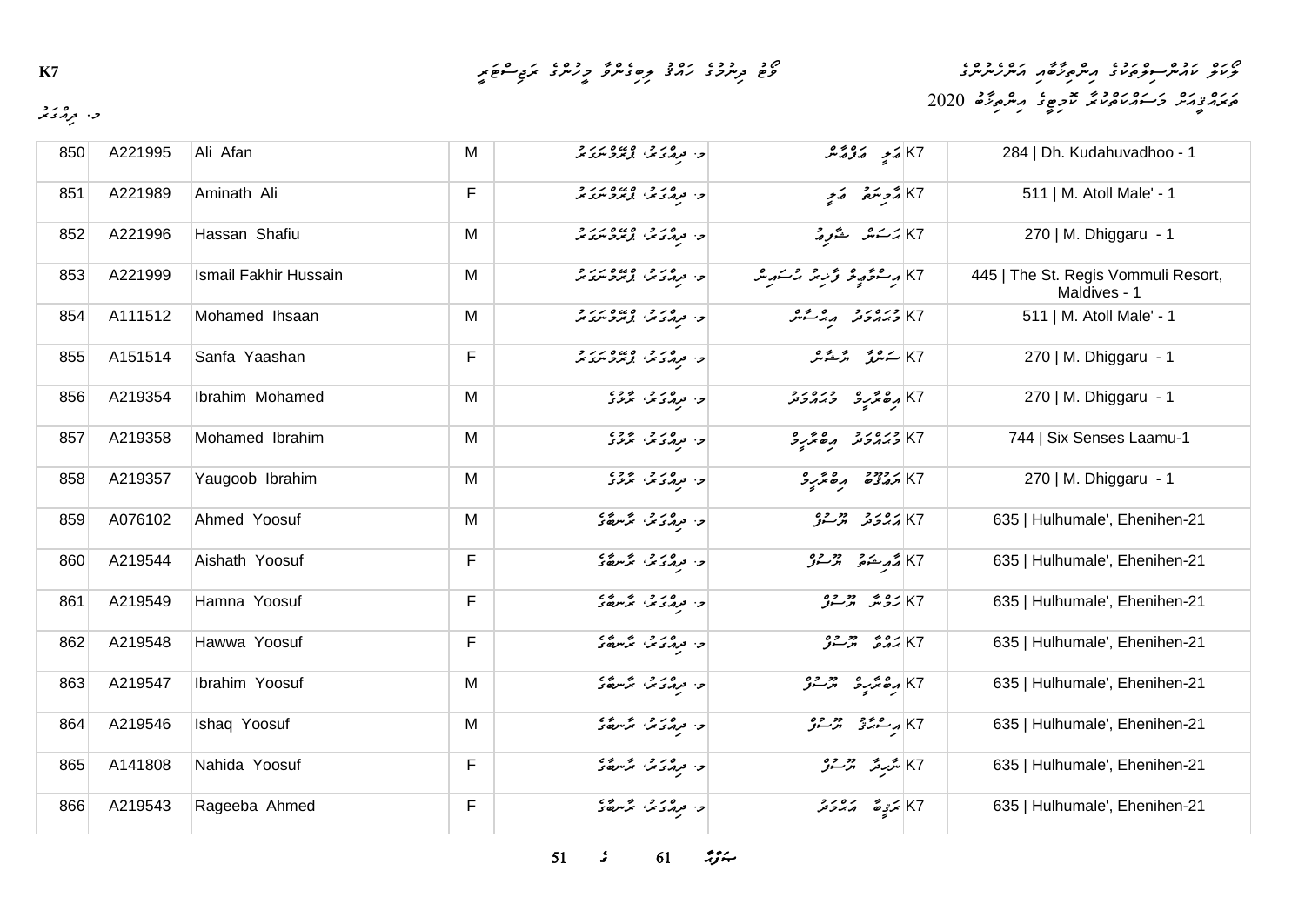*sCw7q7s5w7m< o<n9nOoAw7o< sCq;mAwBoEw7q<m; wBm;vB* م من المرة المرة المرة المرجع المرجع في المركبة 2020<br>مجم*د المريض المربوط المربع المرجع في المراجع المركبة* 

| 867 | A219545 | Shakeela Yoosuf       | F           | و مرد و تر شهره و                  | K7 خەرىجە ت <i>ەرجى</i> ۋ                       | 511   M. Atoll Male' - 1                  |
|-----|---------|-----------------------|-------------|------------------------------------|-------------------------------------------------|-------------------------------------------|
| 868 | A221740 | Ali Sulaiman          | M           | و مهدی پره وي                      | K7 <i>جَجِ سُتَخَمِدِ قُ</i> سُ                 | 511   M. Atoll Male' - 1                  |
| 869 | A221734 | Asma Sulaiman         | F           | و مرد د بره وي                     | K7   ئەشىرقى سىغۇر ئەھ                          | 270   M. Dhiggaru - 1                     |
| 870 | A221730 | Habeeba Moosa Ibrahim | $\mathsf F$ | و مرد ده ده وه<br>د مرد د بر بروون | K7 يَهِ ۾َ " شَدُ مِهْ تَرْبِرْ                 | 270   M. Dhiggaru - 1                     |
| 871 | A056926 | Moonisa Sulaiman      | F           | و مهدى پره وگړي                    | K7 تۆسرىگە سى <i>قۇم ۋىل</i>                    | 270   M. Dhiggaru - 1                     |
| 872 | A151699 | Nooh Sulaiman         | M           | و مرد ده ده وي                     | K7 تىر ئىس ئىم ئىرىگە ئىر                       | 114   B. Kudarikilu - 1                   |
| 873 | A099680 | Yasir Sulaiman        | M           | د. درمرد بره دی                    | K7 تۇسى <i>نى سۇم ۋىل</i>                       | 425   One & Only Reethi Rah, Maldives - 1 |
| 874 | A219792 | Ahmed Mohamed         | M           | د. مهم د چر، برمه دم.              | K7 ג׳כנר כמהכנר                                 | 661   OBLU By Atmosphere At Helengeli-1   |
| 875 | A219794 | Daud Mohamed          | M           | و مردوس بروه                       | K7 تربرتر - 2005 و<br>K7 تربرتر - 2015 ور       | 270   M. Dhiggaru - 1                     |
| 876 | A219770 | Mohamed Mahmood       | M           | و به ده د د استروپ                 | K7 כממכנה מסמכ                                  | 270   M. Dhiggaru - 1                     |
| 877 | A219109 | Abdulla Aleef         | M           | و مرمدى مى مەدر ق                  | K7 كەھەراللە كەم <u>و</u> تۇ                    | 270   M. Dhiggaru - 1                     |
| 878 | A022818 | Mahmood Abdul Sathar  | M           | و مردوس مودروه                     | K7 در دو در ده وه بره و د                       | 511   M. Atoll Male' - 1                  |
| 879 | A402872 | Maleeha Mahmood       | F           | والمتهدى عراق المتحدد والمحمد      | K7  كالمحرجة المتحدة محمدة حرارة المر           | 270   M. Dhiggaru - 1                     |
| 880 | A219110 | Mamdhooha Mahmood     | F           | والمتهدى عراق المرواحة             | K7 <sub>خ</sub> وډيو ره دو.<br>K7 خونډين وبرونډ | 635   Hulhumale', Ehenihen-21             |
| 881 | A078604 | Saafiya Abdul Sattar  | F           | و مهروس سي روه                     | K7 شوپژ مەھىرمەسىمى                             | 270   M. Dhiggaru - 1                     |
| 882 | A219105 | Saheema Abdul Sathaar | F           | و· مهدى مى مى مى مى مى مى مىدىم ك  | K7 سَرِرُ مُصْرِمُ سَمْرُومُ                    | 270   M. Dhiggaru - 1                     |
| 883 | A219106 | Saqiya Abdul Sathar   | F           | و مردوس مودره                      | K7 گوتر مەمەرەپەر                               | 270   M. Dhiggaru - 1                     |

 $52$  *s*  $61$  *i***<sub>s</sub>** $\frac{2}{3}$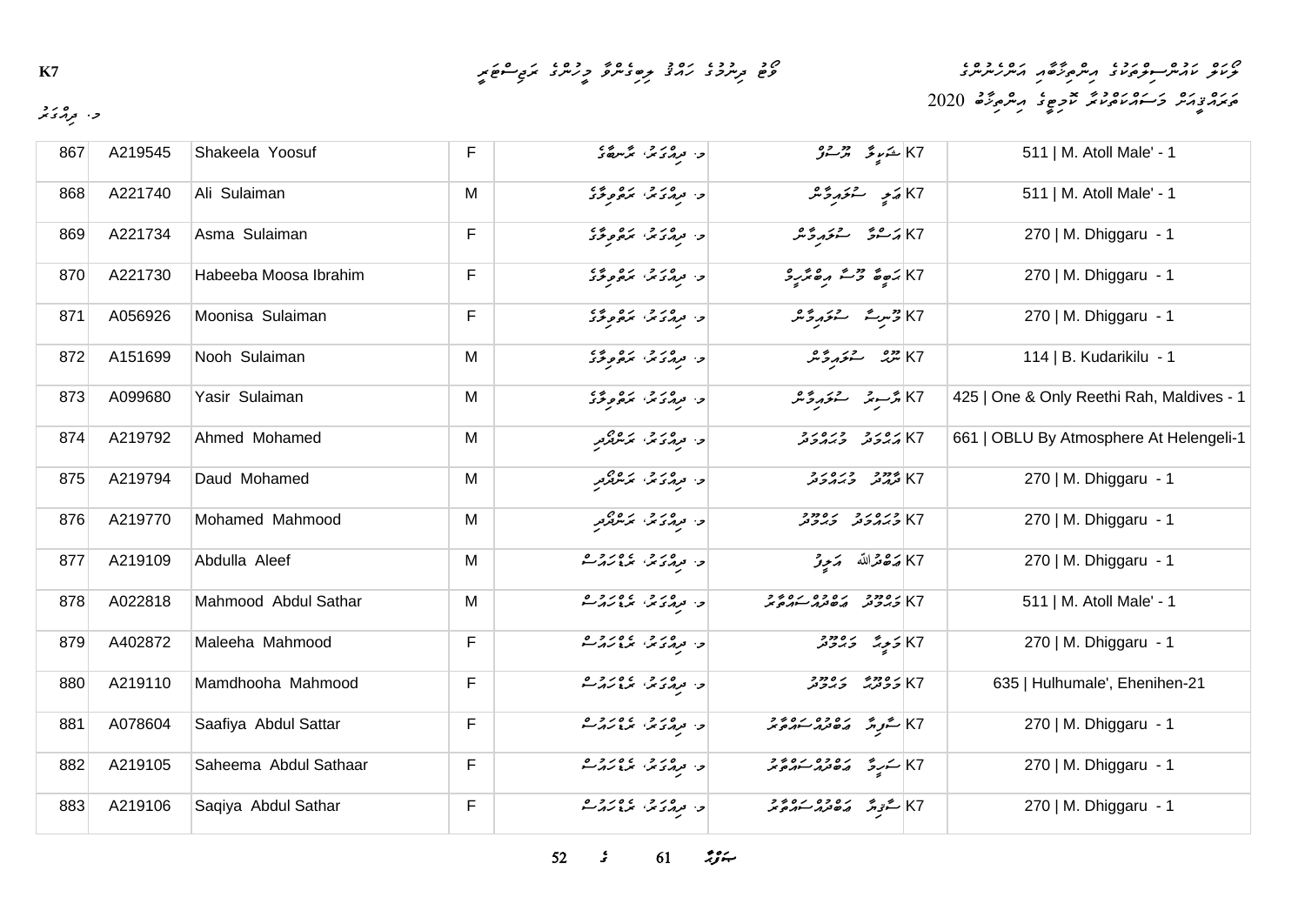*sCw7q7s5w7m< o<n9nOoAw7o< sCq;mAwBoEw7q<m; wBm;vB* م من المرة المرة المرة المرجع المرجع في المركبة 2020<br>مجم*د المريض المربوط المربع المرجع في المراجع المركبة* 

| 884 | A122111 | Ahmed Niyaz     | M           | و مرد د تر اسرائی          | K7 كەبرى قىر سىرتىمى                                | 239   AA. Mathiveri - 1             |
|-----|---------|-----------------|-------------|----------------------------|-----------------------------------------------------|-------------------------------------|
| 885 | A273024 | Hawwa Abdulla   | F           | و افراری تر افزار کو به ان | K7 بَرْمَرَّ بَرَصْحَراللّه                         | 270   M. Dhiggaru - 1               |
| 886 | A273026 | Ibrahim Abdulla | M           | و مردوند برروم             | K7 م <i>وڭ ئۆرى خەڭ د</i> اللە                      | 270   M. Dhiggaru - 1               |
| 887 | A153537 | Mohamed Niyaz   | M           | و مرد دی. مرد د            | K7  <i>دېروبو سرگ</i> نج                            | 433   Gili Lankanfushi - 1          |
| 888 | A273020 | Nahida Ibrahim  | F           | و مرد دی. مرزه و           | K7 ب <i>ترب</i> رتر ب <i>رە ت</i> رب <sub>ر</sub> و | 270   M. Dhiggaru - 1               |
| 889 | A157980 | Nazilaa Ibrahim | $\mathsf F$ | و مرد دی. مرد و            | K7 سَّمِعٌ مِنْ مِثْرِ وَ                           | 270   M. Dhiggaru - 1               |
| 890 | A147643 | Nazima Ibrahim  | F           | د مرد دی. مرزو و           |                                                     | 511   M. Atoll Male' - 1            |
| 891 | A326043 | Visam Ibrahim   | M           | و مرد دی. مرد د            | K7 و گرو مگر پرو                                    | 446   Baglioni Resort Maldives - 1  |
| 892 | A219186 | Aqleema Hussain | $\mathsf F$ | و- فرار دی، ایر شکاس       | K7 كەنۋى <sub>چ</sub> ۇ ب <sub>ە</sub> شكەپتى       | 270   M. Dhiggaru - 1               |
| 893 | A218557 | Hafiz Faheem    | M           | و- فرود و مر مر شکر سر     | K7 تز <sub>و</sub> ج ت <i>ور</i> و                  | 511   M. Atoll Male' - 1            |
| 894 | A218449 | Hashim Faheem   | M           | د. تروری تر، ایر شکر سر    | K7  گەخوى كى <i>پ</i> وى                            | 408   Milaidhoo Island Maldives - 1 |
| 895 | A218448 | Hussain Faheem  | M           | د. تروکو تر، ترڪس          | K7 بڑے پہ تی تی تی 2                                | 143   Lh. Olhuvelifushi - 1         |
| 896 | A218343 | Mohamed Faheem  | M           | و- فرار دی، انگرېنگوس      | K7 <i>32322 ذر</i> و                                | 270   M. Dhiggaru - 1               |
| 897 | A027608 | Aazar Mohamed   | M           | و مرد د ده ده د            | K7 دي دره دره                                       | 511   M. Atoll Male' - 1            |
| 898 | A219421 | Aishath Hathma  | $\mathsf F$ | و مرد و و و و و د          | K7 مُجْمِدِ شَمْعِ مُسْتَخْرِ \$                    | 511   M. Atoll Male' - 1            |
| 899 | A219414 | Aminath Tauma   | $\mathsf F$ | و مرد و وو و               | K7 مُجِسَعَةٍ مَحْمَدَةٌ                            | 511   M. Atoll Male' - 1            |
| 900 | A219415 | Hawwa Mohamed   | F           | و مرد ده ده در د           | K7 په ده وره د و                                    | 511   M. Atoll Male' - 1            |

 $53$   $5$   $61$   $25$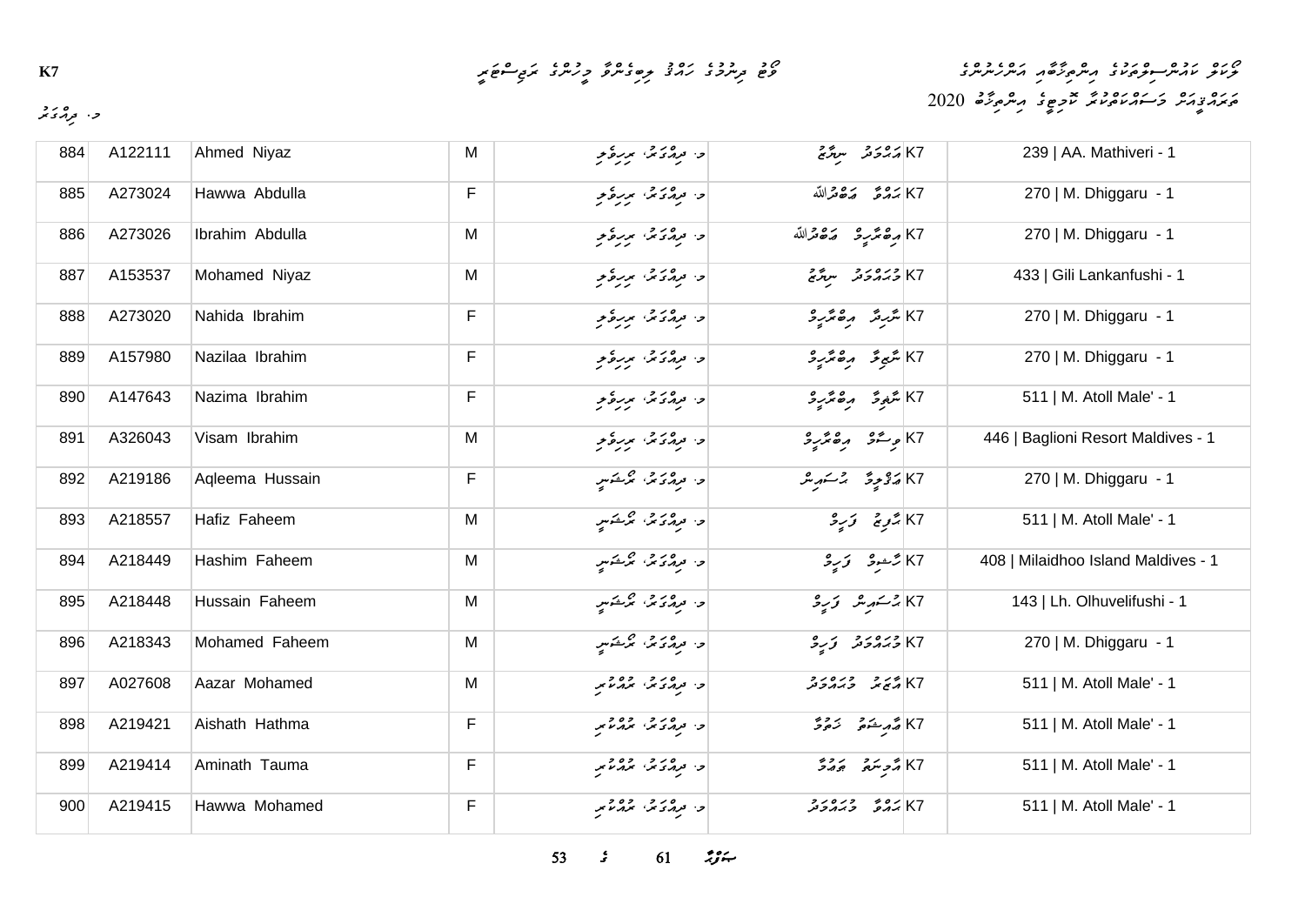*sCw7q7s5w7m< o<n9nOoAw7o< sCq;mAwBoEw7q<m; wBm;vB* م من المرة المرة المرة المرجع المرجع في المركبة 2020<br>مجم*د المريض المربوط المربع المرجع في المراجع المركبة* 

| 901 | A218988 | Aminath Aseela       | $\mathsf{F}$ | و مهروس شهرو              | K7 مُ <i>جِسَعْهُ مُ</i> سِوَّتُر                                                                                        | 270   M. Dhiggaru - 1           |  |
|-----|---------|----------------------|--------------|---------------------------|--------------------------------------------------------------------------------------------------------------------------|---------------------------------|--|
| 902 | A273098 | Fathimath Mauroofa   | F            | د. مهدی شه شهر و          | K7 زُھِ جَمَعَ حَصَّمَرَ                                                                                                 | 270   M. Dhiggaru - 1           |  |
| 903 | A273095 | Hassan Mohamed       | M            | و مهروس کرو               | K7 ئەسەھرە جەمھەدىر                                                                                                      | 270   M. Dhiggaru - 1           |  |
| 904 | A153529 | Hawwa Zahiyya Hassan | $\mathsf F$  | و مهروس گرو               | K7 <i>בكەنى تارەڭ بەسكىر</i>                                                                                             | 270   M. Dhiggaru - 1           |  |
| 905 | A157981 | Idrees Hassan        | M            | و مهروس گرو               | K7 <sub>موق</sub> رموے کے تکش                                                                                            | 270   M. Dhiggaru - 1           |  |
| 906 | A326077 | Mariyam Nisreen      | $\mathsf F$  | د. مهدی می مشهو           | K7 كەبەر ئىس سەمرىكى بىر                                                                                                 | 270   M. Dhiggaru - 1           |  |
| 907 | A153530 | Mohamed Ikleel       | M            | د. مهدی می مشهو           | K7 <i>ڈیز وی ڈی ویڈچ</i> و                                                                                               | 635   Hulhumale', Ehenihen-21   |  |
| 908 | A273101 | Moosa Akram          | M            | و مهدی مگرو               | K7 پیشه پر پرویز                                                                                                         | 692   Lily Beach Resort & Spa-1 |  |
| 909 | A221203 | Abdulla Farooq       | M            | د بروژنر، سوړترکرمربو ک   | K7 كەھەراللە ئ <i>ۇنىزى</i>                                                                                              | 270   M. Dhiggaru - 1           |  |
| 910 | A146569 | Ahmed Nazim          | M            | د قرەككى سەر قرىر شرىر ئى | K7 كەش <sup>ى</sup> ر قىر ئىگىنى قىلىپ قىلىپ قىلىپ قىلىپ قىلىپ قىلىپ قىلىپ قىلىپ قىلىپ قىلىپ قىلىپ قىلىپ قىلىپ قىلىپ قىل | 511   M. Atoll Male' - 1        |  |
| 911 | A158811 | Ali Nasir            | M            | د پروژنر، سوړترکرمربو ک   | K7 کی په مگرسومگر                                                                                                        | 511   M. Atoll Male' - 1        |  |
| 912 | A221191 | Dawood Ali           | M            | د قرەككى سەر قرىر شرىر ئى | K7 مَ <i>دْهُمْ – مَ</i> حِ                                                                                              | 270   M. Dhiggaru - 1           |  |
| 913 | A158812 | Hawwa Zahiya         | $\mathsf F$  | د قرەككى سەر قرىر شرىر ئى | K7 بَدْرُهٌ گَمْ بِهُرٌ                                                                                                  | 270   M. Dhiggaru - 1           |  |
| 914 | A098273 | Mariyam Zakiyya      | F            | د مرد د کر شهر مرکز شهر د | K7 كوجر مركز تم توريخ                                                                                                    | 635   Hulhumale', Ehenihen-21   |  |
| 915 | A141021 | Musthad Dawood       | M            | د مرد د د کرد گرد کرد     | K7 <sub>ج</sub> مصور محمد بر                                                                                             | 511   M. Atoll Male' - 1        |  |
| 916 | A061554 | Saeeda Idrees        | F            | د مرد د کر کردگرد شرکت د  | K7 سەرپۇر موقرىرىــْد                                                                                                    | 270   M. Dhiggaru - 1           |  |
| 917 | A326108 | Aishath Nadhiya      | F            | و مرد وی کرد              | K7 مەم شىم ھىمبىر ئىل                                                                                                    | 335   GDh. Thinadhoo - 1        |  |

 $54$  **s**  $61$  *i***<sub>s</sub>** $\frac{2}{3}$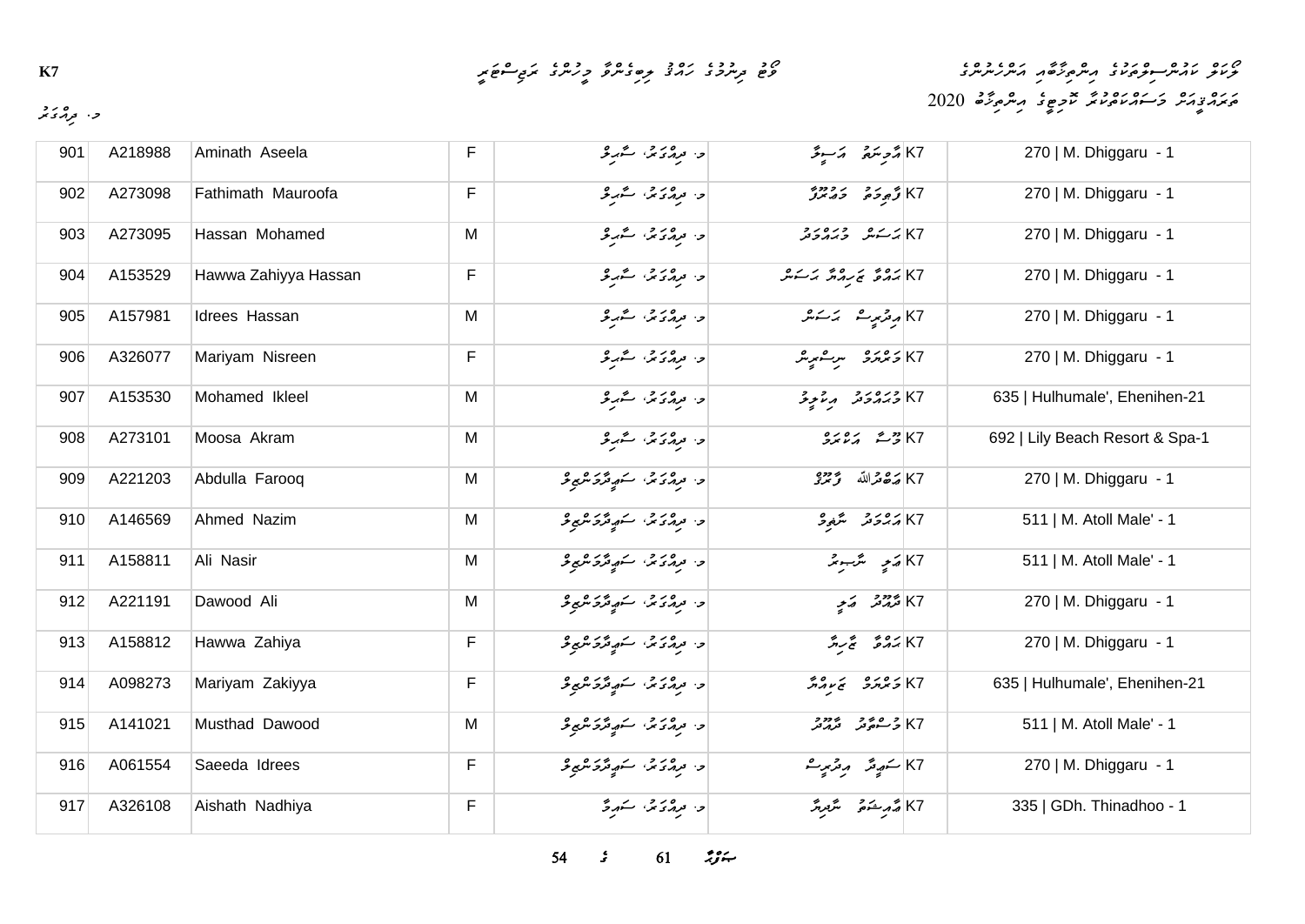*sCw7q7s5w7m< o<n9nOoAw7o< sCq;mAwBoEw7q<m; wBm;vB* م من المسجد المسجد المسجد المسجد المسجد العام 2020<br>مسجد المسجد المسجد المسجد المسجد المسجد المسجد المسجد المسجد ال

| 918 | A326109 | Aminath Naila      | F.           | د مرد د پر کهرگ                   | K7 مُجِسَعُ مُتَّمَدِ مُحَ            | 270   M. Dhiggaru - 1                    |
|-----|---------|--------------------|--------------|-----------------------------------|---------------------------------------|------------------------------------------|
| 919 | A326107 | Fathimath Najudha  | $\mathsf F$  | و مرد دی. سکه و                   | K7 <i>وَّجِ دَمَّةَ</i> سَهَقَّ       | 270   M. Dhiggaru - 1                    |
| 920 | A158823 | Hawwa Nafha        | F            | د. مرد د تر شهر و گ               | K7 ئەمگە ئىملى <sup>م</sup> ى         | 270   M. Dhiggaru - 1                    |
| 921 | A273131 | Maisa Abdul Rahman | F            | و مرد دی. سکری                    | K7 <i>ڈوٹ مقدم پر دو</i> ء م          | 270   M. Dhiggaru - 1                    |
| 922 | A323390 | Mariyam Nuzha      | F            | و مردوس شهروٌ                     | K7 كەبەر بەر يەر يەر يەر كەن          | 270   M. Dhiggaru - 1                    |
| 923 | A273128 | Usman Mohamed      | $\mathsf{M}$ | و مردوس شهرو                      | K7 مەۋرىش <i>دىمەدى</i> ر             | 270   M. Dhiggaru - 1                    |
| 924 | A075721 | Aminath Nizar      | F            | د. مردر در سورد د                 | K7 مُّحِ مَنْهُمْ مُسِيَّ مُّهُ مِ    | 511   M. Atoll Male' - 1                 |
| 925 | A272826 | Fathimath Nizaar   | F            | و. مهروس خورج م                   | K7 رَّج <i>ُوحَةْ</i> سِيِّ مَرْ      | 511   M. Atoll Male' - 1                 |
| 926 | A272815 | Hussain Farish     | M            | و. مرد و در استور محمد            | K7 پرڪريش گرمرڪ                       | 438   Conrad Maldives Rangali Island - 1 |
| 927 | A153528 | Ibrahim Saig       | M            | و. مرد و در استور محمد            | K7 مەھەر بەھ سەم <i>ب</i> ۇ           | 692   Lily Beach Resort & Spa-1          |
| 928 | A272817 | Mariyam Nizar      | F            | و مردوس جهره و                    | K7 <i>جا جهر ب</i> ور مسرنج تر        | 270   M. Dhiggaru - 1                    |
| 929 | A095441 | Mohamed Ghassan    | M            | و مرد و ده.<br>د مرد د بر شورخ بر | K7 <i>جەممى</i> تەرگىگىش              | 270   M. Dhiggaru - 1                    |
| 930 | A272819 | Siyama Abdulla     | F            | و مردوس شهره د                    | K7 ج <i>مَّرْدَّ مَ</i> صَّرَاللَّه   | 270   M. Dhiggaru - 1                    |
| 931 | A219046 | Hussain Moosa      | M            | و مردوس کے مشروع                  | K7 پرڪبريش وحيث                       | 270   M. Dhiggaru - 1                    |
| 932 | A218562 | Khadheeja Sausan   | F            | د. مهدى مى سى مى مى مى مى         | K7 كَتْمِيعًا مُسْتَمَكِّرْ سُوَمْتَد | 635   Hulhumale', Ehenihen-21            |
| 933 | A058322 | Mohamed Saleem     | M            | و مرد در در سکورشکار مگر          | K7 <i>\$22.2 مئي</i> و                | 270   M. Dhiggaru - 1                    |
| 934 | A218447 | Zulfa Abdulla      | F            | و فروز می کشور شکر مگر            | K7 يحورٌ صَصْحَرُ اللّه               | 270   M. Dhiggaru - 1                    |

 $55$   $5$   $61$   $25$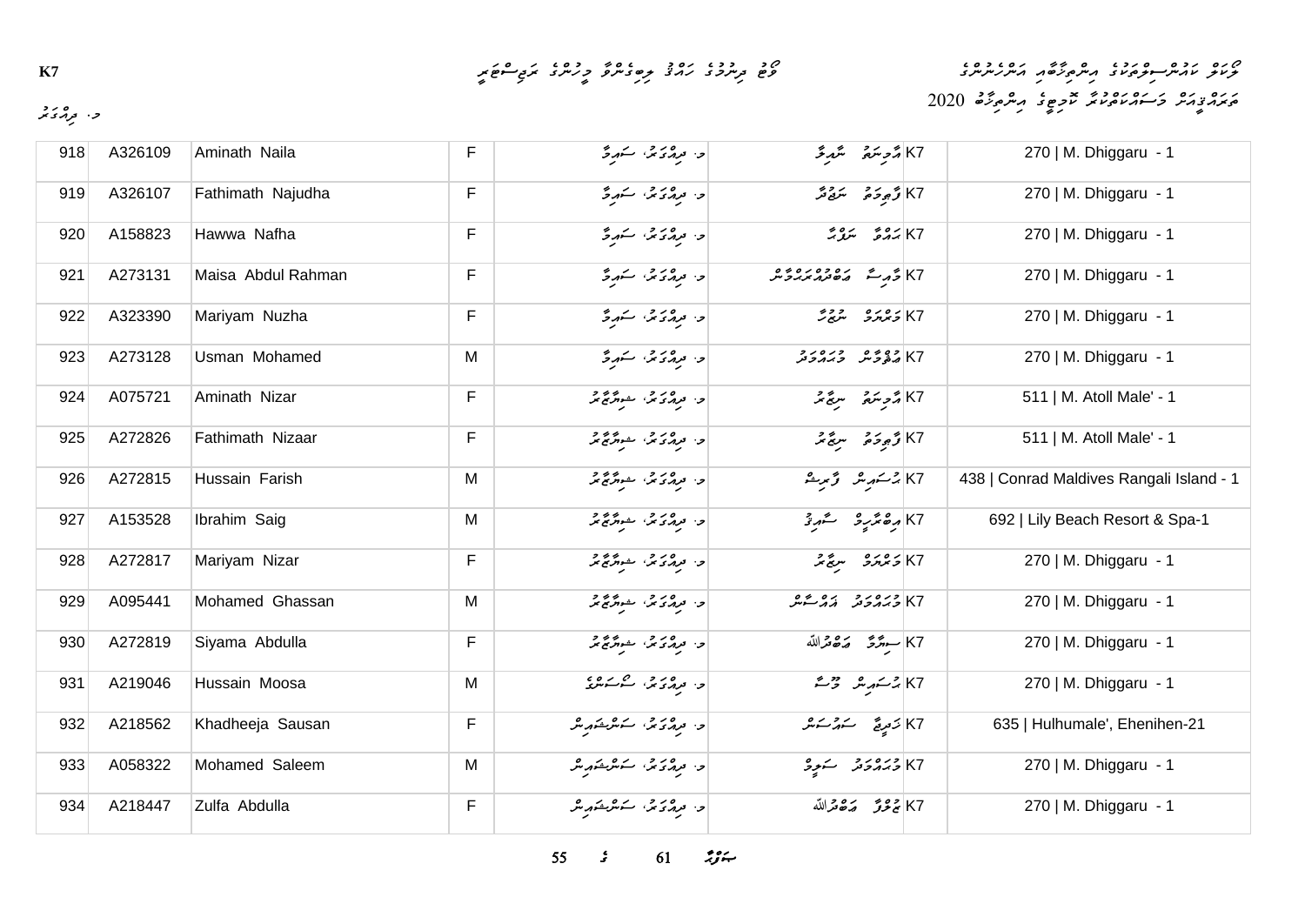*sCw7q7s5w7m< o<n9nOoAw7o< sCq;mAwBoEw7q<m; wBm;vB* م من المسجد المسجد المسجد المسجد المسجد العام 2020<br>مسجد المسجد المسجد المسجد المسجد المسجد المسجد المسجد المسجد ال

| 935 | A221475 | Abdulla Moosa          | M | و. مهروس کمیلورس              | K7 يَرْهُ قْرَاللّه    تْرْتْتْه                   | 270   M. Dhiggaru - 1                     |
|-----|---------|------------------------|---|-------------------------------|----------------------------------------------------|-------------------------------------------|
| 936 | A221481 | Aishath Sakha Abdulla  | F | و. مهدي پي د وه در            | K7 مُحْمَدِ مَعْتُمْ مِنْ مَدَّةً مِنْ اللَّهُ     | 270   M. Dhiggaru - 1                     |
| 937 | A221479 | Mohamed Hisham Abdulla | M | و. مهدى مى مى موجد            | K7 ورور و رشو ده ترالله                            | 423   Grand Park Kodhipparu Maldives - 1  |
| 938 | A219174 | Shehenaz               | F | و. مهدى من مشهومة             | K7 يندر ترميم                                      | 270   M. Dhiggaru - 1                     |
| 939 | A219563 | Ahmed Azim             | M | د. مهدى چې ځم پرته            | K7   كەش <sup>ى</sup> ر قىلى قىلىپ قىلىپ قىلىپ قىل | 270   M. Dhiggaru - 1                     |
| 940 | A155849 | Mohamed Jabir          | M | و مرد ده کرد                  | K7 دېم دېمر ق <sub>ع</sub> ص                       | 270   M. Dhiggaru - 1                     |
| 941 | A219513 | Rahma Abdul Rahman     | F | و مرد دی کرد                  | K7 تروی بره ده بره ده و                            | 270   M. Dhiggaru - 1                     |
| 942 | A219561 | Yoosuf Sinan           | M | د. مهدى چې ځم پرته            | K7 پر قسمبر میں مسر شریب                           | 425   One & Only Reethi Rah, Maldives - 1 |
| 943 | A157975 | Aminath Nasiha         | F | و • مرور نمر • موسور تر شهر د | K7 مُحْرِسَمَة مُتَسِيدً                           | 270   M. Dhiggaru - 1                     |
| 944 | A157976 | Fathmath Shabeena      | F | و- مرور در مي سومرو شرح و     | K7 زَّەپرىق شەھِسَّ                                | 270   M. Dhiggaru - 1                     |
| 945 | A124423 | Mohamed Sobah          | M | و مهدى په موسميرو شهو         | K7 ورەرو بەھ                                       | 270   M. Dhiggaru - 1                     |
| 946 | A219344 | Moosa Hassan           | M | د مرد د په موسمپرکرمربو ک     | K7 چې پرسکور                                       | 635   Hulhumale', Ehenihen-21             |
| 947 | A219347 | Saeeda Ali             | F | د مرد د تر پوسه پروکرد ع      | K7 ڪ <sub>ھي</sub> قر ڪچ                           | 270   M. Dhiggaru - 1                     |
| 948 | A132556 | Abdulla Mohamed        | M | ه مرد و ده ده<br>د مرد د مر   | K7 مَءْمَّراللَّه حِرُمْ دَمَّرَ                   | 270   M. Dhiggaru - 1                     |
| 949 | A060184 | Ahmed Mohamed          | M | و مرد و وه و و و و و عر       | K7 كەيمەتر قەيمبەت كىل                             | 511   M. Atoll Male' - 1                  |
| 950 | A140937 | Hamid Mohamed          | M | د مرد د ده ده ده د د د د د    | K7 يُروِيْر وُبَرَدْوَيْر                          | 270   M. Dhiggaru - 1                     |
| 951 | A218284 | Ahmed Karam            | M | د. دره د د د ده د             | K7 كەبروتىر بىر <i>كەب</i> رۇ                      | 747   Heritance Aarah-1                   |

 $56$  *s*  $61$  *i***<sub>s</sub>** $\frac{2}{56}$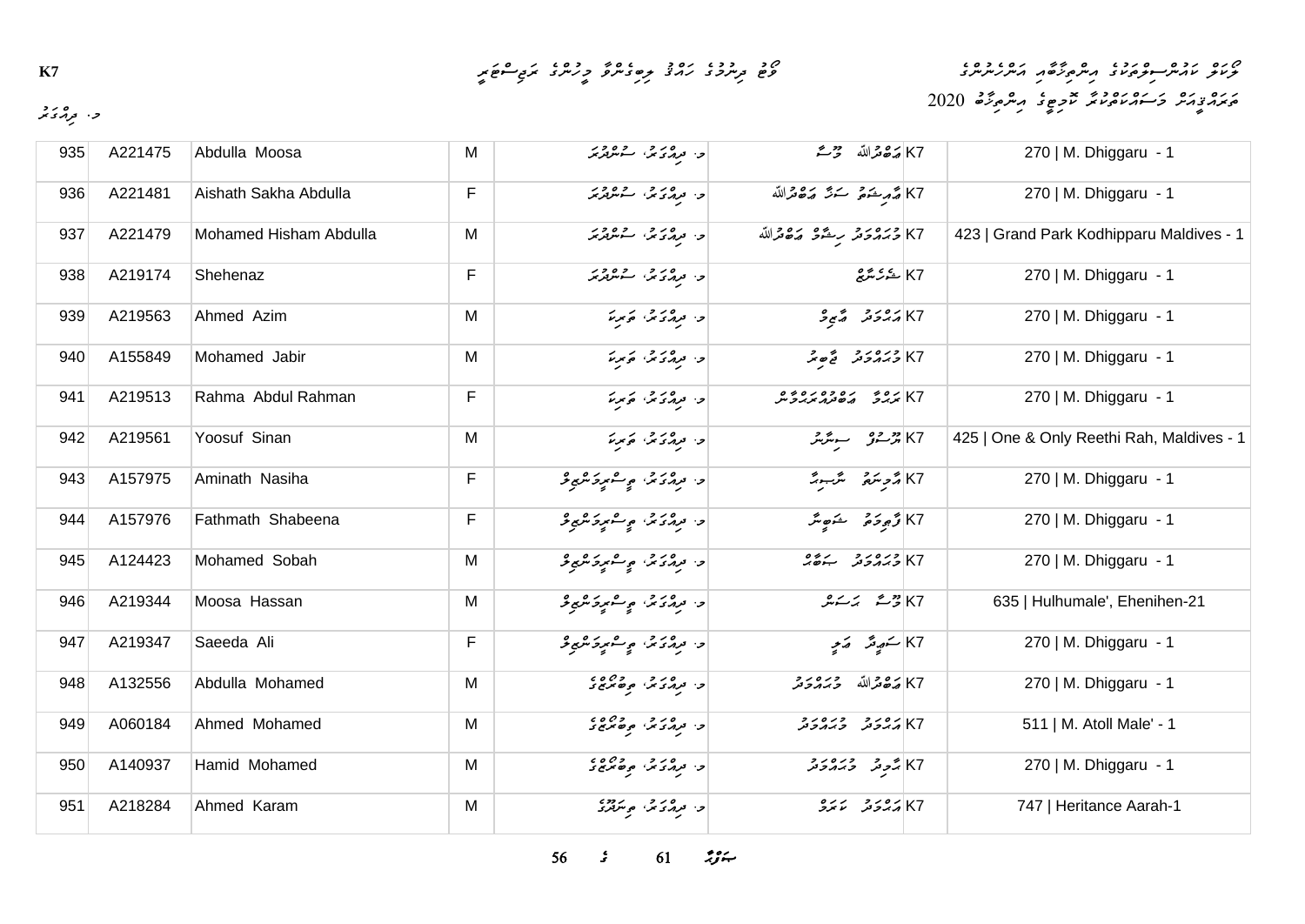*sCw7q7s5w7m< o<n9nOoAw7o< sCq;mAwBoEw7q<m; wBm;vB* م من المسجد المسجد المسجد المسجد المسجد العام 2020<br>مسجد المسجد المسجد المسجد المسجد المسجد المسجد المسجد المسجد ال

| 952 | A219360 | Aishath Musliha              | F           | د· مرد د کمر و مردرد و                  | K7 مەم شەم ئىس ئىبار ئىگە ئىبار ئىس         | 511   M. Atoll Male' - 1 |
|-----|---------|------------------------------|-------------|-----------------------------------------|---------------------------------------------|--------------------------|
| 953 | A219355 | Ali Mohamed                  | M           | د. ترمری ش موسومی<br>د. ترمری ش موسومری | K7 كم موسى مدىم دىمبر<br>K7                 | 270   M. Dhiggaru - 1    |
| 954 | A218276 | Mariyam Musliha              | F           | د. ترمری ش موسرتری                      | K7 كەبەر بەر ئەيدىر                         | 270   M. Dhiggaru - 1    |
| 955 | A012618 | Abdul Gafoor Ismail          | M           | 590, 590, 590                           | K7 رە دەر دو دېر مەڭ پەتى                   | 270   M. Dhiggaru - 1    |
| 956 | A219524 | Abdulla Hunainu Abdul Gafoor | M           | 590, 519, 55                            | K7 كەھەرللە ج <i>ىترو شەھەتر دە</i> مەدە    | 511   M. Atoll Male' - 1 |
| 957 | A219523 | Aishath Hana                 | $\mathsf F$ | و٠ ترمرو ٤٤٥٠<br>و٠ ترمري عرموي         | K7 مەم شەمۇ كەنگە                           | 270   M. Dhiggaru - 1    |
| 958 | A219521 | Ismail Moosa                 | M           | و٠ ترمرو ٤٥٥٠<br>و٠ ترمري عرموي         | K7 <sub>م</sub> وستموه و محمد شد            | 270   M. Dhiggaru - 1    |
| 959 | A219054 | Aasilaa Ali                  | F           | و٠ مردوس دوری ه                         | K7 م <sup>ح</sup> ر سوتھ ص <sup>ن</sup> جہ  | 270   M. Dhiggaru - 1    |
| 960 | A040950 | Ali Rahmath                  | M           | و مردوس وری                             | K7 <i>جَرِجِي - مَدْحَ</i> مَ               | 270   M. Dhiggaru - 1    |
| 961 | A158824 | Fathmath Rasheeda Ali        | F           | د مهدى پر دورتى                         | K7 وَجِوحَمُ مَرَحْدِثَرَ مَرَمٍ            | 270   M. Dhiggaru - 1    |
| 962 | A273327 | Maryam Jazeela               | F           | و مهدى پر دومۇ                          | K7 كەنگەنىڭ قىمى ئىچ                        | 270   M. Dhiggaru - 1    |
| 963 | A326118 | Mohamed Ali                  | M           | د مهدى پر دورتى                         | K7  <i>وټرونو ټو</i>                        | 270   M. Dhiggaru - 1    |
| 964 | A273324 | Shabana Ali                  | F           | و مهدى پر دون                           | K7 شَەھَ ئ <i>ېر م</i>                      | 76   N. Landhoo - 1      |
| 965 | A273322 | Zaheera Moosa                | F           | د مهدى پر دول                           | K7 نج پەنتى تۇشتە                           | 270   M. Dhiggaru - 1    |
| 966 | A283262 | Ahmed Nabeeh                 | M           | د. مهدی می ده د                         | K7 كەبرى كىر ئىكدىن كىلەر ئىككەن كەنتىر كىل | 511   M. Atoll Male' - 1 |
| 967 | A218291 | Khadeeja Adam                | F           | و. مهدى من مهرج مر                      | K7 كَتْمِيعٌ مُتَمَّمَّرً                   | 270   M. Dhiggaru - 1    |
| 968 | A218299 | Mariyam Shafa Shakir         | F           | د. مهدی می ده د                         | K7 كَى يْرْدَى شَرَقَ شَرْبَة بْر           | 511   M. Atoll Male' - 1 |

 $57$   $5$   $61$   $25$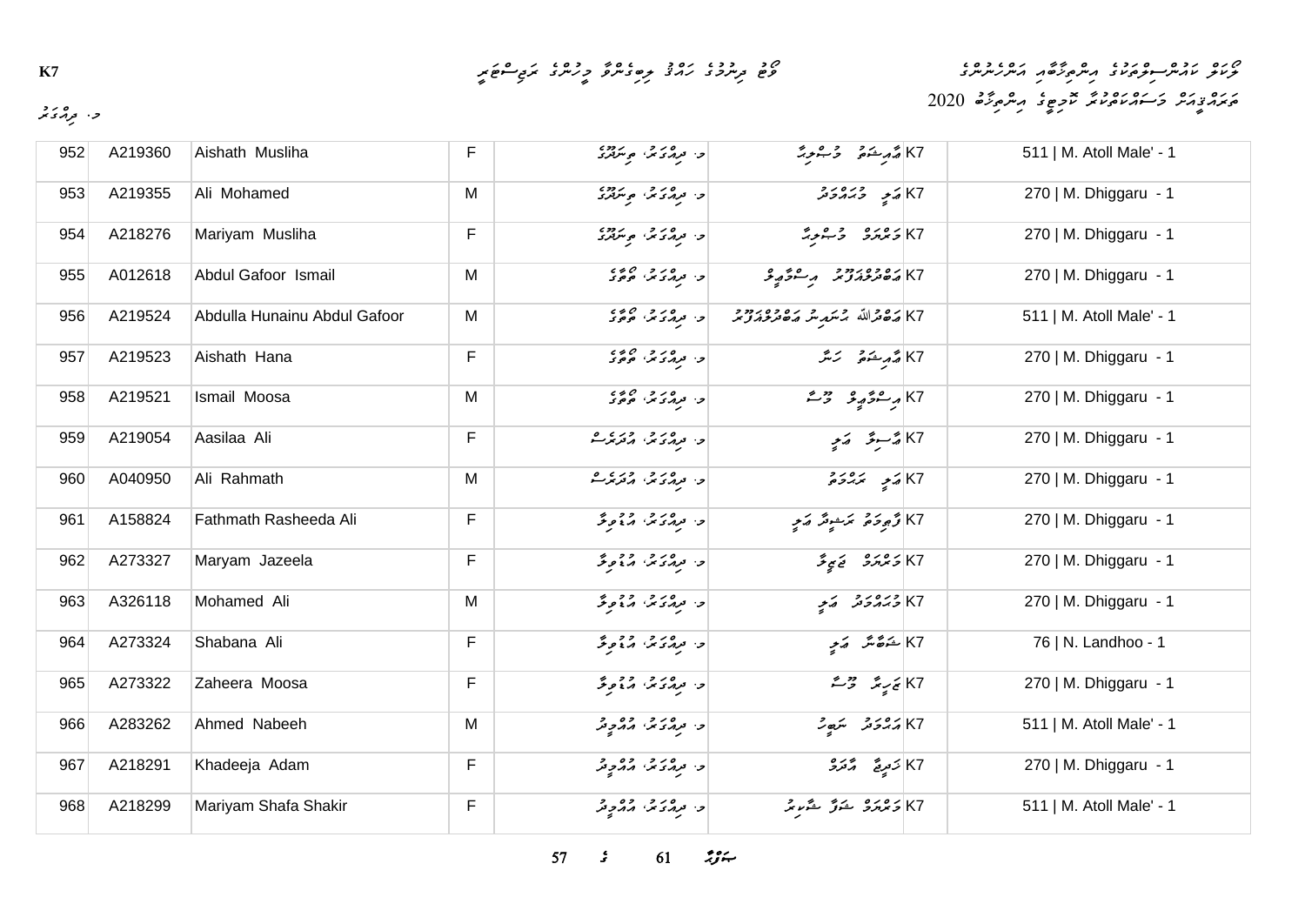*sCw7q7s5w7m< o<n9nOoAw7o< sCq;mAwBoEw7q<m; wBm;vB* م من المرة المرة المرة المرجع المرجع في المركبة 2020<br>مجم*د المريض المربوط المربع المرجع في المراجع المركبة* 

| 969 | A156574 | Mohamed Shakir          | M | د مرمۍ مر وه د و     | K7 <i>جەممى ھىرىمى</i>                       | 270   M. Dhiggaru - 1         |
|-----|---------|-------------------------|---|----------------------|----------------------------------------------|-------------------------------|
| 970 | A218902 | Aishath Ibthisama       | F | د· مرد کامر او گامر  | K7 مۇم شەم بەھ موسى <i>مۇ</i>                | 511   M. Atoll Male' - 1      |
| 971 | A218896 | Ali Ahusan              | M | و· مرد و د و تو      | K7 <i>ھَجِہ مَیْ</i> کِسَکُر                 | 270   M. Dhiggaru - 1         |
| 972 | A218893 | Aminath Afsana          | F | و· تورد و به گلمبر   | K7 مُ <i>جِسَعْہ مَوْ</i> شَسَّ              | 511   M. Atoll Male' - 1      |
| 973 | A218314 | Khadeeja Ali            | F | و· مرد د پر گهر      | K7 كَتْمِيعٌ – مَتْمَمِّي                    | 270   M. Dhiggaru - 1         |
| 974 | A330201 | Mohamed Ahuzam          | M | د· مرد کامر او گامر  | K7 <i>בגמבית הבצב</i>                        | 511   M. Atoll Male' - 1      |
| 975 | A067813 | Moosa Haneef            | M | و· مرد د پر گهر      | K7 تۇشقە ئەس <i>رى</i> گە                    | 270   M. Dhiggaru - 1         |
| 976 | A222115 | Ahmed Haleem            | M | و مرد و د و د و و د  | K7 كەندى كە بەر بىر كەندىيە ئالىردە ئال      | 270   M. Dhiggaru - 1         |
| 977 | A076863 | Aishath Nazly           | F | و مرد د د ک          | K7 مَّ مِسْئَمَّةٍ مَّتَّجْ مِ               | 635   Hulhumale', Ehenihen-21 |
| 978 | A273560 | Aishath Shaira          | F | و· مرمزی کرم کرم     | K7 مەم ئىقىم ئىشمىرىتىگە                     | 270   M. Dhiggaru - 1         |
| 979 | A222119 | Aminath Nathasha Hassan | F | 9. مهدى من مورد مورد | K7 مُرجِسْعُ سَعَمْتُهُ بَرَسَسْ             | 511   M. Atoll Male' - 1      |
| 980 | A222114 | Fathimath Nadheema      | F | و مرمومر ومركز و     | K7 زَّە ئ <sup>ۇ</sup> ئىرگە                 | 635   Hulhumale', Ehenihen-21 |
| 981 | A075297 | Hassan Mahir            | M | و مرد و د و د و و د  | K7   پرسترس تخریز                            | 270   M. Dhiggaru - 1         |
| 982 | A222117 | Ibrahim Hanim           | M | و· مهدى عن مورد و د  | K7 مەھ <i>ئۇر</i> ئى ئىسى ئى                 | 270   M. Dhiggaru - 1         |
| 983 | A222118 | Inasha Hassan           | F | و مردومر ورود و      | K7 <sub>م</sub> ېرشته ټرخش                   | 635   Hulhumale', Ehenihen-21 |
| 984 | A222120 | <b>Ismail Mahid</b>     | M | و مرد د د ک          | K7 <sub>م</sub> رےد <i>ۇر</i> قىلىقى كەرلىقى | 511   M. Atoll Male' - 1      |
| 985 | A222113 | Naseema Ahmed           | F | و مرد و د و کرد کود  | K7 سَرَسِودَ - مَ <sup>رو</sup> د تر         | 270   M. Dhiggaru - 1         |

 $58$  *s* 61 *if*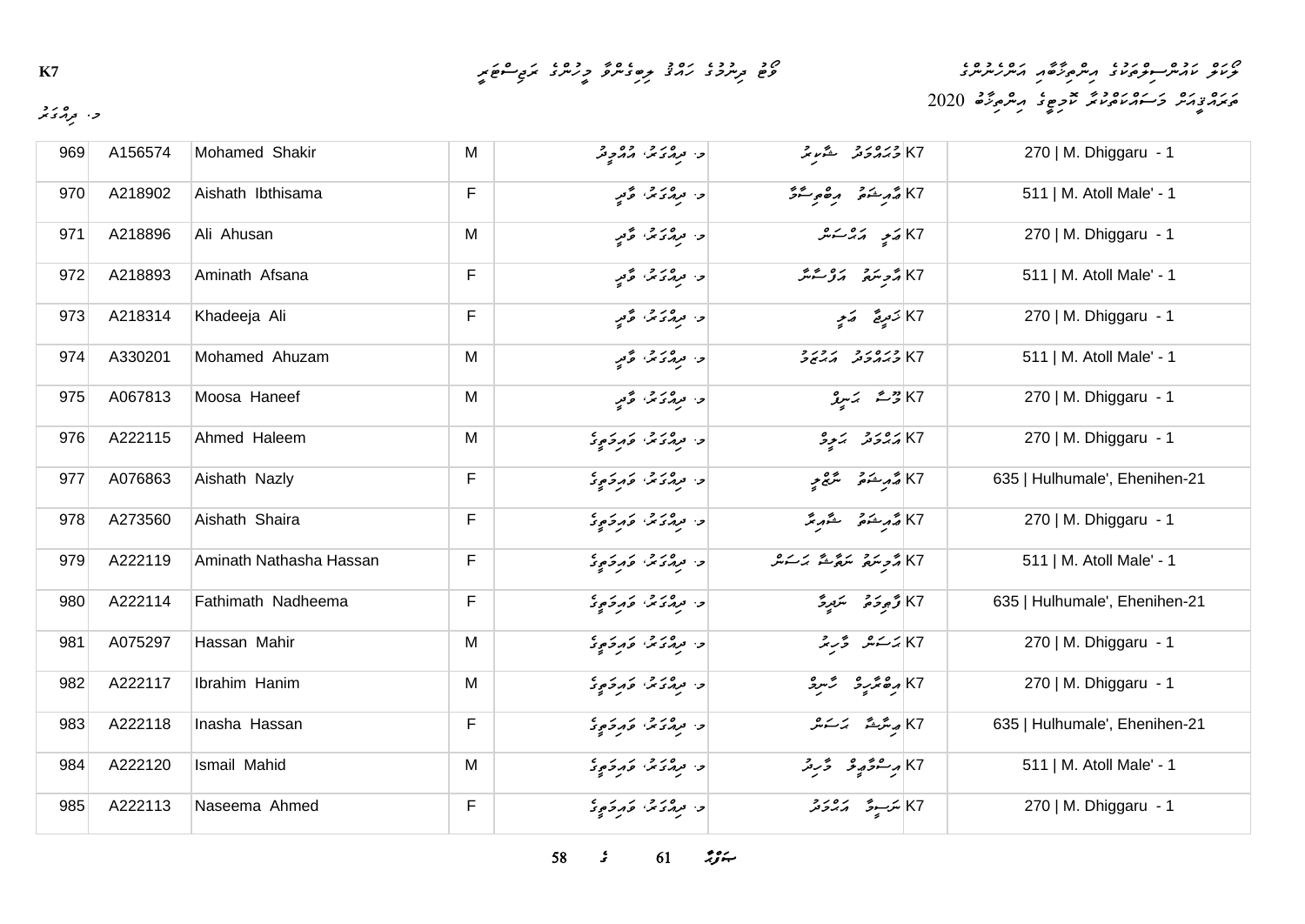*sCw7q7s5w7m< o<n9nOoAw7o< sCq;mAwBoEw7q<m; wBm;vB 2020*<br>*په پوهر وسوډيرونو لومو د موجو د مرمونه* 2020

| 986  | A272833 | Hafsa Hussain       | $\mathsf F$ | و مرد د کار ک                               | K7 ئەۋىبە ئەسەمبەش                                                                                             | 270   M. Dhiggaru - 1                    |
|------|---------|---------------------|-------------|---------------------------------------------|----------------------------------------------------------------------------------------------------------------|------------------------------------------|
| 987  | A024550 | Mohamed Adam        | M           | و- مرور د تر، او س                          | K7 <i>وَبَرُودُو پُرُودُ</i>                                                                                   | 270   M. Dhiggaru - 1                    |
| 988  | A155050 | Aboobakru Iyad Adam | M           | د مرد د کا کامرگر                           | K7 ביסטית החלק היקס                                                                                            | 270   M. Dhiggaru - 1                    |
| 989  | A219859 | Ahmed Saamy         | M           | و٠ فروړي کا مرگړي                           | K7 ړ <i>ر دی ت</i>                                                                                             | 694   The Sun Siyam Vilu Reef Maldives-1 |
| 990  | A155049 | Ahmed Idam Adam     | M           | و٠ فروړ تر، کا مرنگری                       | K7 <i>בک</i> وتر م <i>وتگ</i> ی گرمری                                                                          | 270   M. Dhiggaru - 1                    |
| 991  | A076862 | Aminath Zulfa       | $\mathsf F$ | و٠ فروړۍ تمه و سروی                         | K7 مُجِرِسَمُ مَحْرُزٌ                                                                                         | 511   M. Atoll Male' - 1                 |
| 992  | A352154 | Mariyam Sana        | F           | و مرد د کا کامرگر                           | K7 ئ <i>ۈچۈك سەن</i> گە                                                                                        | 511   M. Atoll Male' - 1                 |
| 993  | A053327 | Mariyam Shafeega    | F           | و برورو عبروی                               | K7 كەنگەنى ئىكمىنى ئىچە ئىككىتى ئىككىنى ئىككىت ئىككىت ئىككىت ئىككىن ئىككىن ئىككىت ئىگكى ئىگكى ئىگكى ئىگكى ئىگك | 511   M. Atoll Male' - 1                 |
| 994  | A155134 | Rahma Aboobakuru    | F           | و٠ فروړي کا مرگړي                           | $22222$ $227$ $27$                                                                                             | 270   M. Dhiggaru - 1                    |
| 995  | A126040 | Haroon Rasheed      | M           | د· مرد د تر ، و پرک                         | K7 گەجرىش كەنش <sub>ۇ</sub> نىز                                                                                | 270   M. Dhiggaru - 1                    |
| 996  | A222008 | Moosa Najih         | M           | و مرد د په و سرگ                            | K7 پڑے س <i>گھ</i> ر                                                                                           | 149   K. Dhiffushi - 2                   |
| 997  | A222009 | Salim Saajidh       | M           | د· مرد د تر ، م سرگ                         | K7 سگوی سگھ <sub>و</sub> نڈ                                                                                    | 511   M. Atoll Male' - 1                 |
| 998  | A218564 | Zulaikha Jamaal     | F           | و مرد د په و سرگ                            | K7 يُحَمِّدُ يَحَرُّوُ                                                                                         | 270   M. Dhiggaru - 1                    |
| 999  | A218310 | Aishath Sodhig      | F           | ه به مرد عدده<br>د ترمرد مرا و و مرد        | K7 مەم شەھر سەمرى                                                                                              | 511   M. Atoll Male' - 1                 |
| 1000 | A218309 | Aminath Soadiq      | F           | و· ترمرو عامروه<br>و· ترمروس توتوس          | K7 مُرْحِ سَوَ سُدُورِ وَ                                                                                      | 270   M. Dhiggaru - 1                    |
| 1001 | A218304 | Amira Adam          | F           | ه به در د پرده ده<br>د ترورس وونرد          | K7 مَّ حِبَّد مَّ مَرْدَّ                                                                                      | 511   M. Atoll Male' - 1                 |
| 1002 | A218306 | Dhiyana Adam        | F           | و٠ تورد و ٢٥ دو٠<br>و٠ تورد د بر المحوم ترد |                                                                                                                | 270   M. Dhiggaru - 1                    |

 $59$  *s*  $61$  *i***<sub>s</sub>** $\frac{2}{5}$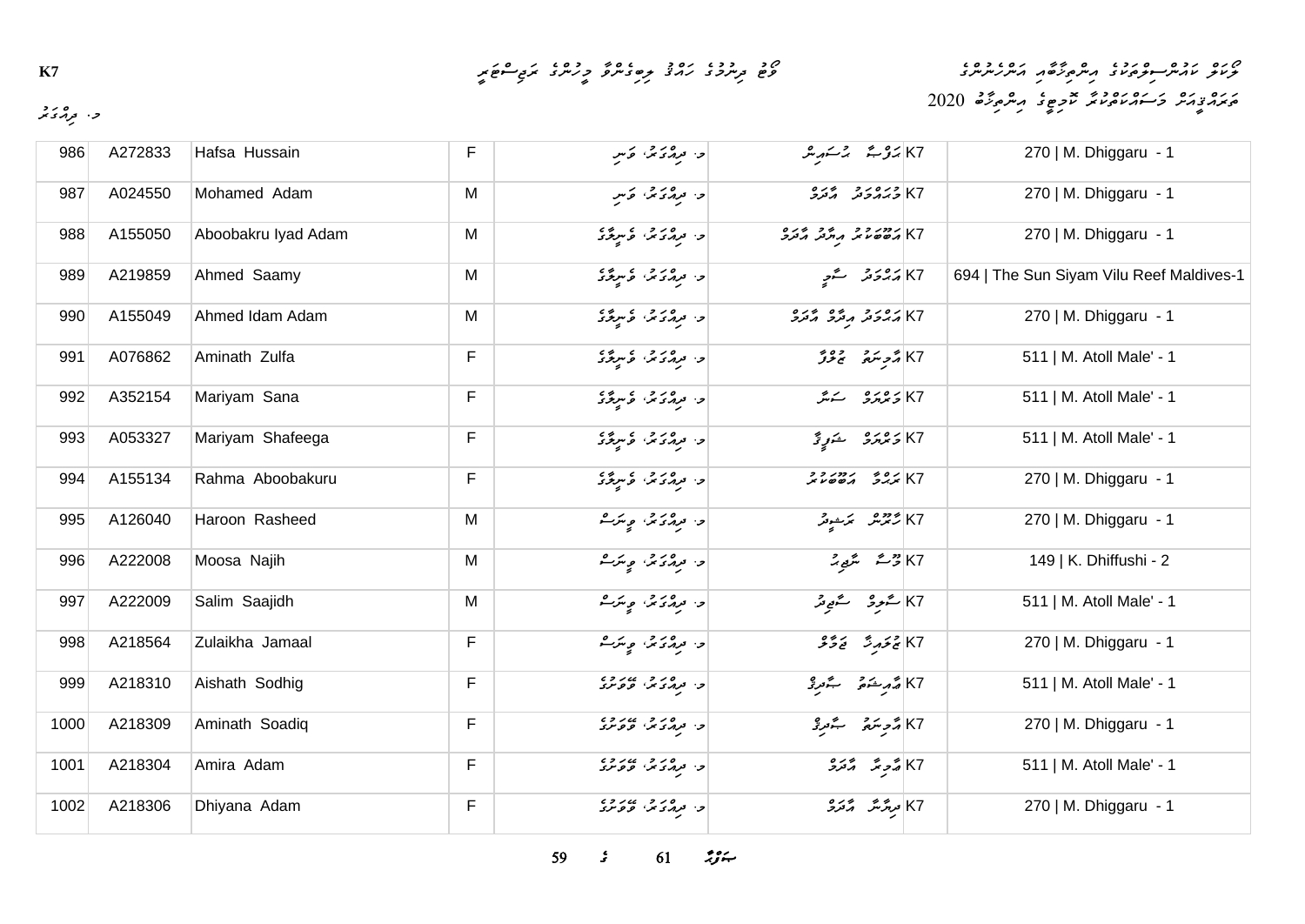*sCw7q7s5w7m< o<n9nOoAw7o< sCq;mAwBoEw7q<m; wBm;vB* م من المرة المرة المرة المرجع المرجع في المركبة 2020<br>مجم*د المريض المربوط المربع المرجع في المراجع المركبة* 

| 1003 | A218311 | Hawwa Soadiq         | F |                                 | K7 كەشى ھەمبۇ                                        | 270   M. Dhiggaru - 1       |
|------|---------|----------------------|---|---------------------------------|------------------------------------------------------|-----------------------------|
| 1004 | A218313 | Khadeeja Sodig       | F |                                 | K7 زَمِرِيحٌ سِگُورِدِّ                              | 270   M. Dhiggaru - 1       |
| 1005 | A218307 | Mariyam Adam         | F |                                 | K7  ئ <i>ەيدۇ مەترۇ</i>                              | 270   M. Dhiggaru - 1       |
| 1006 | A218312 | Mohamed Soadiq       | M |                                 | K7 <i>\$ پروڅو پ</i> گورنی                           | 270   M. Dhiggaru - 1       |
| 1007 | A152681 | Ahmed Riyaz          | M | د· مهدى عن م مكركر عليم عن الله | K7 كەبرى ئەرگەشى بىر                                 | 251   ADh. Dhangethi - 2    |
| 1008 | A219807 | Mohamed Riyaz        | M | د پروژنم، ویترترگ               | K7 <i>ڈیزوڈوٹر بروگ</i>                              | 270   M. Dhiggaru - 1       |
| 1009 | A220329 | Ahmed Hassan         | M | و مردوس وتوس                    | K7 كەبروتى كەسكىلى                                   | 270   M. Dhiggaru - 1       |
| 1010 | A220909 | Hassan Ahmed         | M | و مهدوس وتوس                    | K7 ئەسەش مەئەۋىتر                                    | 747   Heritance Aarah-1     |
| 1011 | A220332 | Hussain Ahmed        | M | و مردوس وتوس                    | K7 يُرْسَمَ مِيْشَ مَدَوْمَتْر                       | 270   M. Dhiggaru - 1       |
| 1012 | A220333 | Zulaikha Ahmed       | F | و٠ مهروس وتوس                   | K7 يح <i>قرم بد أن ج</i> ميز قر                      | 270   M. Dhiggaru - 1       |
| 1013 | A152818 | Abdul Muhsin Hussain | M | ه وروسی پروسی                   | K7 مەھرۈر بەسىر مەسەمبىر                             | 270   M. Dhiggaru - 1       |
| 1014 | A219420 | Adam Khaleel         | M | و مرور تر، نم و سره             | K7 , گەنزى ئىمرىمى                                   | 119   B. Dharavandhoo - 1   |
| 1015 | A044157 | Aishath Hussain      | F | و مرد و ناگري                   | K7 مەمرىشمۇ ب <sub>ى</sub> شەمرىش                    | 270   M. Dhiggaru - 1       |
| 1016 | A148438 | Easa Khaleel         | M | و مرور تر گاگیره                | K7 <sub>جو</sub> یځ - <del>ز</del> ی <sub>و</sub> یځ | 270   M. Dhiggaru - 1       |
| 1017 | A152817 | Hareera Mohamed      | F | د. مرد د برگ برگرس              | K7 يَرِيمُ حَيَدُ وَد                                | 270   M. Dhiggaru - 1       |
| 1018 | A219417 | Zulaikha Muhsin      | F | د. مرد د برگ برگرس              | K7 ىم ئومې <sup>5</sup> ۋېرسېتر                      | 270   M. Dhiggaru - 1       |
| 1019 | A218901 | Ahmed Hamza Mohamed  | M | و براد د پرکرد و                | K7 גפני גפי יינייני                                  | 682   Crossroads Maldives-1 |

 $60$  *s*  $61$  *n***<sub>s</sub>** $\frac{2}{3}$